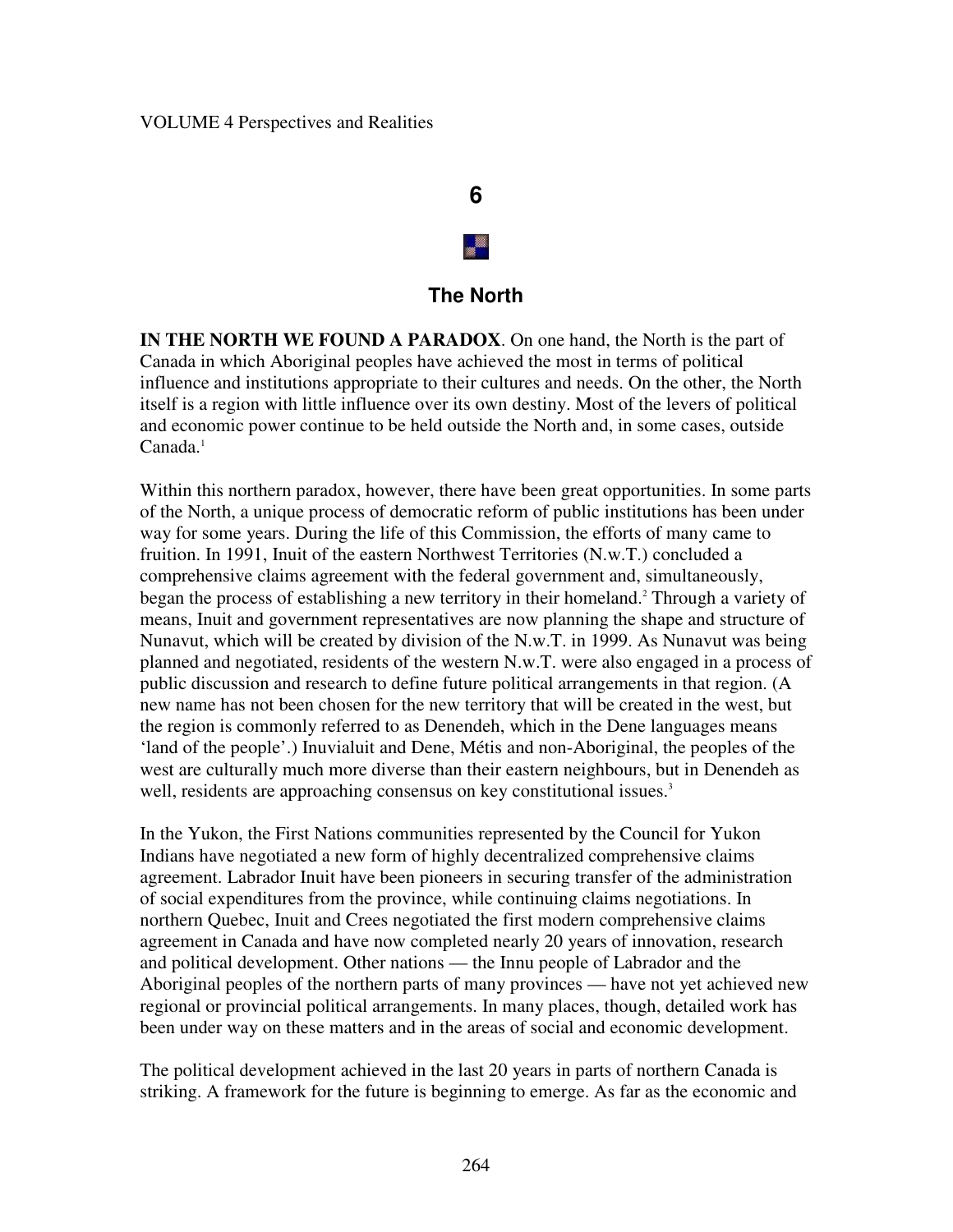social future of northern communities is concerned, however, complacency would be illadvised.

As discussed in Volume 2, Chapter 5, self-government in the absence of economic viability is hollow. Economic development and self-government without social wellbeing in Aboriginal communities are equally unacceptable. Northerners explained these connections to us repeatedly, and we accept their views. We recognize the work being undertaken by Aboriginal and non-Aboriginal northerners in co-operative constitutional development and the resolution of outstanding disputes. With them, we understand economic development and environmental stewardship to be essential complements to political development.

The most enduring economic base in northern Canada is the mixed economy — also called the traditional economy, the traditional-mixed economy, the domestic economy and the informal economy. In the mixed economy, households combine cash income from a variety of sources (wages, social transfers, arts and crafts production) with income in kind from the land, shifting their efforts from one sector to another as conditions dictate. Cash income is sometimes shared; food is shared often. <sup>4</sup> The mixed economy is the dominant economic form of most Aboriginal communities, and it is by far the most stable. The stability of the mixed economy is evident in its persistence since the earliest days of cash economy opportunities in the North, beginning with the fur trade. The central reason for this stability is its flexibility and adaptability, allowing producers to take advantage of a variety of economic opportunities. (See Volume 2, Chapter 5 on economic development and later sections of this chapter.) We believe that support of the traditional-mixed economy is the most effective way to promote the economic vitality of northern communities.

Cash income, and therefore wage employment, is essential to the operation of the mixed economy. Wage employment in the North is provided, generally, by three sectors: (1) federal/territorial/local public administrations; (2) the small business (mainly service) sector, including tourism; and (3) mining.<sup>5</sup> For the mixed economy to continue to flourish, it is imperative that Aboriginal people find wage employment in all of these sectors and that these wage-earning activities continue in a way that does not interfere with harvesting and other land-based activities. An important aspect of realizing this is a comprehensive and international approach to environmental stewardship in the North that ensures that the mixed economy will continue to be viable for generations to come.

Finally, we want to emphasize the importance of sustained attention to human resources development. Unemployment rates for northern Aboriginal people are much higher than those of their non-Aboriginal neighbours. The northern Aboriginal population is young, and so the number of Aboriginal people in the North who are unemployed or underemployed can be expected to grow. Economic development strategies based on the traditional-mixed economy provide the most likely basis for improved employment prospects for young people in the North. To ensure that those who will run the new governments, participate in economic development, and take care of the environment are prepared for what lies ahead, we recommend a number of measures designed to create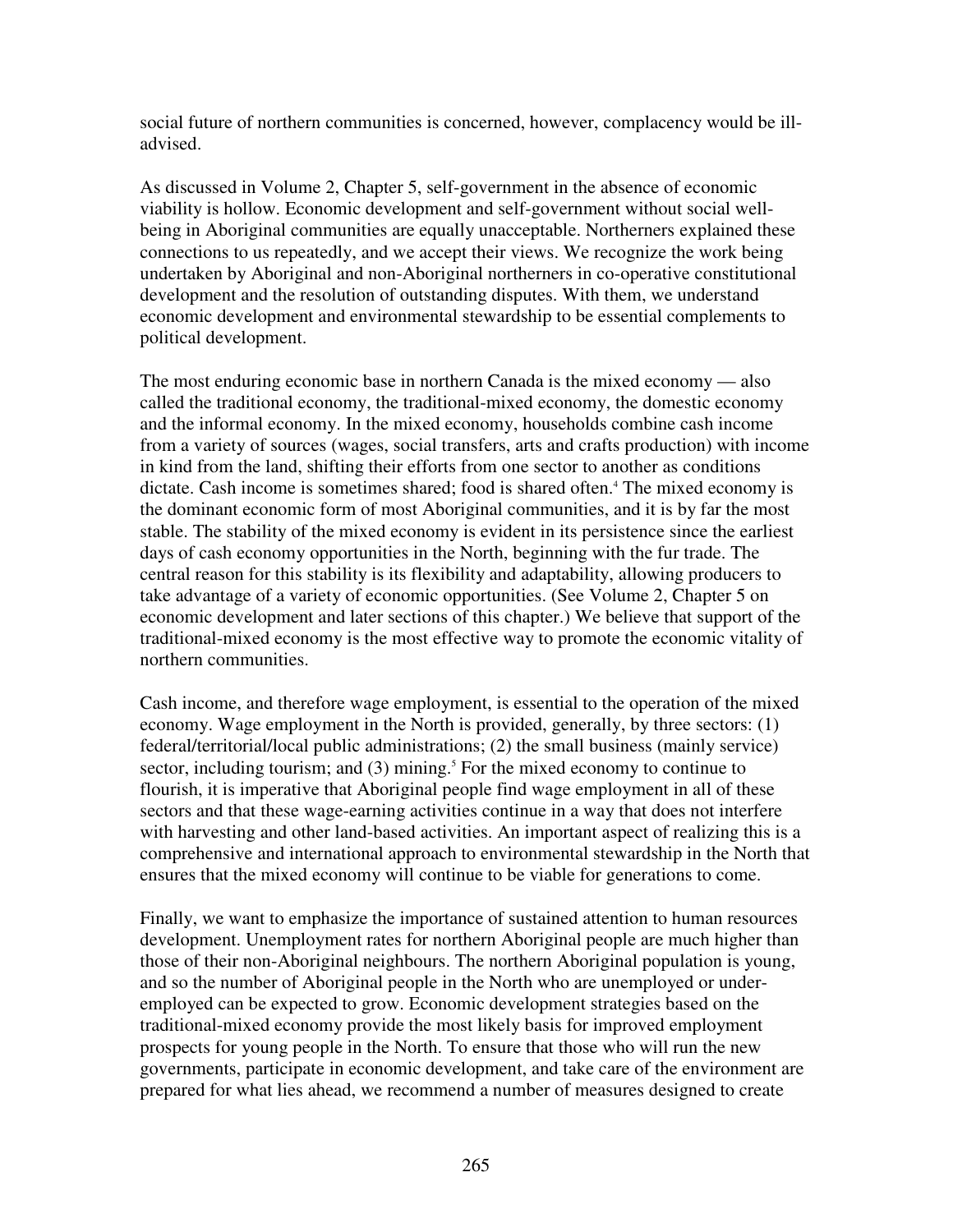maximum opportunities for individual human development while these major processes are under way.

## **1. Living in the North**

The North is the homeland of many peoples, among them Inuit, Inuvialuit, and the Northern and Southern Tutchone, Han, Kaska, Tlingit, Tagish, Gwich'in, Cree and Innu peoples, as well as the Sahtu Dene, Deh Cho Dene, Tlii Cho Dene (Dogrib), Sayisi Dene and Métis peoples. About 36 per cent of all Aboriginal people in Canada live in the territorial North and the northern parts of the provinces (Table 6.1). In many regions, Aboriginal people outnumber non-Aboriginal people, and almost everywhere in the North, Aboriginal people are numerous enough to influence the way of life of people who migrate to the North and to form an influential plurality of voters. As Table 6.2 shows, Aboriginal people form the majority in the N.w.T. — including and excluding Nunavut — and northern Saskatchewan. They form significant pluralities of voters in the northern regions of Quebec, Manitoba, Labrador, the Yukon and Alberta.

#### TABLE 6.1 **Aboriginal Identity Population by Region, 1991**

|                    | <b>Aboriginal Identity Population</b> |       |  |  |
|--------------------|---------------------------------------|-------|--|--|
|                    | #                                     | $\%$  |  |  |
| Canada             | 720,600                               | 100.0 |  |  |
| <b>Total North</b> | 260,400                               | 36.1  |  |  |
| Far North          | 70,100                                | 9.7   |  |  |
| Mid-North          | 190,300                               | 26.4  |  |  |
| South              | 460,200                               |       |  |  |

Note: Aboriginal identity population is adjusted for undercoverage in the 1991 Aboriginal Peoples Survey (aps).

Source: M.J. Norris, D. Kerr and F. Nault, "Projections of the Aboriginal Identity Population in Canada, 1991-2016", research study prepared by Statistics Canada for RCAP (February 1995).

#### TABLE 6.2 **Aboriginal Identity Population as a Percentage of the Total Population, 1991**

|                    |           | Total Population Aboriginal Identity Population as a % of Total Population |
|--------------------|-----------|----------------------------------------------------------------------------|
| <b>Total North</b> | 1,691,120 | 13.4                                                                       |
| Far North          | 152,130   | 39.9                                                                       |
| Yukon              | 27,800    | 16.3                                                                       |
| $\ln w.t.^2$       | 57,650    | 60.0                                                                       |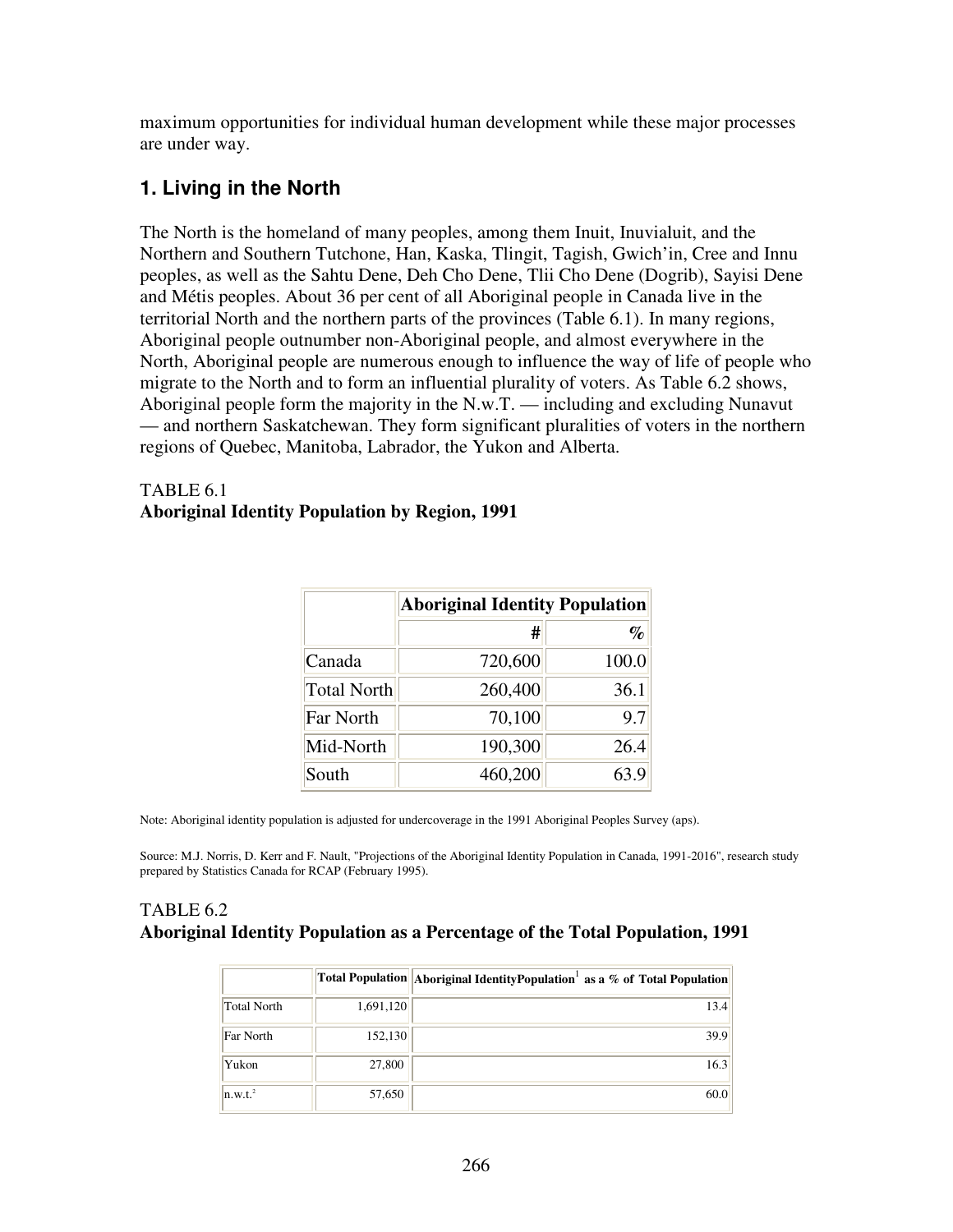| Quebec                  | 36,310    | 41.1 |
|-------------------------|-----------|------|
| Labrador                | 30,375    | 22.1 |
| Mid-North               | 1,538,990 | 10.7 |
| Quebec                  | 557,635   | 3.3  |
| Ontario                 | 461,740   | 9.1  |
| Manitoba                | 64,165    | 44.9 |
| Saskatchewan            | 26,735    | 93.8 |
| Alberta                 | 173,305   | 16.1 |
| <b>British Columbia</b> | 255,410   | 9.1  |

Notes:

Far North = Yukon, n.w.t., northern Quebec and Labrador. Mid-North = roughly the northern half of the western provinces, northern Ontario, and that portion of Quebec north of southern urban Quebec and south of the part of Quebec defined as Far North in Quebec (see Figure 6.1).

1. For comparison purposes, population data for the Aboriginal identity population are unadjusted for undercoverage in the aps because adjustments to the total population from the 1991 census have not been made. The percentages would not change significantly if adjustments were made to both populations.

2. Includes Nunavut: total population, 21,245; total Aboriginal identity population, 17,795 (83.8 per cent).

Source: Statistics Canada, 1991 Aboriginal Peoples Survey, custom tabulations; and 1991 Census, catalogue no. 93-304.

Most northern communities are small. Of the 928 communities in northern Canada, 584 have fewer than 1,000 people and 288 have under 300 (see Tables 6.3, 6.4 and 6.5). As a general rule, the smaller the community, the greater the proportion of Aboriginal residents.

#### TABLE 6.3

## **Total Population: Number of Communities by Population Size and Geographic Region, 1991**

|                       | Number of Communities by Population Size Group |           |          |         |                     |
|-----------------------|------------------------------------------------|-----------|----------|---------|---------------------|
|                       | Exclusions*                                    | 1-299     | 300-999  | $1000+$ | <b>Total</b>        |
| Far North             |                                                |           |          |         |                     |
| Labrador              | 0                                              | 6         | 16       | 4       | 26                  |
| Ouebec                | 9                                              |           | 11       | 11      | 38                  |
| Yukon                 | 2                                              | 26        |          |         | 36                  |
| Northwest Territories | $\mathfrak{D}$                                 | 29        | 27       | 13      | 71                  |
| Total Far North (%)   | 13(7.6)                                        | 68 (39.8) | 61(35.7) |         | 29 (17.0) 171 (100) |
| Mid-North             |                                                |           |          |         |                     |
| Ouebec                | 15                                             | 49        | 102      | 88      | 254                 |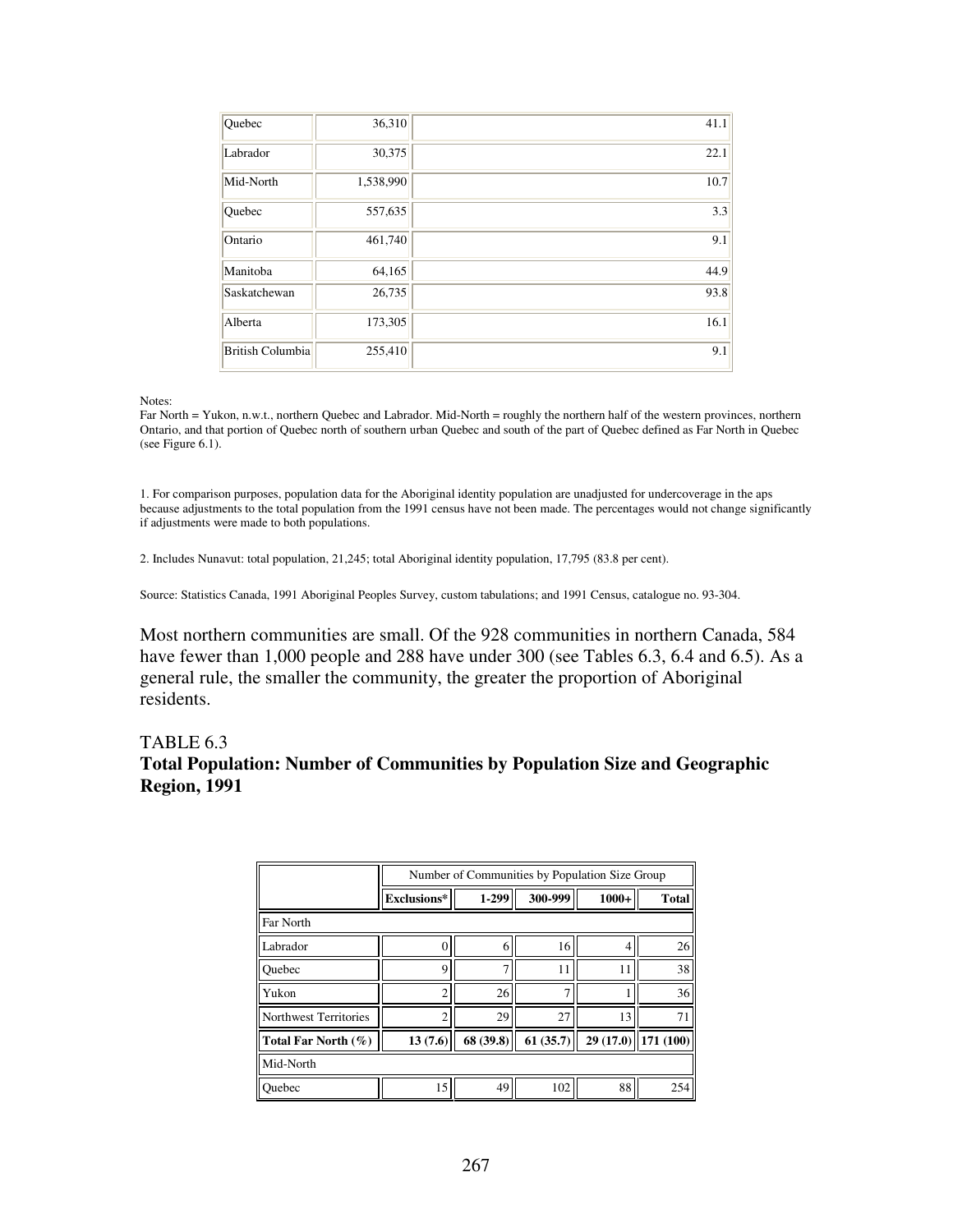| Ontario                 | 27       | 52 | 49                                                | 56                                            | 184      |
|-------------------------|----------|----|---------------------------------------------------|-----------------------------------------------|----------|
| Manitoba                |          | 13 | 16                                                | 18                                            | 52       |
| Saskatchewan            | 10       | 21 | 22                                                |                                               | 60       |
| Alberta                 | 4        | 27 | 17                                                | 28                                            | 76       |
| <b>British Columbia</b> | 14       | 58 | 29                                                | 30                                            | 131      |
| Total Mid-North (%)     | 75(9.9)  |    |                                                   | $220(29.1)  235(31.0)  227(30.0)  757(100)  $ |          |
| Total North $(\% )$     | 88 (9.5) |    | $\left 288(31.0)\right 296(31.9)\right 256(27.6)$ |                                               | 928(100) |

Note: \* Community population sizes of zero or 'not applicable'and incompletely enumerated reserves in Ontario (18), Alberta (3), and the Yukon (1).

Source: Statistics Canada, 1991 Census, catalogue no. 93-304.

#### TABLE 6.4 **Aboriginal Origin Population: Number of Communities, by Population Size and Geographic Region, 1991**

|                         | <b>Number of Communities by Population Size Group*</b> |            |          |              |  |  |
|-------------------------|--------------------------------------------------------|------------|----------|--------------|--|--|
|                         | 40-299                                                 | 300-999    | $1000+$  | <b>Total</b> |  |  |
| Far North               |                                                        |            |          |              |  |  |
| Labrador                | 11                                                     | 4          | 1        | 16           |  |  |
| Quebec                  | 10                                                     | 15         | 3        | 28           |  |  |
| Yukon                   | 18                                                     | 1          | 1        | 20           |  |  |
| Northwest Territories   | 22                                                     | 28         | 10       | 60           |  |  |
| Total Far North (%)     | 61(49.2)                                               | 48 (38.7)  | 15(12.1) | 124 (100)    |  |  |
| Mid-North               |                                                        |            |          |              |  |  |
| Ouebec                  | 54                                                     | 23         | 4        | 81           |  |  |
| Ontario                 | 71                                                     | 31         | 8        | 110          |  |  |
| Manitoba                | 12                                                     | 11         | 11       | 44           |  |  |
| Saskatchewan            | 21                                                     | 18         | 4        | 43           |  |  |
| Alberta                 | 33                                                     | 17         | 5        | 55           |  |  |
| <b>British Columbia</b> | 49                                                     | 33         | 6        | 88           |  |  |
| Total Mid-North (%)     | 240 (58.4)                                             | 133 (32.4) | 38 (9.2) | 411 (100)    |  |  |
| Total North (%)         | 301 (56.3)                                             | 181 (33.8) | 53 (9.9) | 535 (100)    |  |  |

Note: \* Excludes incompletely enumerated Indian reserves and settlements, as well as census subdivisions with fewer than <sup>40</sup> persons with Aboriginal origins and/or Indian status.

Source: Statistics Canada, 1991 Census, catalogue no. 94-326.

#### TABLE 6.5 **Census Subdivisions** <sup>1</sup> **with a Majority Aboriginal Origin Population, 1991**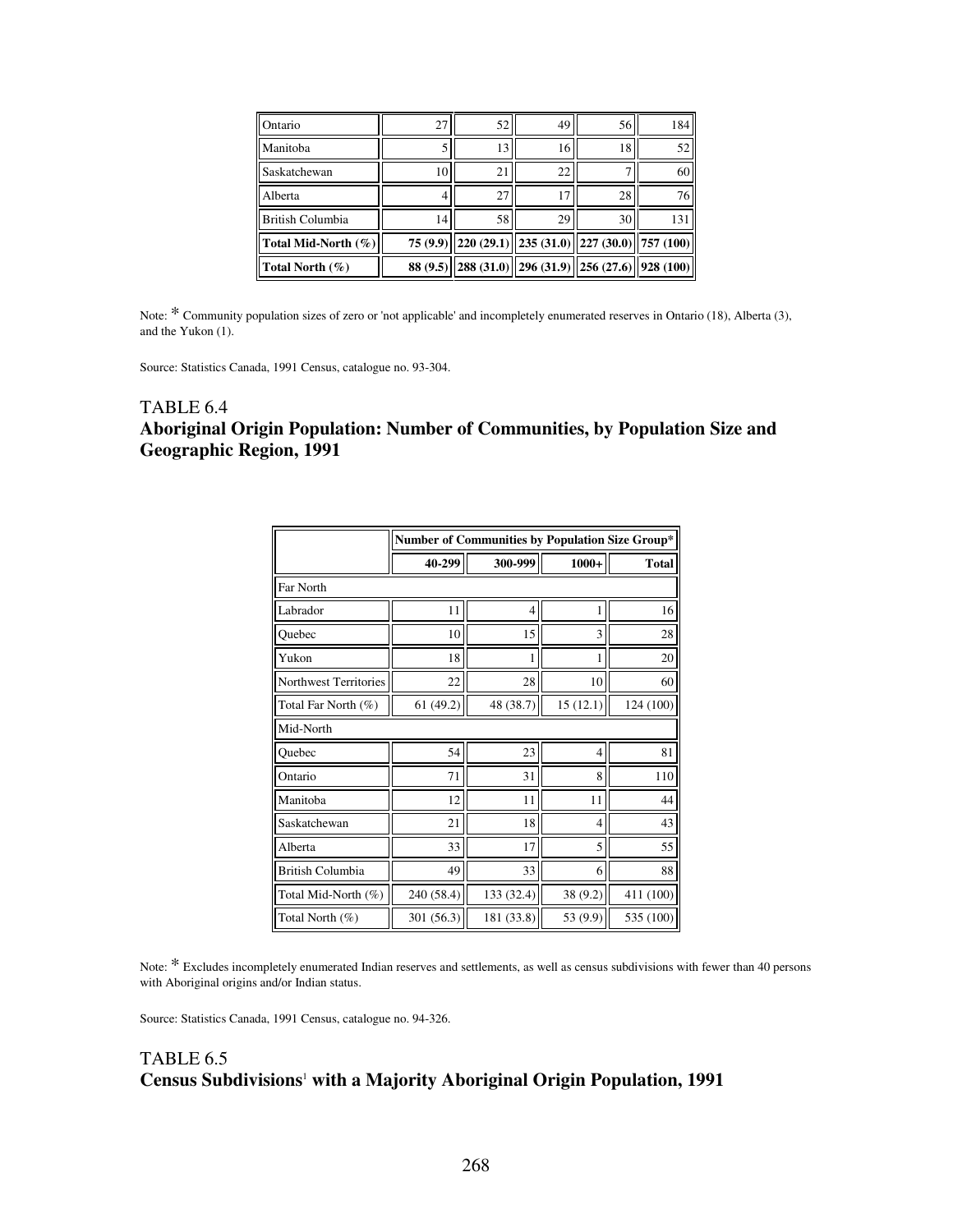|                                 | <b>Aboriginal Majority</b><br><b>Communities</b> | <b>Number</b> of<br>Communities | <b>Communities With Aboriginal</b><br>Majority |  |  |  |  |
|---------------------------------|--------------------------------------------------|---------------------------------|------------------------------------------------|--|--|--|--|
|                                 | $\#$                                             | $\%$                            |                                                |  |  |  |  |
| Far North <sup>2</sup>          |                                                  |                                 |                                                |  |  |  |  |
| Labrador                        | 7 <sup>1</sup>                                   | 25                              | $28\,$                                         |  |  |  |  |
| Territoire nordique             |                                                  |                                 |                                                |  |  |  |  |
| (Census Division 99,<br>Quebec) | 21                                               | 28                              | 75                                             |  |  |  |  |
| Yukon <sup>3</sup>              | 11                                               | 23                              | 47.8                                           |  |  |  |  |
| Northwest Territories           | 57                                               | 63                              | 90.5                                           |  |  |  |  |
| Total Far North                 | 96                                               | 139                             | 69.1                                           |  |  |  |  |
| Mid-North <sup>2</sup>          |                                                  |                                 |                                                |  |  |  |  |
| Quebec                          | 19                                               | 227                             | $8.4\,$                                        |  |  |  |  |
| Ontario <sup>3</sup>            | 46                                               | 149                             | 30.9                                           |  |  |  |  |
| Manitoba                        | 36                                               | 45                              | $80\,$                                         |  |  |  |  |
| Saskatchewan                    | 38                                               | 48                              | 79.2                                           |  |  |  |  |
| Alberta                         | 26                                               | 66                              | 39.4                                           |  |  |  |  |
| <b>British Columbia</b>         | 51                                               | 94                              | 54.3                                           |  |  |  |  |
| Total Mid-North                 | 216                                              | 629                             | 34.3                                           |  |  |  |  |
| Total North                     | 312                                              | 768                             | 40.6                                           |  |  |  |  |

Notes:

1. Census subdivision is the general term applying to municipalities (as determined by provincial legislation) or their equivalent, e.g., Indian reserves, settlements and unorganized territories.

2. The 1991 census population by Aboriginal origin was used to obtain community-level data for all communities in the Far and Mid-North zones. The 1991 aps data were not used because they did not survey all communities in sufficient numbers to produce community-level data for each.

3. The Mid-North zone in Ontario excludes 18 Indian reserves that were incompletely enumerated in the 1991 Census; one such community in the Yukon is also excluded. Assuming they have majority Aboriginal populations, the percentage of communities with an Aboriginal majority would rise to 38.3% in Ontario and 50% in the Yukon.

Source: Statistics Canada, Canada's Aboriginal Population by Census Subdivisions and Census Metropolitan Areas, catalogue no. 94- 326; and Census Divisions and Census Subdivisions: Population and Dwelling Counts, catalogue no. 93-304.

Even in the larger centres, there are distinctively Aboriginal features to almost every aspect of life. Many of the non-Aboriginal people who have moved to the North have been strongly influenced by Aboriginal realities. Some have chosen to live in predominantly Aboriginal communities, often becoming part of Aboriginal families. Even newcomers living in larger centres are in a position analogous to that of immigrants who come to Canada and adapt to local customs. There are many outward signs of a 'blended' northern identity: in clothing; in the characteristically friendly and frank demeanour of northerners toward each other and toward strangers; and in the conventions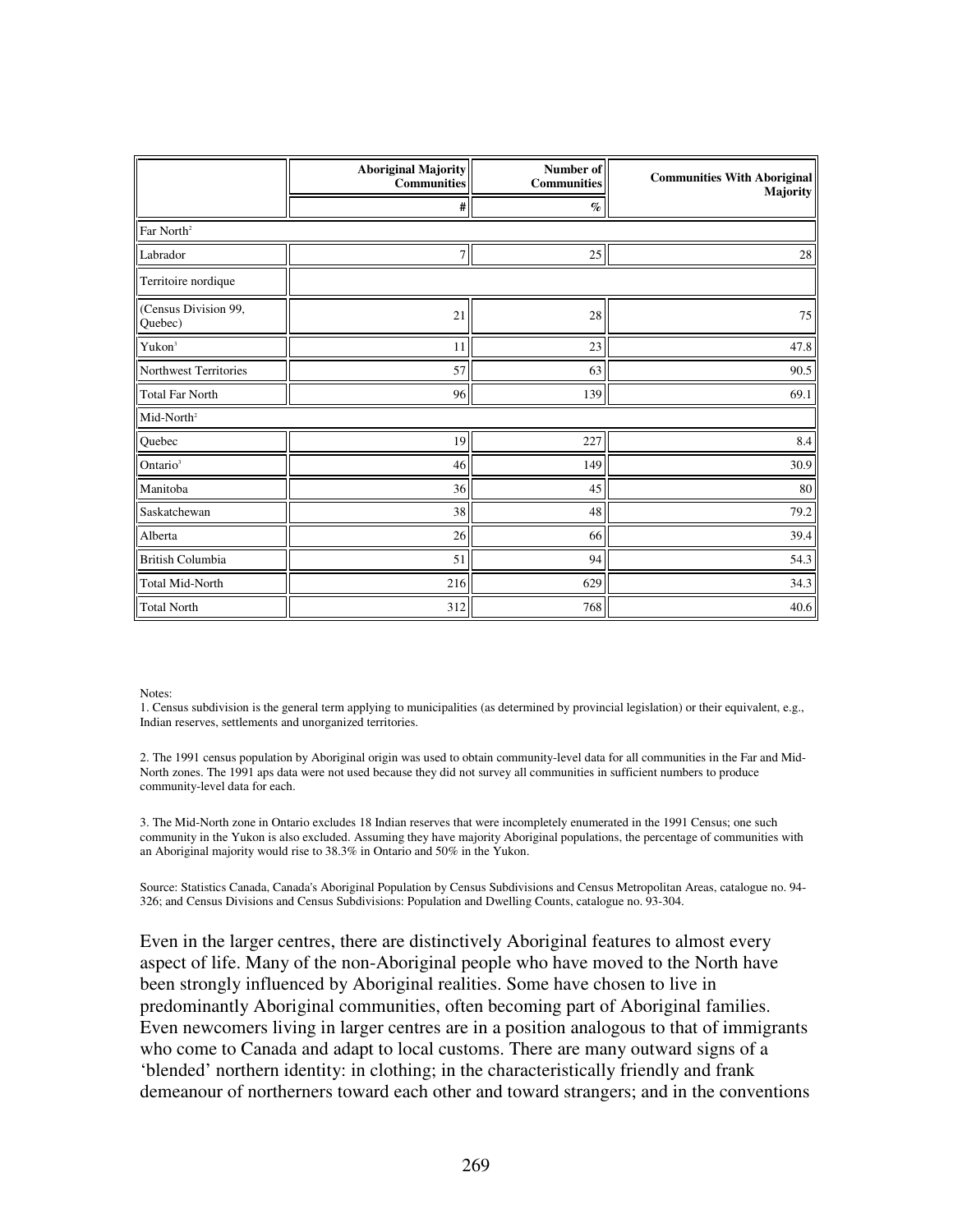and more formal rules of political life, which emphasize accessibility and accountability of leaders. The ability of northerners to negotiate political compromises and to work on constitutional principles has been demonstrated many times in the last decade. Certainly, there are varied interests and political conflict in the North, but in their negotiations with the federal government and in their relations with the rest of Canada, northerners have increasingly presented a common face. This in turn has begun to be reflected in federal northern policy. 6

One source of the distinctive northern perspective is simply demographic: the most striking aspects of northern life draw upon the indigenous cultures of the North. These have been reinforced by other factors. Although there are still major differences between Aboriginal and non-Aboriginal northerners in income and access to senior level jobs, they share a common economic base and, increasingly, common economic interests. Outside a few larger centres, the mixed economy of occasional wage employment and land-based food and fur production, complemented by high public expenditures, forms the backbone of the economy. Wage employment is found most commonly in the public sector, with occasional pockets of tourism, mining and mineral development. Healthy development in all sectors requires a high degree of co-operation, which is reflected in joint venture corporations and various environmental management boards.

Many Aboriginal languages still flourish in the North, particularly compared to southern Canada. In 1991, in the far north, 70.2 per cent of Aboriginal adults (aged 15 and over) and 63.7 per cent of children (aged 5 to 14) were reported to speak an Aboriginal language. In the mid-north, 54.9 per cent of adults and 35.9 per cent of children were speakers of an Aboriginal language. In the south in 1991, 23.1 per cent of Aboriginal adults and only 8.6 per cent of children spoke an Aboriginal language. 7 (See Figure 6.1 for the locations of the far north, the mid-north and the south. For a further look at the situation concerning Aboriginal languages, see Volume 3, Chapters 5 and 6.) A similar situation prevails with Aboriginal traditions and science and technology. The strength of the mixed economy, with its hunting, fishing and gathering components, is probably a major reason for the survival of indigenous knowledge in the North. The technology for on-the-land production has changed: people use rifles, motorboats, snowmobiles and radios instead of harpoons, bows, kayaks, canoes, and inuksuit and other markers. Bone and ivory needles and stone cutting tools have been replaced by metal needles and steel knives. But hunters and fishers still need detailed knowledge of the habits of the wildlife upon which they depend, a detailed understanding of the weather and the seasons, and specialized techniques for observing and catching animals and fish. The assembly of clothing and footwear still relies on techniques refined over centuries.

While the fruits of the land are bountiful, northern Aboriginal people face severe economic hardships: there are the very high costs of travel, transportation and consumer goods and scant and very constrained wage-economy opportunities. <sup>8</sup> Aboriginal people live in communities still reeling from several decades of massive change. Over the last century and a half, most northern Aboriginal peoples have experienced the devastation wrought by epidemics of influenza, tuberculosis and other diseases. Almost all were disrupted by centralization and relocation programs and subsequently by federal social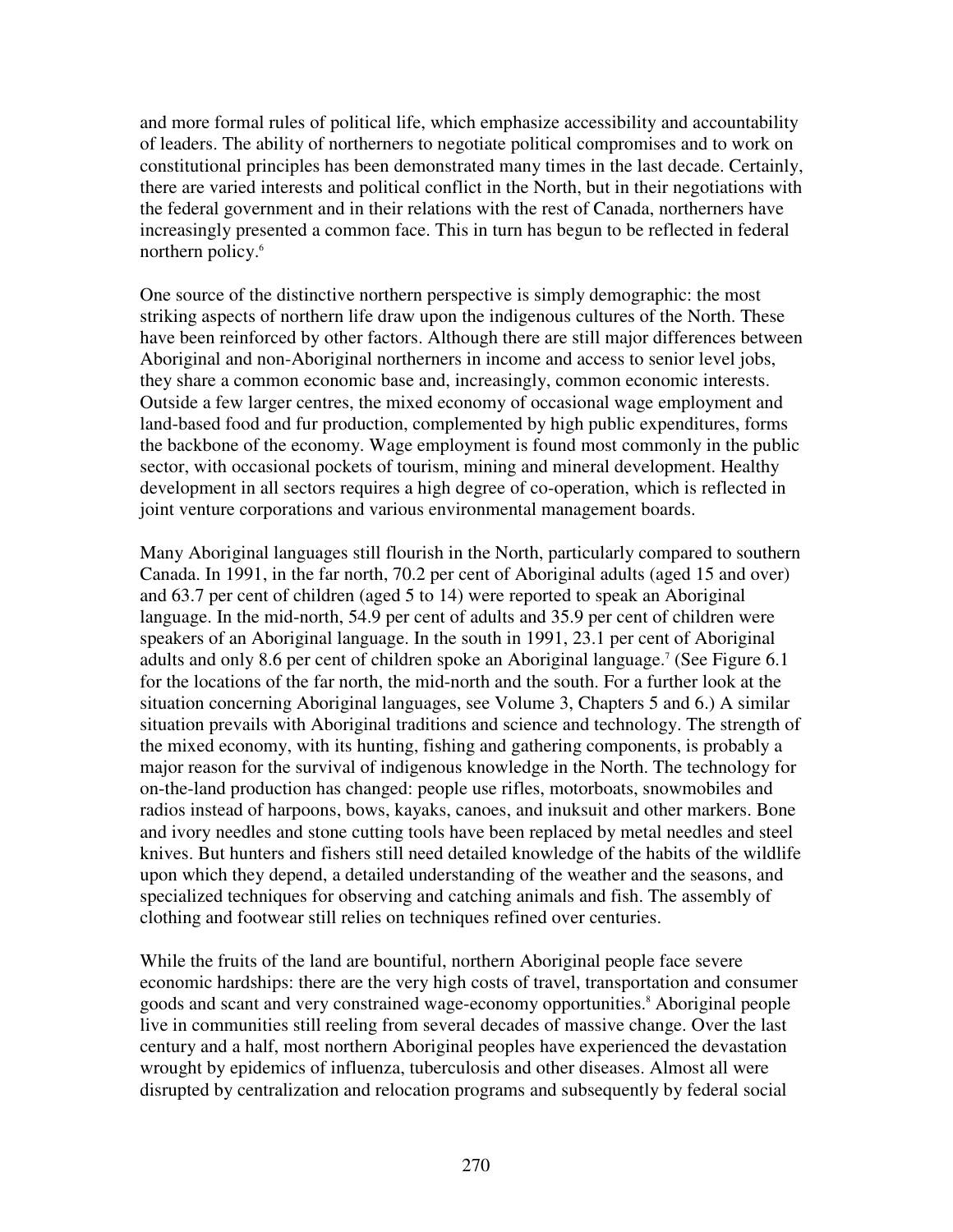welfare programs. The move to analyze systematically what are generally acknowledged to be the substantial, far-reaching and cumulative effects of such changes has barely begun. 9 (The disruption of families and communities caused by resettlement is discussed in Volume 1, Chapter 11.) Despite all that has happened, many northern Aboriginal communities remain good places to live and raise families.



# **2. The Commission's Approach to the North**

While all aspects of the Commission's mandate are relevant to northern Aboriginal people, the mandate also mentions the North specifically:

The Commission may investigate the difficulties and cost of communications and transport, issues of environmental protection, sustainable economic and social development, access to natural resources, and any differential treatment of northern Aboriginal people by the Canadian and Territorial Governments.

The special difficulties of living in the North do affect Aboriginal people's economic, political, social and cultural prospects. The North is sparsely populated and far from markets and manufacturing centres. For several decades, political and economic control have been held outside the North. Legally and constitutionally, the Yukon and Northwest Territories are under federal administration, although in practice they are approaching quasi-provincial status. The northern area of each province has a different history, but in no case is there much local control over the regional political economy or much regional retention of capital.

Aside from these special difficulties, northern Aboriginal peoples can count some achievements and innovations that may be of interest to all Canadians. Northern Aboriginal and non-Aboriginal people have devised new forms of political negotiation and new constitutional frameworks that promise to meet some of their goals. Although the process is incomplete and by no means entirely satisfactory, in many places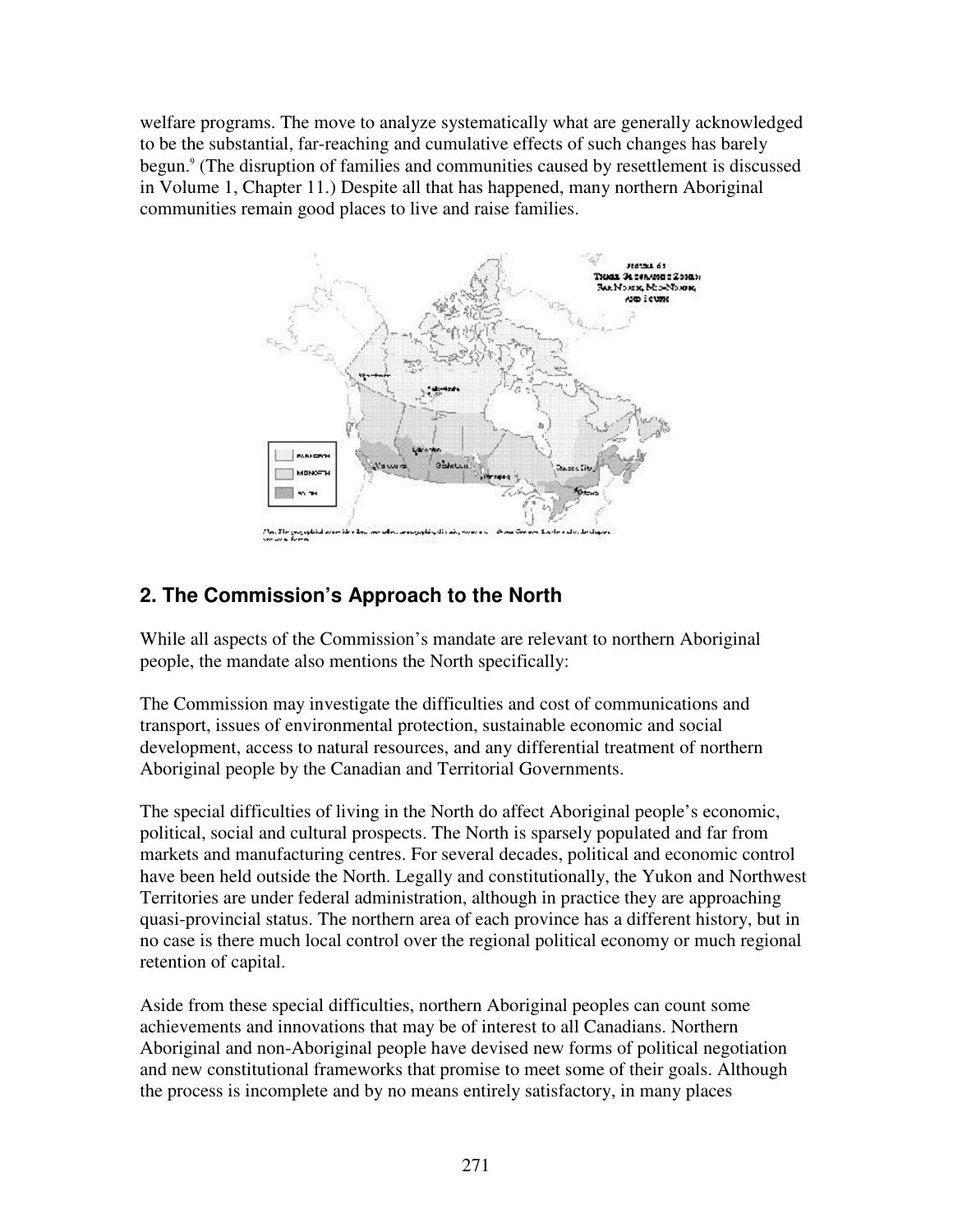northerners have come a significant distance toward defining a new relationship between Aboriginal and non-Aboriginal people.

From 1992 to 1994, the Commission visited 50 communities in the North. In developing our approach, we considered social and economic information about how people actually live. Political boundaries are certainly important for policy development and political innovation, and our discussion of these matters takes this into account. But we have drawn no conclusions and offer no suggestions about where northern political boundaries should lie. Our North is primarily a social and economic reality.

In the next section of this chapter, we offer our understanding of what northerners — Aboriginal and non-Aboriginal — told us during the hearings, in other discussions we attended, and in briefs and letters. Building on that understanding, we then discuss the source of the current problems experienced by Aboriginal people in the North. In this we were assisted greatly by the testimony of elders and by the work of historians and other scholars. We want to explain the past in order to expose the practices, traditions, assumptions and material conditions that create the present, for it is action in the present and future that concerns us most.

This chapter also offers a brief overview of the political jurisdictions and regions that constitute the far north. For reasons of space, we have included the Northwest Territories and the Yukon in this discussion, as well as the Labrador and Nunavik (northern Quebec) jurisdictions inhabited by Inuit. This section provides a brief introduction to the varieties of northern life and circumstances, and it shows why local development of many policies and programs is essential. General principles must apply equally to all, but specific measures will work best when they are designed and shaped by the

people of each nation or region. Although space prevents detailed discussion here, the northern parts of Ontario, Manitoba, Saskatchewan, Alberta and British Columbia share many of the political, cultural and economic circumstances that we describe for Labrador, Nunavik, the Yukon and the Northwest Territories.

In the final sections of this chapter, we analyze several important issues and propose solutions. Environmental stewardship is an essential element of all future northern policies and programs, whether these be the policies of Aboriginal governments, other governments or private corporations. Healthy northern communities depend directly and indirectly on a healthy environment. The health of the northern economy depends on a viable environmental strategy and practical policies based on the real long-term northern economy. In economic development and in the rapid political development that many northern regions have faced, there is enormous potential for contributions to individual and family well-being. The ways this opportunity can be realized are explored at the end of the chapter.

# **3. What Northerners Told the Commission**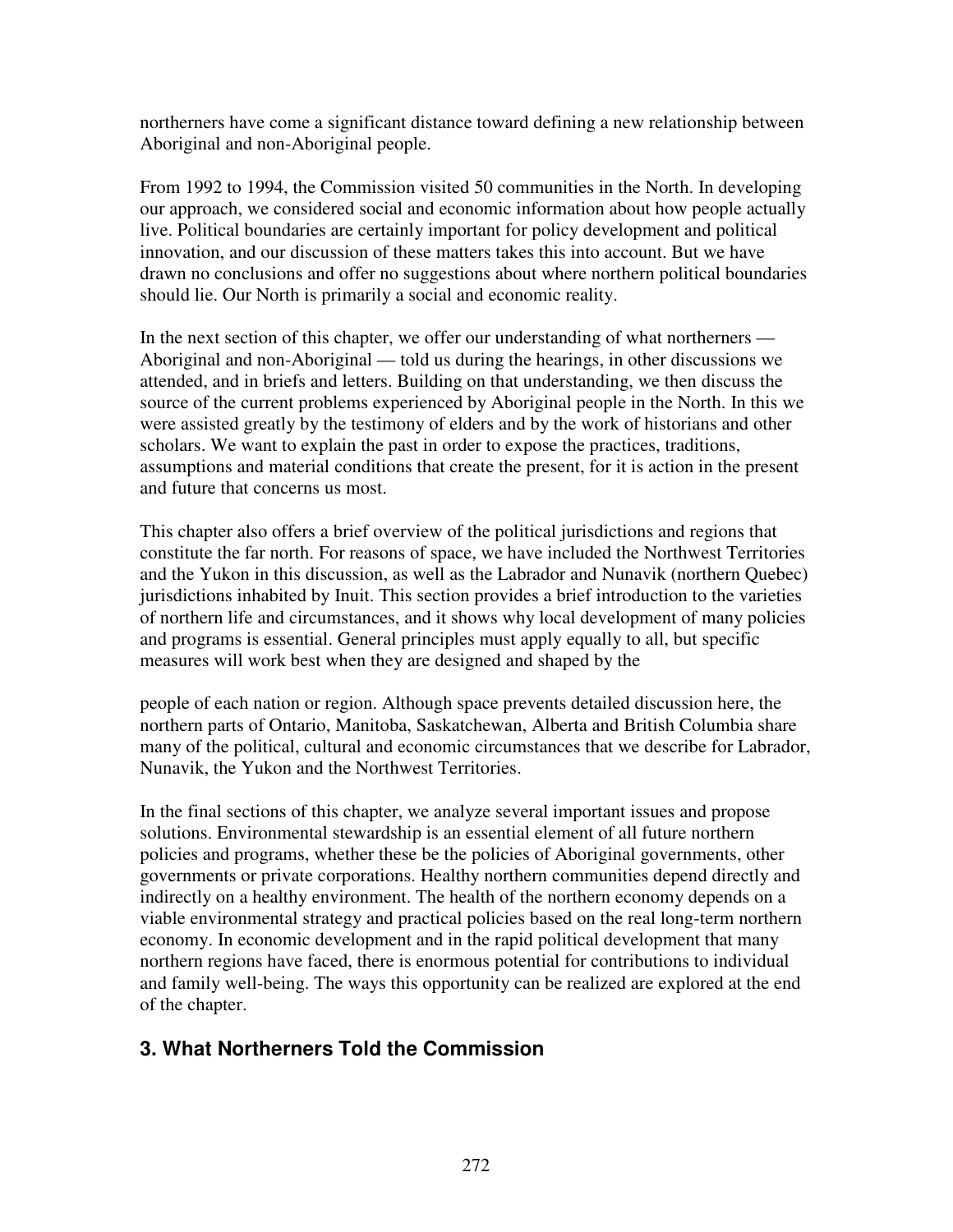One of our most difficult tasks in preparing this report was to report to the government and to Canadians in language faithful to both Aboriginal and non-Aboriginal ways of seeing the world. From the beginning we were acutely aware of the difficulties inherent in interpretation and understanding. We designed our public hearings to permit people to speak in their own languages and to allow us to hear people's views and confirm our interpretation of what they said. We were also assisted by our experience and knowledge as Commissioners: of the four Aboriginal Commissioners, two are from the North. As well, we relied on an extensive research program that involved several northern communities and some of the best scholars in this field.

We followed the advice of northerners who offered to share their experiences with us. Aboriginal people said that they did not want to be studied again but to be listened to and to have their words taken seriously. They emphasized the enduring strength of Aboriginal traditions and the importance of these traditions for communities seeking to find their way back to a healthy way of life. Continuity with the past and opportunities for cultural development are essential. Aboriginal people urged the Commission to remember the connections between all areas of life. Martha Flaherty, president of Pauktuutit, the Inuit Women's Association of Canada, explained:

The overall health and well-being of our people are intrinsically tied to the social, political and economic development of our communities. We can no longer afford to pay the price of dividing issues into manageable portfolios, programs and services. A holistic, integrated approach is necessary at every level and in relation to every issue or problem.

Martha Flaherty President, Pauktuutit Ottawa, Ontario, 2 November 1993 \*

This chapter was inspired in part by these words.

# **3.1 The Four Themes: Land, Community, Making a Living, Governance**

Northern Aboriginal people spoke to the Commission on a wide range of issues. Some had very specific concerns, and where possible we have tried to respond. It has not been possible, however, to investigate and propose solutions for every matter raised.

As we thought about and discussed the testimony from the 50 northern communities we visited, we found a fair degree of consensus about what is important. Four related themes emerged: the importance of the land; the centrality of 'community' for individual wellbeing; the need for viable ways for individuals to make a living; and the changing face of governance, the political forms and traditions through which social and public decisions are made. These themes are helpful in organizing our discussion of northern Aboriginal peoples' concerns.

*Land*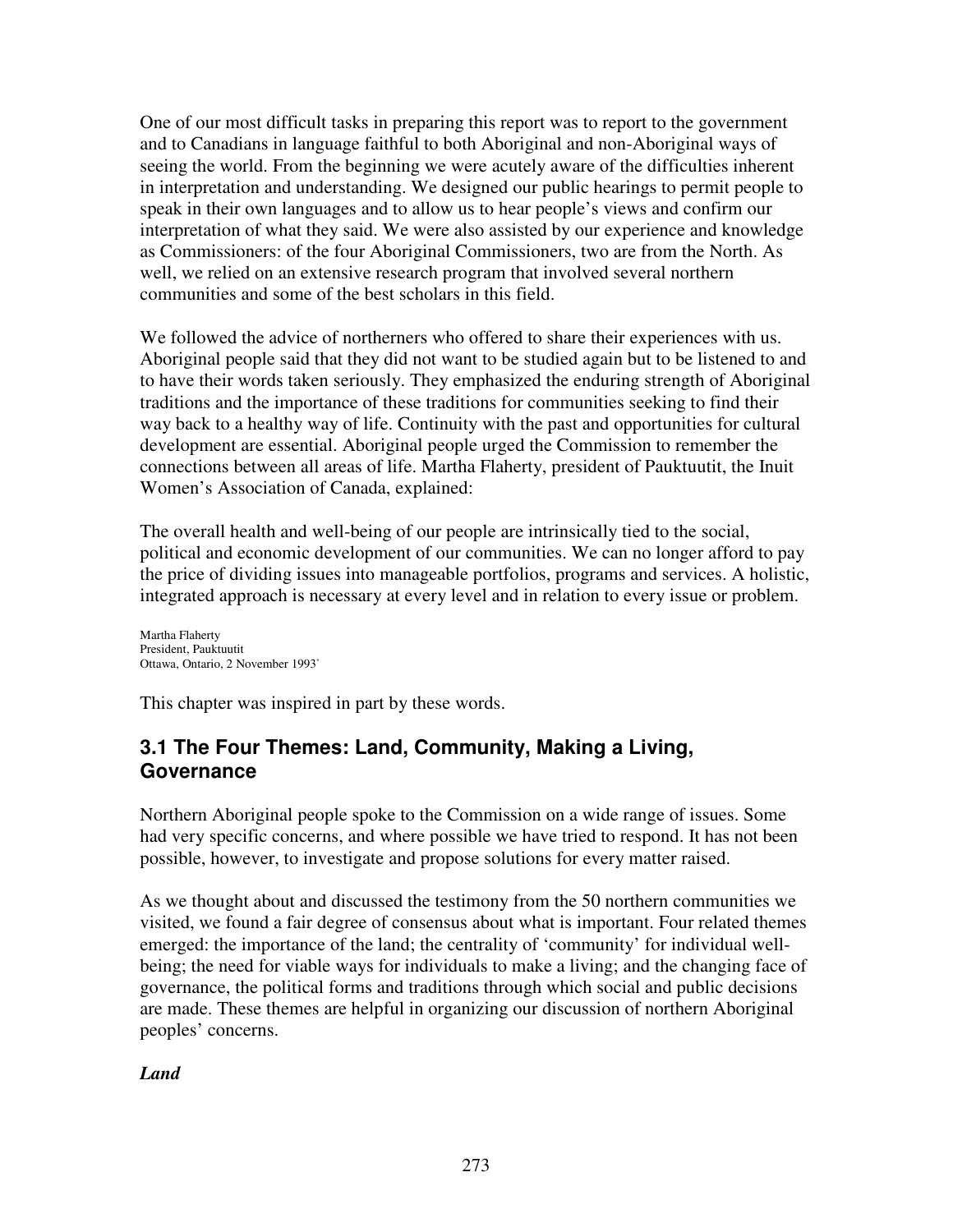Dene Chief Gabe Hardisty spoke for many northern Aboriginal people when he told us about his people's goals:

I don't have anything written down. The way I was taught is to take your memories and speak your mind and speak from your heart, and that is how I was taught. Up until today, I am still living the way I was taught….Being Dene, we learn from our past and this is how we got this far….

We live by the lakes and the rivers. We learn when to fish. At certain times of the season, we learned how to fish, and we used willows to make fish nets. This is how we fished for fish. These are the people we are from….

We had our own government in the past. If we didn't have our own government, we wouldn't be here today….Since the coming of the white people, a lot of things have changed. When the Europeans came here, we had done a lot of hunting to help them supplement food that was brought in from down south. At the time, if we had abandoned a lot of the European people here, they would have probably frozen….The way the European culture thinks is that they figure the Dene were too stupid to have a government. They figure we are too stupid to do things on our own. I don't think so. If we were stupid, we would probably not have survived. We had Dene government before the coming. That is why we are still here. Since the European government was started, there is nothing that has gone right for us. That is why we want our own government….

We want to do better for our land. This is what we were talking about. There have been a lot of meetings since the beginning. Twenty years ago, if we brought everything that we wanted to the government, if they looked at it, when Dene people say something, they don't think we are telling the truth. [translation]

Chief Gabe Hardisty Fort Simpson, Northwest Territories 26 May 1992

Chief Hardisty's assertion that one of his people's goals is "to do better for our land" is a statement of profound importance. It is also one of the most difficult to translate into Commission recommendations, for it is grounded in an ethical system of closely linked personal and collective responsibilities in which responsibility to Creation, including the other beings that are part of Creation, is central. On several occasions, Aboriginal people explained the importance of 'land' and 'place' to their current well-being and to their plans for the future. For other Canadians, who may lack intimate experience with the land, the deep sense of responsibility that northern gathering and hunting peoples have to the land requires considerable effort to understand.<sup>10</sup>

Decisions about land rights and land management regimes will affect every aspect of the North's future, from cultural health to economic development, from the distribution of resources to people's ability to participate in Canada's political institutions. What is at stake is far more than legal title, jurisdiction or authority, but these are the instruments Aboriginal peoples have come to recognize as important to achieving their goals. In this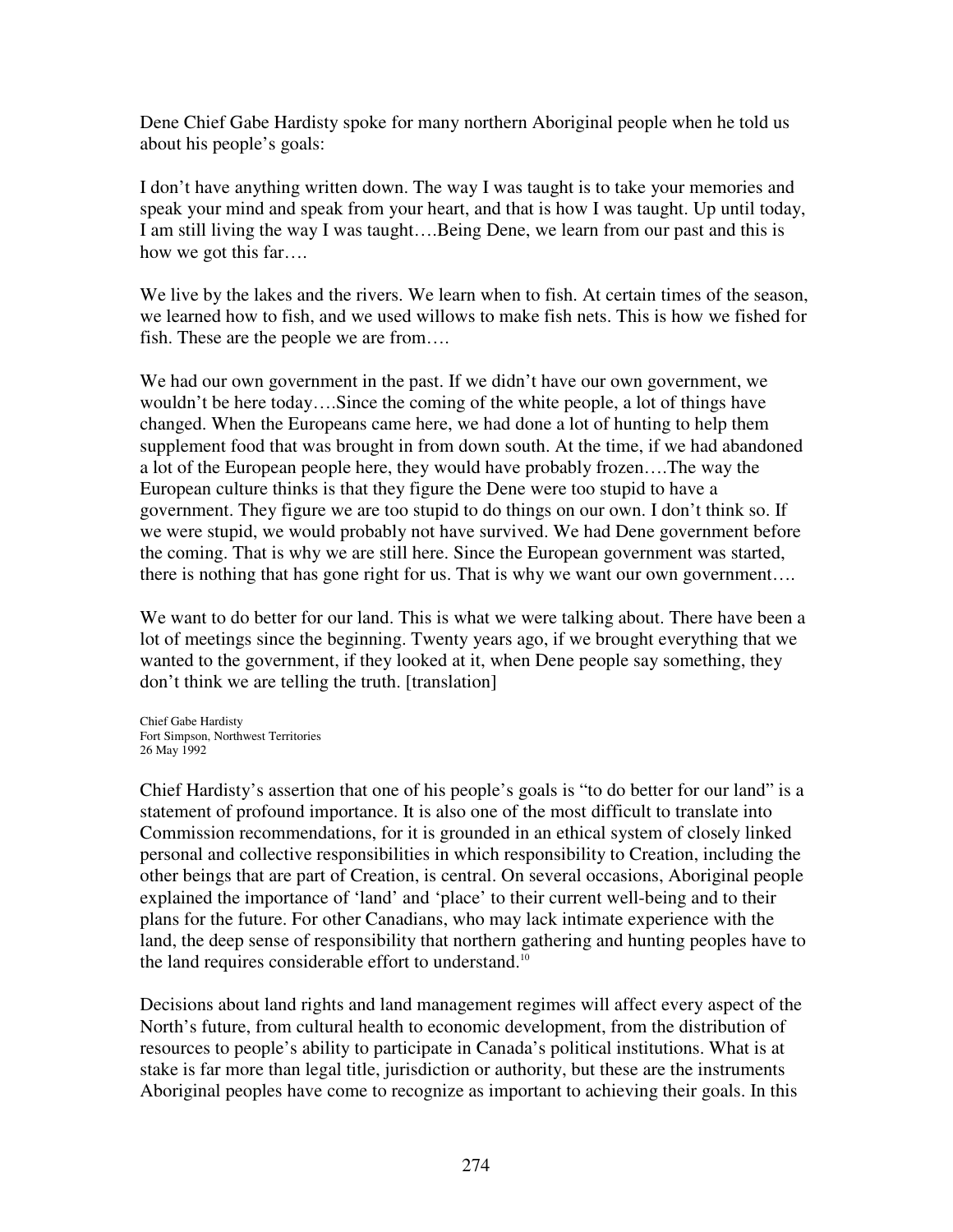regard there are still many open questions, some of which we address in this chapter but others that will be resolved only in practice.<sup>11</sup>

## *Community*

The Aboriginal people are, by tradition, a people of the land. Their very nature is tied strongly to the land, and any answer to the economic problems must include their remaining on the land. We have many today that do not live in Old Crow because they have been faced with a need to make a living, but if we were to ask them, they would tell you that they would come back if it was possible to live.

Rae Stephensen Old Crow, Yukon 17 November 1992

In the North, most Indigenous people still live in small communities among relatives and long-term friends for at least part of their lives. While some wage centres in the North are growing as people move there searching for employment and other opportunities, there are many viable small communities. Most northern Aboriginal people still call such places home, wherever they might live.

Their languages, histories and experiences may be different, but the small, predominantly Aboriginal communities of the North share a number of features. Typically, there are few permanent wage-earning opportunities, except in the public service and a few small service businesses. There is extensive use of the surrounding lands and resources and a high degree of dependence on the fruits of the land. Most individuals know a great deal about the strengths, weaknesses, talents and foibles of their neighbours, and they share a common history and heritage stretching back through generations.

Thus, the northern Aboriginal community is not just a collection of buildings. It extends beyond dwelling places to include land for fishing, gathering, visiting, trapping and hunting, and memorable places where important events occurred. Northern Aboriginal peoples' tenure in the settled communities of today is relatively recent; they have lived in more mobile, family-centred communities for centuries. In modern times, the attachment to the land and the strong sense of collectivity remains.

It is primarily in Aboriginal communities that their languages are preserved and language-specific knowledge is retained and transmitted. What is sometimes referred to generically as 'culture' is sustained and developed in these communities — flourishing Aboriginal communities where there is a strong commitment to cultural continuity and a co-operative spirit to build toward the future, bringing strength to the relatives, friends and other Aboriginal communities in their orbit. The presence of lively, diverse human settlements is also a treasure for all humanity.

## *Making a living*

I want to give you an idea of the confusion that exists in our communities. A recent survey conducted in one of our communities was asking a question and the question was,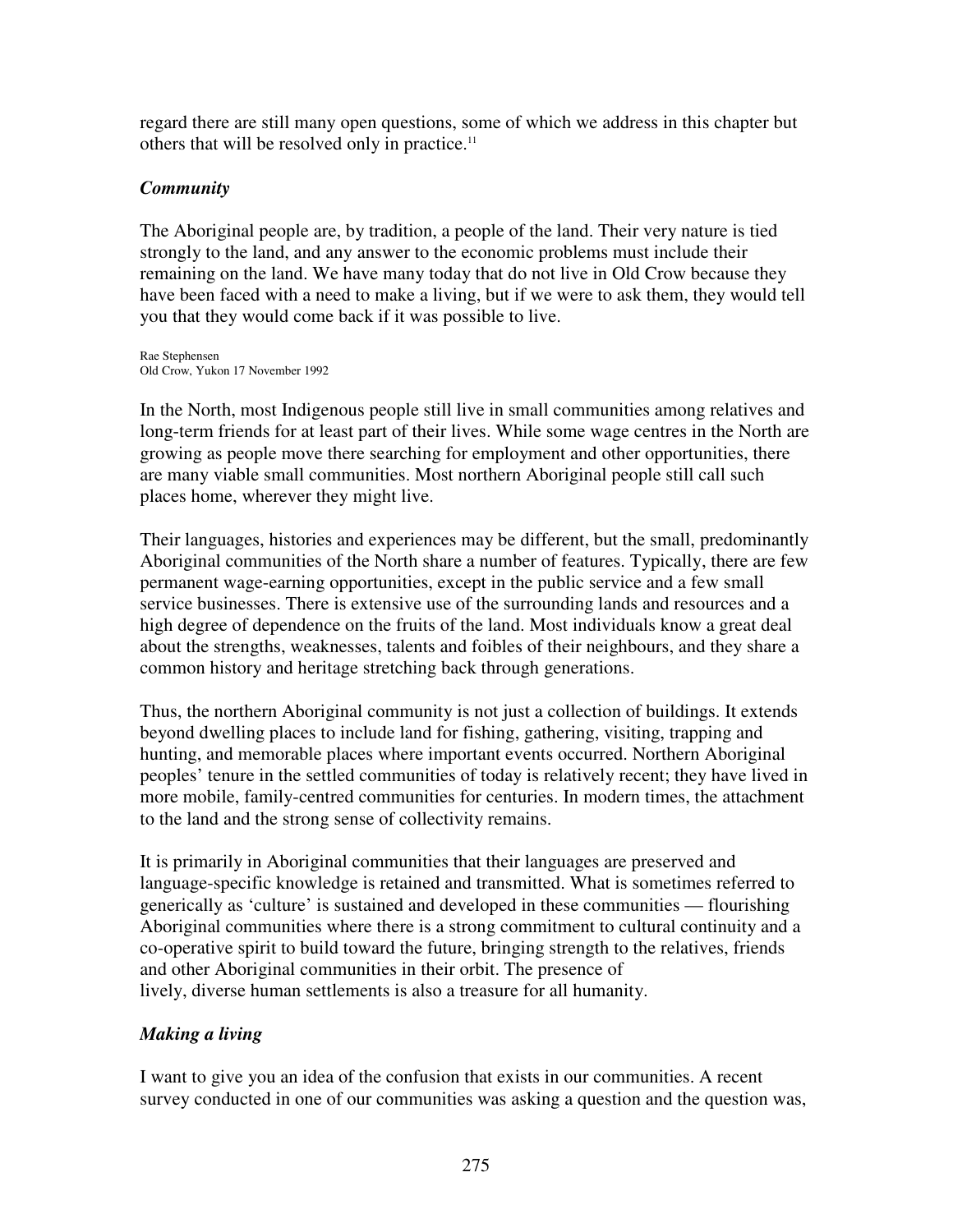"What is most important to you in your lives right now in this community?" The response that was most important to the majority of the people who responded to that questionnaire was that, number one, employment was the most important thing in our communities because the fact is in our communities, at this time, we have upwards of 85 to 95 per cent unemployment and the welfare rate is high.

Herb George Gitksan-Wet'suwet'en Government Commission on Social Development Kispiox, British Columbia, 16 June 1992

Probably the most important challenge for the future of northern Aboriginal peoples is economic. Some northern communities today enjoy an adequate standard of living, with relatively good housing and other services and reasonable, if not ample, means for people to make a living. Other communities are in deep distress, suffering from poor infrastructure, inadequate cash flow and a general shortage of opportunity. Still other northern communities, and probably the largest group, are poised somewhere between these extremes. They have a deep appreciation for the many positive aspects of community life and a keen awareness that population and other pressures might lead to a deterioration in community health in the near future.

Aboriginal peoples are generally 'young' peoples; they are experiencing a more rapid increase in the proportion of young adults than is occurring in the general population. At the same time, through television and other media, northern communities are becoming less isolated, and northern youth are being drawn into ways of life more appropriate to wage-earning societies than to societies living primarily off the land. The most important issue for the growing population of young Aboriginal adults in the North is how they will make a living.

[T]he expertise of Inuit women in dealing with social issues is being recognized, but how can social issues be separated from economic issues? Where is unemployment, poverty and dependence separate from physical and emotional well-being or from the problems of youth suicide, alcohol and drug abuse, and ill-nourished children? Economic development cannot be isolated in a category of its own; all policies and programs must be designed, or redesigned, to include a more holistic perspective.

Simona Barnes Pauktuutit Ottawa, Ontario, 2 November 1993

New and forceful measures are necessary. Large, non-renewable resource-based projects and heavy infrastructure investment have failed to create a dynamic regional wage economy. Given the importance of public sector employment and the likelihood that this sector will not continue to grow at previous rates, and considering the huge number of young people about to enter adulthood, it is clear that a new era is beginning. Responsibility to the land and sustaining vital communities will be important considerations in creating new opportunities for the current generation to earn a living. Taking these factors into account will help develop realistic strategies for northern economic development.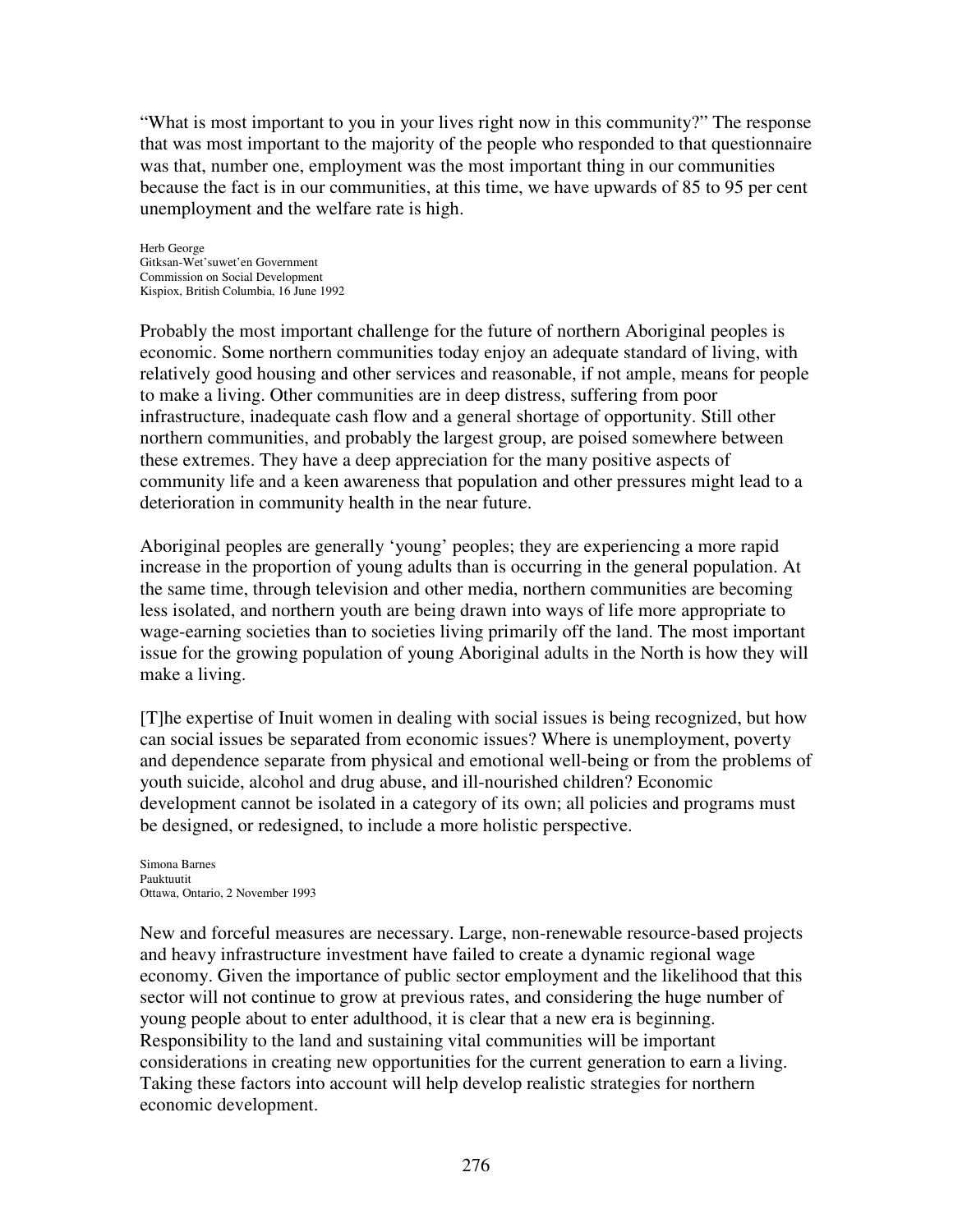Our approach to northern economic development is based on a recognition that local knowledge and community innovations hold the key to developing northern economies, which are now cash-poor and high-cost. Later in this chapter we discuss economic policies based on the entire economic base, drawing the best from sectors such as mining, mineral exploration, transportation, renewable resources development and tourism, as well as from the more stable public sector and the long-standing hunting and fishing economies. The policies must also take into account the relationship between healthy social and family relationships and a viable economy.

#### *Governance in the North*

Today we are in a time of healing for our children, our families, our communities and Mother Earth. While we struggled to reach a just and fair settlement for our land claims, our elders have held on to the past and have kept our languages, stories, histories and songs alive. They have been patiently waiting for the day when our people would reclaim what is rightfully ours. That day is upon us. We are putting into practice our own forms of self-government using our own regimes that have been passed down from generation to generation, as well as creating new structures to move us into the future.

Judy Gingell Teslin, Yukon 27 May 1992

Northern Aboriginal people stress that economic and social development are not separable from political progress; each requires and complements the other. People in many parts of the North have been engaged in a process of rejecting and then rechannelling the frequently intrusive hand of federal, territorial and provincial administrations, particularly since the 1960s. The territorial North and the northern parts of most provinces still do not exercise control over most aspects of life. Control is exercised elsewhere by non-residents, and resources and capital tend to be exported, with little benefit remaining in the region. For the Aboriginal people in the North, there is the additional difficulty that these patterns were set by an alien culture to which they have few points of entry.

Some progress has been made in reversing these patterns, but as yet few of the changes are fully entrenched in institutions and practices. There are three areas of central concern:

• securing sufficient control over lands and resources so that the new governing institutions can take action to benefit the people they serve, which includes ensuring that governments have sufficient revenue to continue to provide existing services and to undertake new ventures;

• developing governing structures that are recognizably democratic and efficient, while at the same time reflecting indigenous traditions; and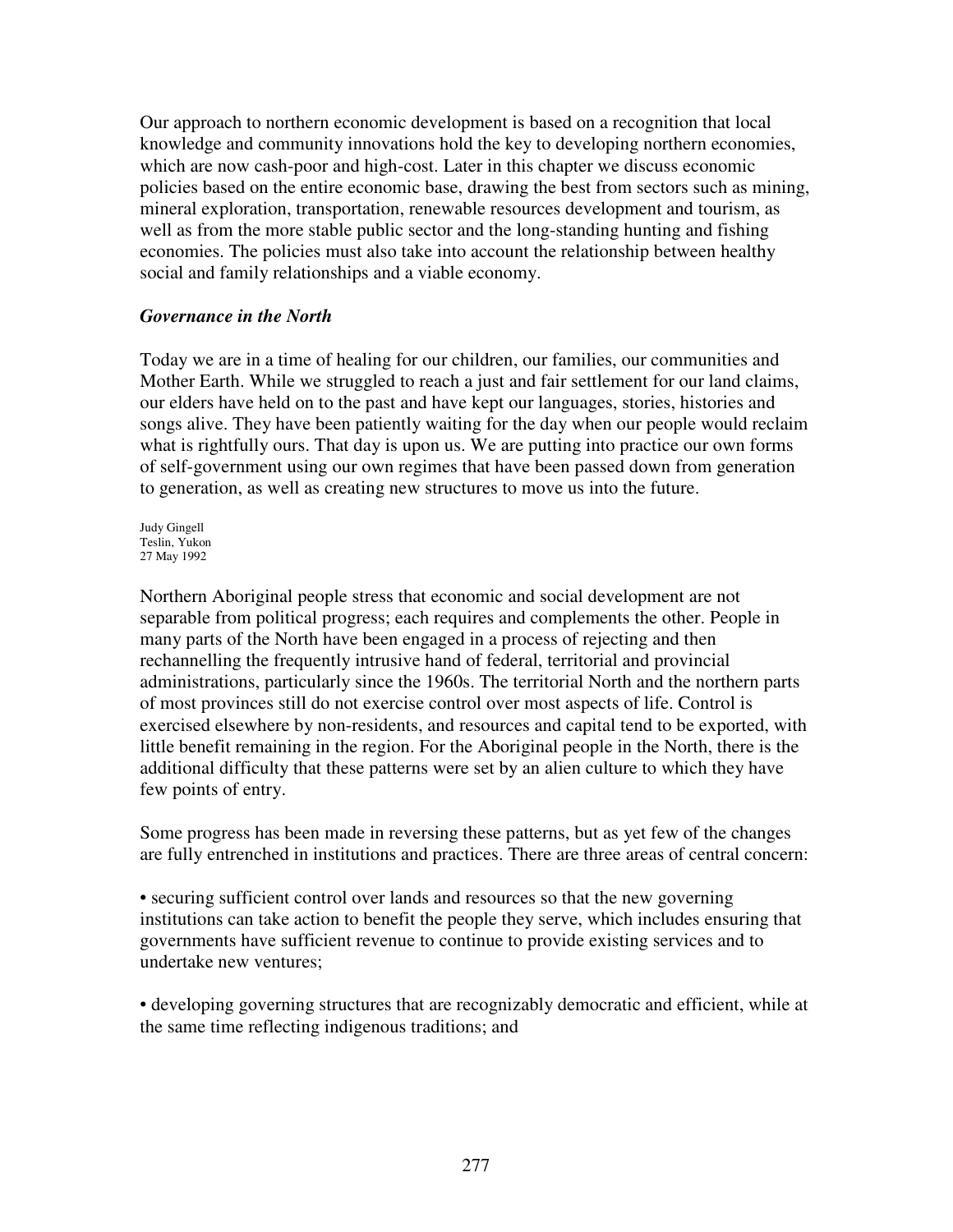• affirming and updating treaties so that the original agreements between northern Aboriginal people and newcomers can be respected. This includes new negotiations by nations and peoples that have not yet negotiated treaties or similar agreements.

These matters are discussed at length in Volume 2. In this chapter, we outline aspects of each question that are specific to the North.

# **3.2 How the Four Themes are Related**

The four themes — land, community well-being, making a living and governance — are intimately related. Individual well-being depends upon community well-being, particularly for northern Aboriginal people. Community well-being relies on an adequate regime for sharing the use of the land and mediating among competing and potentially conflicting forms of resource development. An adequate land regime, in turn, depends on practical and effective arrangements for self-government, especially with respect to relations with other governments and authorities.

Turned another way, self-government requires adequate resources to finance administration, regulation and services. In the North, access to resources requires access to land. Adequate stewardship depends upon informal social controls and training systems that teach people the proper way to use the land. These customs and systems are developed, preserved and elaborated in healthy communities.

In light of the diversity of Aboriginal peoples, solutions are more likely to be regional, nation-based or local than pan-northern. Yet the root and ultimate objectives of many First Peoples are the same, and the impediments they encounter in their political, economic and cultural development are broadly similar. For this reason, the experience of northern Aboriginal people in negotiating future arrangements may well be useful to other Aboriginal people living in quite different climatic and demographic circumstances.

For example, Crees and Inuit in northern Quebec have nearly 20 years' experience of "negotiating a way of life" by way of a comprehensive claims agreement. <sup>12</sup> Aboriginal and non-Aboriginal residents of the Northwest Territories are specialists in developing processes for effective public discussion of constitutional development. Over the last 15 years, several initiatives have permitted wide-ranging, community-based, regionally defined discussion of the most fundamental issues; in some areas, consensus has been achieved. As Aboriginal self-government is implemented across Canada, these experiences are bound to be useful to those making plans for other areas.

Beyond specific cases, there is the matter of coping with rapid, fundamental change in general. There will be a prolonged period of negotiation and discussion in many parts of the country. Northerners have experienced more recent change than most people. To anticipate what it might mean to implement the inherent right of self-government in a thorough manner across Canada, it is useful to study the northern transition.

# **4. The Source of Current Problems**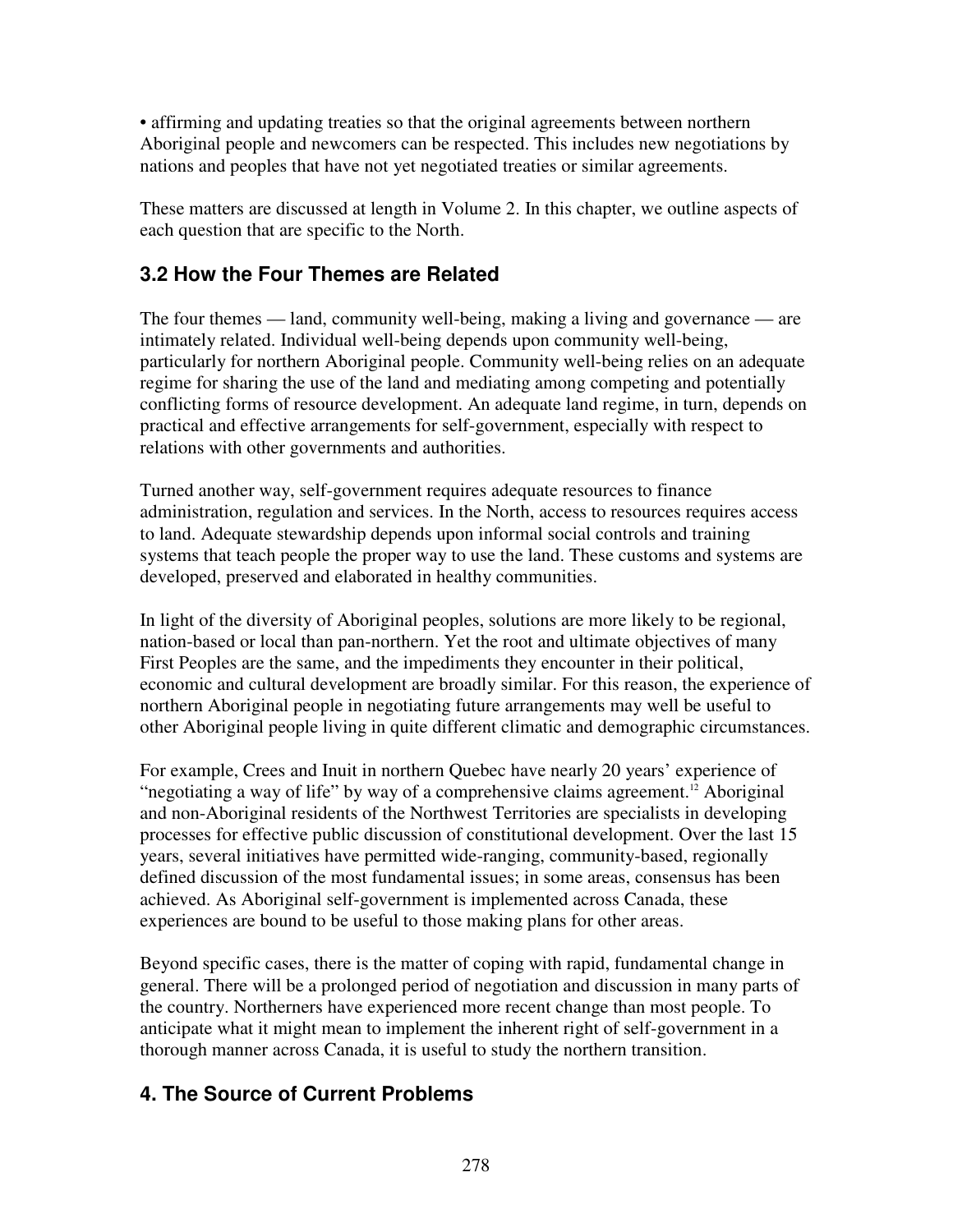Many Aboriginal people who spoke to the Commission offered explanations of the great transformations their societies have experienced as a way of highlighting the source of their current concerns. Many of these concerns arise from the impact of colonization. Very few people who spoke to us of these matters merely laid blame; rather, they sought acknowledgement of what had occurred and a better relationship in the future.

The Commission published a detailed study of one sad episode in Canadian history, when Inuit from Inukjuak, northern Quebec, and Pond Inlet, Baffin Island, were relocated to Resolute Bay and Grise Fiord in the high Arctic. 13 In special hearings and later examinations, we had an opportunity to understand the impact of this relocation in great detail. We recognize the similarities between the high Arctic relocation and so many other cases of relocation — and other kinds of outside intervention — in Aboriginal communities across Canada (see Volume 1, Chapter 11). We recommended that the government acknowledge the wrongs done to the relocated Inuit, apologize to them, compensate them for the relocation, and acknowledge the Inuit contribution to maintenance of Canadian sovereignty in the high Arctic.

In Kangiqsujuaq, Quebec, on 29 March 1995, federal Indian affairs minister, Ronald A. Irwin, declared:

No matter what the reasons for mounting a major undertaking like the relocation, no matter how well intentioned, such a major undertaking involving the movement of people would not be done in the same way today. Also, there may be differences in opinion as to the motivation behind the relocation, recognition has to be given to the significant contribution made by the residents of Grise Fiord and Resolute Bay to the establishment and maintenance of a Canadian presence in the high Arctic. It is my intention to discuss the matter in full with my government colleagues very soon. As you know, before any decision can be made it must have the support of the cabinet and government as a whole. 14

Inuit who were relocated from Quebec and Baffin Island to the high Arctic islands share with many other Aboriginal people across Canada the need to understand and reshape their relations with the newcomers to their land. Aboriginal northerners offered us their analysis of the history of contact between non-Aboriginal and Aboriginal societies and of the changes that contact brought.

Kenneth Spence spoke to us about the effects of the flooding of his people's traditional land in northern Manitoba:

We, the people, formerly of South Indian Lake are very frustrated and hurt by the ignorance of Manitoba Hydro. We are also victims of the flood that destroyed our beautiful community. We have been affected in a lot of different ways. We once had a very quiet, peaceful, pretty and prosperous community. We lived, like our forefathers, surviving on fishing and trapping which was plentiful before the flood. You would hardly ever find anybody living on welfare. The flood changed it all. [translation]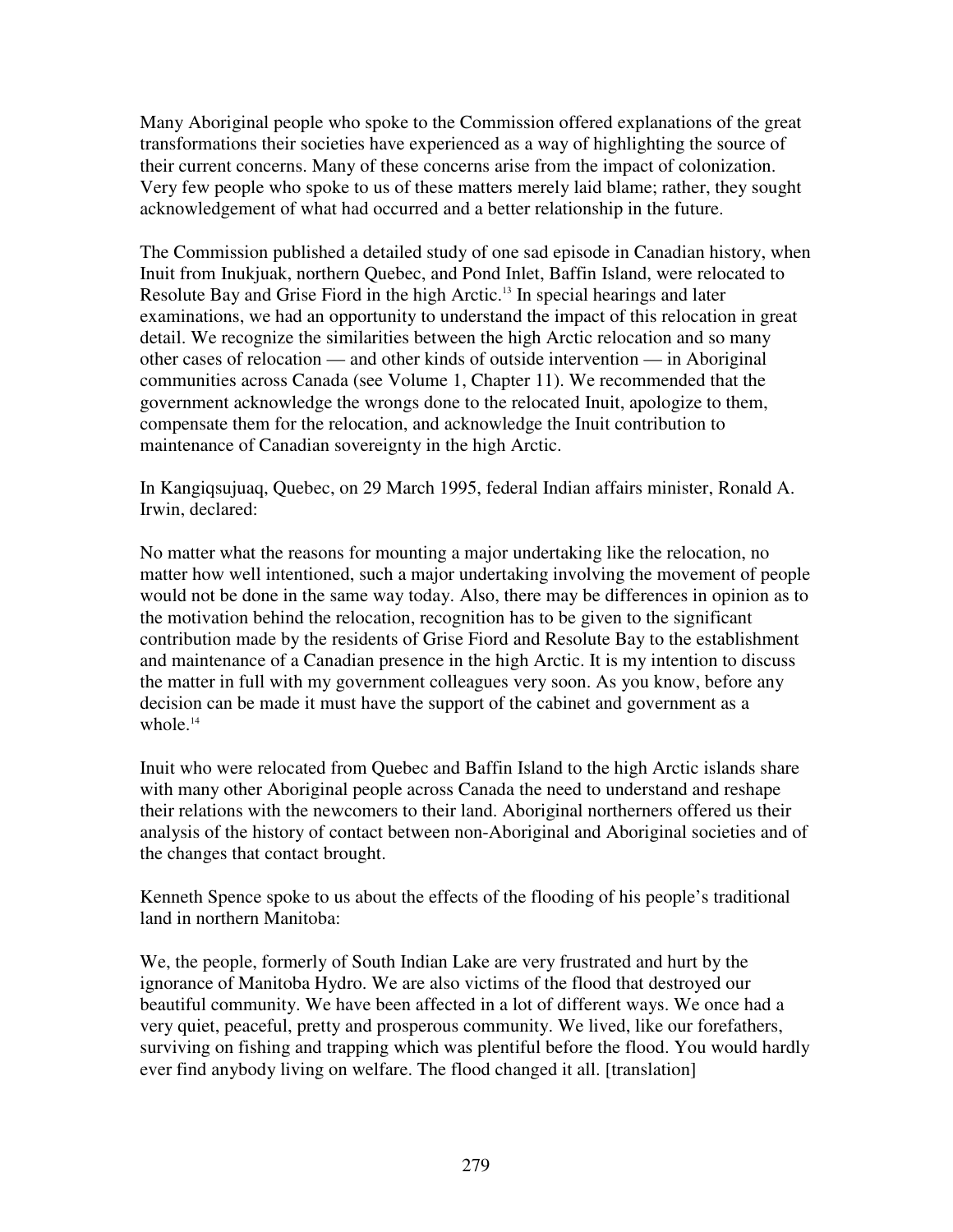Clara Schinkel, a member of the Tagish Governance Society, told us:

Over the last century a number of events occurred which began to undermine the Tagish people as a distinct nation. The gold rush and the building of the railway and the residential school at Carcross had a devastating effect on the Tagish culture. Many moved to Carcross and other places to obtain work. The Tagish people were fractionalized. The missionaries taught only English in the schools and this, together with inter-marriage between Tagish and Tlingit, almost annihilated the Tagish language. The Tagish language has survived many centuries; however, it has become closer to extinction in the last century.

Clara Schinkel Tagish Aboriginal Governance Society Whitehorse, Yukon, 18 November 1992

In another context, an Inuit elder, Annie Okalik, outlined the changes in work and family relations that occurred when the old way of life was left behind. She explained the sources of many of the problems facing Aboriginal communities today:

My way of living is very different now than the way it used to be. And though we are provided with some comforts from modern culture, it isn't the same kind of comfort and peace that we had. While we still lived our traditional life I bore some children, and after we moved to the settlement of Pangnirtung, I bore more. My two sets of children were raised in completely different ways. My eldest ones lived like I did; my younger children were born having to enter school. So my younger children are inclined more to modern living and my older ones to the traditional Inuit way of life.

In those days, there was no other place but our homes and parents. We honoured our parents then, and no one else. If we were told to do something, we did not refuse or talk back, nor were we to be lazy….My grandmother was really in charge of the children then, compared with today. She would tell me stories about her life when she was growing up and she'd tell me that our life now is so easy because there are no shamans to govern the lives of Inuit. But looking back, it really wasn't any easier, though our lives were made easier then by heeding the traditional laws….

Our life seems to have been completely turned over. An example of how life has changed for Inuit is that most of the young men do not know anything about hunting. Because I was the eldest child in our family, I would accompany my father during his hunting trips. We'd hunt by dog-team during the winter and on foot in the summertime; we'd also trap for fox. My father was a very quiet man; he never scolded me….What helped was the fact that I knew my limits and respected the rules. We would share all the tasks at hand. I remember I would get so sleepy after everything we needed was inside our little igloo and our qulliq [oil lamp stove] was turned on. He would say his prayers both at bedtime and morning. I have benefitted by the way my father lived his life….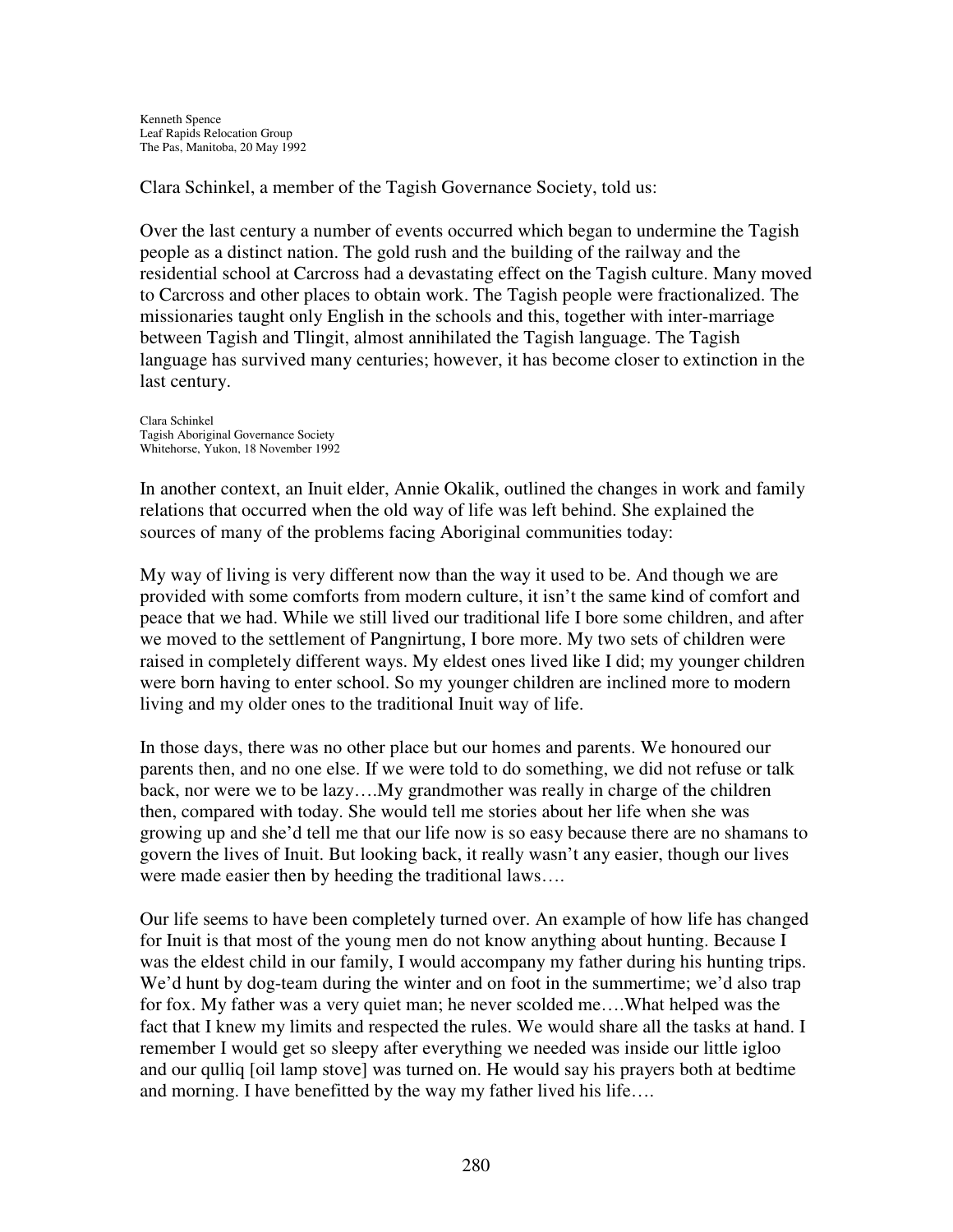Compared with our life now, we did not use drugs or alcohol, and I have seen how much these things have wrecked the lives of Inuit, especially the young people. I remember that when the supply ship came during the summer months, two of the Inuit employees of the Hudson's Bay Company store would consume alcohol, but they were moderate in their intake. Today, along with new things being introduced to the North, it seems that people will drink too much, with no limits at all.

I am not trying to say that all of the old ways of life were better, but in regard to alcohol intake now, it does seem that life was a lot better than it is today.<sup>15</sup>

Many of the older generation of northern Aboriginal people grew up on the land. The seasonal rhythm of the land and the cycles of game and fish shaped their existence. They lived in relationship with the birds, the mammals, the plant life, in harmony with the land, sea and air, and attuned to the movements of the moon, sun and stars. They moved from camp to camp to where the animals, fish and plant life were plentiful. Men and women each had roles and responsibilities; one was not more important than the other. Elders and children received most of the attention.

The generation following that older generation — people now between 30 and 50 were caught in a massive transition. Many of this generation were born and raised on the land but spent their young adulthood living in a settlement or town. Their children in turn experienced a similar change: few young people were born in the outpost camps; many have only brief summertime experience of the land. Schooling in English has led to the loss of Aboriginal languages and alienation from Aboriginal culture. Like many other Canadian young people, northern Aboriginal youth prefer fashionable clothing and popular music and culture.

Thus, during the last two or three generations, there have been fundamental changes in the way northern Aboriginal people live. They have moved from living freely on the land to living in houses in settlements or towns. <sup>16</sup> Where they once had independence and control over their own lives, many now depend on wage employment, subsidized housing, social assistance or unemployment insurance. In various ways, government structures many aspects of their lives.<sup>17</sup>

Annie Okalik and many others trace the extensive abuse of alcohol and drugs to these changes. Okalik emphasizes the disintegration of the traditional laws that supported proper social behaviour and the stresses on individuals arising from the transformation of Aboriginal society in the last several decades. Although Aboriginal people have lived with non-Aboriginal people, sometimes closely, for the last 200 years, it has been mainly since the creation of year-round communities that traditional authority has been undermined.

Apphia Awa shares this view. Awa was born in 1931 in Ammitturmiut (Igloolik) on north Baffin Island, Northwest Territories. She was brought up on the land, married and had children, moved from camp to trading post to camp on north Baffin Island, and finally left the land to live in the community of Pond Inlet in 1972. She lived the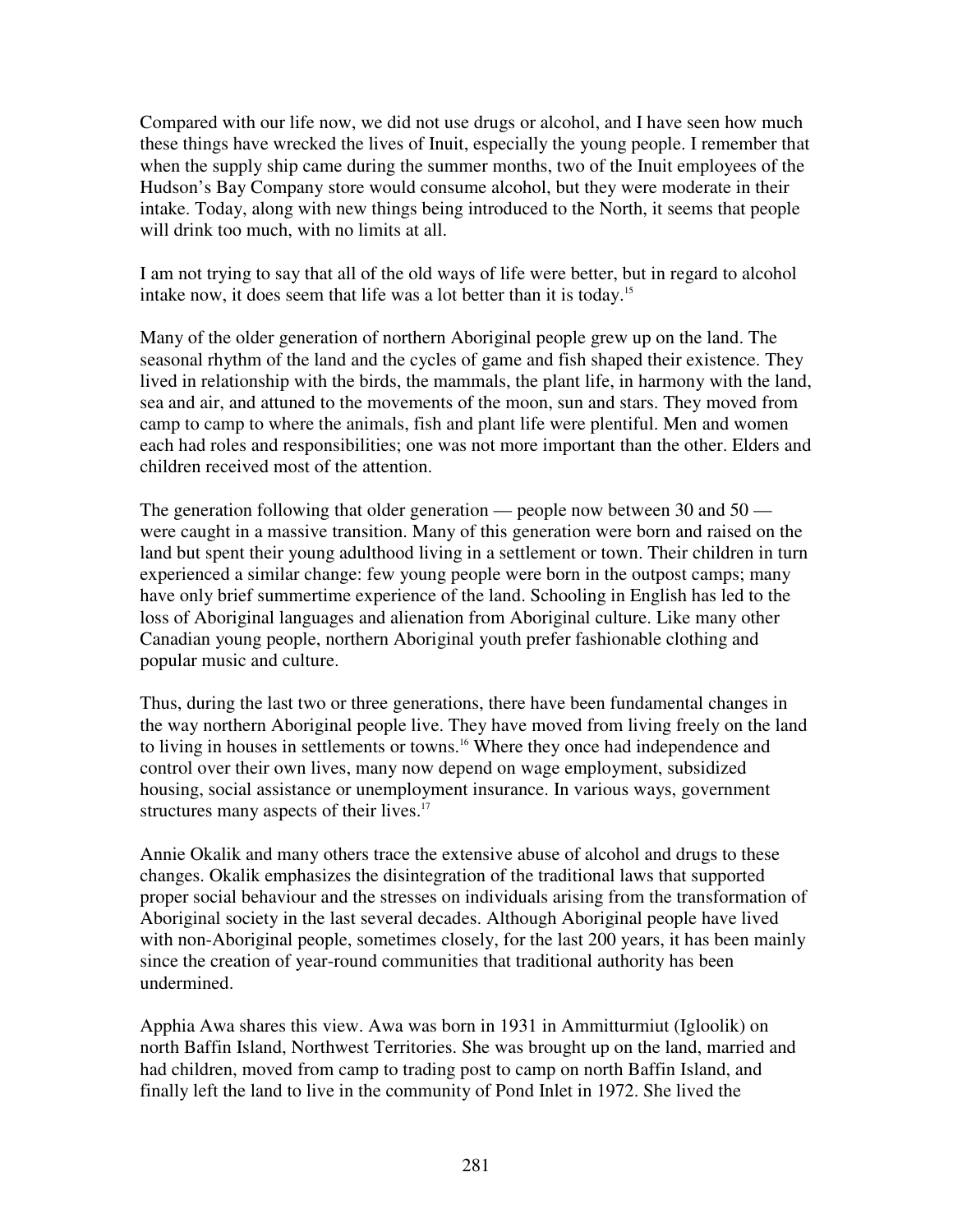traditional life, but her children are living a modern life. Several went away to residential school in Churchill, Manitoba, and now have successful southern-style careers. Others stayed closer to home. Awa describes the loss of authority in her life:

When I was growing up, the elders were treated with a lot of respect. They would sit around and we would serve them. We would prepare their tea for them, we would do what they told us to do. At that time, our only jobs were serving the elders. The elders organized all the important work. They organized the skin preparations. They distributed the meat and told us how to prepare it. The younger children were always serving them with tea, bringing them things, getting the ice for water, doing all the menial tasks....

I'm not treated like an elder today. I'm not treated the way that we treated elders when we were growing up. Inuit now have to go to work all the time. The children, they are always in school. Elders today, we know that the younger generation have full-time jobs. We know that when they get home they have even more work to do, taking care of their children, their houses. The elders today realize this situation, that is why we don't ask to be waited on. That is why we tend to do things ourselves.

Also, things are different because of the alcohol. The elders today are just as knowledgeable but we don't talk or instruct the young people as much any more. If an elder tells a young person not to do something, when that person gets drunk he might get mad at the elder for having said that. He might go over to the elder's house and start yelling. He might scream at the elder when he is drunk, tell him what to do and say things like "I won't take it any more". The alcohol, that is why the elders don't want to talk any more. It is because when young people get drunk, they can get abusive towards the elders. 18

The effect of this undermining of traditional authority has been to splinter Aboriginal society even further.<sup>19</sup> Young people have tended to break away from the traditional way of obeying their parents and grandparents and other authorities. They have been drawn increasingly into the wage economy, which rewards individual effort and pays no heed to the use that wage earners make of their incomes. Where there is no employment, people must rely on social assistance and other transfers; these can have a similarly individualizing effect. In a study prepared for the Commission, Peter Kulchyski found that state funding (in the form of social assistance and unemployment insurance, for example) "strongly encourages people to think and act as individuals, to marshall their resources for themselves, to define their interests separately from other members of the community". <sup>20</sup> These changes have weakened the bonds that previously held families together and are creating new norms that are still in flux.

As Okalik and Awa noted, traditionally young people went to the elders for guidance and advice. The advice was often in the form of a directive, the meaning and effect of which were rooted in tradition. Although today there are still elders who give advice and young people who require advice, to some the elders' directives seem ineffective or irrelevant (see Chapter 3 in this volume).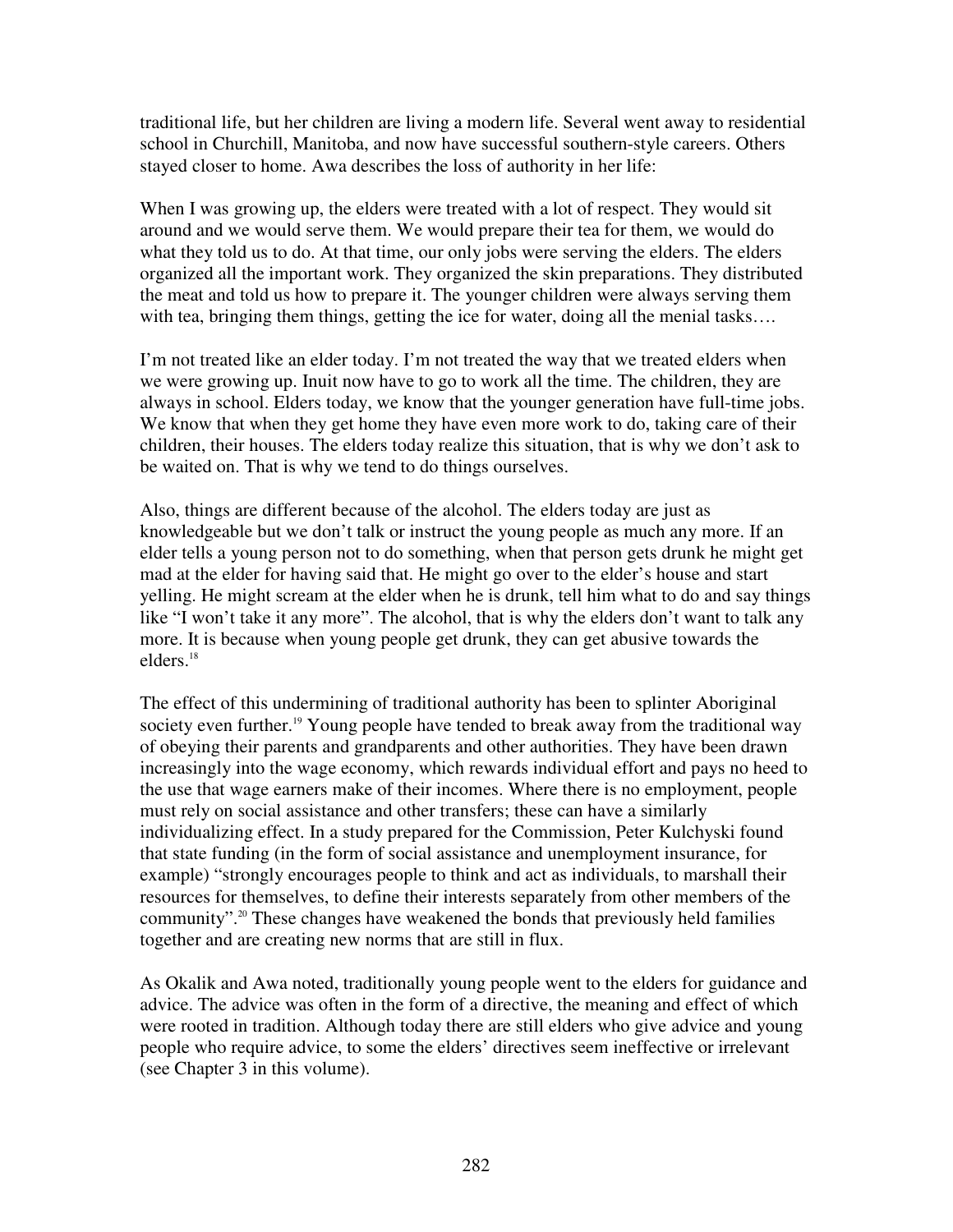The drift away from traditional values and the imposition non-Aboriginal institutions and policies have produced many ill effects: alcoholism, crime, sexual abuse of children, spousal assault and elder abuse. Young people confront these problems and a central dilemma: they must succeed in the wage economy for their society to remain viable, but their psychological well-being rests on a reconnection with traditional values.

Lyla Andrew, who lives in Sheshatshiu, Labrador, offered her views about how these difficulties might be approached:

I think country living needs to be given a high priority. The impediments to country life, such as low-level flying and wildlife regulations, have to be eliminated. I'm not talking about the Innu going backwards. I'm talking about trying to find a way to promote today the need for Innu to live in the country, to educate their children in the country, to practise their spirituality in the country. Euro-Canadians treat the country experience as a holiday. They say the Innu are just going off on expensive camping trips. What this tells me is that there is an incredible lack of knowledge that Euro-Canadians have about the Innu. There are only a handful of non-Innu who have ever lived with Innu in the country. The Innu's most vocal critics, certainly locally, have never lived with Innu in the country, and they have no idea what country life is…. [translation]

Lyla Andrew Sheshatshiu, Newfoundland and Labrador 18 June 1992

Mary Andrew, an Innu from the same community, agreed:

The country is more home to us than here, because that is where we are more traditional, that's where we have more control over our lives. [translation]

Mary Andrew Sheshatshiu, Newfoundland and Labrador 18 June 1992

The psychological gap between old and young and the tensions experienced by almost everyone are made worse by problems related to education and language. According to many Aboriginal people, one of the strongest forces breaking Aboriginal societies apart has been the education system. It did so literally, by removing some children from their families to attend school (see Volume 1, Chapter 10). As schools were built in newly established communities, the education system affected the lives of all Aboriginal people. School attendance became compulsory. Teachers recruited in southern Canada taught an unmodified curriculum imported from the south. Children learned foreign words, foreign ways, foreign values.

Rhoda Katsak was one of those children. She was born at her family's winter camp near Amitturmiut (Igloolik), Northwest Territories, and spent her first few years living the traditional Inuit hunting life. She left the land to go to school when she was eight years old:

That first day of school in Igloolik, when I was eight, I started doing everything in English. English was all around us. It wasn't so much that we were punished when we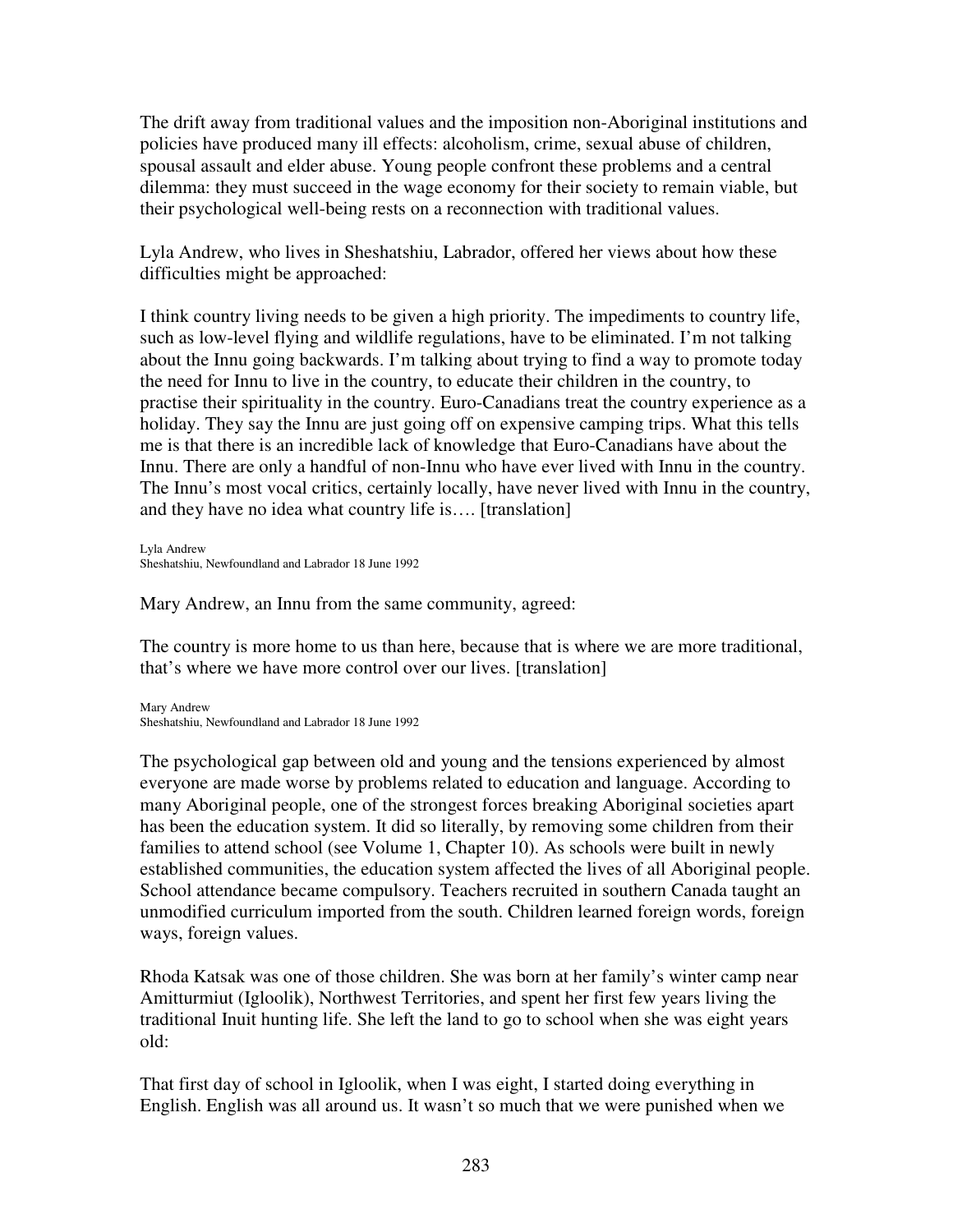spoke our Native language. It might have been that way in earlier years but there didn't seem to be that pressure for us. It was just that all there was at school was English so we were more or less forced to learn it. The teachers were brand new in town, they were all from the south and they didn't know any Inuktitut. We had to communicate with them. Also, all of the material was in English — "Fun with Dick and Jane", "Dick, Jane and Spot the Dog", those books were what we were learning from so we had to learn English pretty quick.

We had to learn to act according to Qallunaat [non-Aboriginal] standards and code of ethics too, "thank-you, excuse me, pardon me", that sort of thing. You say a sentence and then you say "please". I could never remember "please"….

We grew up thinking that we should try to be Qallunaat and that is why we had Qallunaat idols, idols like the Supremes, like Elvis, like Frobisher. That was the whole idea when we went to school. We didn't have Inuit idols, people like the woman Atagutaluk who almost starved to death in this area. The woman they named the new school in Igloolik after. Our heroes were all Qallunaat. It is even difficult today to change that mentality, even to change to a point where you think "I am an Inuk, I am a good enough person as I am". When we were growing up the Qallunaat were the better people. They were the people who had the authority, we were supposed to look up to them.<sup>21</sup>

Marius Tungilik of Repulse Bay, Northwest Territories, was one of the children taken away to a mission school in Chesterfield Inlet:

Obviously, my parents did not know what lay in store for us in school, or they did not have a say. While our command of the English language would develop, we were not taught anything about our language, our heritage, our culture, our governing systems, our spiritual background, our strengths. Any lessons pertaining to our people taught us that we were Eskimos, that we lived in igloos, that we rubbed noses, that Indians called us "Eaters of Raw Meat". Would our parents have consented to that sort of treatment if they knew? No, they could not have known, nor could they have had any say on the matter....

I am presently a regional director with the government of the Northwest Territories, a position I would never have dreamed of filling when I was younger. Not exactly, anyways. I had often taken long walks out into the tundra back home when I was about four or five and sang hymns out loud and daydreamed of helping people by leading others. I practised making speeches that the winds of changes were coming and of our need to be prepared.

Equipped with these dreams, coupled with the top-notch English education that I received in Chesterfield Inlet, I was able to grow into who I am today. Everyone has a dream. We should all learn to tap into them and strive to realize those dreams.

This top-notch education had a price. I had neglected my heritage for a very long period of time. It was not until I met my lovely wife, Johanne, in 1977 that my appreciation for the land and our culture developed and blossomed. The land was always there, it was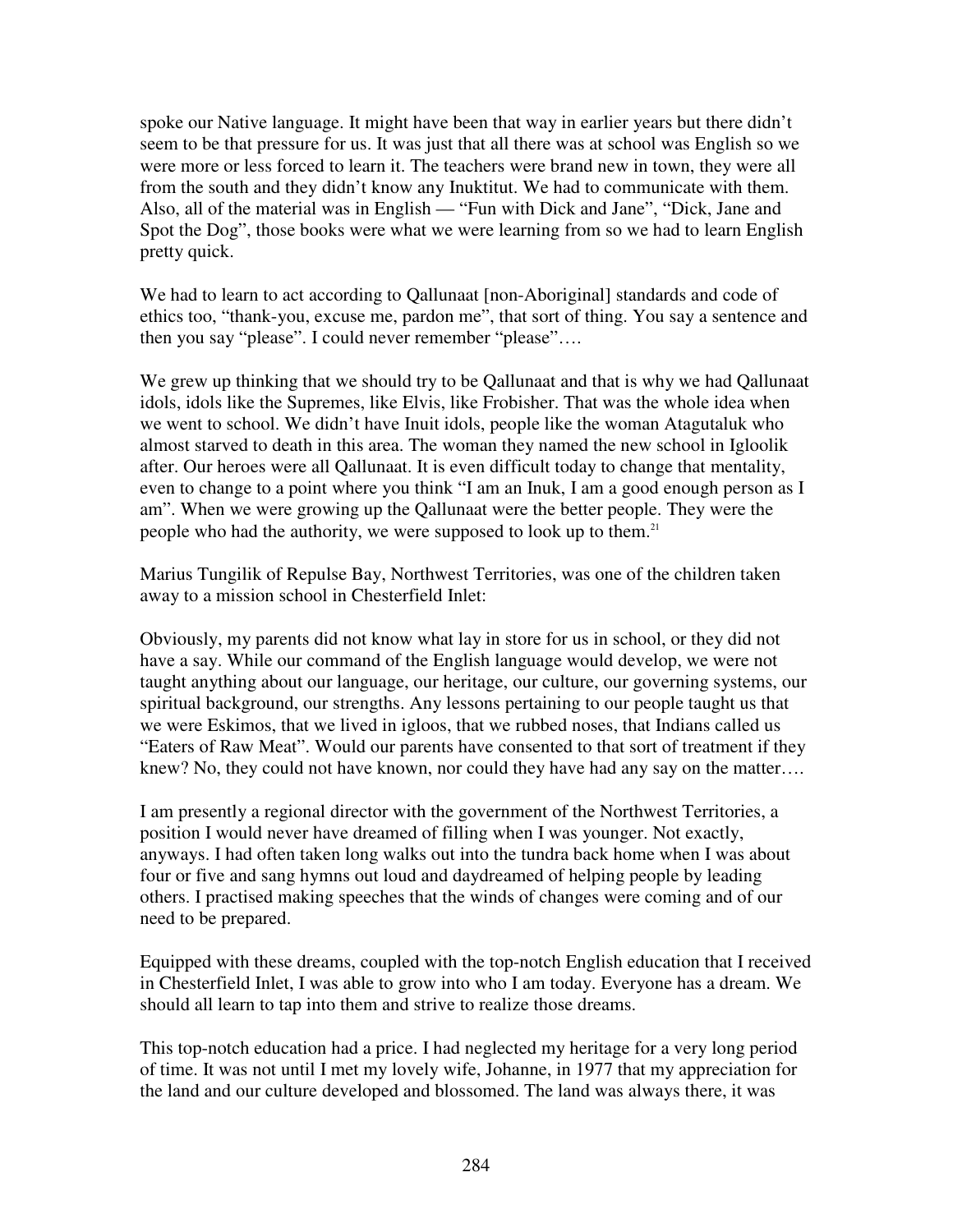always beautiful. The distaste that I had developed for my own culture and my own people in school had a very profound impact. It had taken me a very long time to become free of the brainwashing notion that our traditional ways were undesirable and obsolete. I was also blinded by work, ambition and the need to explore the world.

Marius Tungilik Rankin Inlet, Northwest Territories <sup>19</sup> November <sup>199</sup>2

Not every Aboriginal person has had the same experience as Marius Tungilik, but there are similarities in Aboriginal people's experiences in the education system. When elementary schools were built in every community, the teachings did not change. Children were still taught in English or French. What they were taught came from the south. They were taught nothing about being Aboriginal, nothing about the importance of the language or heritage; and no pride in being an Aboriginal person was instilled. They did not learn about the history of Aboriginal people or the history of contact with non-Aboriginal people:

I was taught by the white society, by understanding the white people. I was taught how great Joey Smallwood is, and how great John Macdonald is. I was taught how to sing "O Canada" and "Ode to Newfoundland". One thing I was never taught is the history, the rich history that we have, the people here in Utshimasits [Davis Inlet]. I wasn't taught how great my people were, how great my ancestors were, how far the distances were they travelled from the Quebec border to everywhere in Nitassinan. I wasn't taught that there are other Native people in Canada. As I was growing up, I was learning things in my own way. My father showed me how to fish, hunt, and do things that they had been doing for generations.

George Rich Vice-President, Innu Nation Utshimasits, Newfoundland and Labrador 1 December 1992

Since Rhoda Katsak, Marius Tungilik and George Rich were in school, there have been some important changes. The drift away from Aboriginal values and culture has continued, but not without resistance. Across the North, parents, teachers and education officials have been working to change the system to reflect the ways of life and values of Aboriginal peoples. In the 1970s, educators started revising southern curricula to include more northern material. Teacher education programs were created to train Aboriginal teachers. By the early 1990s, many schools in predominantly Aboriginal communities were able to teach children in their own language for at least the early primary grades (see Volume 3, Chapter 5).

The current problems in Aboriginal communities are not only the result of bad practices in the past. Sharon Venne explained how oil exploration on Lubicon lands during the 1980s destroyed the economy of the Lubicon Cree by driving away the moose and other game on which the Lubicon depended: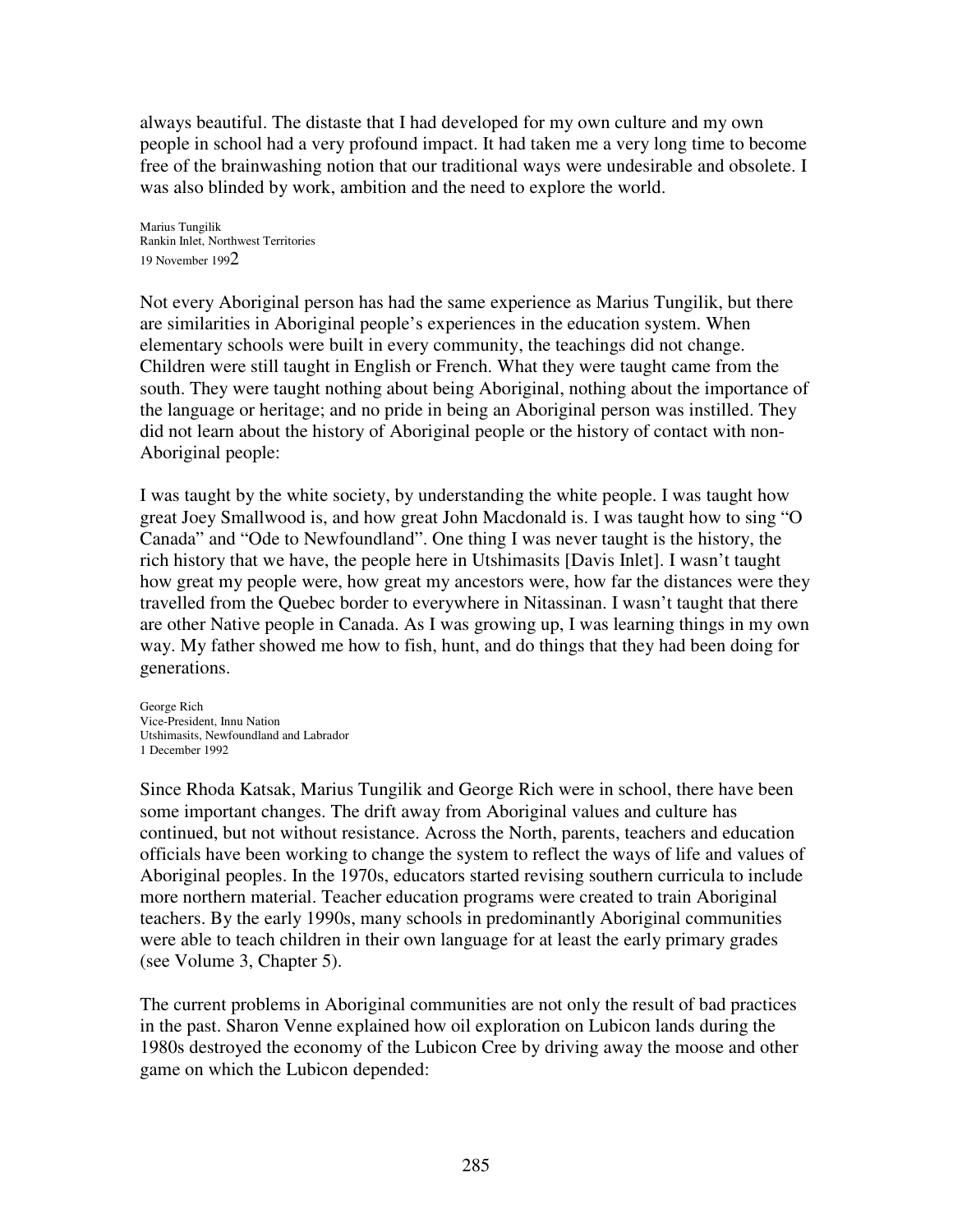In 1978-1979, the Lubicon Cree had a traditional economy based upon the produce of their lands. Within a four-year period, the Lubicon went from sustaining themselves to the welfare rolls.

Sharon Venne Lubicon Cree First Nation Fort Chipewyan, Alberta, 18 June 1992

At the heart of this situation is an unresolved conflict over land and unfulfilled treaty obligations. Improvement will require, at minimum, that these two problems be addressed with energy and dispatch.<sup>22</sup>

In summary, many people who testified concerning the sources of current problems identified a lack of adequate control over their own political, cultural and economic lives — the inability to exercise self-determination. Aboriginal communities were relocated, traditional economic activities were disturbed, and systems for educating the young were changed — all without the informed consent of the people most affected. The legacy of these changes is found in disorganized and damaged communities.

None of these effects occurred in a few years. On the contrary, the transformation of northern Aboriginal societies has a long history. Only recently has dialogue between Aboriginal and non-Aboriginal people begun about the meaning and consequences of their shared history. To put the present in context, it is helpful to know something of the history of northern administration, discussed in the next section.

# **4.1 Early Northern Administration**

Responsibility for much of northwestern Canada passed from the Hudson's Bay Company to the government of Canada in 1870; in 1880, Great Britain transferred the jurisdiction it had exercised over the Arctic Islands. The Aboriginal landholders, whose land was the object of these distant transactions, knew nothing at the time of the European disposition of their territories. The northern Aboriginal societies were not consulted; if they had been, the European transfers of vast lands would likely have appeared strangely ineffectual. None of the northern Aboriginal nations had a concept of commercial value in land or private property, and few had yet experienced the hierarchical and abstract power embodied in trading companies or monarchies. Except for the flurry of activity that attended the formation of the Yukon Territory in response to the gold rush, and the dispatch of the Royal North-West Mounted Police to the Yukon and other locations, there was scant indication in the North that changes of much importance had transpired.<sup>23</sup> Most of the contact between Aboriginal and non-Aboriginal people continued to be commercial or economic, through whaling, the fur trade and fishing.<sup>24</sup>

For decades after assuming jurisdiction over the North, the federal government was preoccupied with national consolidation and economic development in southern Canada. Relations with Aboriginal people and other northerners were conducted almost absentmindedly, when mineral discoveries and sudden migrations of non-Aboriginal people threatened sovereignty or international peace. Such threats prompted the signing of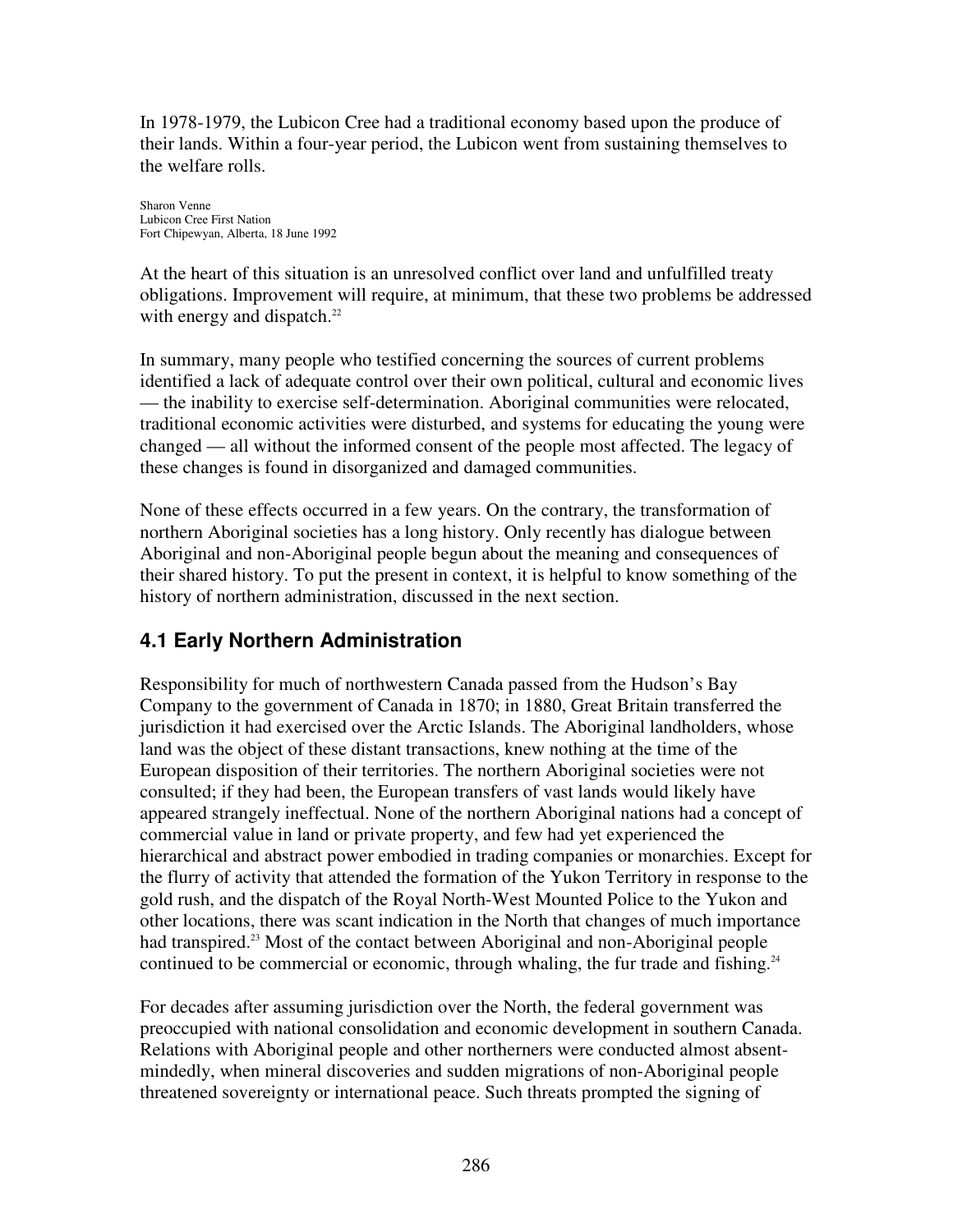Treaty 8 (in 1898) and Treaty 11 (1921), when gold seekers, in the first case, and oil developers, in the second, suddenly flooded into Aboriginal peoples' territories.

Provincial boundaries were altered and extended in stages through the late nineteenth and early twentieth centuries. The sixtieth parallel became the northern boundary of the four western provinces, dividing the Sayisi Dene, Slavey, Kaska, Tagish and Inland Tlingit peoples. South of the parallel, Crown lands and natural resources were assigned to provincial control, while the federal government retained jurisdiction in the territorial North.

# **4.2 Wartime and After: A Problem of Development?**

The relative isolation of the North was broken permanently during the Second World War. The war in Europe created a need for aircraft staging and resupply. After Japan's attack on Pearl Harbour, the northwest (including Alaska, the Yukon and coastal British Columbia) became a potential battleground.

During most of the war, American military personnel in the North outnumbered the Canadian population (Aboriginal and non-Aboriginal) three to one. <sup>25</sup> They rapidly built the Alaska Highway, a winter road from the Mackenzie Valley to Alberta, the Canol pipeline (running from Norman Wells to Whitehorse), and an oil refinery in Whitehorse, all in anticipation of the need to defend against an invasion from the Pacific. Air fields were constructed and maintained across the Canadian North, from Goose Bay, Labrador, to Whitehorse, Yukon. Late in the war, a mine was reopened at Port Radium on Great Bear Lake, Northwest Territories, to provide uranium for weapons research.

These events had a dramatic impact on the Aboriginal peoples whose lands were suddenly invaded, especially in the Yukon, where the military presence was both large and sustained. <sup>26</sup> Large numbers of military personnel, enormous quantities of materiel, and rapid construction all had a major and lasting impact on neighbouring communities.

The development of the Cold War after the Second World War prolonged northern military activity. Some military personnel remained stationed in the Arctic, and during the 1950s, a weather, radar and communications network was constructed.<sup>27</sup>

Both wartime and post-war military activity in the Canadian North was initiated and controlled largely by the United States, creating concern among federal government leaders. As one team of observers noted:

Canadian interest in the North grew greatly after the Second World War, and the stimulus for this, it must be confessed, was not only fear of what the Russians might do, but concern at what the Americans were already doing.<sup>28</sup>

If the American presence in the Canadian North drew federal attention, it was the expanding post-war welfare state that led to intervention. In the new post-war terms, it was impossible to ignore northern Aboriginal people's living conditions, which in most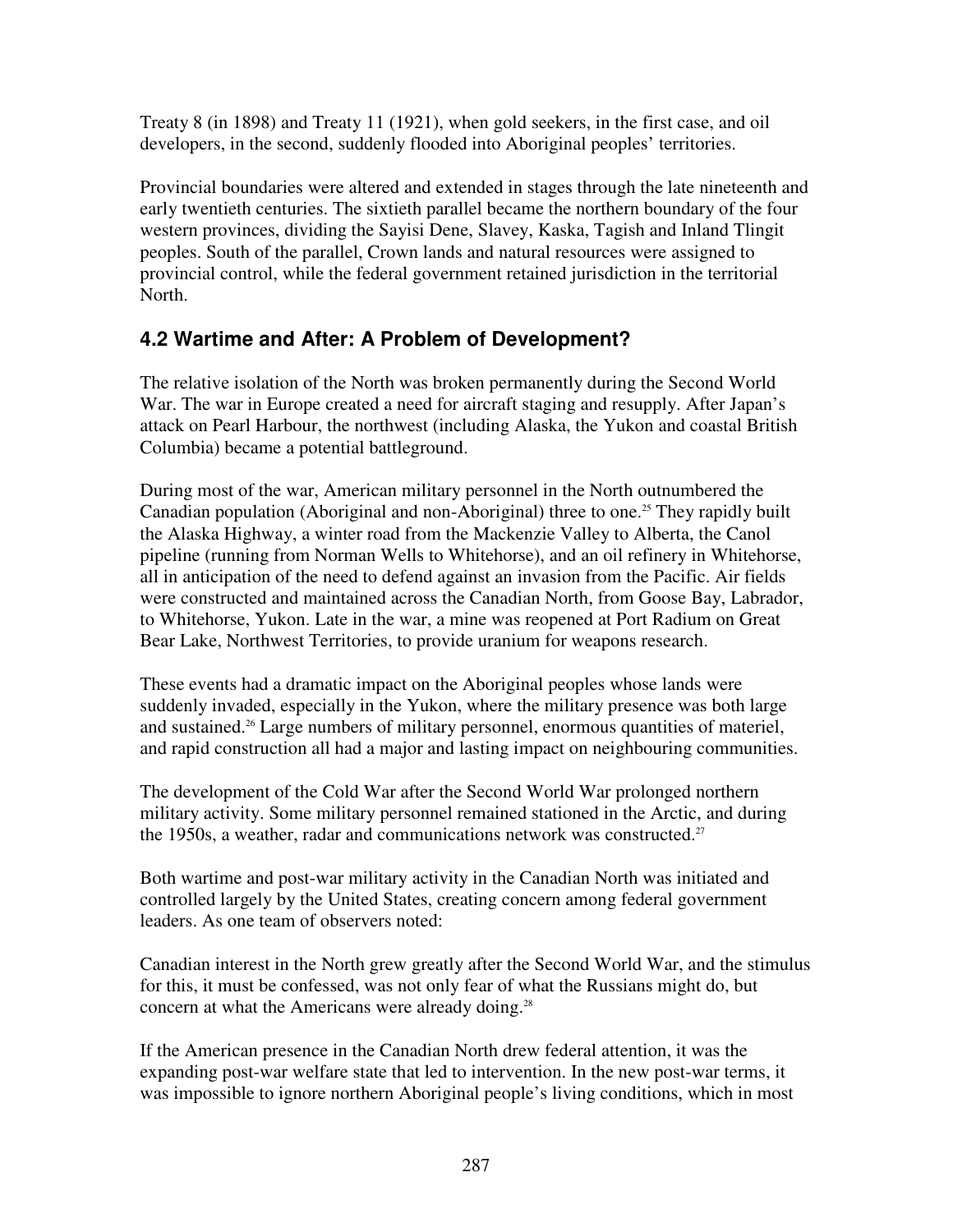places were difficult: diseases introduced by European visitors, a relative decline in fur prices, and the high cost of basic commodities had created hardships.

In very short order, northern Aboriginal people received the full array of programs and services being provided to Canadians in the south, including low-rent housing, schooling, medical care and social services. By the early 1960s, all northerners were receiving the full panoply of social welfare payments. Between 1949 and 1953, individual and group trapline registration was introduced in both territories to regulate game harvesting, and programs were begun to induce northern Aboriginal people to take up agriculture (where possible), home and handicraft industries, and wage labour.

Underlying all these measures was a new federal interpretation of the situation of Aboriginal people. Hardships became understood as a consequence of 'disadvantage' rather than, as in the past, an unremarkable feature of Aboriginal peoples' chosen way of life. Rather than being poor, they were seen as unemployed — or likely to be unemployed, as the old hunting way of life inevitably died out. The remedy for this was the introduction of programs to draw northern Aboriginal people into the new wage economy being created by opening the North to non-renewable resource development. A more or less similar shift in the attitudes of provincial administrations also occurred, although in most cases the changes were felt more gradually.<sup>29</sup>

In retrospect, there were two striking features of the new federal approach. First, it was developed with very little consultation with the people to whom it was directed. Second, it virtually ignored the terms of the numbered treaties, save for the payment of treaty annuities. Later, when other forms of funding began to flow to the band administrations of treaty nations in the North, the funds were channelled to the territorial governments. This controversial system, while convenient, created an asymmetry between federal treatment of treaty rights in northern and southern Canada.

Unlike provinces, territorial governments are established by acts of Parliament that define the governments' powers and areas of jurisdiction. This division of powers does not have constitutional protection. <sup>30</sup> Typically, ministers of the Department of Indian Affairs and Northern Development have retained responsibility for the territories.<sup>31</sup> Today the political balance is such that the territories are, in practice, treated much like provinces, although they lack control over Crown lands and natural resources and they are funded not through equalization but a system of transfers known as formula funding. <sup>32</sup> As the territories behave more and more like provinces, the system of diverting treaty entitlements to the territorial governments grows more questionable.<sup>33</sup>

## **4.3 The Changing Balance of Power in the 1970s**

During the 1970s, all over the North and indeed all over Canada, Aboriginal peoples found the means to express their views on the development and aid initiatives directed to them. Between 1969 and 1973, northern Aboriginal peoples formed several organizations to represent their collective interests. The Council for Yukon Indians (CYI) was created by status and non-status Indians in the Yukon Territory. <sup>34</sup> The Committee for Original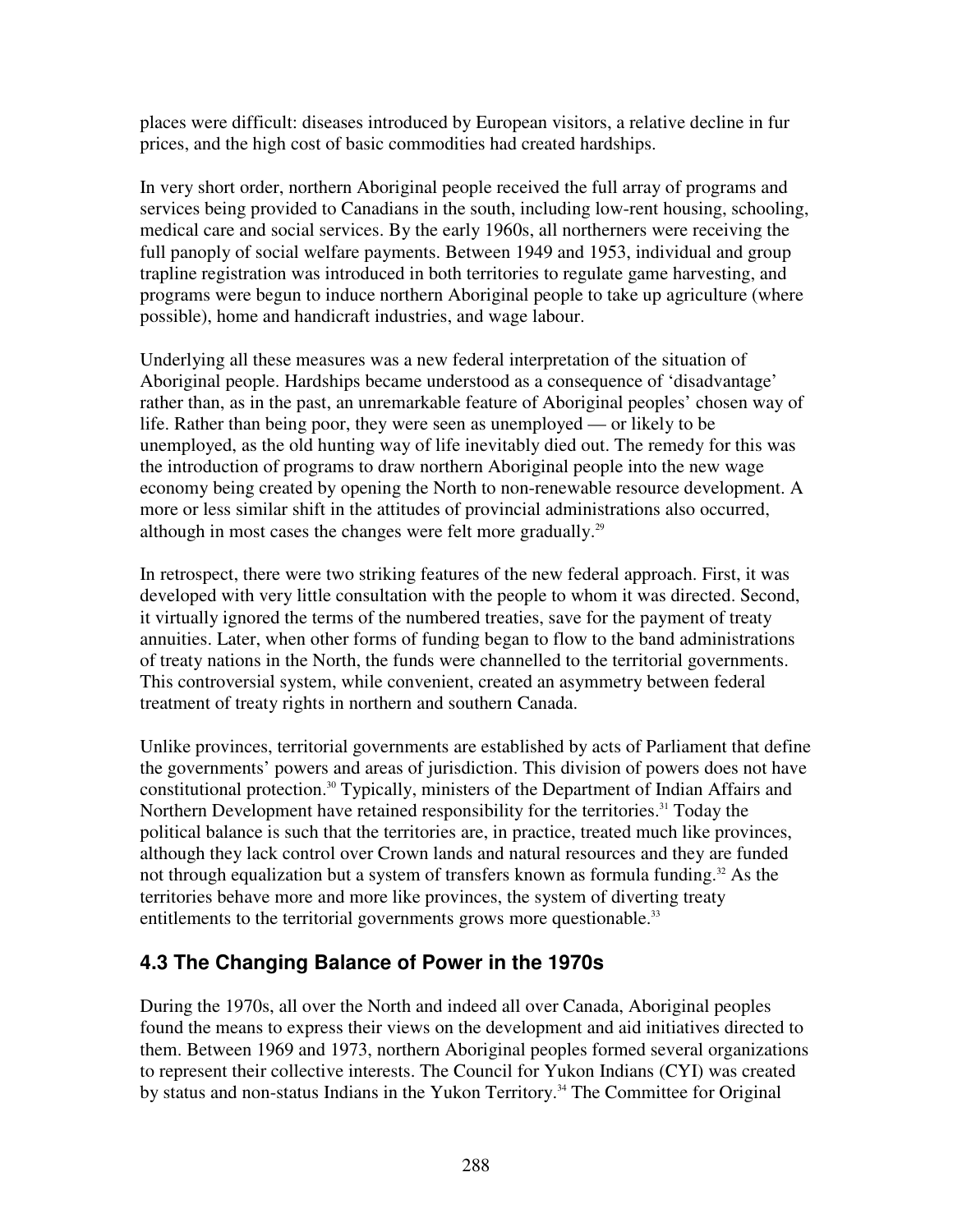Peoples' Entitlement (COPE), the Indian Brotherhood of the Northwest Territories (later the Dene Nation), and the Métis Association of the N.w.T. (later the Metis Nation of the N.w.T.) represented Aboriginal peoples in the western Northwest Territories. Inuit Tapirisat of Canada was established in 1971 to provide a national voice for Inuit from Labrador, northern Quebec and the Northwest Territories. The 1970s were a period of dramatic confrontation and radical realignment of the balance of political forces in the North. Aboriginal peoples found a permanent place at the centre of political life.

Federal policy on northern development has been stated infrequently. In 1972, in response to the growing effectiveness and importance of northern Aboriginal peoples and increased sensitivity concerning federal actions in the North, the federal government published Canada's North 1970-1980: Statement of the Government of Canada on Northern Development in the '70s. The government listed its first objective as to "provide a higher standard of living, quality of life and equality of opportunity for northern residents by methods which are compatible with their own preferences and aspirations". <sup>35</sup> A new policy statement was not issued until 16 years later, in 1988. By this time, federal aspirations were led by a desire to "transfer all remaining provincial-type programs to the territorial governments, including responsibility for managing the North's natural resources". 36

The new objectives implicitly recognized the impossibility of continuing quasi-colonial administration but offered little in the way of guidance for overcoming what were recognized explicitly as the greatest problems for the future: a growing population with little formal education and little education in land-based production; and the absence of a viable strategy for expanding the number of jobs available in the North. There has been no response to the persistent objections of treaty nations concerning the manner in which federal funds for education and health programs are disbursed.

The territorial governments are being redefined. In some provinces, such as Quebec, quite rapid development of regional governing institutions is under way. Proposals for new regional governing institutions are under active discussion in virtually all the other provinces. Some proposals are based on the development of institutions to be shared with non-Aboriginal residents, while others envision a base in an Aboriginal nation (see Volume 2, Chapter 3). It seems likely that the next round of institutional change and political development in Canada will be led by northerners, both Aboriginal and non-Aboriginal, working together to develop local, regional and nation-based governments that reflect the demographic reality of the North. We explore the implications of some of these political developments below.

# **5. Regional Dimensions of Political Development**

Most of this chapter focuses on issues common to most northern Aboriginal people. In this section, we review briefly some of the different situations of the nations and peoples living in the North. <sup>37</sup> Our attention here is on the key matters of land tenure and political jurisdiction. Our general conclusions and recommendations about such matters as treaties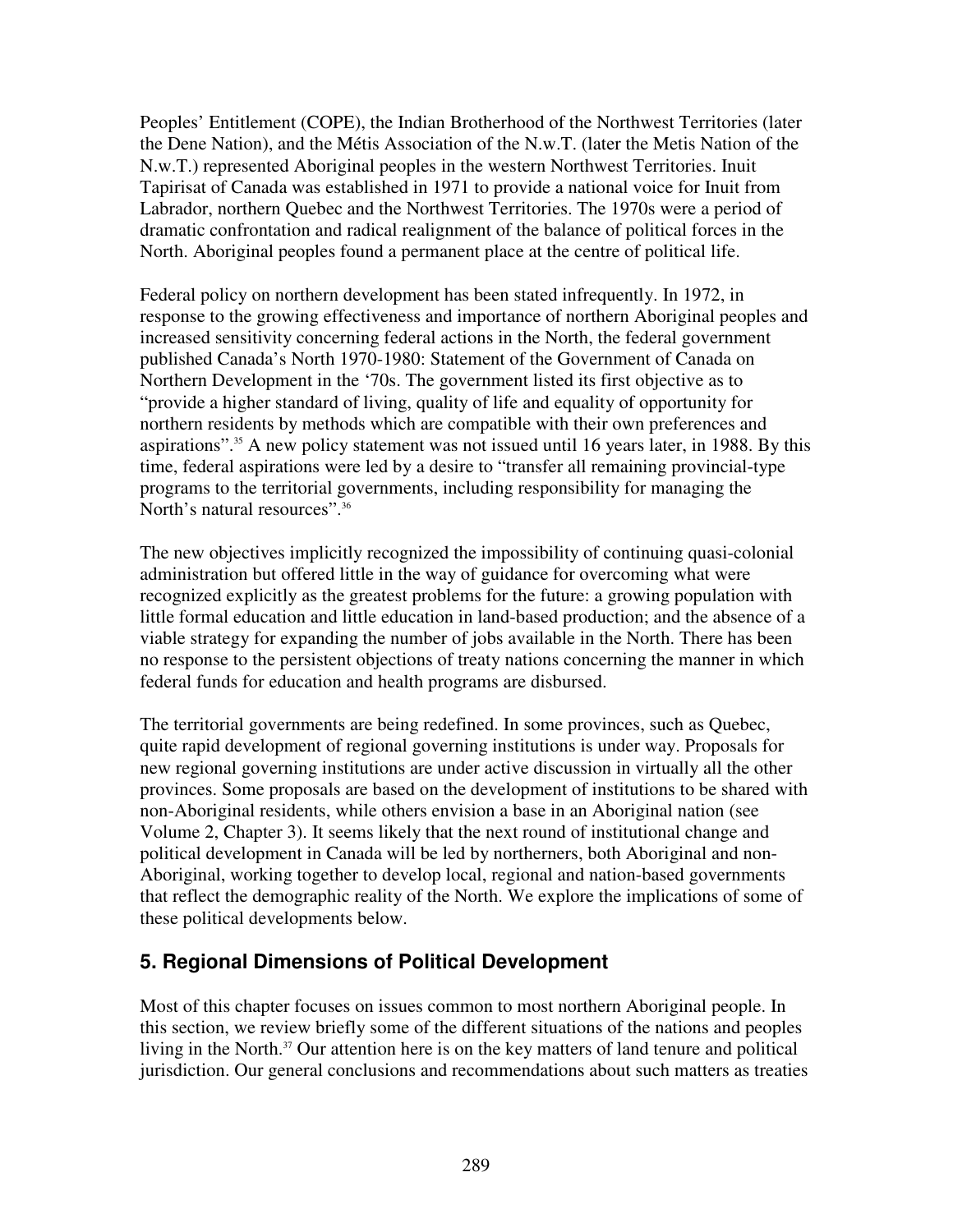and land redistribution can be acted upon only in the specific circumstances of particular regions by the people most affected by them.

Regional differences were always a feature of northern Aboriginal societies. There are several Aboriginal nations and peoples in the North today, and many more local groups and communities. Each has a particular history, stretching far back before contact with Europeans. 38 In the pre-contact period, the northern Aboriginal peoples hunted, gathered and fished over large territories. They lived in relatively small family groups, which in turn were part of a larger association of people who spoke a common language and who would assemble in larger numbers, at least annually. Although the overall northern population was quite small and the areas they shared were vast, there was considerable contact between peoples of different language groups. We know from Aboriginal peoples' oral traditions that travel, trade and diplomacy were common among the independent Aboriginal peoples and nations. Archaeologists have documented a wide trade in such valuable items as obsidian, copper, silica, marine shells, amber and meteoric iron across the northern part of North America and into the south, and further afield with the peoples of Siberia, Greenland and perhaps beyond (see Figure 6.2).

Today, the language groups, regional identifications and specific oral histories still exist, but for many purposes the internal political boundaries of Canada shape the political organization and activities of northern Aboriginal people.



## **5.1 Yukon First Nations**

The Aboriginal people of the Yukon speak seven distinct languages (Gwich'in, Northern Tutchone, Southern Tutchone, Tagish, Kaska, Han and Tlingit). Some members of these language groups also live in Alaska, northern British Columbia and the Northwest Territories. There are 17 First Nations communities in the Yukon, and together they will negotiate 14 comprehensive claims agreements under a single umbrella final agreement.<sup>39</sup> In 1991 an estimated 5,100 people reported Aboriginal identity, about 18 per cent of a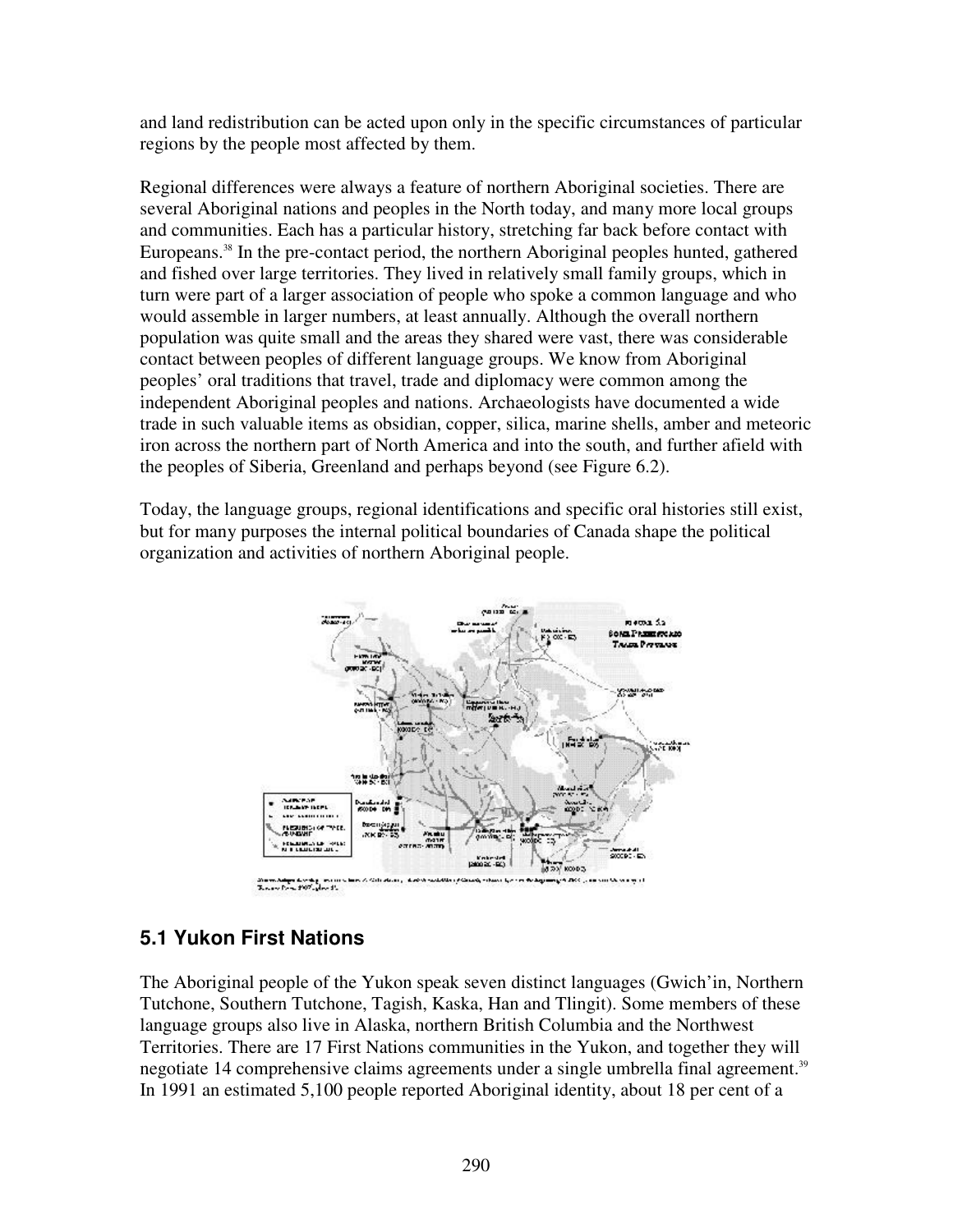total Yukon population of approximately 27,800. <sup>40</sup> Aboriginal people are the majority in smaller communities such as Pelly Crossing and Old Crow, but non-Aboriginal people are the majority in towns such as Haines Junction, Dawson and Watson Lake and in the capital, Whitehorse.

Probably the pivotal contact events for Yukon First Nations were the 1898 Klondike gold rush and the construction of the Alaska Highway during the Second World War. The Gold Rush brought thousands of outsiders to the region over a very short period. Many of the migrants came from the United States. For the distant federal government in Ottawa, the gold rush presented an immediate problem of sovereignty and a secondary problem of preserving local order. To establish a federal presence in this remote area, the Yukon Territory was quickly formed and a legislature established, and police were dispatched to the area.

By the early 1900s the gold rush was ebbing, and many non-Aboriginal migrants left the area. Those newcomers who chose to make the Yukon their home changed the demographic balance in the territory, but the territory was large and resources were plentiful. <sup>41</sup> Aboriginal people continued to hunt, trap and fish, moving across the land as was their custom. While gold mining had been environmentally destructive, the damage was confined to a few river valleys in the Klondike region. The gold rush nevertheless began the process of land alienation, which was exacerbated by the fact that while a territorial administration was being created, no treaties were negotiated.

The construction of the Alaska Highway in 1942 brought even greater and far-reaching changes to the lives of the Aboriginal people living in the regions through which the highway passed. During the construction phase, 34,000 construction workers and military personnel came to the Yukon, bringing with them opportunities for wage employment but also alcohol, infectious diseases, and social disruption. The highway itself became a major instrument for social change. It brought tourists and some small business development and facilitated the introduction of education, health and social programs.

All of these changes occurred without reference to the land rights of Yukon First Nations, despite residents' persistent objections. Nearly a century of frustration was articulated in 1968 by a Whitehorse chief, Elijah Smith, speaking to the Indian affairs minister of the day, Jean Chrétien:

We, the Indians of the Yukon, object to the treatment of being treated like squatters in our own country. We accepted the white man in this country, fed him, looked after him when he was sick, showed him the way of the North, helped him to find the gold; helped him build and respected him in his own rights. For this we have received very little in return. We feel the people of the North owe us a great deal and we would like the Government of Canada to see that we get a fair settlement for the use of the land. There was no treaty signed in this Country and they tell me the land still belongs to the Indians. There were no battles fought between the white and the Indians for this land.<sup>42</sup>

#### *Land claims*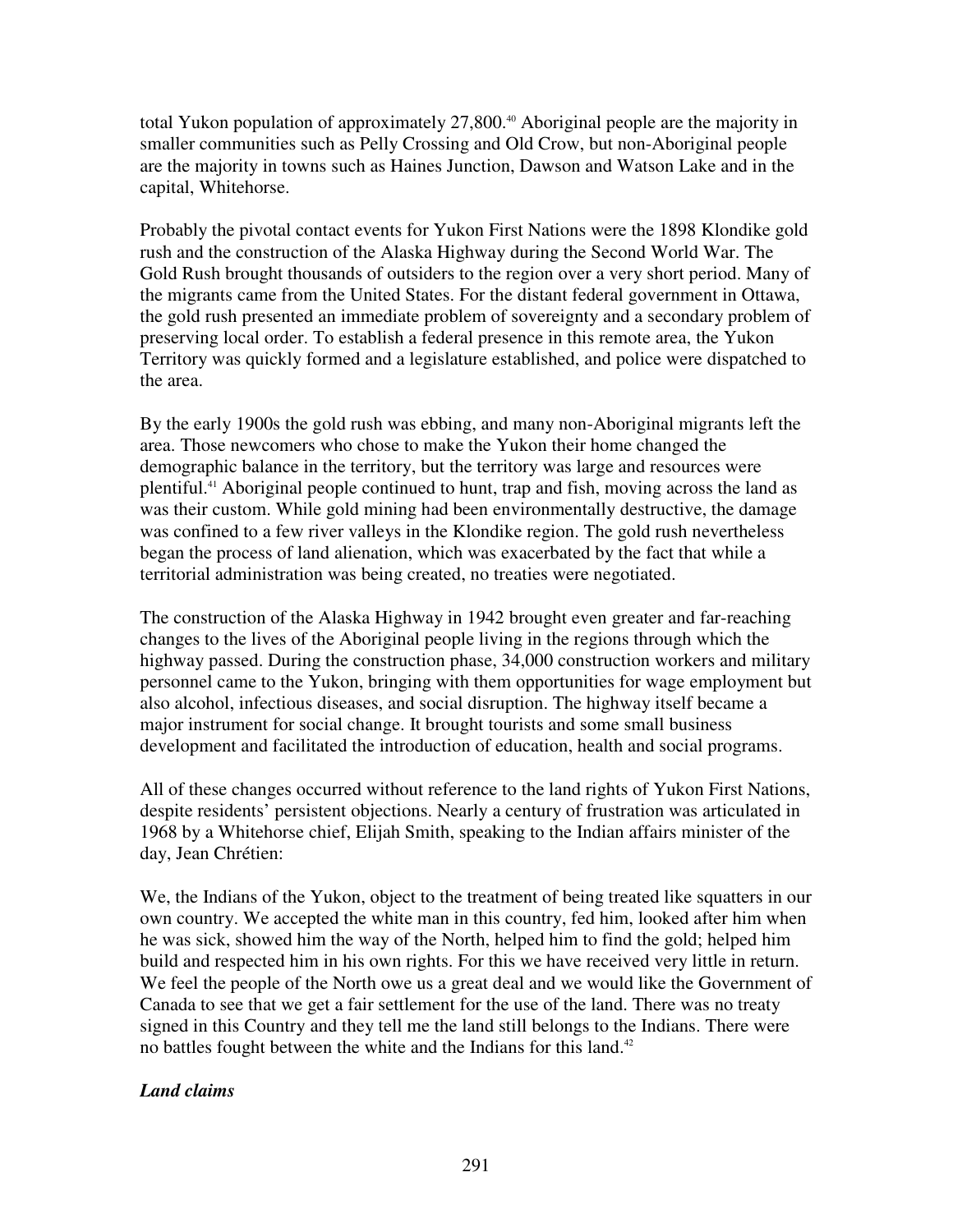The Council for Yukon Indians (CYI) was formed in 1973 to represent everyone with "Indian ancestry" in the Yukon, irrespective of status under the Indian Act. <sup>43</sup> CYI advanced its claim on the basis of Aboriginal rights to lands that had never been surrendered.<sup>44</sup> Aboriginal people saw their claim as a means to close economic, social and communication gaps between Aboriginal and non-Aboriginal people in the Yukon.

Initially, the federal government refused to admit the existence of Aboriginal rights and would consider only claims to land and financial compensation. <sup>45</sup> Limited federal recognition of the dimensions of the problem created long delays. While the CYI claim was certainly about land, much of the public debate concerned self-government. As the debate unfolded in the Yukon, it posed alternative arrangements: under a proposed onegovernment system, First Nations communities would share most institutions, services and programs with non-Aboriginal people; by contrast, a two-government system would involve some co-operation and shared institutions, but First Nations communities would establish their own school boards, health systems and local self-government institutions. This choice was particularly important in the Yukon, where many favoured independent institutions but where Aboriginal people constituted only about one-fifth of a small population and where Aboriginal and non-Aboriginal people lived in close proximity in many places.

These alternatives remained on the table for over a decade while — with some interruptions — negotiations proceeded. Finally, in 1988, an agreement in principle was reached that led to the signing of the Umbrella Final Agreement (UFA) in 1993. <sup>46</sup> The UFA broke new ground, providing constitutional protection for wildlife, creating a constitutional obligation to negotiate self-government agreements, and finding language for the agreement that avoided complete extinguishment of Aboriginal title.

Among its other provisions are title to 44,000 square kilometres of land, compensation of \$260 million to be divided among the First Nations communities, the creation of a Yukon-wide land-use planning council and regional planning commissions and joint wildlife management boards. Under the terms of the UFA, First Nations communities will negotiate their own final agreements. Enabling legislation for these as well as for the Umbrella Final Agreement and Model Self-Government Agreement (which provide a framework for individual self-government agreements) was passed by Parliament in 1994. 47

#### *Issues for the future*

The land and self-government agreements launch a new stage in the political and constitutional development of the Yukon. While the Yukon government's jurisdiction and authority are expanding through a process of devolution from the federal government, 48 the comprehensive claims agreements ensure that Aboriginal people will have a major influence on the political evolution of the territory. Under the terms of the agreements, Yukon Aboriginal peoples are guaranteed participation in public bodies dealing with everything from land use and development assessment to the management of wildlife and other resources. They also control significant pools of capital.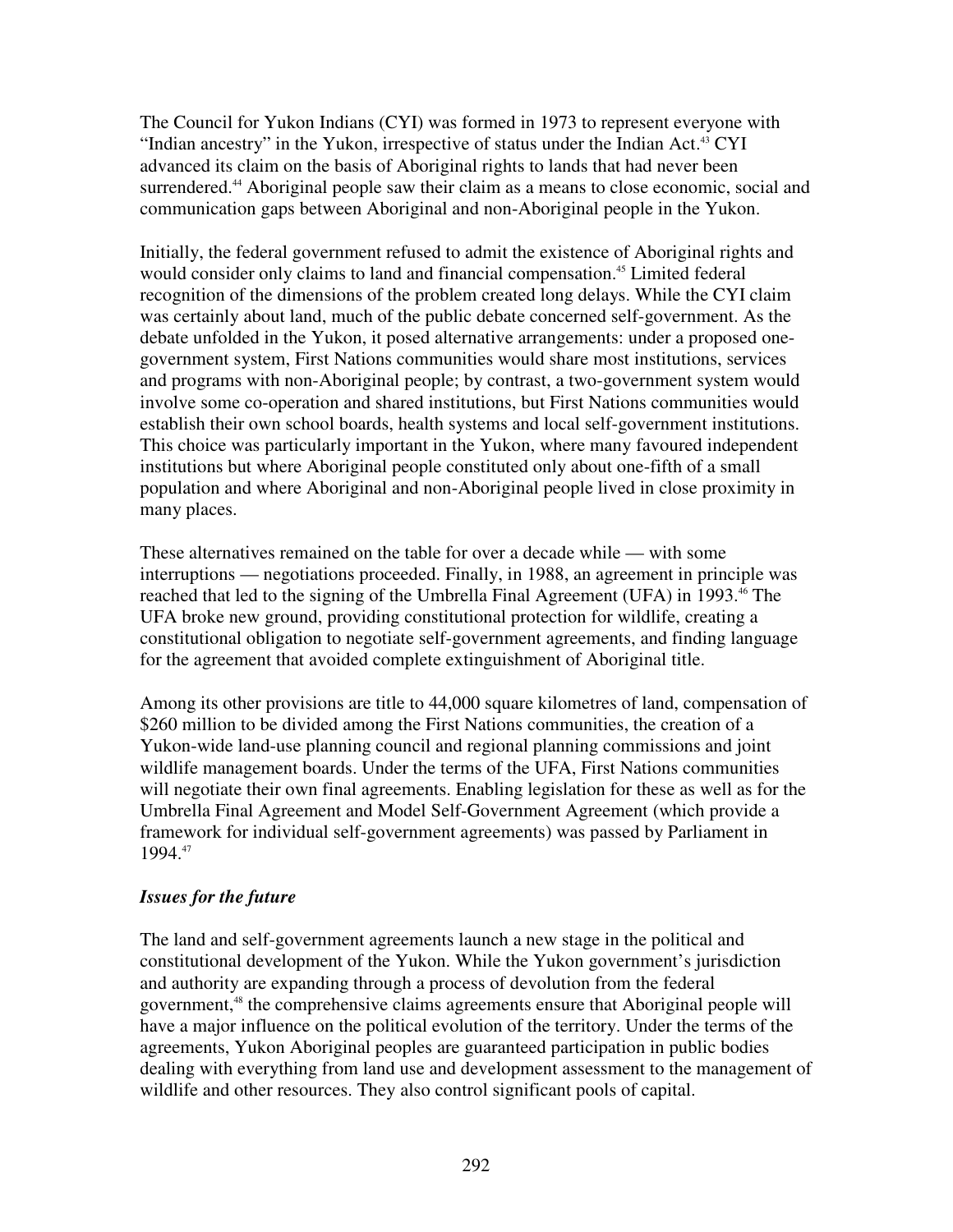The UFA ensures that the developing government systems will incorporate, to varying degrees, traditional elements of leadership and decision making. For example, the preamble of the Champagne and Aishihik First Nations Self-Government Agreement asserts that "the Champagne and Aishihik First Nations have traditional decision-making structures based on a moiety system and are desirous of maintaining these structures…". The Teslin Tlingit have already developed a form of government based on their five clans. 49

To date, the development of political institutions in the Yukon has followed conventional lines. Although some policies and programs such as heritage programming, community justice and health care delivery draw somewhat on traditional Yukon Aboriginal knowledge, the way the Yukon government operates would be familiar to any Canadian. Decision-making and policy-development processes owe very little to Aboriginal political traditions. 50

The creation of First Nations governments will have a major effect on the way the Yukon territorial government carries out its responsibilities, and there might be an opportunity for institutional change to harmonize public decision making with Aboriginal traditions. There is also a significant risk of inefficiency and policy gridlock, however. Under the self-government agreements, First Nations communities will be able to choose which programs and services they will run on their own. In other cases, there may be agreements for service delivery between a First Nation community (or several communities) and the territorial government. There may ultimately be as many as 15 separate governments sharing jurisdiction: the Yukon territorial government and the governments developed on the basis of the 14 final agreements being negotiated by First Nations communities. Considering the small size of the population and the limited revenue base, co-operation and simplification of the mechanisms for joint undertakings are urgent:

The effectiveness of the territorial-First Nations relationship will be critical in minimizing these inefficiencies [resulting from the ability of First Nation communities to negotiate separate and different arrangements]. In managing this relationship and in relating to the agreement-based boards with their guaranteed Aboriginal participation, the territorial government will be highly motivated to respond to Aboriginal concerns rather than risk the high costs of difficult relations. The territorial government will particularly want to avoid relations becoming so difficult that frustrated First Nations decide to turn their backs on the usually more cost-effective joint activities and develop their own programs. 51

Once the resources are transferred, First Nations communities will have a greater degree of administrative control over activities in the territory than ever before. <sup>52</sup> But there will continue to be a role, albeit a changed one, for the territorial government. A conventional political system is having to make room for Aboriginal governments.<sup>53</sup>

There are some outstanding and pressing issues. The long period of uncertainty over land claims and self-government negotiations has been replaced by another period of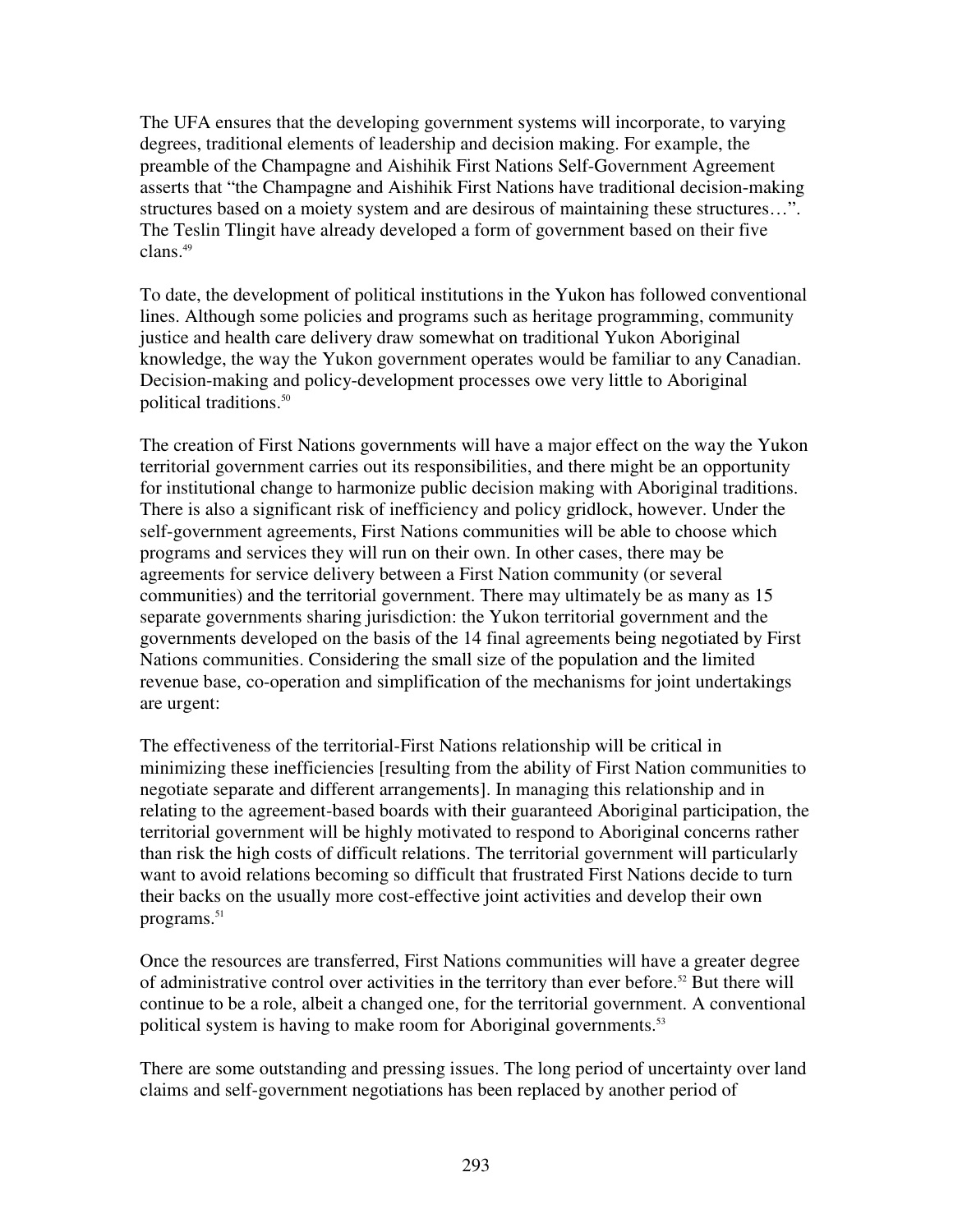uncertainty as the agreements are implemented. Some of the problems the CYI representatives see themselves facing in the near future include the continuing inequality of bargaining power between the federal government and First Nations communities; the continuing need to secure constitutional protection for Yukon First Nation community self-government agreements; a demand by the federal government that the CYI repay a loan that funded its participation in land claims negotiations; and ensuring that the money is there to plan implementation of the claim.

Repayment of loans issued for purposes of claims negotiations is an irritant for most of the Aboriginal groups that have concluded final agreements or are now in negotiations. Federal policy still states that

Aboriginal groups that wish to prepare a comprehensive claims submission can apply to the Research Funding Division for a research grant. Such requests are evaluated and a decision is made on the merits of each individual case. Once a comprehensive claim is accepted and active negotiations begin, the Aboriginal party is provided with loan funding to support the negotiation process. The loans are repaid after settlement through deductions from the Aboriginal party's financial compensation payments.

Only in the Quebec agreements, which were negotiated in the 1970s, were costs incurred by Aboriginal claimant groups paid by the federal government. In the case of the CYI, the federal government requires First Nations communities to repay \$63 million in loans spent on the negotiations. Yukon First Nations told us of their opposition to this demand:

We believe Canada's policy requiring the loan repayment should be reconsidered for the following reasons:

One, the fiduciary that is in breach of his obligation should not penalize the beneficiary for the required funding to correct that same breach. The current policy would seem to be in direct conflict with the trust responsibility as set out in the Sparrow decision of the Supreme Court of Canada.

Two, the decision to repay the funding for negotiations is the current policy of the government of Canada and may be challenged by the Yukon First Nation.

Three, the delays in the negotiation process are due to changes within government, including ministers, negotiators and policy. Each delay has a time factor for re-educating the players about the issues. These delays have been very costly to CYI and the First Nations.

Four, we recommend the loan payment be converted into a grant and not be repaid. As such, the loan should not be part of the land claims settlement and does not require constitutional protection.

We strongly believe the loan funding issue may be dealt with through a contractual relationship between Canada and the First Nation.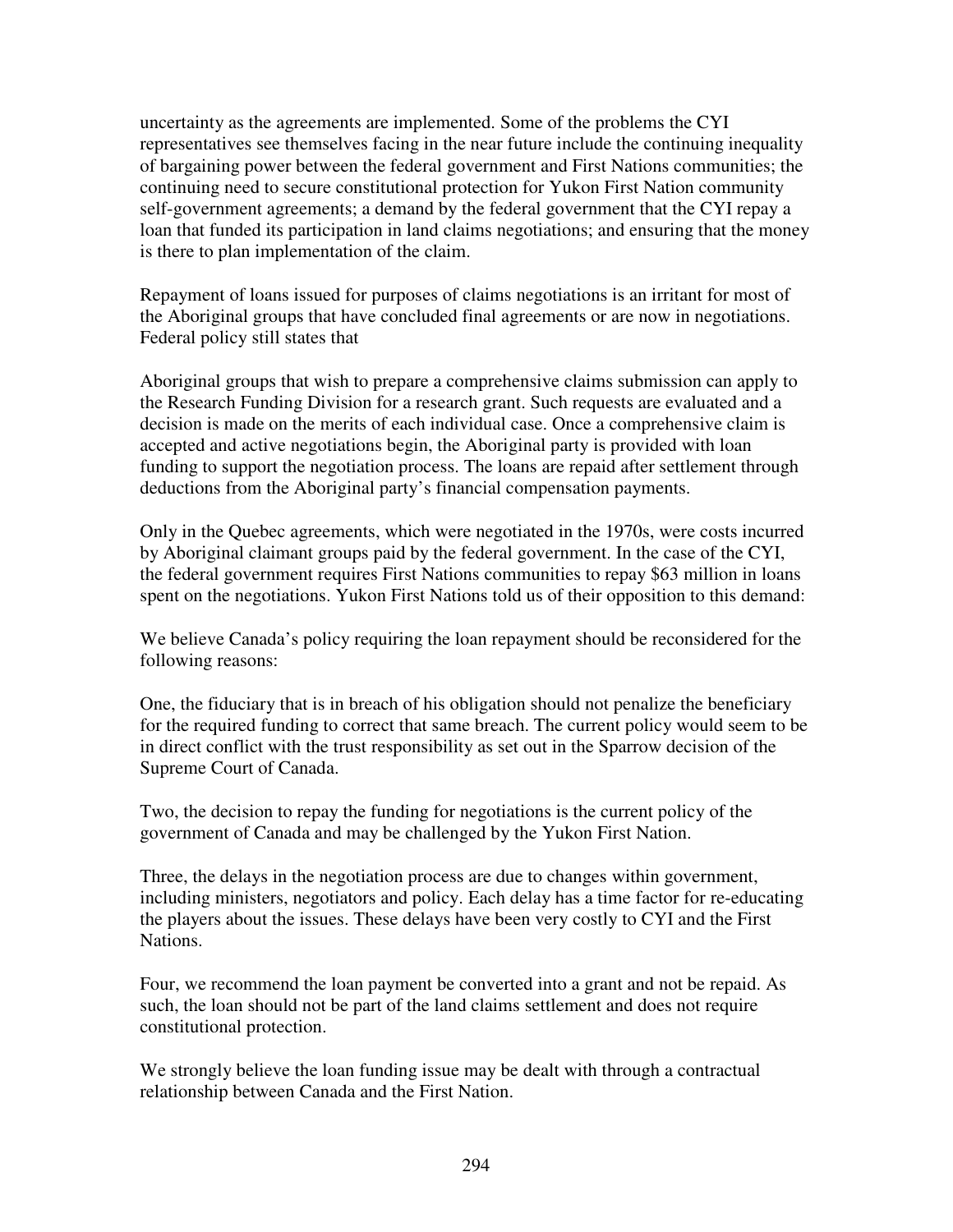# **5.2 Dene**

Dene occupy a vast portion of north central Canada and parts of the United States. Their homeland includes the Mackenzie Valley south of the Inuvialuit homeland and west of Nunavut. These lands are shared by the Gwich'in, Sahtu Dene, Deh Cho Dene, Tlii Cho Dene (Dogrib), Sayisi Dene, Métis people and a growing number of non-Aboriginal residents. Dene also live in parts of the western Yukon, northern British Columbia, Alberta, Saskatchewan, Manitoba, Alaska and the lower United States. As with many traditional territories, there are sizeable areas of joint or overlapping historical and contemporary use of the lands of Dene, Inuvialuit and Inuit. Dene are part of a large Athapaskan family of nations whose roots extend as far south as the Navajo territories in the southern United States.

Although there had been sporadic contact with explorers, missionaries and traders since at least the late eighteenth century, more intense contact with outsiders began in Denendeh, as it did in the Yukon, with the Klondike Gold Rush.<sup>54</sup> Of the several routes to the gold fields, one began in Edmonton and took would-be prospectors down the Mackenzie River and then overland into the Yukon. This influx had a great impact on Dene of the region and led to treaty negotiations. Charles Mair, who was a member of the Half-Breed Commission of 1899, stated that rampages by miners led the government to recognize "the native's title" in the negotiation of Treaty 8.<sup>55</sup>

The protection and welfare of Dene were not the only reason for sending treaty commissions into the region, as is clear in an official statement by the deputy minister of Indian affairs:

While under ordinary circumstances the prospect of any considerable influx might have remained indefinitely remote, the discovery of gold in the Klondike region quickly changed the aspect of the situation. Parties of white men in quest of a road to the gold fields began to traverse the country, and there was not only the possibility ahead of such travel being greatly increased, but that the district itself would soon become the field of prospectors who might at any time make some discovery which would be followed by a rush of miners to the spot. In any case the knowledge of the country obtained and diffused, if only by people passing through it, could hardly fail to attract attention to it as a field for settlement.

For the successful pursuance of that humane and generous policy which has always characterized the Dominion in its dealings with the aboriginal inhabitants, it is of vital importance to gain their confidence at the outset, for the Indian character is such that, if suspicion or distrust once be aroused, the task of eradication is extremely difficult.

For these reasons it was considered that the time was ripe for entering into treaty relations with the Indians of the district, and so setting at rest the feeling of uneasiness which was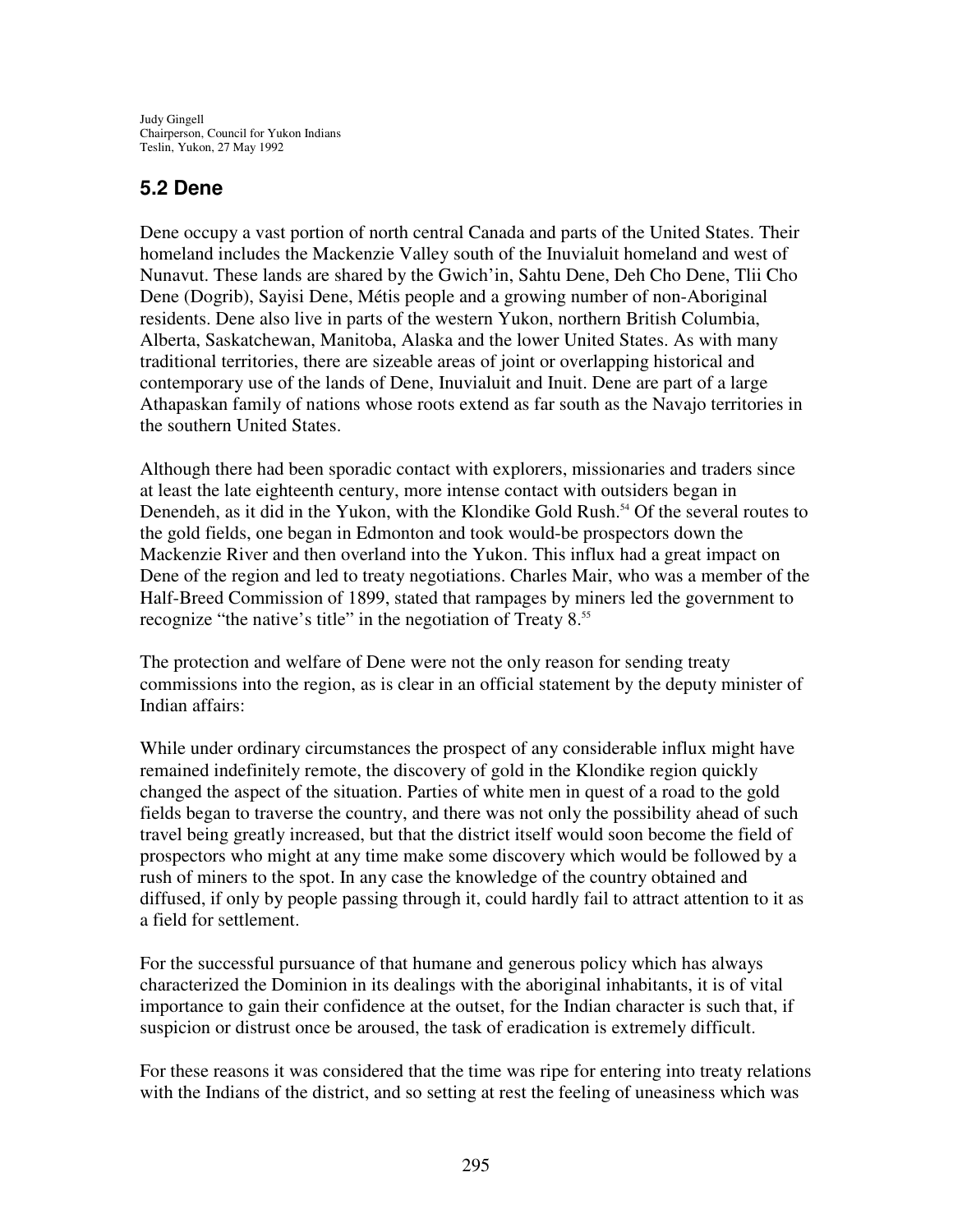beginning to take hold of them, and laying the foundation for permanent friendly and profitable relations between the races. 56

As René Fumoleau explains, there was good reason for this measured and understated approach:

In addition to extinguishing Indian title to the land, the Government was looking for tighter control over both Indians and whites, to insure peaceful settlement and development of the land, and to promote the harmonious co-existence of Indians and whites. In the North, as everywhere else, economic considerations far out-weighed all others in the formulation of Indian policy. 57

For Dene, Treaty 8 was the means to a political relationship with non-Dene authorities and a way to encourage them to control their migrating citizens. Treaty 8 covered a relatively small portion of Dene lands; periodically, Dene sought an extension of the boundaries of Treaty 8, but their proposal was not to be accepted by federal negotiators.<sup>58</sup>

Economic considerations prompted the federal government to seek a treaty covering the rest of Denendeh some 20 years later. Non-Aboriginal people learned of quantities of producible oil at Norman Wells in 1920. Announced at a time when an expanding economy made the opening of the rich northwestern hinterland of Canada an attractive prospect, the news was greeted with great enthusiasm by the government, media and industry. Treaty 11 was signed in 1921.

The subsequent development of the oil production facility at Norman Wells, followed by the opening of mines at Yellowknife (1935) and in a few other isolated areas, reinforced the emerging pattern of enclave development that was to shape territorial development for the rest of the twentieth century. While most of the vast area of Denendeh remained occupied almost exclusively by Aboriginal people, there were a few trading centres, usually home to missionaries as well, and very few small centres of wage employment. The Mackenzie River and attendant lake and river systems formed the major transportation corridors for goods and territorial residents.

Restrictions on hunting and trapping started in 1917 with the closing of seasons on moose, caribou and other animals. In 1918, the Migratory Birds Convention Act further reduced hunting. Dene with treaties considered these regulations to be "breaches of the promise [in the treaties] that they would be free to hunt, fish and trap…". 59 (Dene without treaty believed they governed their traditional territories and objected to others making laws for them.) With the exception of this and other policing functions, the federal presence in the Northwest Territories was to remain relatively light until the Second World War and the subsequent Cold War, when large numbers of military personnel were stationed in the North. In the immediate post-war period, education, health and other social programs were introduced, bringing a few public servants into the territories. Finally, in 1967, the seat of territorial government was moved to Yellowknife, an event that led to the rapid expansion of the N.w.T. public service and a massive influx of staff from the south.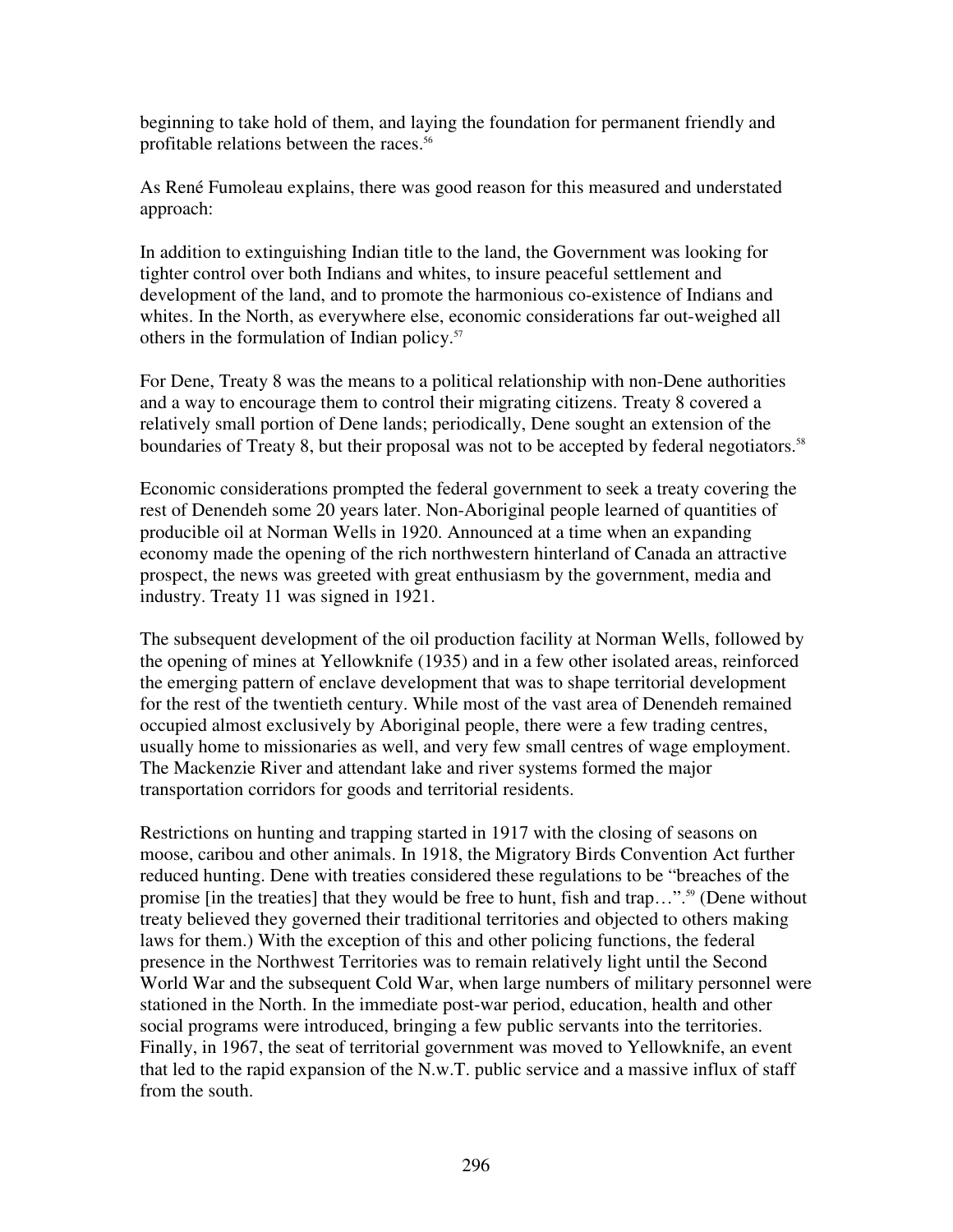The transfer of administration of the territorial government from Ottawa to the North in 1967 affected matters such as treaty entitlements. For example, in most parts of Canada, funding for health and education for status Indians has been administered by the department of Indian affairs and is now available for devolution to bands that choose to take over this responsibility. In the Northwest Territories, funds for such purposes are administered by the territorial government; funding for treaty Dene education is 'blended' with general education funding. This has made it difficult to keep track of the extent to which treaty commitments are being met. It has also made it impossible for Dene bands to gain control over funding in these areas, as bands have in the south. Michael J. Prince and Gary Juniper note that in terms of public finance allocation and reporting at an aggregate level, Aboriginal peoples are dealt with in the same manner as non-natives in territorial expenditures. We should note, however, that Aboriginal people in the N.w.T. have long argued that the government of the N.w.T. (GNwT) is merely acting in the capacity of an 'agent' under management agreements for the delivery of the federal obligations to the North's Aboriginal peoples in such areas as education, health and social welfare. In the context of Aboriginal self-government, a critical public finance question is: what proportion of the territorial government's budget should be transferred directly to Aboriginal governments from the federal government, thereby bypassing the GNwT's consolidated revenue fund?<sup>60</sup>

#### *Land claims*

The discovery of oil in Prudhoe Bay, Alaska, in 1968 led to another round of negotiations concerning Dene lands. Soon after the Prudhoe Bay discovery, the federal government proposed construction of a pipeline along the Mackenzie Valley to carry oil from Prudhoe Bay to southern markets. Fearing the impact of the transportation corridor on their lands, Dene filed a caveat to stop the development. <sup>61</sup> The Supreme Court of the Northwest Territories agreed with Dene that the project represented "an infringement upon their Treaty rights". 62 Justice Morrow ruled:

I am satisfied that those same indigenous people…are prima facie owners of the lands covered by the caveat [filed by Dene to stop pipeline construction] — that they have what is known as Aboriginal rights…[and that] there exists a clear constitutional obligation on the part of the Canadian Government to protect the legal rights of the indigenous peoples in the area covered by the caveat. 63

In the Northwest Territories, comprehensive claims negotiations began with the written assurance of the prime minister of Canada that negotiations were to be the modern fulfilment of Treaties 8 and 11. Dene and Métis people first began negotiating a single claim in 1974, following a joint assembly of Dene and Métis at Fort Good Hope, Northwest Territories.<sup>64</sup> The following year, at the second joint general assembly in Fort Simpson, the Indian Brotherhood of the N.w.T. (now Dene Nation) and the Métis Association of the N.w.T. (now the Metis Nation of the N.w.T.) passed the Dene Declaration.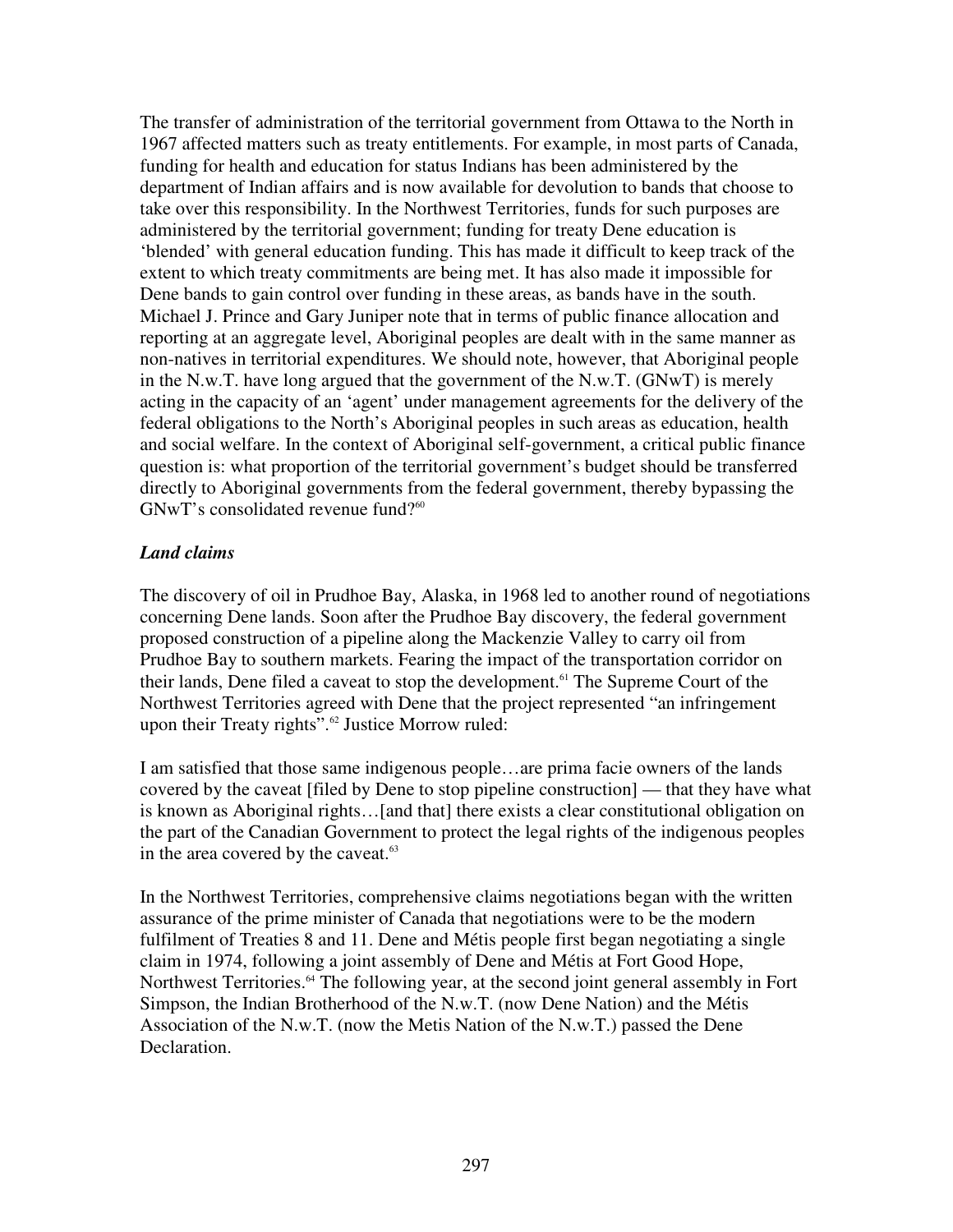Separate Dene and Métis comprehensive claims negotiations were conducted for a time, with single negotiations resuming in 1984. A draft final agreement was reached in 1990. This agreement, covering all Dene and Métis in Denendeh, was not in the end accepted by Dene and Métis people. The two groups had reservations about the agreement, including its requirement that outstanding Aboriginal rights be extinguished, its failure to deal adequately with treaty provisions, and its lack of an explicit provision for selfgovernment, among other problems. Dene and Métis people anticipated that these matters would be addressed in subsequent negotiations, but the federal government was unwilling to continue Denendeh-wide negotiations.

Since 1990 two regional claims agreements have been concluded in Denendeh: one between the federal government and the Gwich'in of the Mackenzie Delta, the other between the federal government and the Sahtu Dene and Métis. <sup>65</sup> The Gwich'in negotiated title to 22,332 square kilometres of land, subsurface rights to 93 square kilometres, compensation of \$75 million, and a share of resource royalties. The Sahtu Dene and Métis secured title to 41,437 square kilometres of land, subsurface rights to 1,813 square kilometres, compensation of \$75 million, and a share of resource royalties. Provision was also made for joint management of wildlife and land-use planning. Dogrib are currently negotiating their own regional claim. Dene in the rest of Denendeh want to pursue land and government issues in relation to implementation of the treaties.

#### *Issues for the future*

The negotiation of regional claims revived old concerns about the best way to secure recognition of land rights and about the contemporary role of Treaties 8 and 11.<sup>66</sup>

In the western Northwest Territories, there continue to be simultaneous debates concerning implementation of Treaties 8 and 11 and the new form of public government that should be established after the division of the territory in 1999.

Some Dene communities have chosen treaty implementation as their path to selfgovernment. For example, the Deh Cho Dene have declined to negotiate a regional claims agreement because they have concluded that they have no right to agree to extinguishment of title to the land. They explain, "Our laws from the Creator do not allow us to cede, release, surrender or extinguish our inherent rights." <sup>67</sup> Deh Cho Dene seek recognition of their version of Treaty 11 as the original accord between the Dene Nation and the Crown. They hold that the treaty is the primary document governing their relations with Canada, and — interpreted in the spirit in which it was negotiated — Treaty 11 is the document that will form the basis of all future interactions. (For further discussion, see Volume 2, Chapter 2.)

Deh Cho Dene have encountered significant difficulties in negotiating with the federal and territorial governments on this basis. The federal response has been, in the view of Deh Cho Dene, prohibitively narrow, allowing only segmented and incomplete consideration of important questions of land and jurisdiction.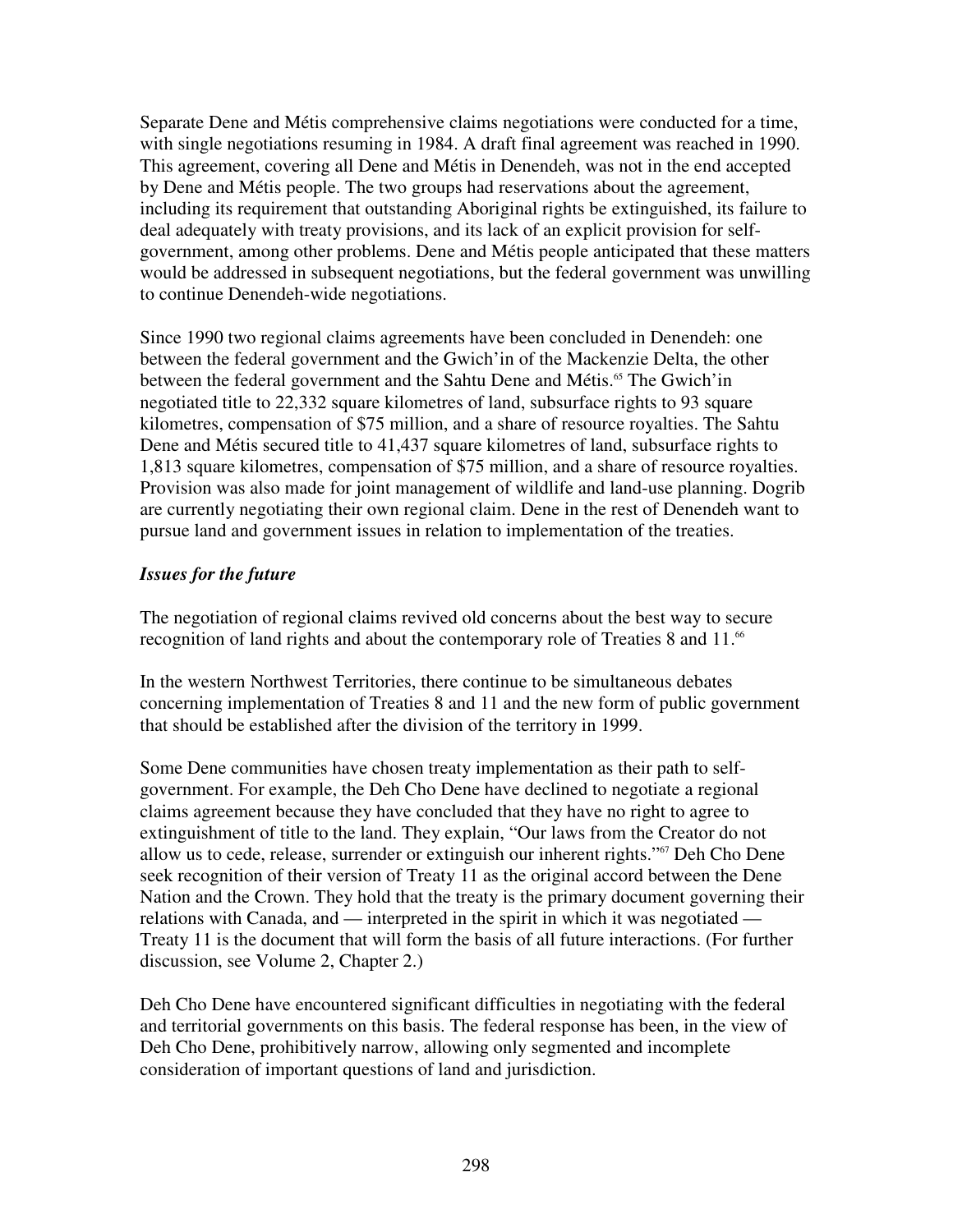Signatories of Treaties 8 and 11 that are not involved in regional claims expect to deal with the full range of their relations with the Crown in a coherent fashion; to date, they have lacked a process through which to do this. As 1999 and the formation of a new territorial government for the western Northwest Territories approach, the issue grows ever more urgent.

Full implementation of Treaties 8 and 11 will have consequences for such varied areas as territorial wildlife management, health and education spending, land use regulation and governmental arrangements. Implementation of the Gwich'in and Sahtu regional claims will have similar effects. These changes create a need for all northerners to work together to develop forms of territorial government that respect the various political choices of the northern Aboriginal nations.

We recognize the achievements to date of the residents of the western part of the Northwest Territories in finding consensus among many differing perspectives and interests and in working to create government institutions for the future territory that combine public government with the wishes of those who seek a nation form of selfgovernment.

## **Recommendations**

The Commission recommends that

## **4.6.1**

Dene of Denendeh (Northwest Territories) be given the opportunity to come to future negotiations on new political arrangements in Denendeh as a nation.

## **4.6.2**

A treaty commission be established at the request of Dene communities seeking a treaty process.

## **4.6.3**

The treaty commission's deliberations be the means by which the governing authorities for Dene are determined within the new western territory in addition to the framework of public government for that territory as a whole.

## **4.6.4**

Those charged with developing institutions for Denendeh recognize the leading role Aboriginal nation government will play across the territory and design a form of territorial government that exercises lead responsibility in relatively few areas and plays a co-ordinating role with other governments' activities where appropriate.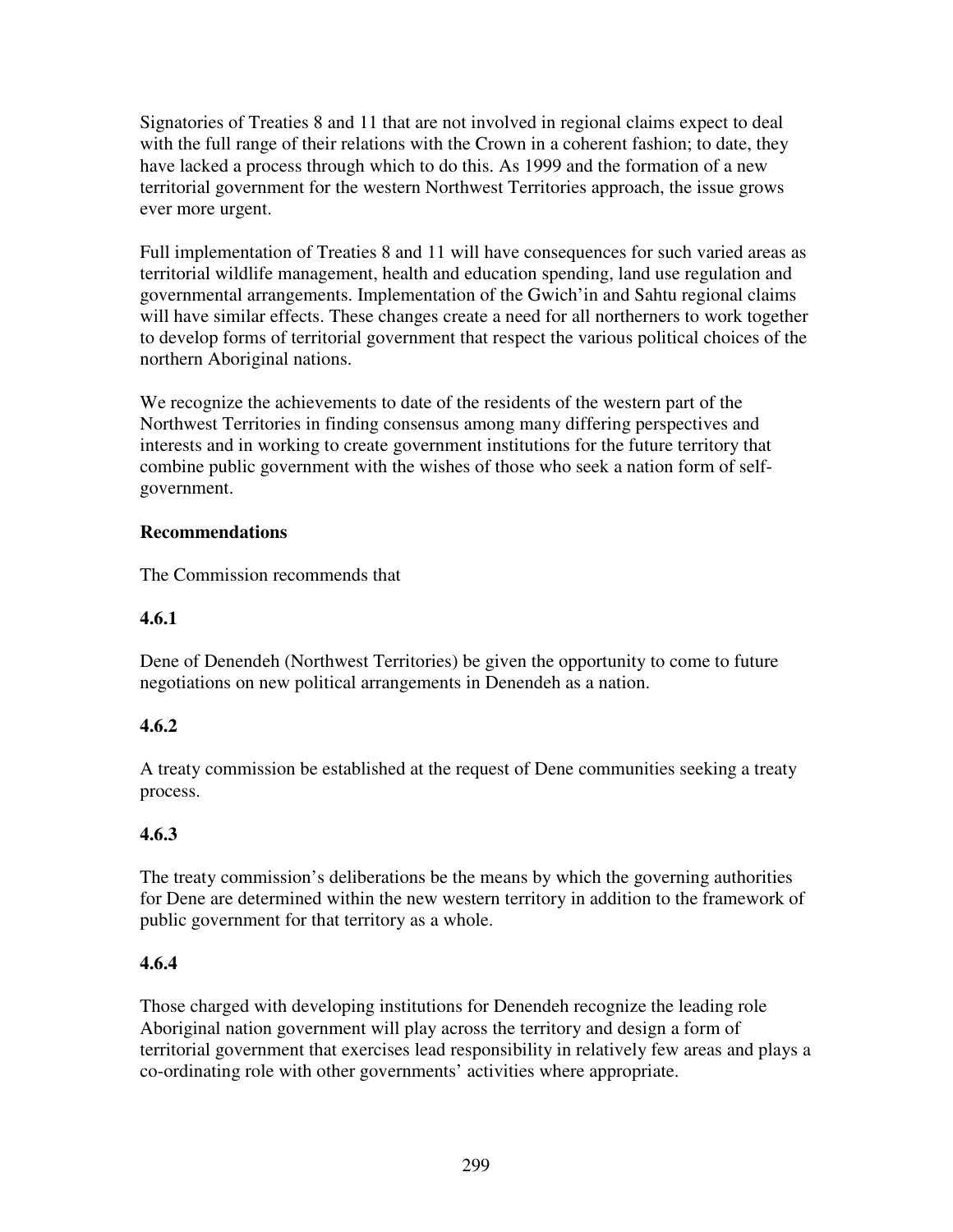## **4.6.5**

Communities that want to participate in a treaty implementation process rather than regional land claims be given the same range of flexibility in terms of subject matter and quantity of land as if they were participating in a land claims process.

## **5.3 Métis People of the Northwest Territories**

Most of the events in Dene history just reviewed are part of Métis history as well. But it is important to note at least some of the distinctive circumstances facing Métis people in the Northwest Territories who, for historical reasons, find themselves in a somewhat unusual position and whose fate is inextricably linked to Dene, who are their relatives and neighbours. (For a discussion of issues pertinent to Métis in each part of Canada, see Chapter 5 of this volume.)

Métis people are not signatories of Treaties 8 and 11, although at the time the treaties were signed, as today, Dene and Métis people lived together, often as members of the same extended families. The 'halfbreed commissions' offered scrip — either cash or small land allotments — to Métis people of the N.w.T. as a means of clarifying federal jurisdiction over the northern territories. By accepting scrip, Métis people opted out of the treaties.

In 1899, the federal cabinet stated: "It is obvious that while differing in degree, Indian and Halfbreed rights in an unceded territory must be co-existent, and should properly be extinguished at the same time".<sup>68</sup> As 1999 approaches, bringing division of the Northwest Territories, Métis people who live in Denendeh seek to restore and protect their rights, in a similarly 'co-existent' process of constitutional development and land claims.

In 1972 the Métis Association of the Northwest Territories was formed. During the following two decades, sometimes in concert with Dene political organizations and sometimes separately, Métis people sought control of a land base and political selfdetermination. Gary Bohnet, president of the Métis Nation of the N.w.T., told us about what Métis people see as their most fundamental right:

There has to be a land and resource base for Métis. It's fundamental. We have to be able to have control. We have to be able to work in partnership with co-management agreements with different jurisdictions.

There is this myth out there that when you talk land and resources that the Métis may have less rights than some other Aboriginal people in this country. Well, that is [not true]. Our rights coexist along with the other Aboriginal peoples' in this country.

Gary Bohnet President, Metis Nation of the Northwest Territories Ottawa, Ontario, 4 November 1993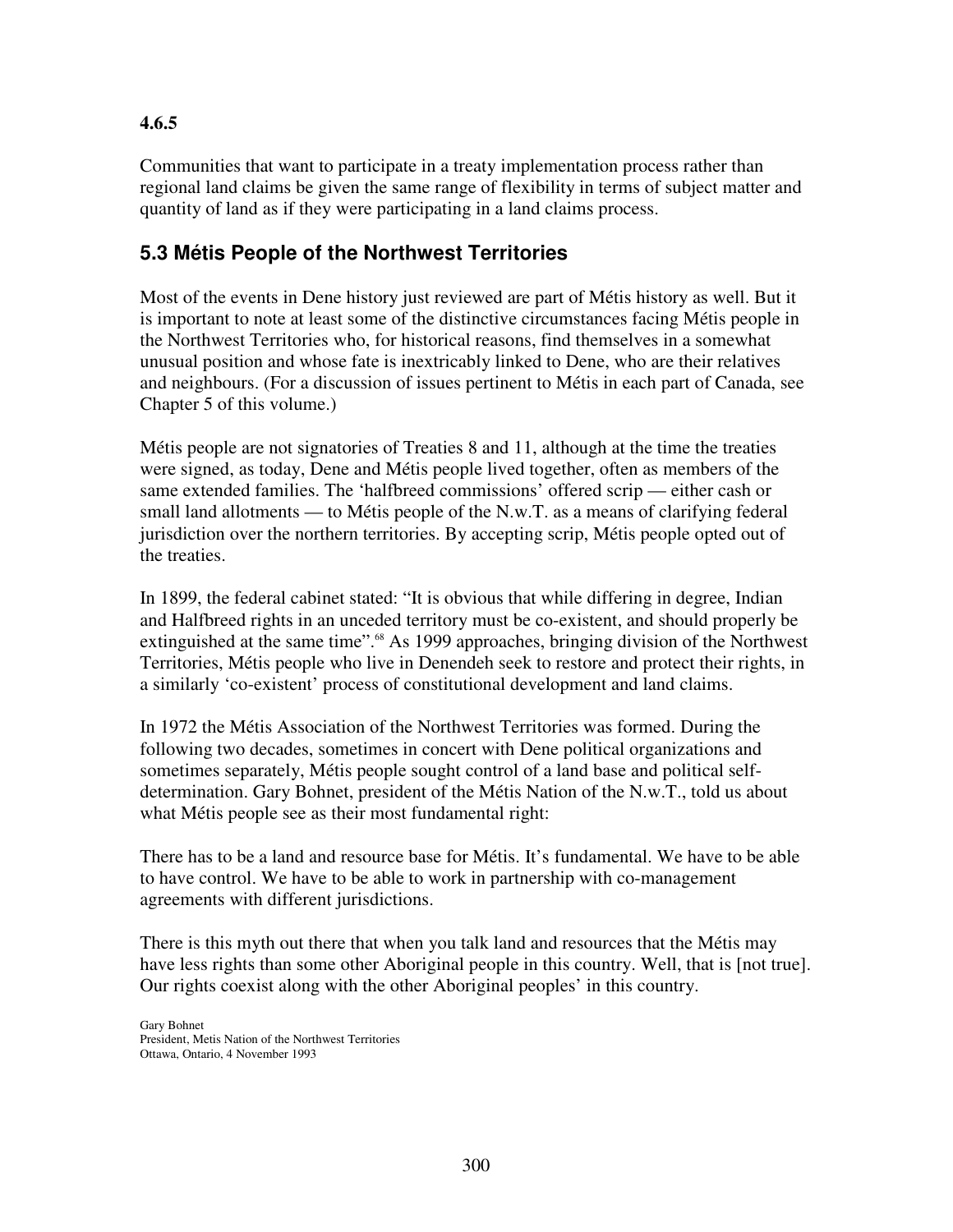After the draft comprehensive claims agreement negotiated by Dene and Métis people was rejected by the Aboriginal parties in 1990, federal policy changed to promote negotiation of so-called 'regional claims' with groups in the western N.w.T. formerly represented by the territory-wide organizations. The first regional claims agreement was concluded between the federal government and the Gwich'in of the Mackenzie Delta. Métis people were included in the agreement as 'Gwich'in'. The second regional claim was negotiated in 1993 by Dene and Métis people of the Sahtu region, an area immediately to the south of the Gwich'in lands. The Sahtu agreement refers explicitly to Dene and Métis people. In addition, separate management bodies have been established to manage money and investments for Dene and Métis people, giving both groups decision-making autonomy. Dene and Métis people in the area have established a joint Dene-Métis tribal council to co-ordinate their affairs in the settlement region.

In two regions, Métis people have opted to be part of federal negotiations with First Nations (the Gwich'in and the Sahtu Dene) under federal comprehensive claims policy. Furthermore, the government of Canada has recognized a responsibility to negotiate with Métis people in areas where Dene have decided to rely entirely on treaties. In areas where Métis people are not signatories to comprehensive claims agreements, exploratory discussions between Métis people and federal representatives have begun.

One of the main issues facing Métis people is how to structure self-government provisions so that they accord with the path of constitutional development in the Northwest Territories. In addition, complex problems of structure and implementation will come up in the dovetailing of Métis and Dene agreements, which will inevitably overlap in many areas and will need to be co-ordinated with territorial government arrangements.

# **5.4 Inuit**

Inuit have lived in the Arctic north of the tree line for thousands of years. Their homeland encompasses the western and central Arctic, the Keewatin region of the barren lands, and the coasts of Hudson Bay, northern Quebec and Labrador, Baffin Island, and the high Arctic as far north as Ellesmere Island. Inuit are part of a circumpolar people who live in parts of Alaska, Greenland and Siberia. Today there are between 115,000 and 128,000 Inuit in the circumpolar North, of whom about 38,000 live in Canada.<sup>69</sup>

For two decades Inuit have been negotiating land claims agreements and self-government with Canadian governments. In most of the Inuit territories, Inuit are the large majority of the population. This has meant that dialects of Inuktitut, the common language of the Inuit, are still relatively strong, and that Inuit have considerable confidence in their ability to maintain cultural coherence as they work with and through the institutions of the larger Canadian society. Nevertheless, like other Aboriginal peoples in Canada, they have sought constitutional protection and legal guarantees of self-governing institutions. As the Inuit Tapirisat of Canada explained to us: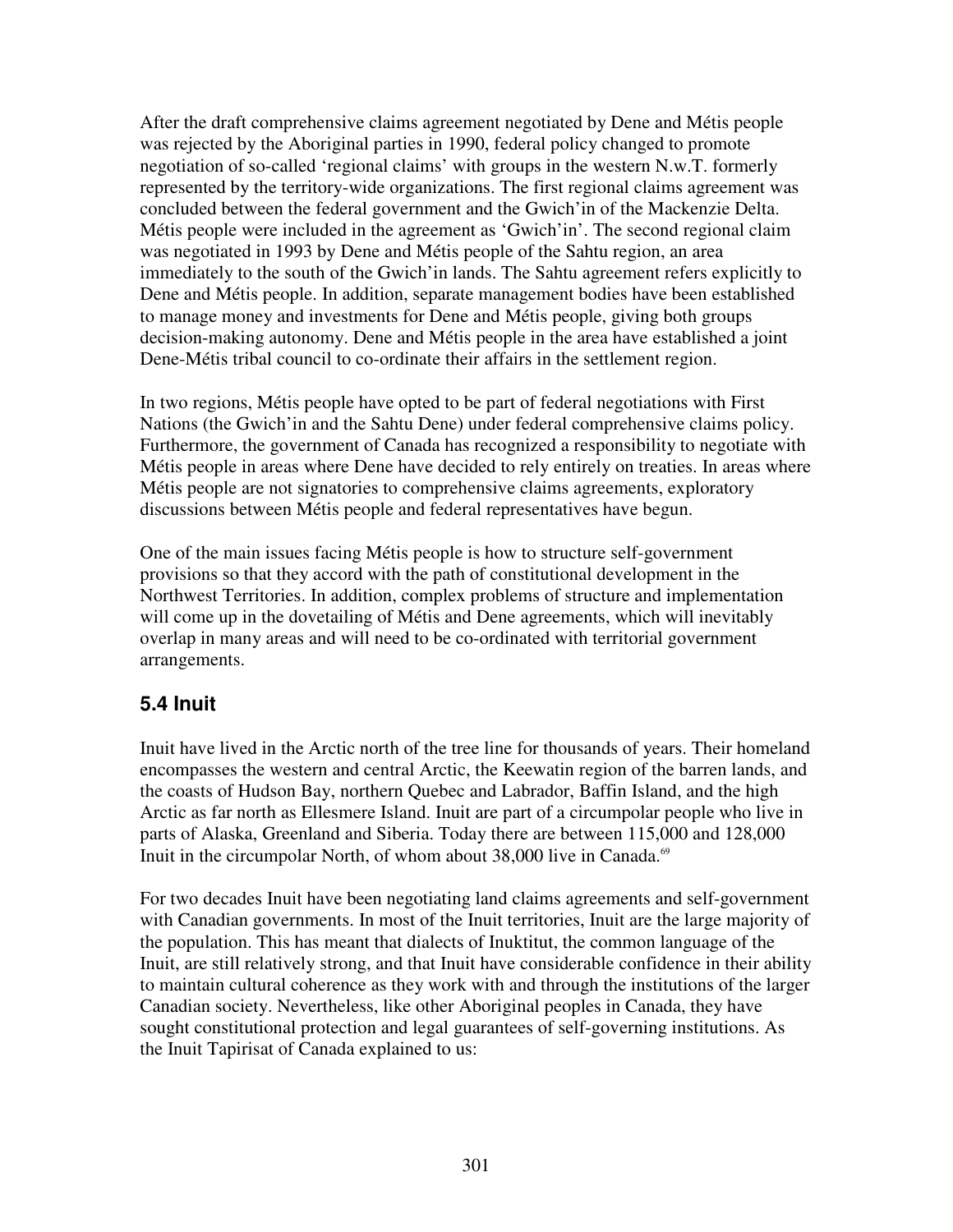[O]ur existence as a people also requires legal protection and guarantees. After all, it is our identity as a people that makes us "Inuit". Our concept of human rights recognizes the inseverable connection between the rights of peoples and the rights of individuals and recognizes the inseverable connection between Inuit and the land.<sup>70</sup>

This philosophy underlies both international and domestic initiatives of Inuit. Internationally, they have developed models of public government (with differing forms in Alaska, Greenland and Canada) and sought through various means to protect their way of life. For example, through the Inuit Circumpolar Conference (a federation of Inuit living in the circumpolar countries), they have developed the Arctic Policy, which makes recommendations to the nation-states in which Inuit live concerning virtually all aspects of social life. 71

Within Canada, Inuit have exercised their right of self-determination by choosing various public government forms of self-government. As noted in Volume 2, Chapter 3, in the public government model, eligibility to participate as a citizen in governing institutions is based on long-term residency rather than membership or Aboriginal ancestry. Reflecting on the reasons for this choice, Wendy Moss explains the genesis of the public government model:

Non-ethnic forms of government are attractive for their potential to ensure control and management over Crown lands in Inuit traditional territory as well as Inuit settlement lands. Inuit control through non-ethnic forms of government is premised upon the existence of an Inuit majority in the territories concerned (for example, Nunavut) or alternatively, structures of government that will ensure a strong Inuit voice even in a minority situation (proposals for a Western Arctic Regional Government have addressed this situation). [Nevertheless] there is a desire to leave open the option for so-called ethnic forms of self-government.<sup>72</sup>

Public government has certain definite advantages. It permits Inuit (in concert with other residents of the jurisdiction) to control land use and wildlife management over large land areas. For example, Nunavut, the new territory to be established in what is now the eastern Northwest Territories, covers about one-sixth the land area of Canada — far more land than a comprehensive claims settlement would place under the beneficiaries' direct control. Because Inuit form the large majority of voters in Nunavut, as a collectivity they will likely exercise the dominant influence in territorial politics for the foreseeable future.

But public government forms also carry certain risks. By choosing a form of public government now, Inuit have not ceded the right to choose a different form of selfgovernment (on the nation-based model) at some time in the future. As Rosemarie Kuptana, president of the Inuit Tapirisat of Canada pointed out, her organization's goal remains to exercise self-determination within Canada and to adjust the essence of the relationship between Inuit and Canada [which] is an unequal power relationship in which Inuit rights have often been ignored and Inuit powers have been usurped by governments not of our making. The Inuit self-government and land claims agenda hopes to correct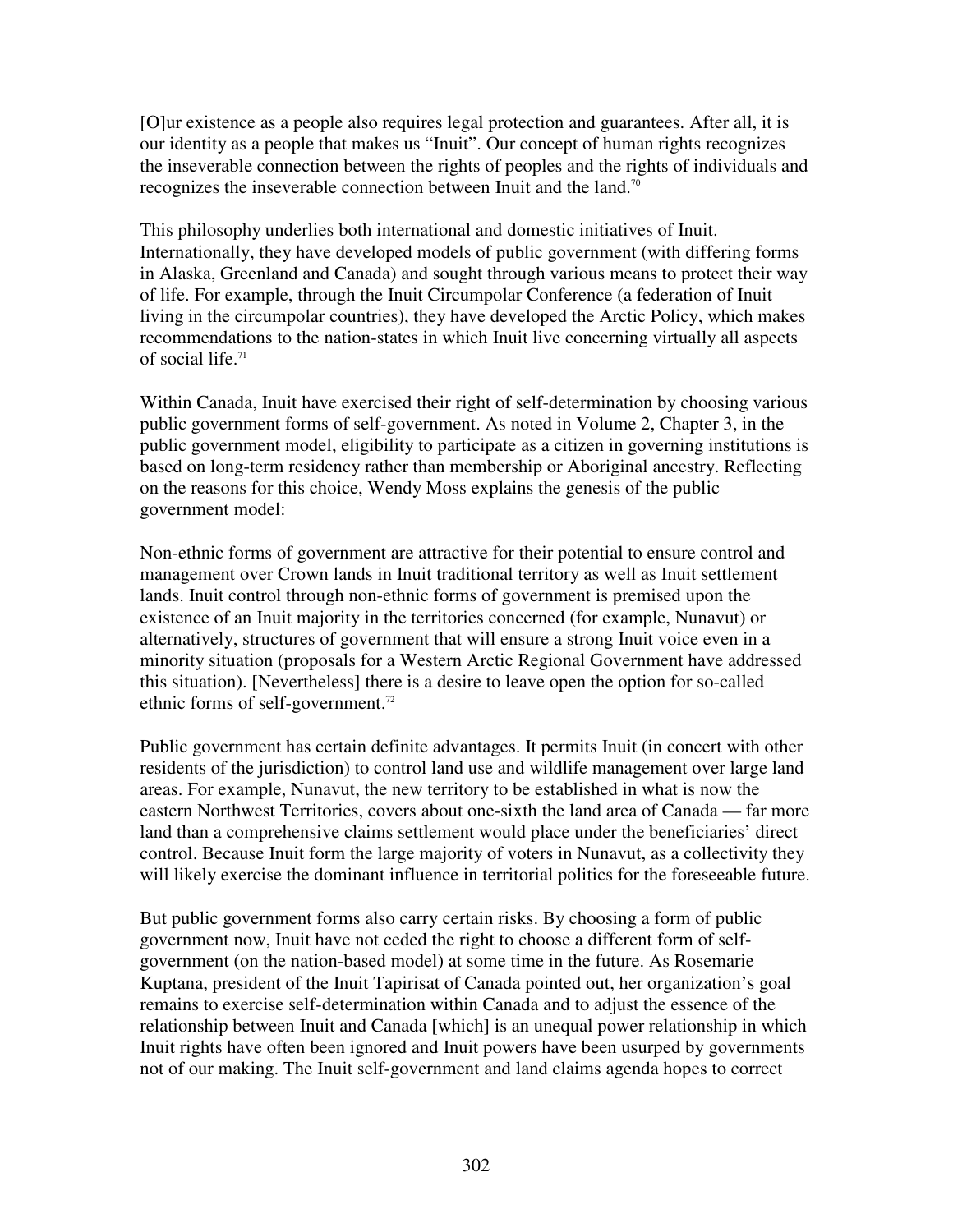this by negotiating new government bodies in our territories, and asserting our rightful status as a people while respecting the human rights of other people.

Rosemarie Kuptana President, Inuit Tapirisat of Canada Ottawa, Ontario, 3 November 1993

In all the Inuit territories with land claim settlements — Nunavik, the lands of Inuvialuit and Nunavut — comprehensive claims agreements complement plans for selfgovernment. We turn now to a brief look at how the land claims process unfolded in these three Inuit homelands and to the situation of the Labrador Inuit.

### *Inuit of Nunavik and the James Bay and Northern Quebec Agreement*

The Inuit experience with land claims and self-government began with plans to build the James Bay hydroelectric complex. Announced in 1971, the project was one of the largest of its kind in the world; plans called for the creation of a series of dams and reservoirs and the flooding of large tracts of land.

The Northern Quebec Inuit Association (later to become Makivik Corporation) promptly began negotiations with the Quebec government, the federal government, and the three companies involved in the project (the James Bay Energy Corporation, the James Bay Development Corporation and the Quebec Hydro-Electric Commission). In 1975, the parties signed the James Bay and Northern Quebec Agreement (JBNQA), which recognized Inuit title to 8,400 square kilometres of land and gave them \$90 million in compensation for loss of the use of certain traditional lands. 73 It also included some provisions for regional government, a school board, and regimes for environmental protection and wildlife management. The agreement created a hunter income support program, which supports country food production by purchasing harvested wildlife and distributing it in Inuit communities and in the south.<sup>74</sup>

JBNQA was ratified by Quebec Inuit in a referendum in February 1976, after considerable internal debate. <sup>75</sup> Following ratification, the Northern Quebec Inuit Association was reorganized and renamed Makivik Corporation. Makivik was given responsibility for managing the compensation fund and fostering economic, social, political and cultural development of Inuit in Nunavik. 76

There were many issues, but among the most important was the question of the form and philosophy of the political and administrative institutions that JBNQA would bring and the extent to which these were appropriate to the continued development of Inuit traditions.

Two decades after JBNQA was signed, major developments have occurred in Inuit institutions and in their relations with the governments of Quebec and Canada.<sup>77</sup> Negotiations between the provincial government and Makivik on implementation of some aspects of the agreement have been virtually continuous throughout the last 20 years. The form of self-government most suitable to Inuit circumstances has been a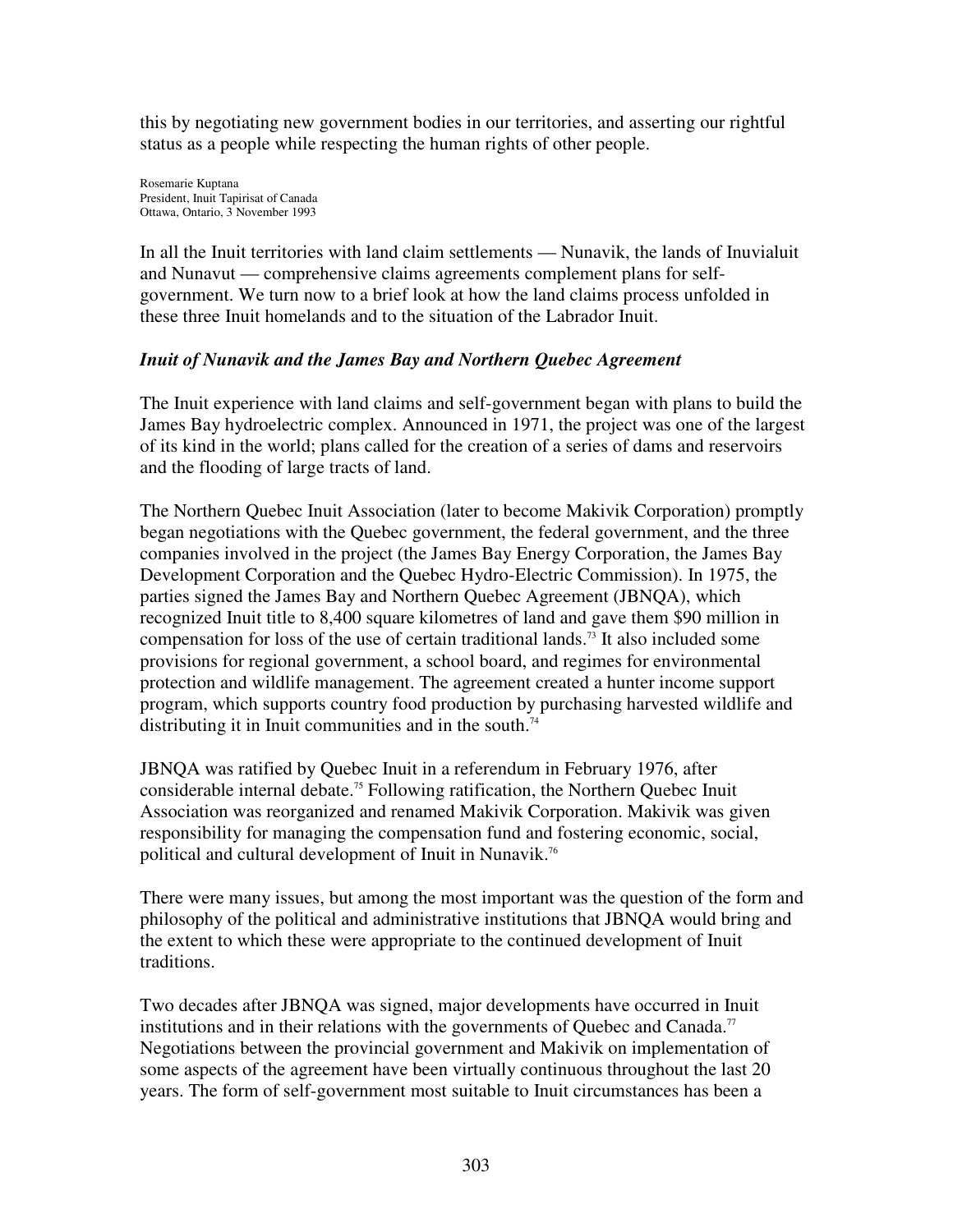source of vigorous debate among Inuit and between Inuit and the government of Quebec. Recently, negotiations for a Nunavik government in the northern part of the province appear to be approaching a conclusion.

JBNQA provides for a regional administration under the auspices of the Kativik regional government (KRG) and also for a Kativik school board, both of which have been established. KRG has an elected council made up of members from the 14 Inuit communities and has powers over various matters of local administration. 78 Inuit have continued to work toward a greater degree of self-government in negotiations with the province of Quebec.

In 1991, the Nunavik constitutional committee presented the Quebec government with a draft constitution. <sup>79</sup> Negotiations were suspended during the Charlottetown constitutional reform discussions. Inuit tabled a draft political accord to provide Nunavik selfgovernment in February 1993. In July 1994, a framework agreement was reached between the Quebec government and Inuit.<sup>80</sup> The parties agreed to negotiate a form of self-government for the residents of Nunavik, including the establishment of a legislative assembly and adminstration.

The next step will be an agreement in principle on Nunavik government, envisioned by Inuit as a non-ethnic public government with jurisdiction over a variety of subjects exercised over the entire territory in Quebec north of the 55th parallel. There is agreement from Quebec and Inuit negotiators that the Nunavik government would receive block funding from the province, as well as a share of taxes collected within its boundaries. There is a possibility of sharing revenue from development of non-renewable resources as well.

Besides engendering and shaping self-government negotiations between the province of Quebec and Inuit of Nunavik, JBNQA also made possible a number of Inuit-initiated economic development ventures. 81 Investment revenue from the agreement's original pool of compensation capital has funded considerable applied research into economic development prospects and the creation of strategically positioned, Inuit-owned companies. For example, most recently Nunavik Arctic Foods (NAF) was incorporated as a subsidiary of Makivik Corporation. NAF harvests, processes and sells northern meat products, creating jobs in at least four communities and providing cash income to harvesters.

JBNQA was the first comprehensive claims agreement. Not only was it negotiated rather speedily, compared to other agreements,<sup>82</sup> but it was negotiated by individuals who had no experience with agreements of this type. Thus, it is not surprising that various matters of interpretation and implementation have emerged in the 20 years since the parties reached initial agreement.

Those implementing JBNQA have gained considerable experience in organizational development and training. As Makivik has worked to fulfil its mandate, means have been sought to involve the people living in the communities of Nunavik in the business of the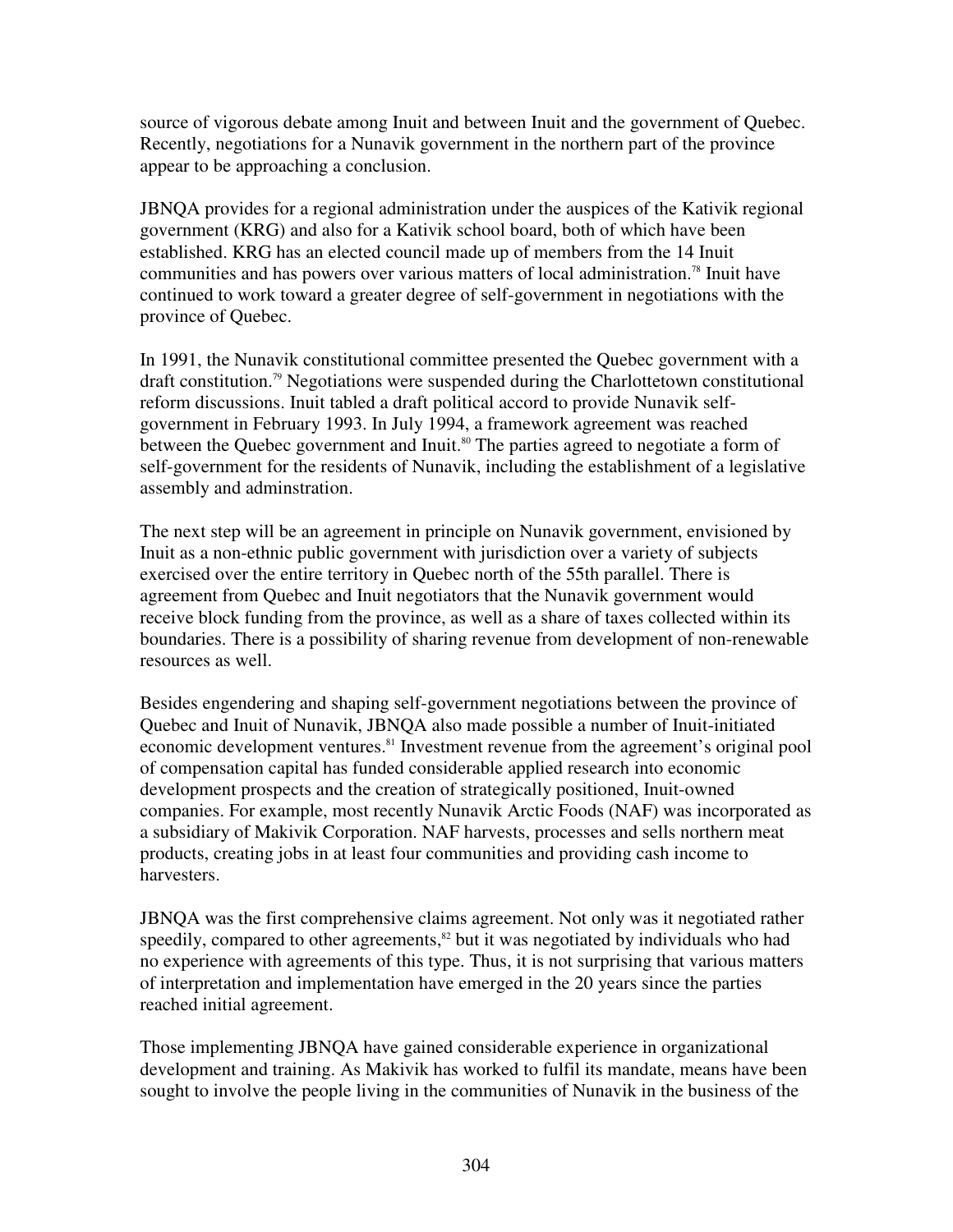corporation. As the Nunavik government is established, questions about even greater challenges arise: How will the government maintain meaningful contact with citizens, at a reasonable cost? What fiscal arrangements with the government of Quebec will ensure real autonomy? Will there be a financial or policy relationship between Makivik and the new government institutions?

### *Inuvialuit and self-government in the western Arctic*

In 1984, Inuvialuit became the first Aboriginal people in the territorial North to sign a comprehensive land claims agreement. <sup>83</sup> The Inuvialuit Final Agreement recognized Inuvialuit title to 91,000 square kilometres of land in the western Arctic and provided compensation of \$152 million for the surrender of other land and \$17.5 million for economic development and social programs. There was also provision for a joint wildlife management regime. Although the 1984 agreement included a clause extinguishing the Aboriginal land rights of Inuvialuit in the territory, 84 Inuvialuit were successful in negotiating one provision related to self-government. This provision of the Inuvialuit Final Agreement (IFA) guarantees that Inuvialuit will not be treated less favourably than any other Aboriginal group with respect to governmental powers and authority. Section 4(3) of IFA states that "Canada agrees that where restructuring of the public institutions of government is considered for the Western Arctic Region, the Inuvialuit shall not be treated less favourably than any other native groups or native people with respect to the governmental powers and authority conferred on them." 85

To complement the provisions of IFA, Inuvialuit have proposed a form of regional public government to be created by devolution of authority from the Northwest Territories government. The proposed western Arctic regional government would include all people living in the Inuvialuit settlement region (Inuvialuit, Dene, Métis people and non-Aboriginal people), and perhaps those of the neighbouring Gwich'in settlement area as well. 86

Experience with implementation of IFA has been mixed. The economic institutions have generally functioned well, with the Inuvialuit Development Corporation playing a key part in the regional economy through investment of land claim compensation funds and developing various subsidiaries to market Inuvialuit products.

An area of critical concern to Inuvialuit has been implementation of land, resource and wildlife management regimes. These IFA provisions are being implemented at present, and Inuvialuit hunters have been able to control hunting and harvesting activities in a way that was not possible before the agreement. However, according to a review of these regimes, success in implementation depends somewhat precariously on government goodwill and co-operation, which have not always been forthcoming:

The commitment of government to IFA implementation has been uneven at best, hollow at worst. Achieving a coherent level of corporate commitment to claim implementation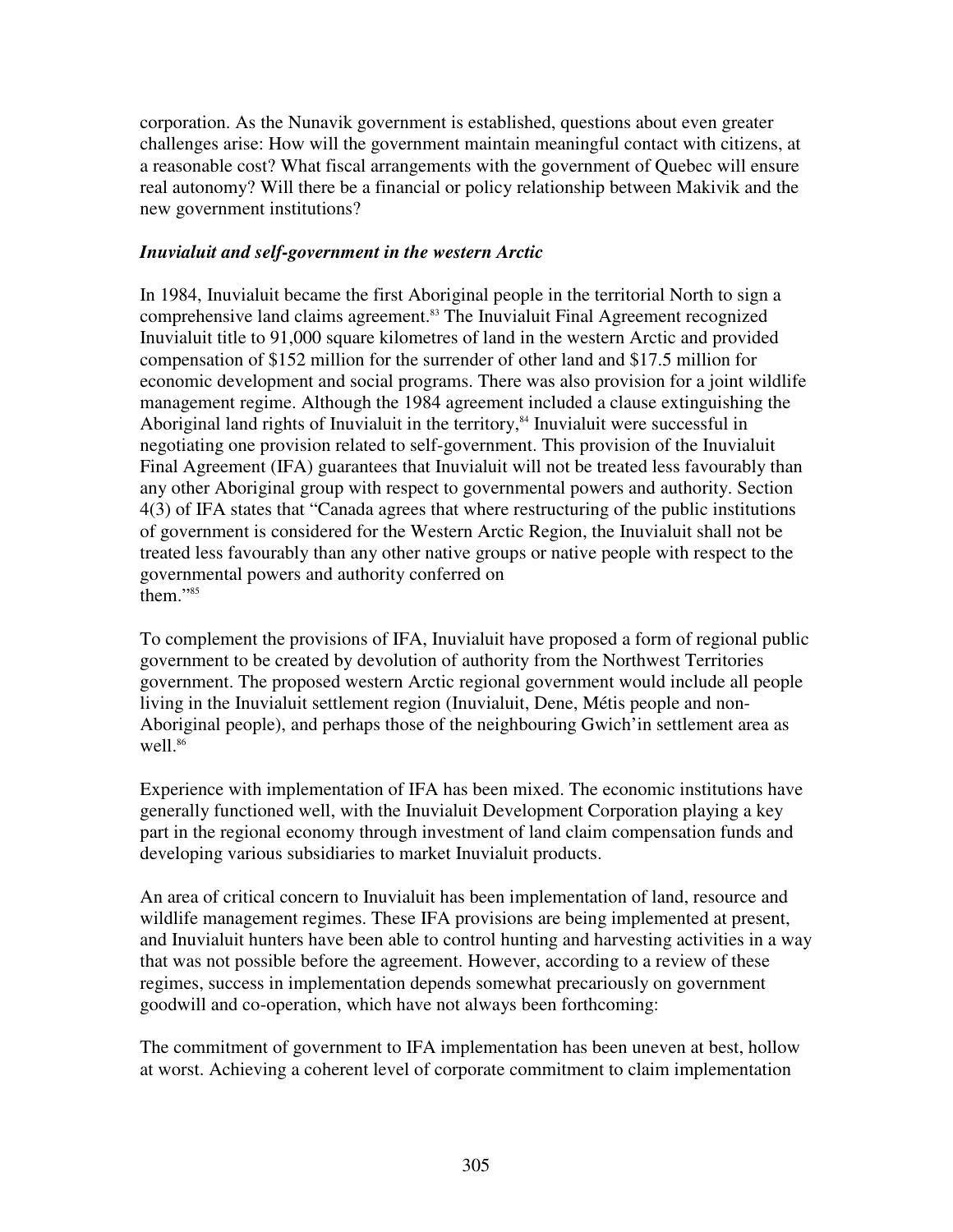across government remains a significant challenge for all government, notwithstanding the dedicated support that has been shown by some agencies.<sup>87</sup>

Governments have not enacted all the appropriate enabling legislation or made many necessary policy changes to ensure the full effect of IFA. A research study prepared for the Commission suggests that future claims should contain a list of enabling legislation that must be passed by a certain date following the agreement.<sup>88</sup>

#### *Inuit of Nunavut*

The creation of Nunavut will change the face of the North. Given the publicity it has received nationally and internationally, it will be watched closely as an example of Aboriginal self-government through public government — the first such model to be instituted since the establishment of Greenlandic Home Rule in 1979.

A number of features will mark the development of Nunavut:

• The government of Nunavut will have province-type powers that are important to the social, cultural and economic well-being of Inuit.

• The government will be able to manage wildlife and resources effectively because it will have jurisdiction over a large territory. Inuit will have strong and usually dominant representation on the relevant boards.

• Representatives will be elected by and accountable to a predominantly Aboriginal electorate.

• It is likely that Aboriginal people will continue to form a majority of the population for the foreseeable future and so will continue to have a major influence in economic, political and cultural life, whatever institutional changes are made.

• Fiscal relations with the federal government will take into account the cost of providing existing levels of government services.<sup>89</sup>

Nunavut was first proposed in 1976.<sup>90</sup> Since then, in response to federal unwillingness to negotiate self-government arrangements as part of the comprehensive claims process, Inuit have pursued a two-track strategy. They have negotiated comprehensive claims agreements with an eye to realizing all possible progress toward self-government, including securing an adequate resource base. At the same time, they have participated in available political forums, including the process to patriate and amend the Canadian constitution and the legislative assembly of the Northwest Territories.

In the N.w.T. legislative assembly, elected Inuit representatives worked co-operatively with other members to create the conditions under which Nunavut could be brought into being. In April 1982, a plebiscite asked voters in the N.w.T. whether they favoured the creation of a new territory in the eastern N.w.T., and 57 per cent of voters agreed to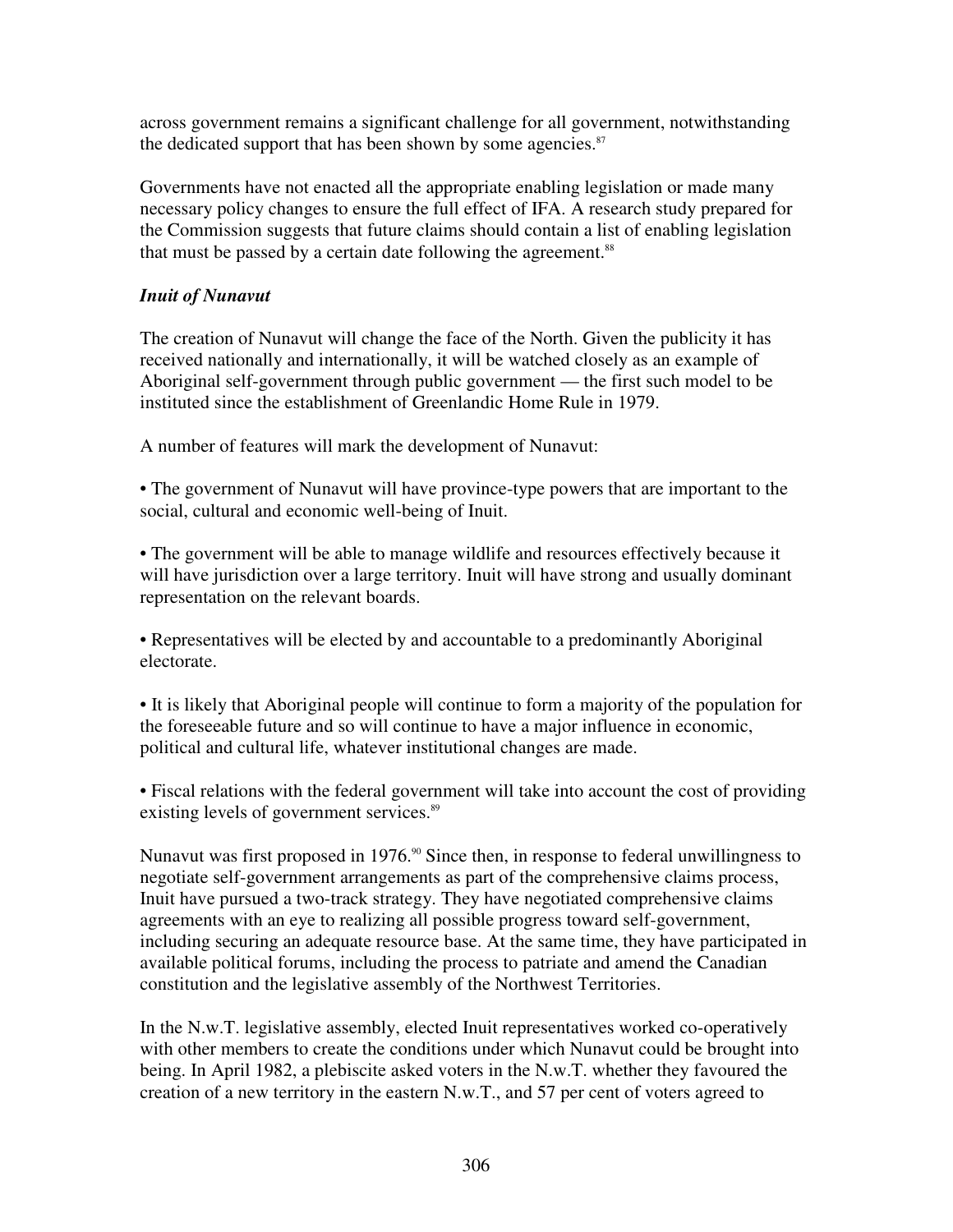division. Fifty-three per cent of eligible voters cast a ballot. Voter turnout and affirmative votes were much higher in the eastern Northwest Territories than in the west although support for division tended to be stronger in predominantly Aboriginal communities (whether Dene, Métis or Inuit) than in the larger centres where more non-Aboriginal people — and more public servants — lived. 91

The federal government accepted the verdict of the plebiscite but placed a number of conditions on federal action to divide the territory: that the outstanding land claims in the affected area be settled first; that there be continued support for division from residents of the N.w.T.; that all parties affected by division be required to agree on a new boundary; and that there be agreement on the division of powers among local, regional and territorial governments. 92

In the end, the conditions were met. In 1990, the government of the Northwest Territories signed an agreement in principle with Tungavik Federation of Nunavut (now Nunavut Tungavik Inc.), entrenching their joint commitment to division of the Northwest Territories. Agreement on a boundary was achieved after a special commission proposal was accepted by the minister of Indian affairs in 1991, and the proposed division line was supported in a second plebiscite, held on 4 May 1992.

Through the 1980s, while these political events unfolded, comprehensive claims negotiations continued, ultimately producing an agreement that made direct reference to the creation of Nunavut. In November 1992, Inuit of Nunavut ratified the land claims agreement. With 69 per cent of eligible voters participating, 85 per cent approved the agreement. The Nunavut Agreement was signed by both parties in Iqaluit on 25 May 1993.

In June 1993, Parliament passed the Nunavut Land Claims Agreement Act and the Nunavut Act. <sup>93</sup> These two laws provide the framework for establishing Nunavut by dividing the Northwest Territories in 1999 and for the development of governing institutions, beginning immediately.

The land claims agreement recognizes Inuit title to 350,000 square kilometres of land and provides compensation of \$580 million and a \$13 million training trust fund; it also includes provisions for joint management and resource revenue sharing.<sup>94</sup> New agencies include the Nunavut Wildlife Management Board, the Nunavut Planning Commission, the Nunavut Impact Review Board and the Nunavut Water Board. These agencies will be composed of an equal number of federal, territorial and Inuit representatives. Since these bodies were created through the comprehensive claims agreement, they will have constitutional protection.

The composition of the boards and the planning commission has the potential to place a great deal of control in Inuit hands. With one-third representation from Inuit organizations and one-third from the Inuit-dominated territorial government, Inuit will have two-thirds representation on these crucial agencies.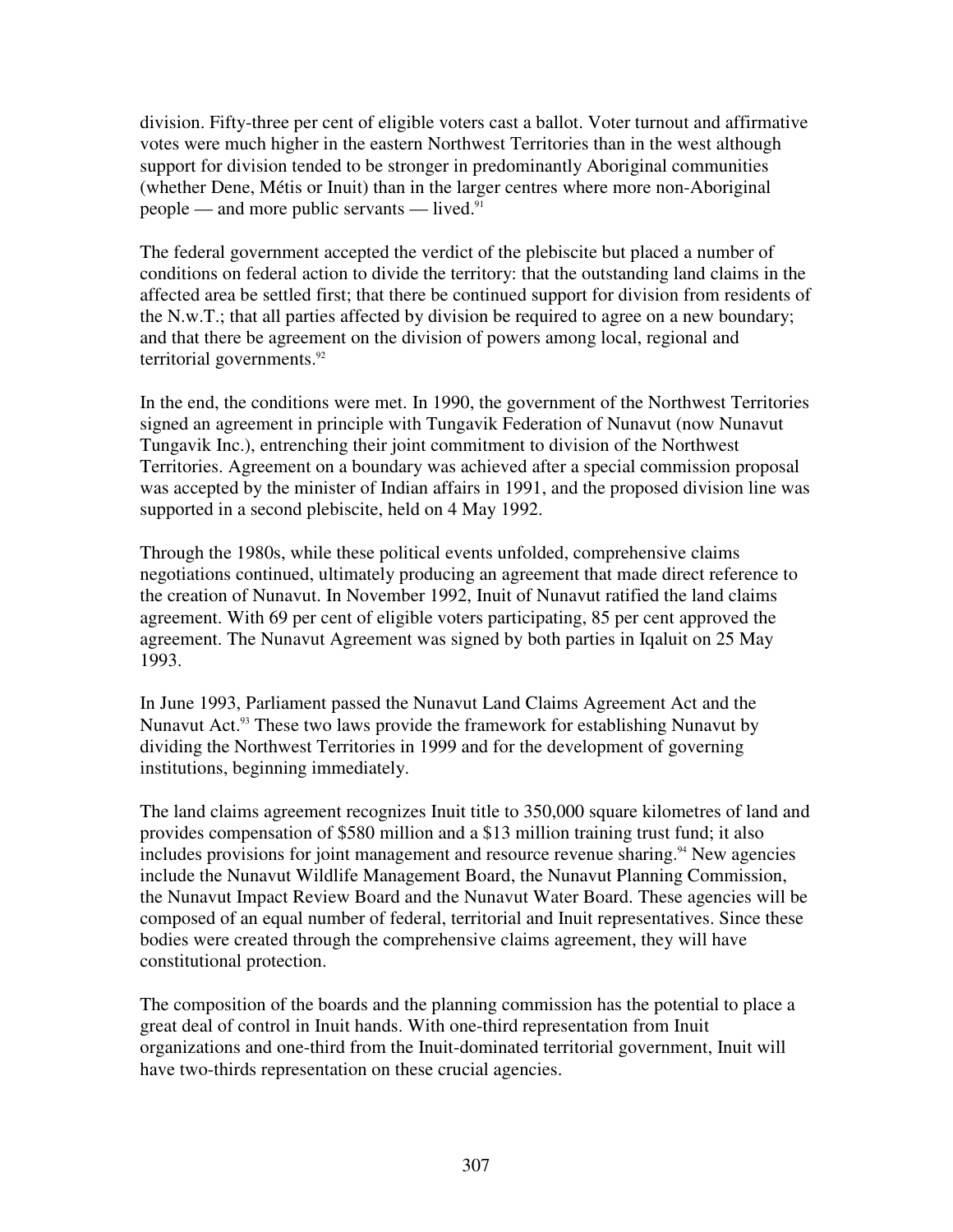Pursuant to the Nunavut Act, the Nunavut Implementation Commission (NIC) was established in December 1993. NIC includes representatives of the federal and territorial governments and of Nunavut Tungavik Inc., the body that represents Inuit of Nunavut and is responsible for implementing the land claims agreement. The mandate of NIC is to advise the three parties (federal, territorial and Inuit) on implementation questions, and it is likely the forum in which the stickier issues of implementation will be decided.

The immediate task is to plan for a new government and bureaucracy that will reflect the aspirations of the majority of Nunavut citizens and respond to their needs. In this respect, there are at least two important aspects of bureaucratic development: staff training and administrative development.

#### Staff training

An important goal is to ensure that the majority population of Inuit can staff their own governing institutions. The importance of education and training to self-determination cannot be overestimated. As a Commission research study noted:

The most obvious, but nevertheless critical, role was for the systems to educate and train Inuit in such a way that would permit their full participation in the policy making, management and operation of the administrative, cultural, economic, and other institutions developed as a result of agreements negotiated on land claims and selfgovernment….

[T]he education and training system is seen as having a key role to play in producing a society of self-empowered individuals who have the skills necessary to participate fully in both the wage and/or traditional economy as they so choose. Such individuals must, in addition, attain the skills necessary to meet their civic responsibilities as well as those skills necessary to lead a satisfactory cultural, economic and social life.<sup>95</sup>

Estimates vary widely on the amount of money required for training, depending on assumptions about the duration and type of training required. <sup>96</sup> Given the current levels of education and training in the resident population, a major and sustained effort will be required. Aboriginal people in the North have lower levels of formal education than other Aboriginal people in Canada and than the general population. In 1991, 37 per cent of Aboriginal adults in the North had reached only Grade 8 or less, while fewer than 20 per cent had ever attended a post-secondary institution, and only 11 per cent had received a degree or other certification.<sup>97</sup> The situation is even worse in the far north (which includes the territories of the Yukon and the future Denendeh and Nunavut, as well as northern Quebec and Labrador; see Figure 6.1). In 1991, nearly half (45 per cent) of Aboriginal adults in the far north had achieved Grade 8 or less; just nine per cent had graduated from high school; and less than one per cent had a university degree (for an overview, see Figures 6.3, 6.4 and 6.5).

This situation is particularly alarming in light of the fact that most of the new jobs to be created as self-government is implemented will require some form of post-secondary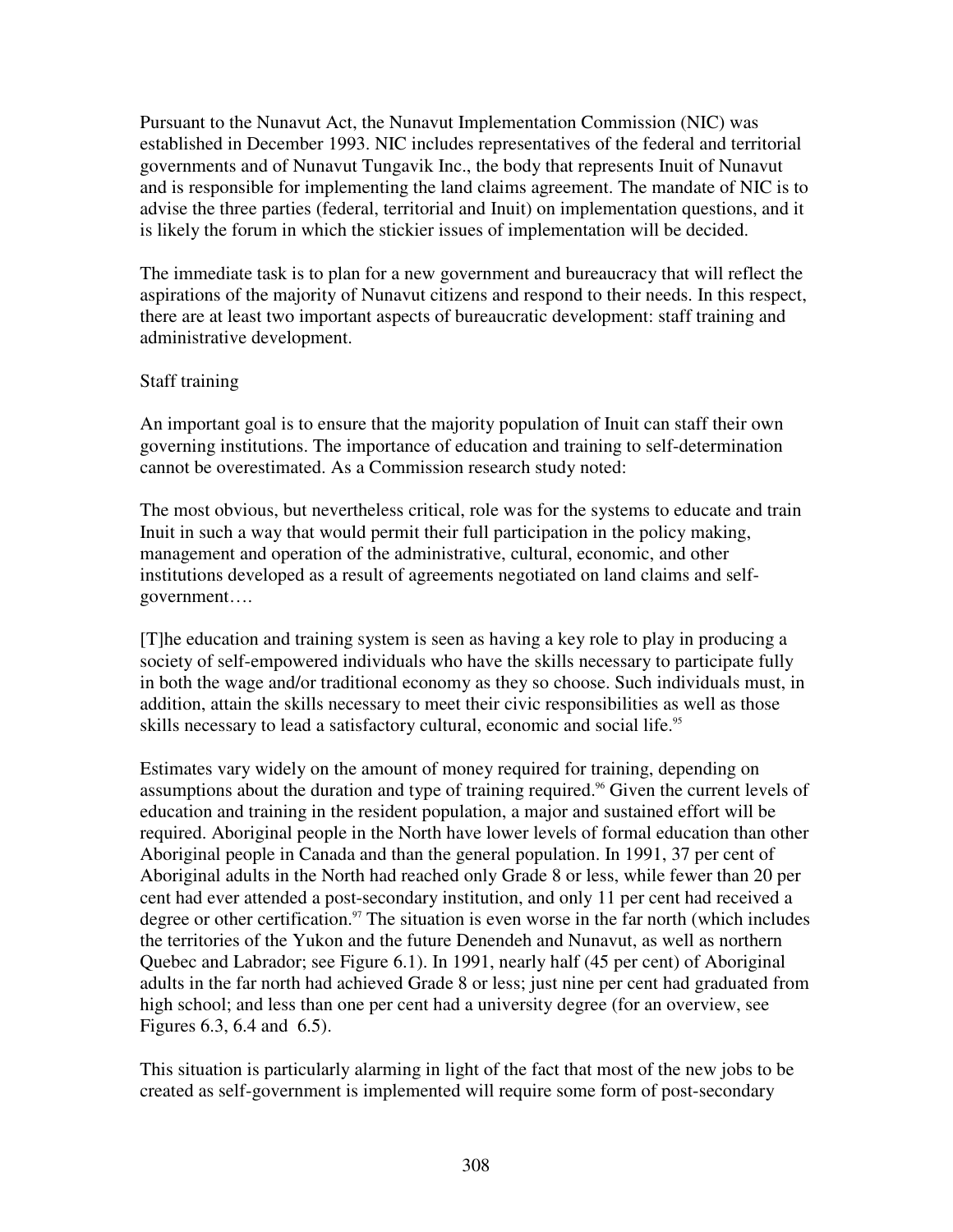training, in such areas as accounting, financial management, organizational development, planning and business development. The challenge for all new public governments of the North will be to undertake human development and training in a way that makes it possible for northern Aboriginal people to staff their own institutions.

It will be important for the new bureaucracies to emphasize skills and the capacity to acquire skills in their hiring practices, rather than relying entirely upon formal credentials to select employees. For employees hired on the basis of their potential to acquire skills, it will be essential to develop on-the-job training systems that permit learning while work is performed. Fortunately, Inuit have considerable experience with this form of training, developed over the years through the Arctic co-operatives system and the Inuit Broadcasting Corporation. 98

Consideration might also be given to the development of an extensive high school and college co-operative learning system, similar to that of universities in southern Canada, in fields as diverse as engineering and public administration. Under the co-op system, students interrupt their classroom studies to work for wages in settings similar to those for which they are being trained.



#### Administrative training

Creating a trained administration is only part of the equation. How that administration operates is another important question. In the formation of Nunavut, there is an opportunity for the institutions of government to be shaped by the culture of territorial residents. The challenge is to see how the majority culture of Nunavut can be knit together with the culture of the minority population, whose traditions currently pervade the structure of territorial administration.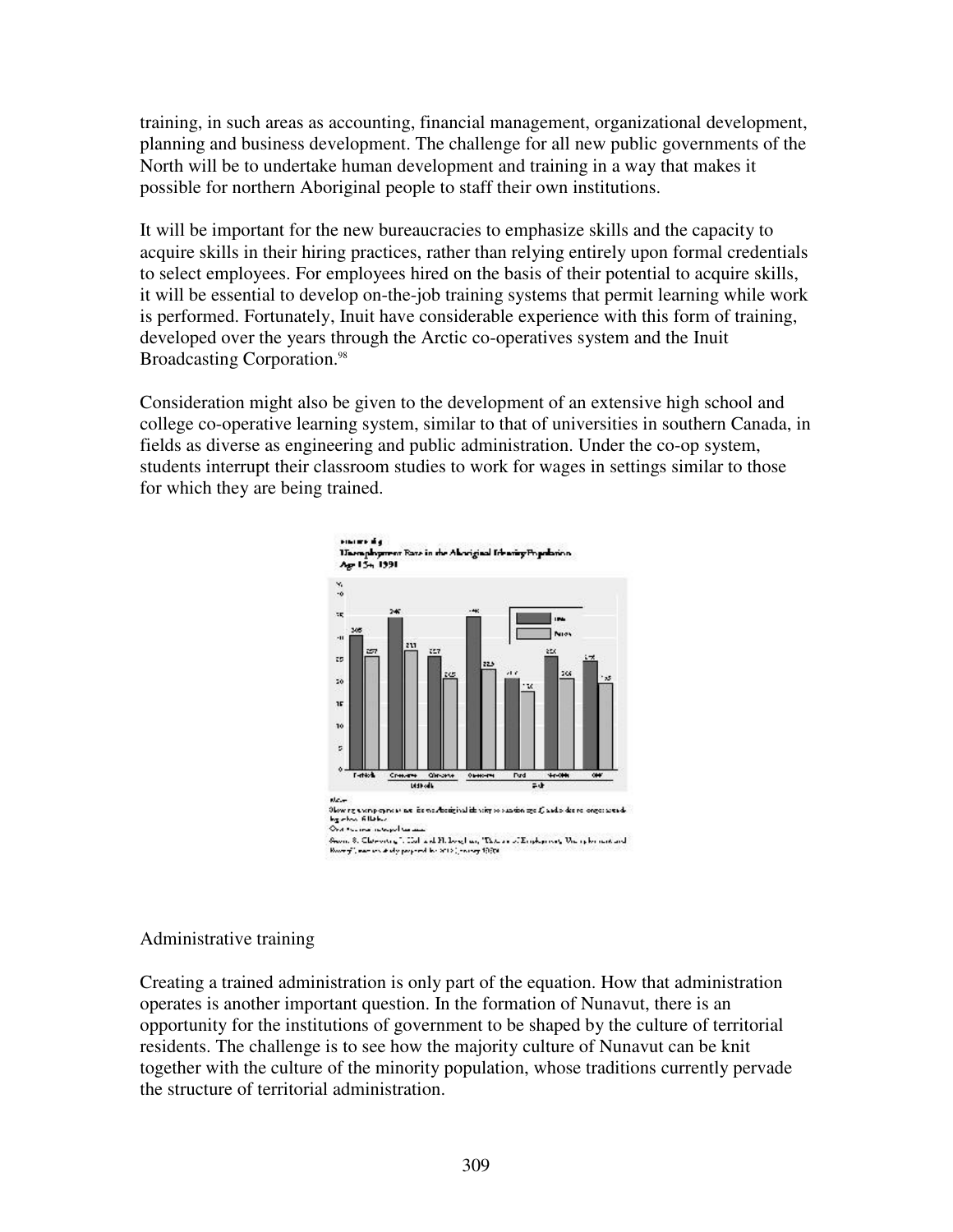

R.G. Williamson has written about the roots of authority in Inuit society, where "good intellect and wisdom are paramount human qualities". <sup>99</sup> He says the quality of intelligence derives not from the rational ordering and understanding of the universe but from a deeper understanding of one's place in the world and one's connection to the natural environment and to kin. In a similar vein, Gurston Dacks comments on the distinctive Aboriginal approach to social problem solving:

Among Aboriginal peoples, the value attributed to the community and its unity and the faith in laws of nature provided by the Creator have defined the task of traditional Native politics as working together to understand how the laws of nature apply to a particular question. It is assumed that an answer to a question already exists and can be found if all participants in the decision to be taken work collectively to discern that correct answer.<sup>100</sup>

This leads to a key question about what is needed to ensure that these new political entities evolve in a direction responsive to the needs of their constituents and at the same time operate within the context of the Canadian federation. <sup>101</sup> Regimes of financing, styles of negotiation, the requirements for strategic planning, and the imperatives of probity, accountability and fiscal responsibility — all must be present in a form that fits well with general Canadian practice. Making these arrangements in a manner that permits the culture of the original peoples of the region to grow and flourish is not a unique challenge but is common to all Aboriginal peoples who seek self-determination within Canada. We return to this matter in our later discussion of human development.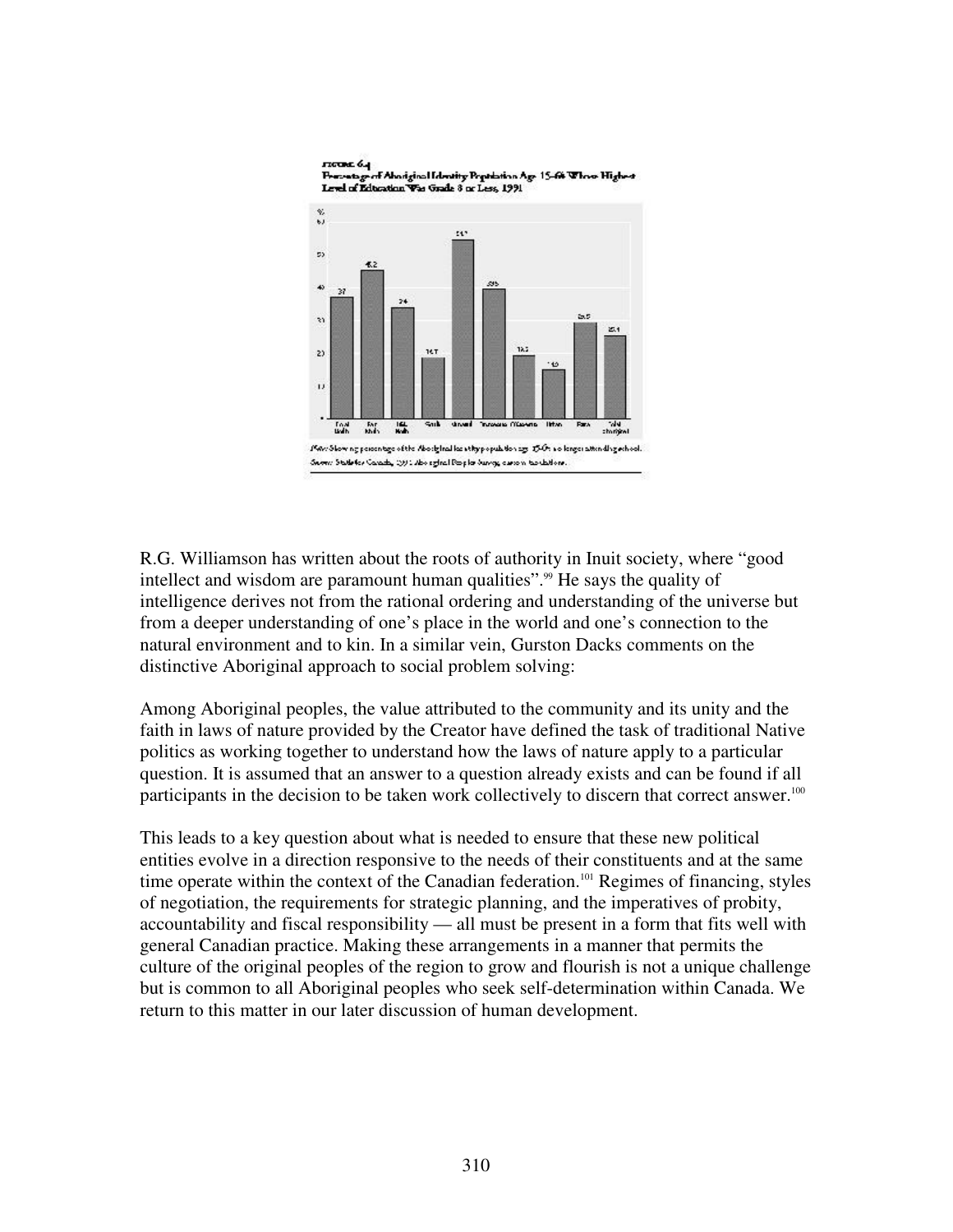

Finally, as is the case for all governments in Canada, Nunavut will be created in the shadow of fiscal restraint and the desire of governments to cut public spending. While the governments of Canada and the Northwest Territories have "committed themselves unequivocally to the creation of Nunavut", 102 fulfilment of this commitment is likely to require some additional expenditure, as well as artful planning, imagination and ingenuity.

### *The Labrador Inuit*

The Labrador Inuit Association (LIA), founded in 1971, represents Inuit and Kablunangajuit in the northern Labrador communities of Nain, Hopedale, Makkovik, Postville and Rigolet.<sup>103</sup> Several of the Kablunangajuit descend from the European and Newfoundland men who came to settle on the north coast of Labrador during the nineteenth century. They came to fish, trap and trade. Some brought their wives from Europe or Newfoundland, and some married Inuit women. They settled in the wooded inlets on the coast and made their livelihood from trade, agriculture, trapping, fishing and hunting. They adopted many Inuit ways and skills, such as skin-boot making, seal hunting methods, and knowledge of the land, sea, and environment. Because they lived with Inuit, many of these settlers and their descendants eventually learned to speak Inuktitut.

Labrador is the only Inuit region without a completed land claims settlement. In part, this is because Labrador Inuit were the last Inuit region to submit a comprehensive claim proposal (in 1977), and in part it is because a willingness to negotiate on the part of both the federal and the Newfoundland government was required. <sup>104</sup> Federal acceptance of the claims proposal came in 1978, but the province did not join the process until 1980.

For various reasons, formal negotiations were not opened until January 1988. A framework agreement was reached in March 1990, with the condition that an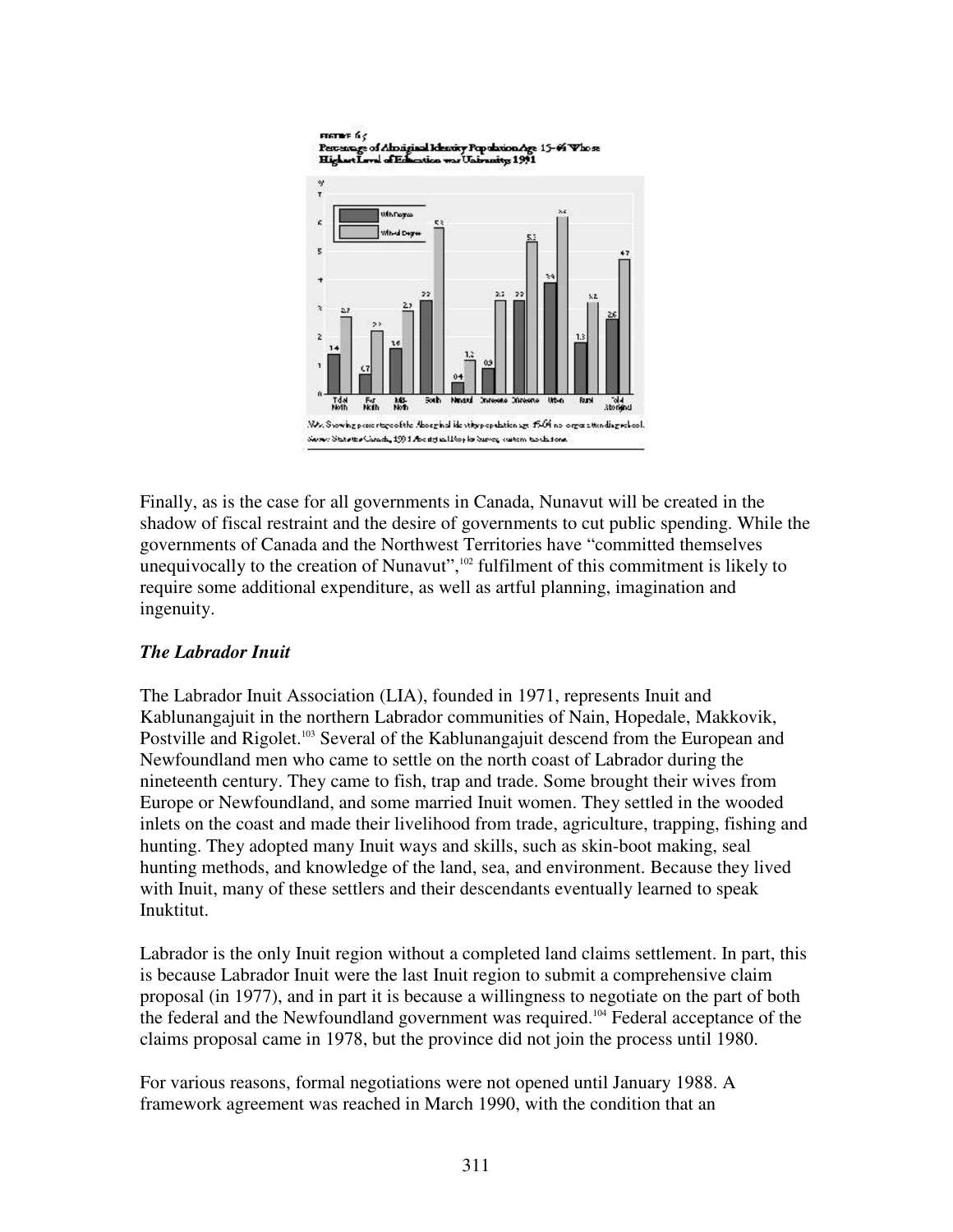intergovernmental memorandum of understanding be signed by the end of May 1992. The minister of Indian affairs was supposed to have reached an agreement with the province on cost-sharing arrangements. When a memorandum of understanding was not reached before the deadline, negotiations were suspended.

Today, Labrador Inuit are in the same constitutional position as all other Aboriginal peoples in Canada, but the history of relations between Inuit and non-Inuit is distinctive. The colonial history of Newfoundland and Labrador underlies some differences in contemporary attitudes and institutional circumstances.

The Labrador coast, where most Labrador Inuit have always lived, had been visited by Europeans for at least 700 years when European sovereigns began claiming the right to determine its governance. In 1713, the Treaty of Utrecht assigned the island of Newfoundland to Britain, while most of Labrador was assigned to France. In 1763, by virtue of the Treaty of Paris, France ceded to Great Britain almost all possessions and rights in North America, including Labrador. King George III immediately placed Labrador under the authority of the governor of Newfoundland. The Ungava Peninsula (containing what are now northern Quebec and Labrador) was divided into three parts. The east coast of Labrador and the north shore of the St. Lawrence were considered part of Newfoundland. The west coast and all the lands draining into Hudson Bay were part of Rupert's Land. The lands in between were considered 'Indian' territory, part of an enormous north-south corridor of unceded lands stretching from the north Atlantic coast almost to the Gulf of Mexico.

In 1765, the governor of Newfoundland issued an "Order for Establishing Communication and Trade with the Esquimaux Savages on the coast of Labrador", requiring in part that the Inuit population be treated "in the most civil and friendly manner".<sup>105</sup> He also offered land in Labrador to Moravian missionaries, who were already established in Greenland, believing that the missionaries would maintain the European presence while limiting destructive contact between Inuit and Europeans.

There followed a period of extraordinary jurisdictional fluidity, most of which was not apparent to the Aboriginal residents of the area. <sup>106</sup> The borders of Quebec were extended to include Labrador by the Quebec Act, 1774. Labrador was returned to Newfoundland in 1809, and then a portion of Labrador was transferred back to Quebec in 1825. The boundary was moved again in 1898.

A final dispute between Canada and Newfoundland over the location of the boundary was eventually decided by the judicial committee of the privy council in 1927.<sup>107</sup> The boundary of Labrador has not changed since then. <sup>108</sup> These changes made relatively little difference on the Labrador coast, where economic regulation and social services were managed by the Moravian church.<sup>109</sup> However, since 1927, Quebec has claimed that the privy council decision did not reflect Quebec's claims to Labrador. As part of its mandate, the Commission d'étude sur l'intégrité du territoire du Québec (the Dorion Commission) analyzed the validity of the decision and identified several alternative boundaries that would have been more favourable to Quebec while keeping with the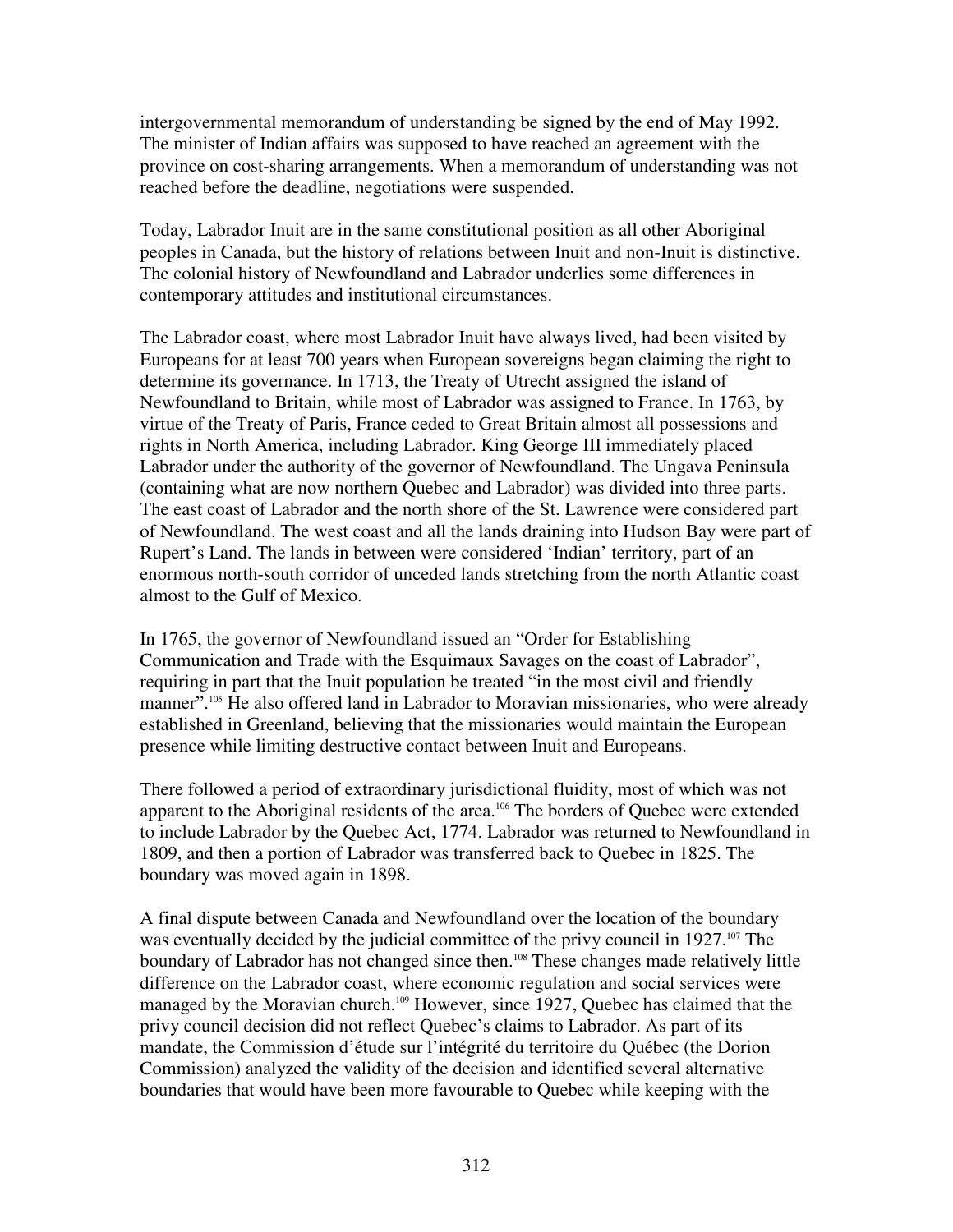historical and juridical interpretation available to the privy council. Nevertheless, the commission's general conclusion was that, contrary to what many in Quebec felt, no gross legal error had been made by the privy council in its decision and thus no legal option was available to reverse the decision, particularly when successive governments effectively accepted the boundary as the border between the two provinces.<sup>110</sup>

In discussions between Canada and Newfoundland leading to Confederation in 1949, the matter of governmental responsibility for Inuit (and the Innu people) was considered by the negotiators. It is some indication of the state of local politics that neither Inuit nor the Innu were consulted about their disposition. A joint Canada-Newfoundland special committee concluded that both Aboriginal peoples should become a direct federal responsibility, as in the rest of Canada. The special committee identified 11 conditions that would apply to Aboriginal people if union occurred.<sup>111</sup> In the end, however, the 1949 Terms of Union with Canada contained no reference to Aboriginal people.<sup>112</sup>

After some discussion of the legal dimensions of this arrangement, a 1954 agreement, outside the Terms of Union, provided for federal funding to be transferred to the Newfoundland government for administration of programs for the Aboriginal peoples of Newfoundland and Labrador. Under the agreement, the federal government would assume 66 2 /3% of costs in respect of Eskimos and 100% of costs in respect of Indians relating to "agreed capital expenditures…in the fields of welfare, health and education" and would assume the full costs of hospital treatment for Indians and Eskimos of northern Labrador during a 10-year period and "to undertake an aggressive anti-tuberculosis program" during the same period. For its part, the government of Newfoundland was to assume all other "financial and administrative responsibilities for the Indian and Eskimo population of Labrador" excluding such federal benefits as family allowances and oldage pensions. 113

In practice, funding provided under the federal-provincial agreements has not been directed specifically to Aboriginal people but to 'designated communities': the agreements fund persons according to where they live, not on the basis of whether they are Aboriginal or non-Aboriginal. This arrangement avoids the necessity of deciding who is an Aboriginal person and who is not.<sup>114</sup>

The government of Newfoundland and Labrador found this system of federal funding inadequate for communities' needs and periodically through the last three decades sought more funding and even more direct involvement of the federal government in providing services to Inuit and Innu communities. Successive federal governments declined to do this, although after the 1974 report of the Royal Commission on Labrador noted that the level of funding in these agreements was much lower than that received by Aboriginal peoples in similar regions of northern Canada, funding levels increased significantly. 115

In 1984 the federal cabinet agreed to direct funding contribution agreements between the federal department of health and Aboriginal organizations of Newfoundland and Labrador: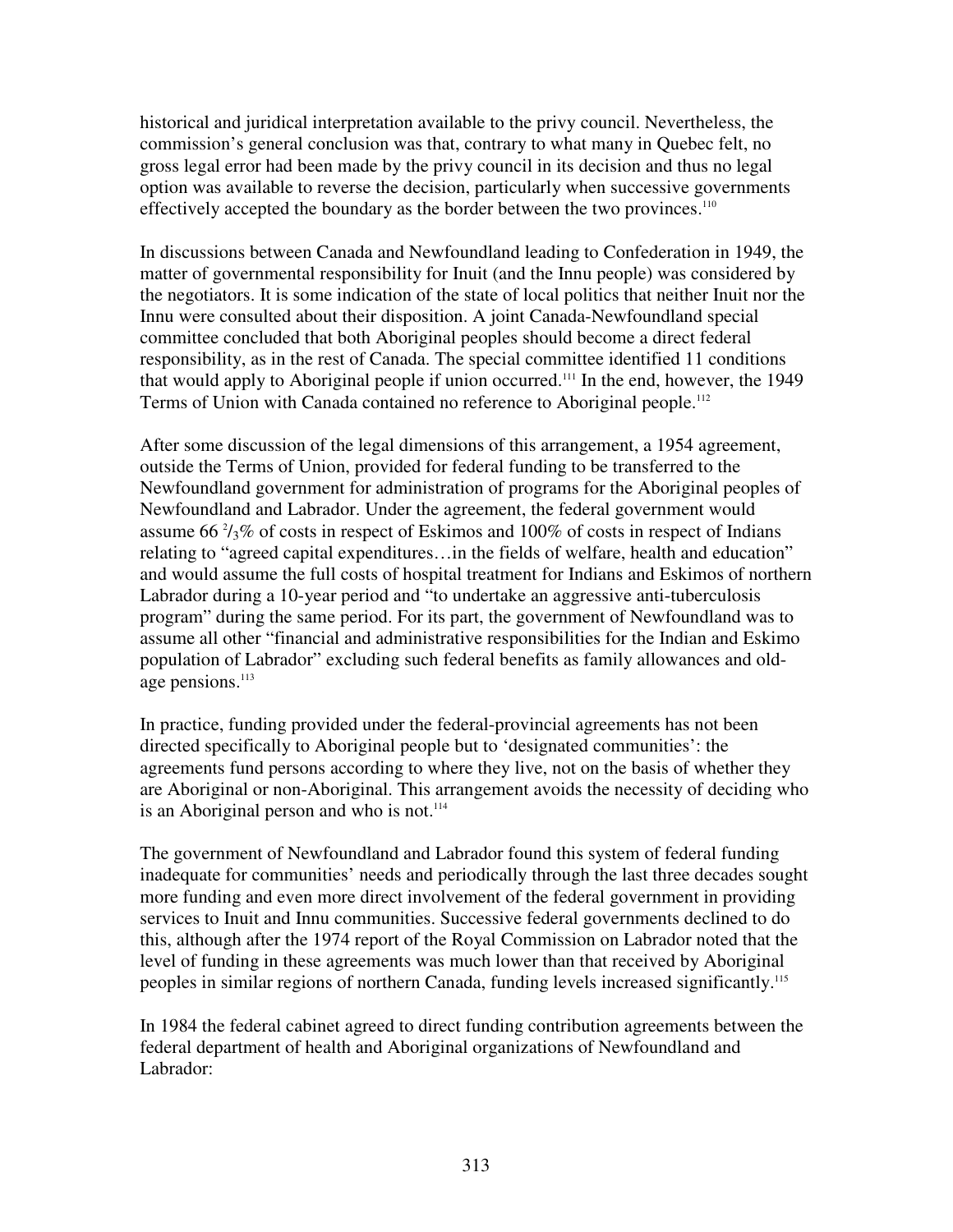The Non-Insured Health Benefits (NIHBs) operates from our head office in Northwest River with the help of the CHRs and the Health Liaison Team. LIHC is extremely proud of this program as we are one of only two Aboriginal groups in the country to administer a comprehensive program ourselves rather than having MSB do it. MSB has recently commissioned a report on our program and that of Conne River with positive results.<sup>116</sup>

The province has also reached agreement with the Labrador Inuit Association (LIA), which administers some educational funding:

[Y]ou have to realize that we've only been administering the program for five years, so it takes a while for us to change the program where we can to make it fit our needs or to fit the students' needs. When we were starting to administer this program, there was just between 15 and 20 students, and the program, by the way, was under the Canada and Newfoundland Inuit agreement. And the budget was about \$150,000….Now we have up to as high as 180 students and we have a budget of \$1.6 million, so obviously we have been doing something right.

Tim McNeill Education (Regional), Labrador Inuit Association Makkovik, Newfoundland and Labrador, 15 June 1992

Since federal funding is provided under agreements that have to be renewed periodically, there has been regular conflict over levels of funding and concern on the part of the provincial government that the federal government will try to offload its responsibilities. This circumstance has complicated the negotiation of a comprehensive claims agreement, as there have always been three parties to this discussion, with varying interests. The province has tended to view Inuit as provincial residents like any others and to see selfgovernment as a sort of extension of municipal government. 117

It is possible, nevertheless, to see the shape Inuit public government could take in Labrador. Institutions such as the OkalaKatiget Communications Society, the Labrador Inuit Development Corporation, and LIA already fulfil some of the functions of governments. As in Quebec, it may be that a regional government within the provincial framework will be developed.

One important area to be resolved concerns the legal system. LIA has consistently argued for the importance of recognizing Inuit customary law as part of any land settlement in northern Labrador:

Labrador Inuit customary law was the underpinning of Labrador society and even today Labrador Inuit customs and traditions are fundamental to the identity and self-esteem of Labrador Inuit, and a primary means through which the Inuit have traditionally exercised their rights of self-government. 118

Within the context of self-government LIA is examining a range of questions about how customary law should be applied and through what institutions or authorities. 119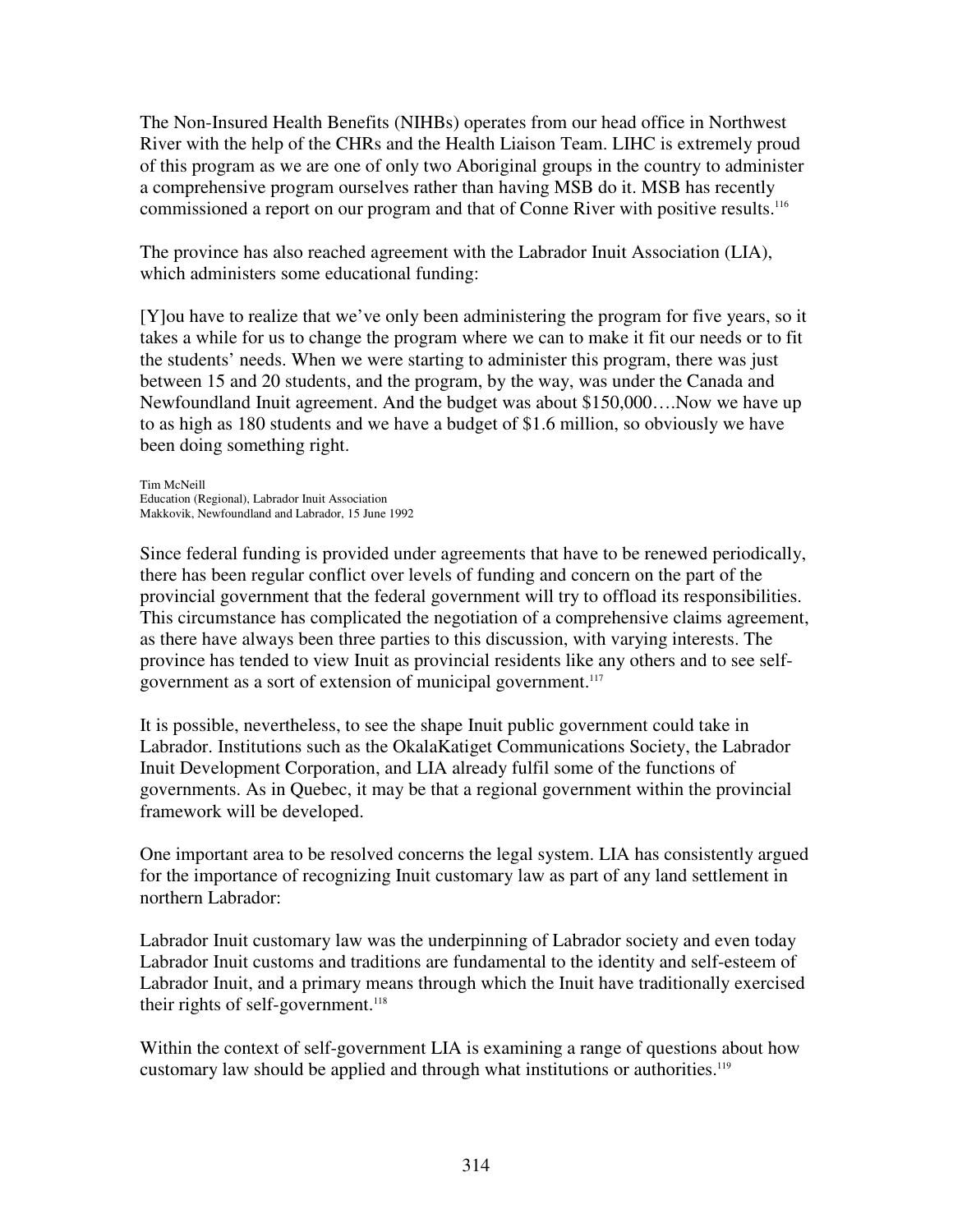Negotiation and implementation of the land claim will occupy the resources of the Labrador Inuit for the coming years. As negotiations proceed, they are overshadowed by the difficult problems of who is entitled to participate in the claim and whether benefits obtained under that claim might create dangerous political tensions in Newfoundland and Labrador society.

LIA has allowed Kablunangajuit to become members in the association. This has raised the expectations of those outside the settlement area, who maintain that they share a culture, lifestyle and ethnicity with claim members. As benefits negotiated outside the land claim (for example, non-insured health benefits and post-secondary student support) accrued to Inuit, members joined from outside the land claims area to receive the benefits. LIA now has to decide whether those members outside the land claim area should participate in the claim and, if not, how to remove them from the lists.<sup>120</sup>

The question of funding continues to plague progress in Labrador, just as it does in other Inuit regions. The Newfoundland government has also been cutting spending. This attempt to control budget deficits could have a direct impact on Inuit, since the federal government gives the province what is essentially block funding for Aboriginal services (in education and health), and the province determines how to spend it. There is nothing to guarantee that this money will not be diverted to other priorities. Both LIA and ITC have called for direct negotiations between the federal government and Aboriginal organizations, followed by a bilateral funding agreement between the two parties, as a means of resolving this concern. Armed with these tools, northerners may well break new ground in coping with some of the common problems of industrialized countries today: increased pressure on public expenditures, global competition that is having a general levelling effect on incomes, and the reduced capacity of states to regulate or borrow to create full employment. 121

# **5.5 Conclusion**

The pace of political and institutional change in the territories and in the northern parts of some provinces is remarkable. Inevitably, unresolved disputes and outstanding issues remain. We hope that northerners will continue their progress toward new institutions that reflect the demographic and cultural balance in the northlands. We support cooperative political development and innovation along the lines now being pursued by northerners, and we urge the federal, provincial and territorial governments to act decisively to resolve outstanding disputes. We urge that every effort be made by all parties to achieve consensus.

### **Recommendation**

The Commission recommends that

**4.6.6**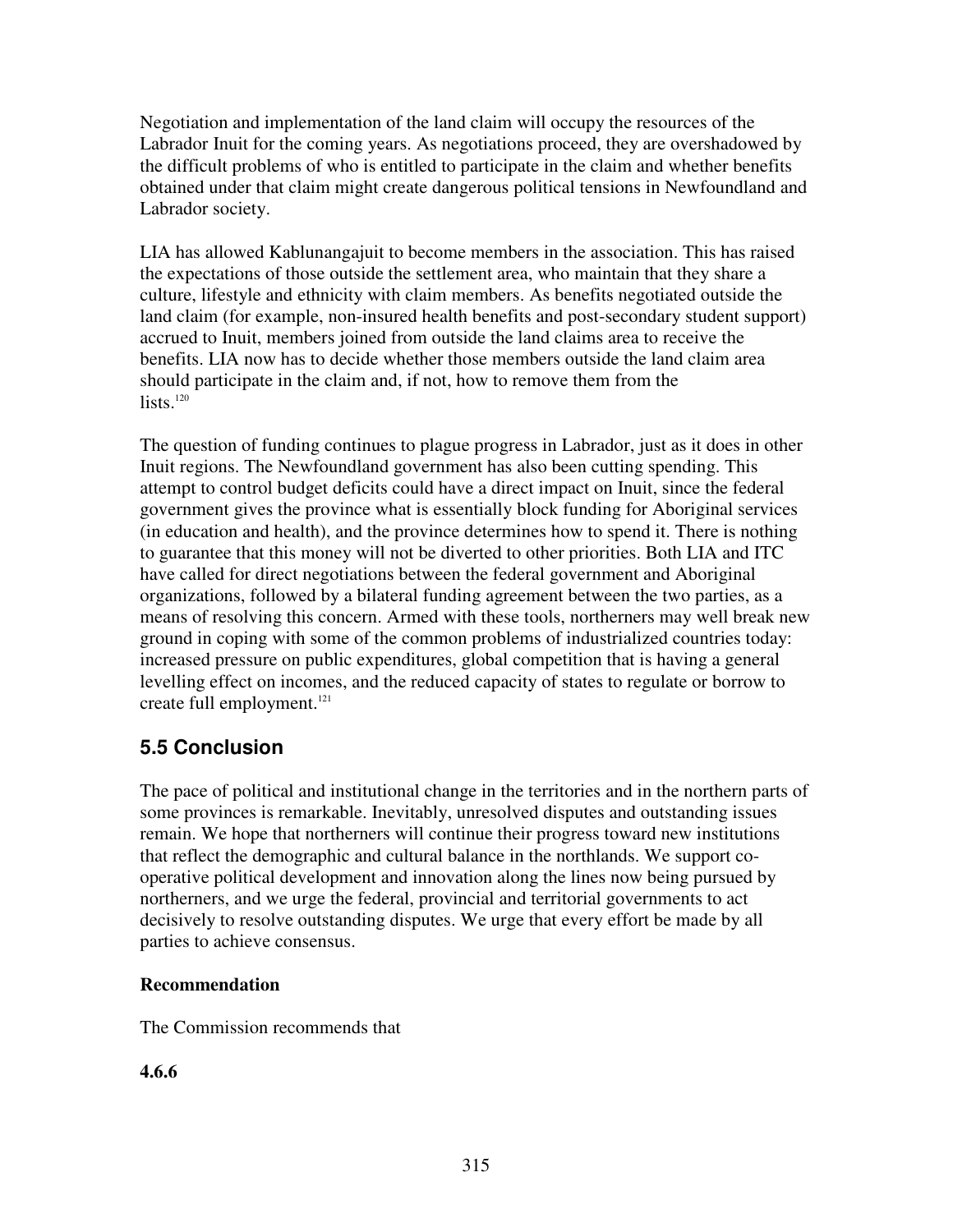In Nunavut and in the remaining part of the Northwest Territories, future arrangements allocate clear responsibilities between Aboriginal nation governments and territorial institutions and be kept simple and focused, given the high cost of government across a widely dispersed population.

Individuals at the community level should understand the institutional and political changes taking place. A continuing public education campaign is needed to ensure that people in these communities are fully aware of the new developments and their effects. Care must be taken to explain as simply and transparently as possible the eventual division of powers among the various governments in each of the new territories, whether they be at the level of the community, nation or territory. Public education initiatives could use print and broadcast media (including community radio stations), as well as public education kits for workshops with community organizations (community councils, school boards, etc.).

### **Recommendation**

The Commission recommends that

#### **4.6.7**

Public education materials be developed in co-operation with Aboriginal communications groups to explain the institutional changes taking place in Nunavut and the remaining part of the Northwest Territories.

## **6. Environmental Stewardship**

Culture is not only hunting, fishing and trapping. Even white people do that. The Chinese people do that. People all over the world do that. There is more than that. There is the spiritual side of culture. The mental side. The physical side. The social side. The economical side.

Randall Tetlichi Old Crow, Yukon 17 November 1992

We want to do better for our land. This is what we were talking about. [translation]

Chief Gabe Hardisty Fort Simpson, Northwest Territories 26 May 1992

# **6.1 Background**

Environmental stewardship is an essential element of all future northern policies and programs, whether these are developed by Aboriginal, territorial, provincial or federal governments. Stewardship goes beyond establishing sustainable harvesting practices, mediating land-use conflicts, protecting the environment, stopping or cleaning up pollution — although it includes all of these. Stewardship also means a revival and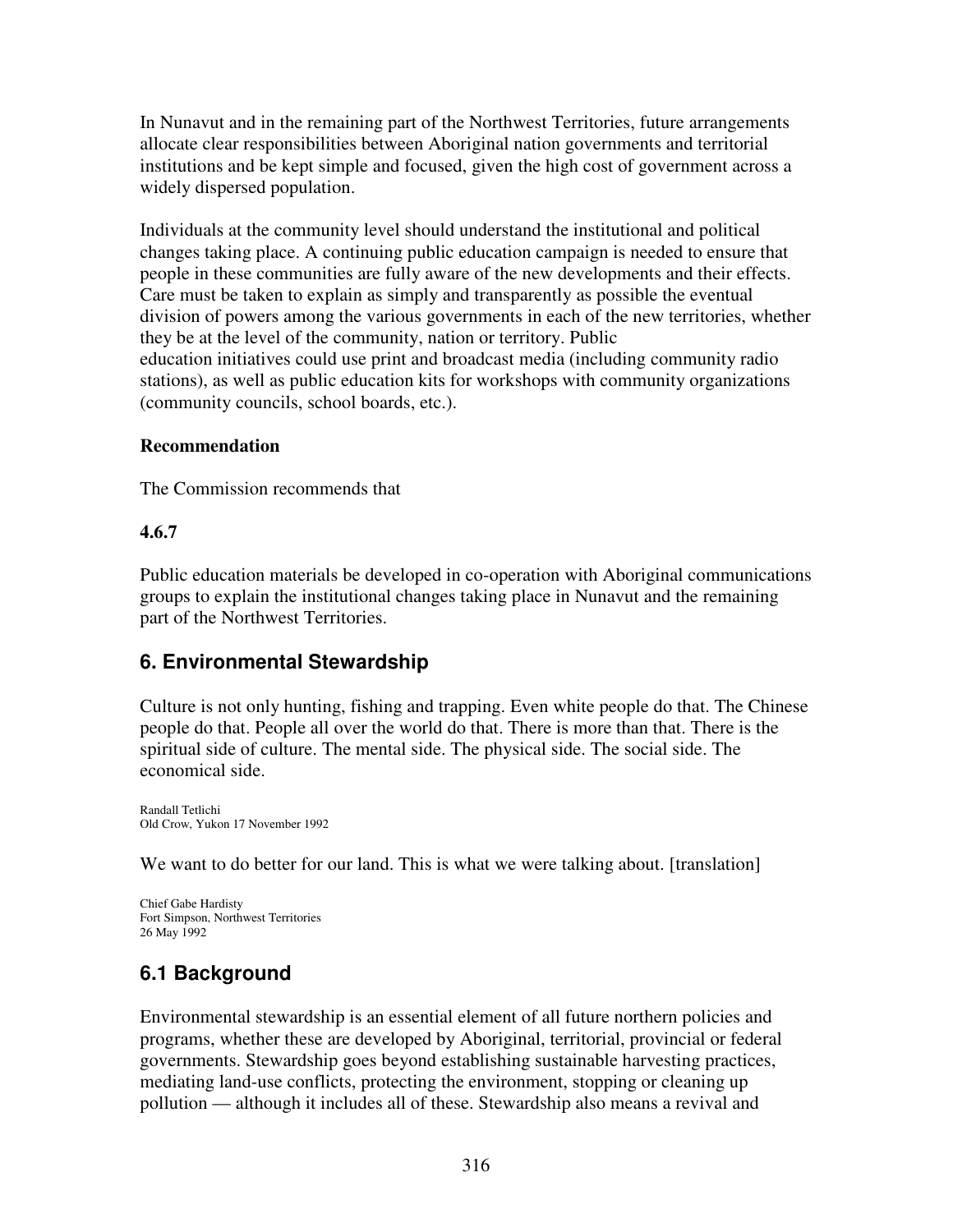entrenchment of certain older ways of seeing the relationship between human beings and the environment. It consistently recognizes the utter dependence of humanity on the natural world. It involves the recognition that all resources, exploited past a certain point, are non-renewable. Central to stewardship is the realistic appreciation that all natural processes and systems are interrelated, that they know no domestic or international boundaries, and that responsible development requires co-operation among human beings and between human beings and the natural world.

After Skookum Jim found gold, everything changed.

White people came to this country.

White people learned everything from Indians. Now they want the whole thing, the land!

I've got sixty-four grandchildren in this Yukon. I worry about them, what's going to happen?

White people, where's their grandpa? their grandma? Indians should have their own land.

Source: Annie Ned, interviewed and quoted in Julie Cruikshank, Life Lived Like a Story (Vancouver: University of British Columbia Press, 1990), p. 338.

Protecting the northern environment is essential for the physical, emotional and spiritual health of individuals and communities. It is also a matter of economic rationality.

Elsewhere in this chapter we recommend that economic development planning in the North be built on the mixed economy model. Most families in the North (except those living in a very few wage centres) draw their income from a combination of wage employment, the sale of handmade commodities, and hunting, gathering and fishing. Individuals, or more commonly families, may engage in all of these activities, making the best use of all the opportunities available to them. Virtually no one lives by traditional pursuits alone; likewise, few Aboriginal people in the North live entirely by wages, and there is little prospect that everyone will be able to do so in the future. The vitality of the mixed economy depends on both wage employment and the harvest of renewable resources.

Conflict over land use and over control and regulation of land use has been at the centre of the political relationship between northern Aboriginal nations and non-Aboriginal institutions and governments for many decades. Treaties 8 and 11 were in large measure attempts to regulate joint land use and occupancy in the face of disorderly and unpredictable incursions of gold-seekers and oil developers. The treaties were somewhat successful in this original purpose, but less so in stopping or slowing the erosion of Aboriginal access to the land in later years. Where no treaties existed, there was essentially no regulation of joint land use at all until very recently.

When non-Aboriginal Canadians use categories such as 'wilderness'and 'natural resources'to refer to the land and the 'wealth'that it contains, they are not employing categories that transcend cultural boundaries. Rather, as they are used to describe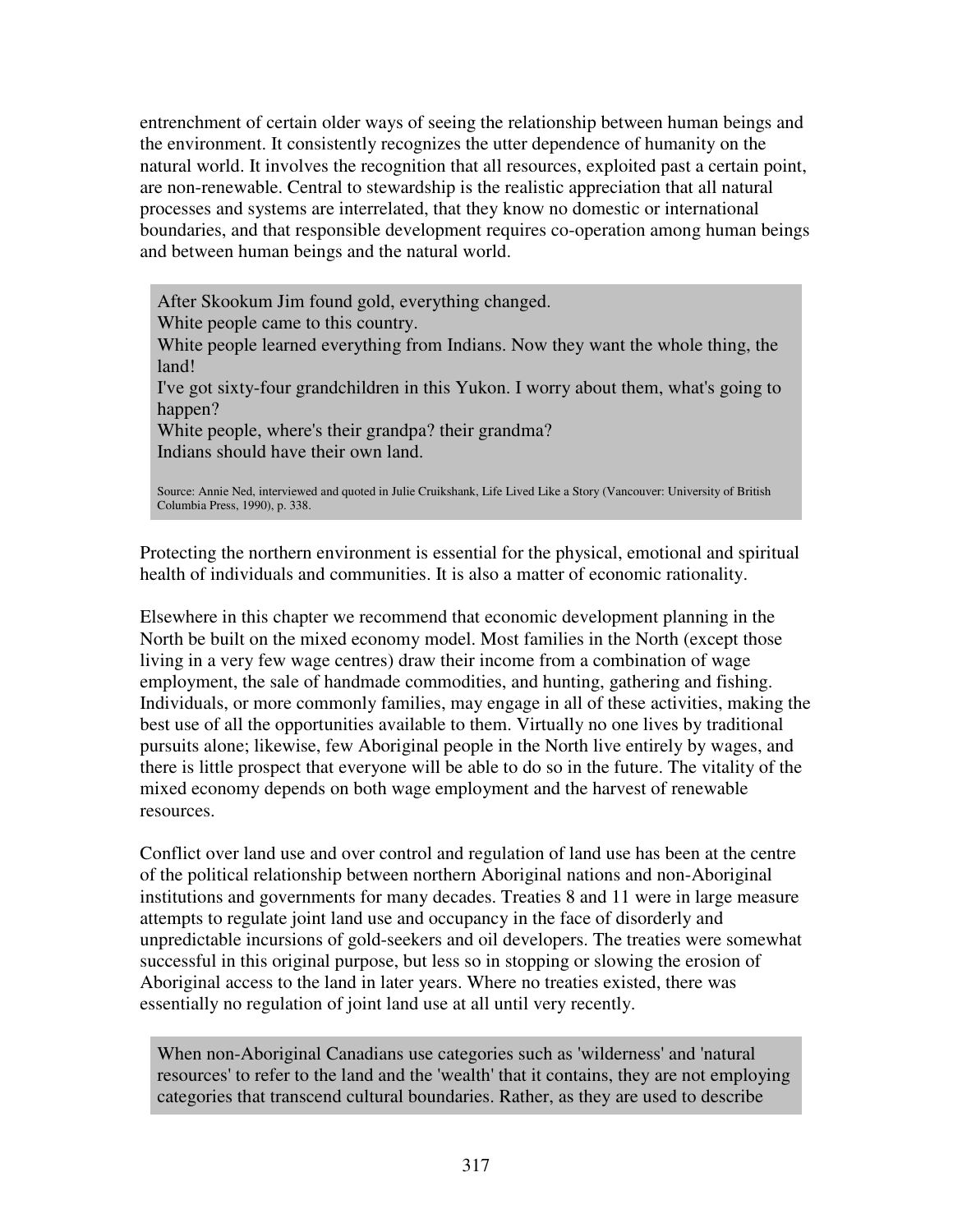Canadian landscapes, they embody a whole series of inferences concerning human relationships to this 'undeveloped'land that have historically been the cultural domain of Euro-Canadians. By now this should go without saying. In fact, however, it has done little to alert the tendency of the relevant state institutions to assume that the Euro-Canadian technical paradigm of resource management possesses a superior intrinsic rationality and predictive capacity. Such power is assumed to endow this paradigm with a universal applicability that should transcend cultural boundaries.

Source: Andrew Chapeskie, "Land, Landscape, Culturescape: Aboriginal Relationship to Land and the Co-Management of Natural Resources", research study prepared RCAP (1995).

In retrospect, it is clear that the Second World War and the years immediately following were particularly important ones for northern land use and for what has come to be called environmental impact. The wartime arrival of thousands of military personnel and their equipment, followed by construction of the DEw line and the establishment of a military presence at various northern locations, left many permanent legacies, including localized pollution caused by industrial waste that was not safely discarded. The most troubling of these have been polychlorinated biphenols (PCBs).

Forty-two DEw line stations were built in the Canadian North during the 1950s; by 1963, half the stations were no longer needed. In the 1980s, the active DEw line sites were converted for use in the North Warning System. PCBs were used at all locations,<sup>122</sup> and discarded PCBs were stored in barrels and left at the sites. A clean-up plan has been developed, and removal of the PCBs began in the summer of 1995.

The post-war period also saw the opening of mines and the development of hydroelectric projects, especially in the mid-north. In the 1950s and '60s, there were relatively few checks on any environmental effects these projects might have. There was also scant attention to local consultation, so most of the projects were implemented before the Aboriginal peoples using the land had a chance to appreciate their impact. For example, the construction of the Nonacho Dam on the Taltson River in the Northwest Territories was completed with no consultation with Dene Sonline living in the area. Dene Sonline came upon blasting and construction crews when they went out on the land for late winter trapping. The Nonacho Dam flooded an area Dene Sonline call Nánúlá Kúé. The flooding damaged the land, trees, animals, fish, birds and their habitat. It flooded gravesites, cabins and traplines. It altered caribou crossing routes and affected the quality of the water. All the knowledge that had been passed on from generation to generation about Nánúlá Kúé was lost when the land was flooded. Dene Sonline saw it as a "breaking of trust between the people and the land and water". This had a profound psychological effect on Dene Sonline that is still felt today.<sup>123</sup>

Similar situations have occurred in other parts of northern Canada as well. Partly as a result of such experiences, Aboriginal peoples began to organize politically to halt potentially dangerous developments and, in the longer term, to influence land-use decisions and mitigate environmental damage. The large project proposals of the 1970s, such as the James Bay hydroelectric power development and the Mackenzie Valley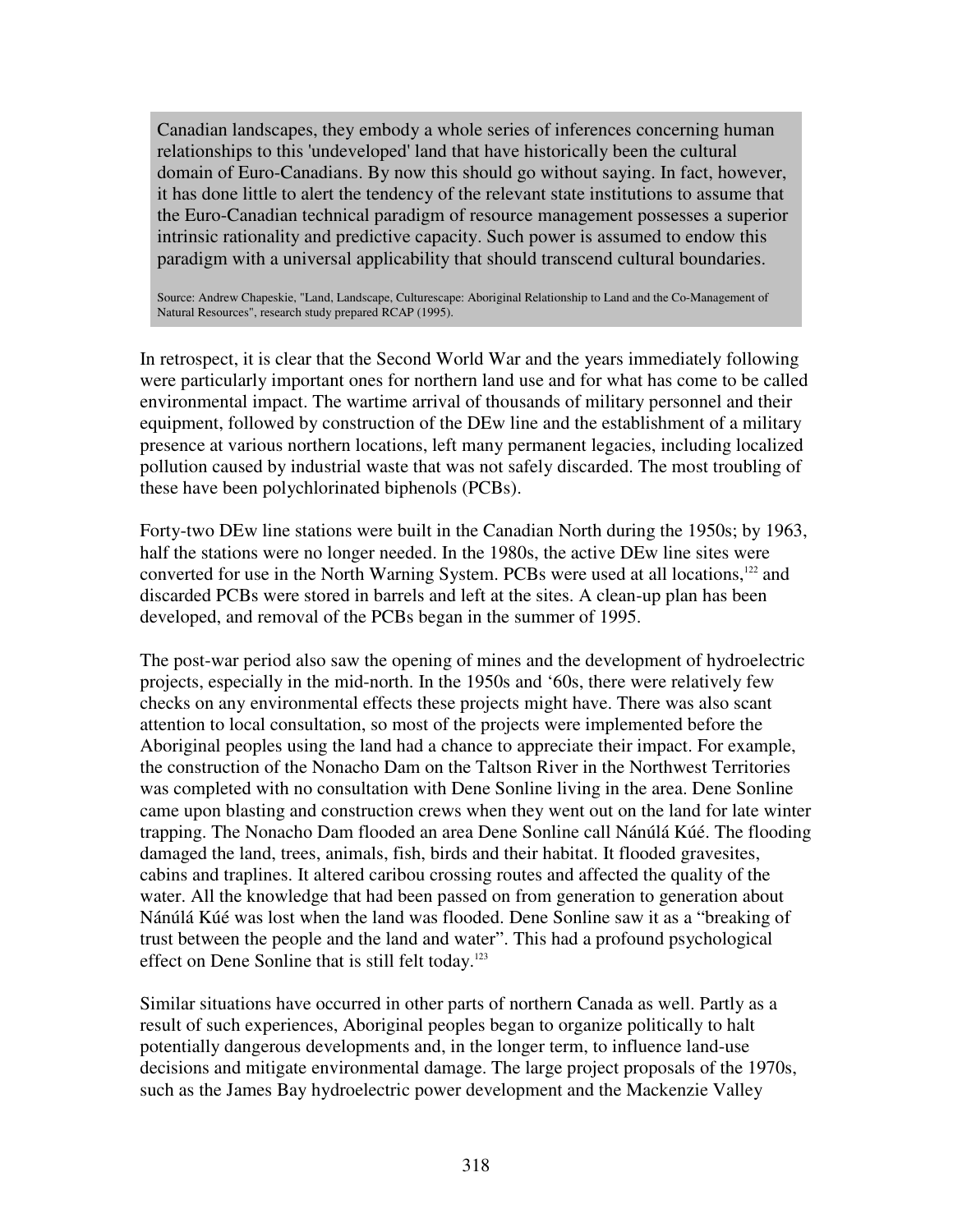pipeline, galvanized Aboriginal peoples across the North. They organized to pressure governments to halt or regulate the projects. One result of this activity was the establishment of the comprehensive claims negotiation process, which was intended to achieve in modern times what the treaties had achieved (at least in part) in the past: secure and peaceful access to northern resources by those interested in developing them, and the regulation of land and water use so that Aboriginal hunters, trappers and fishers, and industrial developers, could coexist. A second result of land-use conflicts in the 1970s was the introduction of regulatory and review processes, such as the Federal Environmental Assessment Review Process. 124

Through the 1980s, the range of environmental issues being addressed in open political debate expanded to include land, sea and air pollution and the impacts of military tests and exercises.<sup>125</sup> The focus of government policy shifted from understanding environmental issues at the local or regional level to seeing the environmental consequences of development from a transboundary (international and circumpolar) perspective. 126

Besides efforts to halt developments that directly affected the viability of the hunting, trapping and fishing economies, Aboriginal people and their allies across the North also tried to influence the scale and rate of industrial economic development. Recognizing that this form of development has benefitted Aboriginal communities only marginally,<sup>127</sup> Aboriginal people in the North pressed for better-paid jobs, effective training programs and local benefits in the form of small business opportunities. There has been some success in this regard, so that it is now unlikely that any major project would be developed in the North without such measures to benefit the local population. The challenge remains finding ways to limit negative impacts on the renewable resources in the North and extending training and employment benefits past the peak phase of projects. 128

The evolution of environmental policies and programs since the 1970s has involved the creation of a complex set of organizations and legislative provisions designed to assess and monitor environmental impacts of development projects, minimize negative consequences and, more generally, shift the focus of development from the approach of the 1960s — development for development's sake — to the approach of the '90s creating sustainable forms of development. 129

If oil and gas exploration or forestry disrupt hunting and trapping areas, if mines pollute streams and rivers, and if offshore petroleum production and transportation drive away marine mammals, the mixed economy of the North cannot survive. Northern Aboriginal peoples, moreover, will be forced away from the life that sustains them and ensures the survival of their cultures. This reality has long been recognized by northern Aboriginal people. In many parts of the North, they have been working to develop regimes of environmental stewardship appropriate to their areas. We consulted people about their experience in developing these regimes, and we offer some recommendations concerning the difficulties that are now becoming apparent. In this area, however, it is obvious that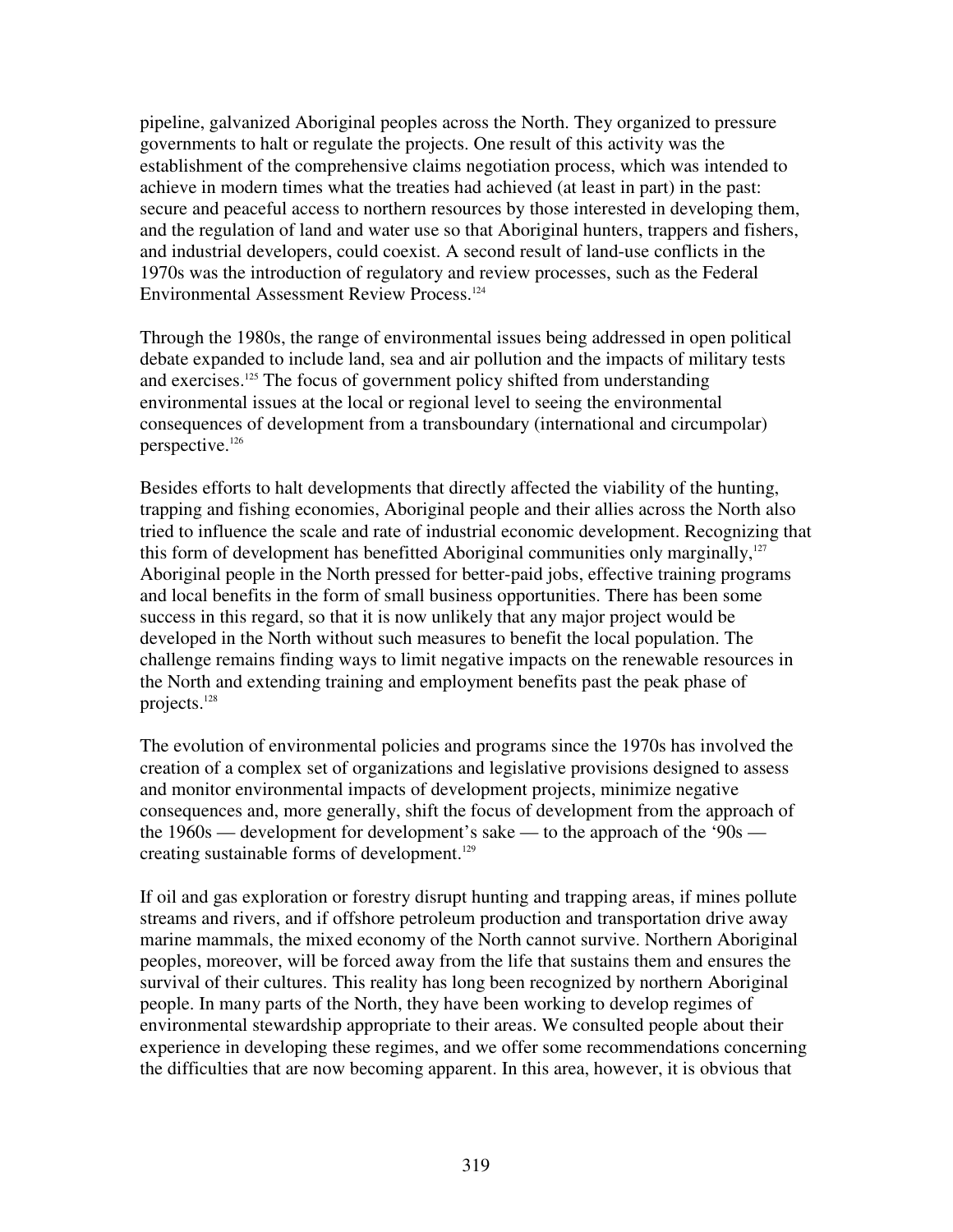the Aboriginal and non-Aboriginal people who live in the North are taking the lead in finding solutions.

Three particularly important matters were raised in our public hearings:

• pollution control, prevention and clean-up;

• co-ordination and enhancement of existing regulatory regimes; and

• more thorough and effective integration of traditional knowledge in the regimes established to ensure sustainable use.

# **6.2 Pollution Control**

Mercury contamination, radiation, PCBs, airborne particulates and other substances may have a severe long-term impact on the health of all northern residents. There is not the space here to address the effects of all these pollutants, but we can provide some sense of the potential problems. (See also Volume 3, Chapter 3.)

Although a comprehensive overview of pollution in northern Canada has not yet been developed, research indicates some serious problems on the horizon. <sup>130</sup> From 1985 to 1987, Health and Welfare Canada supported studies at Broughton Island, N.w.T., to assess the risks to the health of Arctic residents of consuming country foods containing PCBs. Seal, caribou, narwhal, fish and walrus accounted for 90 per cent or more of the country foods consumed. Human blood, breast milk and various foods were measured for concentrations of PCBs. The study found that 15.4 per cent of males and 8.8 per cent of females ingested more than the tolerable daily intake of PCBs set by Health and Welfare Canada. PCB concentrations in blood samples exceeded tolerable amounts in 63 per cent of children under 15 years of age, 39 per cent of females aged 15 to 44, six per cent of males 15 years and older, and 29 per cent of women 45 years and older. All samples of the breast milk contained PCBs, and one-quarter exceeded the established tolerable PCB level. Santé Québec reports similar findings in northern Quebec. 131

While these studies give cause for concern, it is important to recognize that there is no general conclusion yet that country foods are unsafe. Rather, the findings are a warning that the people who consume country foods should monitor contaminant levels where they live, through information provided by the health and environment departments of the federal, provincial or territorial government. 132

# **6.3 Environmental Management Regimes**

Federal, provincial and territorial governments share responsibility for administering environmental regimes in the North. The Federal Environmental Assessment Review Office (FEARO) is responsible for conducting environmental impact assessments of development projects. On 19 January 1995 the Canadian Environmental Assessment Act was proclaimed. Among other provisions, the act enshrines the right to intervener funding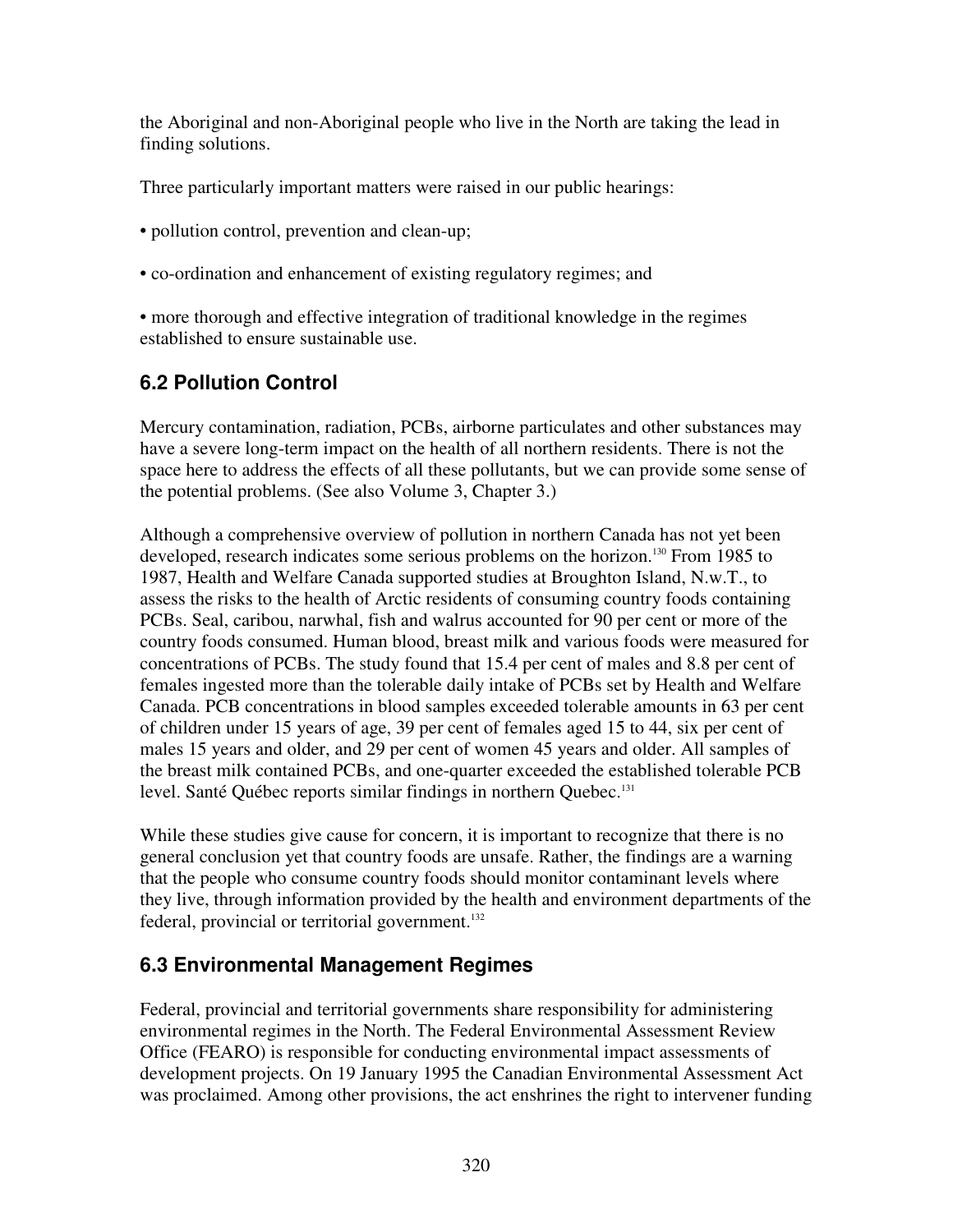and gives FEARO the power to subpoena witnesses and to assess the cumulative impact of development projects. <sup>133</sup> At provincial and territorial levels, responsibility for environmental management rests with various departments, such as the Ministère des Ressources naturelles (Quebec), the Ministry of Natural Resources (Ontario and Manitoba), the Ministry of Parks and Natural Resources (Saskatchewan), and the Department of Renewable Resources (Northwest Territories). <sup>134</sup> These ministries (and in some provinces, rural municipalities) manage the day-to-day regulatory process, including land-use permits, local development planning and water-use regulation.

Environmental management structures and policies differ throughout the North. Structures and policies depend on the situation of the Aboriginal people who live in a particular region, whether the group is subject to the Indian Act, and whether the group has entered into a comprehensive claims agreement. Where a group remains subject to the act, environmental management remains in the control of the federal government. Environmental management agreements with band councils are usually classified as 'interim' agreements; that is, they are of a temporary nature and subject to periodic reevaluation. <sup>135</sup> These agreements exist as a result of policy, not legislation, and so are less stable than cases where Aboriginal groups have ratified comprehensive claims agreements, which make provision for similar functions.

Since the inception of the James Bay and Northern Quebec Agreement (JBNQA) in 1975 and the Northeastern Quebec Agreement in 1978, federal and provincial authorities have shared responsibility for environmental management with Aboriginal organizations created by comprehensive land claims agreements. This has involved the creation of comanagement boards and councils, typically with 50 per cent Aboriginal membership and 50 per cent federal and provincial/territorial appointees. 136

Assessments of the effectiveness of these co-management boards have revealed mixed results. In the JBNQA case, Alan Penn concludes that in the administration of public lands and natural resources…it has become apparent that the mechanisms in the Agreement have done very little to expand the economic and social prospects for the Cree communities. To many…the consultative mechanisms are impractical as a means of influencing government policy; instead, they can serve too readily as a pretext for inaction or containment. 137

The problems experienced by co-management boards established through the JBNQA stem from the fact that the Aboriginal groups (Crees and Inuit) and the government continue to have very different understandings and expectations about what environmental assessment regimes are intended to achieve. In the James Bay case, these differences originate in the positions taken by Aboriginal groups and the Quebec government during and since negotiation of JBNQA. <sup>138</sup> The major failure of the regimes is that they provide insufficient direction regarding standards and criteria for approving or rejecting proposed development projects. In particular, the Kativik environmental quality commission, together with the Kativik regional government, lacks clear authority to act on environmental issues. <sup>139</sup> This is because of several problems, including lack of baseline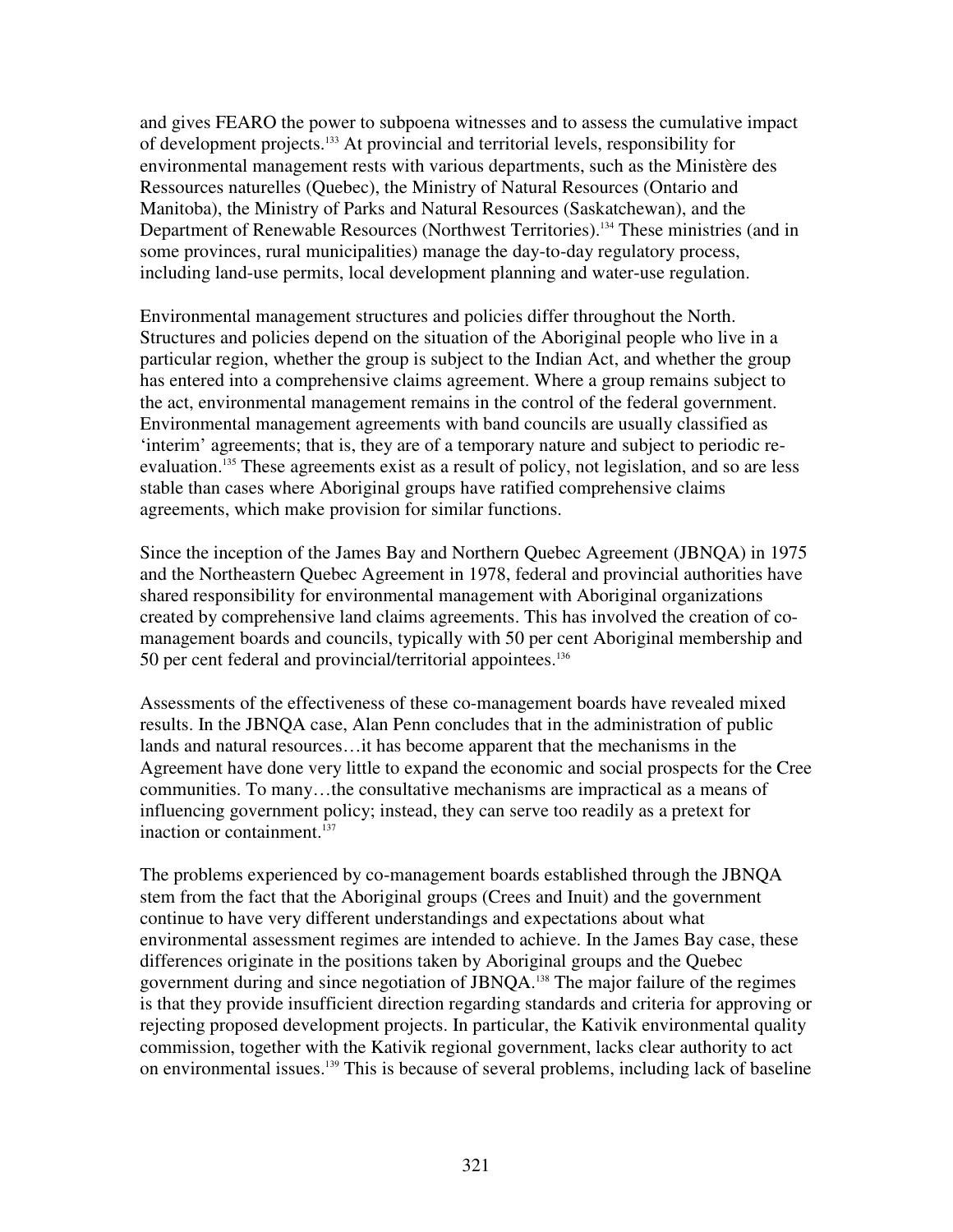data on environmental impact, the absence of independent data (from Aboriginal and government sources), and the lack of intervener funding. 140

The Inuvialuit Final Agreement (1984) resulted in the elaboration of five management principles:

• the protection and preservation of Arctic wildlife, environment and biological productivity through the application of conservation principles and practices;

• the integration of wildlife and land management regimes and the co-ordination of legislative authorities;

• the application of special protective measures to lands determined to be important for wildlife, research or harvesting;

• the effective integration of the Inuvialuit into all bodies, functions and decisions pertaining to wildlife management and land management in the Inuvialuit Settlement Region; and

• the application of the relevant knowledge and experience of both the Inuvialuit and the scientific communities.

Under the agreement, the Inuvialuit Land Administration (ILA) is responsible for environmental management and will be directly accountable to the future Inuvialuit regional government. Co-management boards established through ILA have achieved some measure of effectiveness, mainly because of the flexibility of management options and processes set up in the agreement. However, Lindsay Staples criticizes governments for their lack of commitment to the IFA implementation process and points to the inconsistency between government departments in co-ordinating policies and interpreting IFA legislation. 141

According to provisions in the Nunavut Agreement (1993), environmental management regimes will be introduced with the creation of the Nunavut government in 1999. Article 5, part 2 of the agreement creates the Nunavut Wildlife Management Board (NwMB), composed of equal numbers of nominees from government and Inuit organizations.<sup>142</sup> The board's jurisdiction includes participation in research, establishment of levels of total allowable harvest, assessment of basic-needs levels for communities, establishment or removal of non-quota limitations, and identification of wildlife management zones. NwMB held its first meeting in Iqaluit, N.w.T., in January 1994.

The co-management boards established by comprehensive claims agreements benefit from their association with these constitutionally entrenched agreements. They still face the task of establishing themselves early as effective organizations with the capacity to develop relationships with other institutions, such as provincial and territorial departments.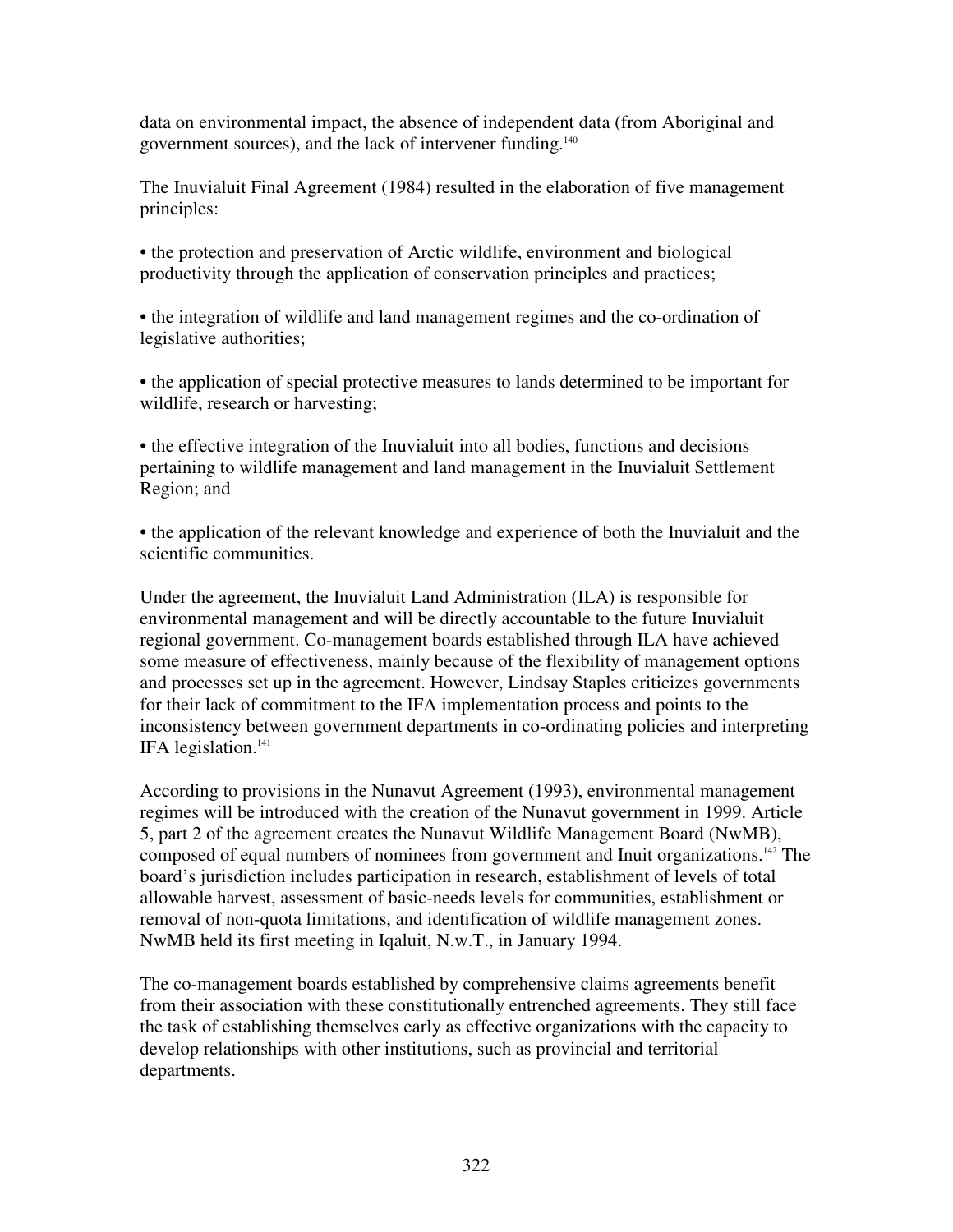While there are still limitations on the effectiveness of environmental co-management boards, there is consensus that they represent an important improvement over the onesided situation that existed before the signing of JBNQA. Aboriginal organizations may still be subject ultimately to government control in environmental management, but comanagement boards increasingly allow Aboriginal groups to participate in and influence policy making.

One of the more successful examples of co-management in the North is the Beverly and Qamanirjuaq Caribou Management Board (BQCMB). (For details, see Volume 2, Chapter 4, Appendix 4B.) Established in 1982 as part of a 10-year intergovernmental agreement, BQCMB was created in response to a widely perceived crisis in the management of the Beverly and Qamanirjuaq barren-ground caribou herds, whose migratory routes cross jurisdictional and harvester-group boundaries in the north-west of Canada (see Figure 6.6).<sup>143</sup> A basic problem in the management of these herds involved a disagreement between caribou harvesters and government biologists over the number of animals that constituted the herds. This conflict, in a context where hunters and trappers were accustomed to exercising some authority and considerable discretion in collective harvesting decisions,<sup>144</sup> led to the development of the management board.

The board's mandate is to advise the federal government and the ministries of renewable resources of the Northwest Territories, Saskatchewan and Manitoba on the management of the two herds. A secondary function involves promoting conservation through education and communication. 145

BQCMB consists of 13 members, of which eight are caribou users and five are government representatives appointed by DIAND, the Manitoba ministry of natural resources, the Saskatchewan ministry of parks and renewable resources, and the N.w.T. department of renewable resources. The government of the Northwest Territories appoints four of the user members, while Manitoba and Saskatchewan each appoint two. $146$ 

A recent review of its operations acknowledges that management effectiveness is limited by the board's advisory status. Nonetheless, BQCMB is considered a positive example of co-management, particularly in comparison to the situation before it was set up. It has provided a forum for resolution of disputes and for the development of consensus on key questions of herd size and quotas.<sup>147</sup> In 1992, the board's mandate was extended by a further 10 years.

BQCMB and other co-management boards face difficulties arising from language and cultural differences. The language of work is English, a provision that systematically restricts who can be appointed a user representative; that is, appointees must come from the bilingual Aboriginal population. This means that older unilingual hunters, who generally have the most extensive traditional environmental knowledge, are effectively prevented from being appointed to the board.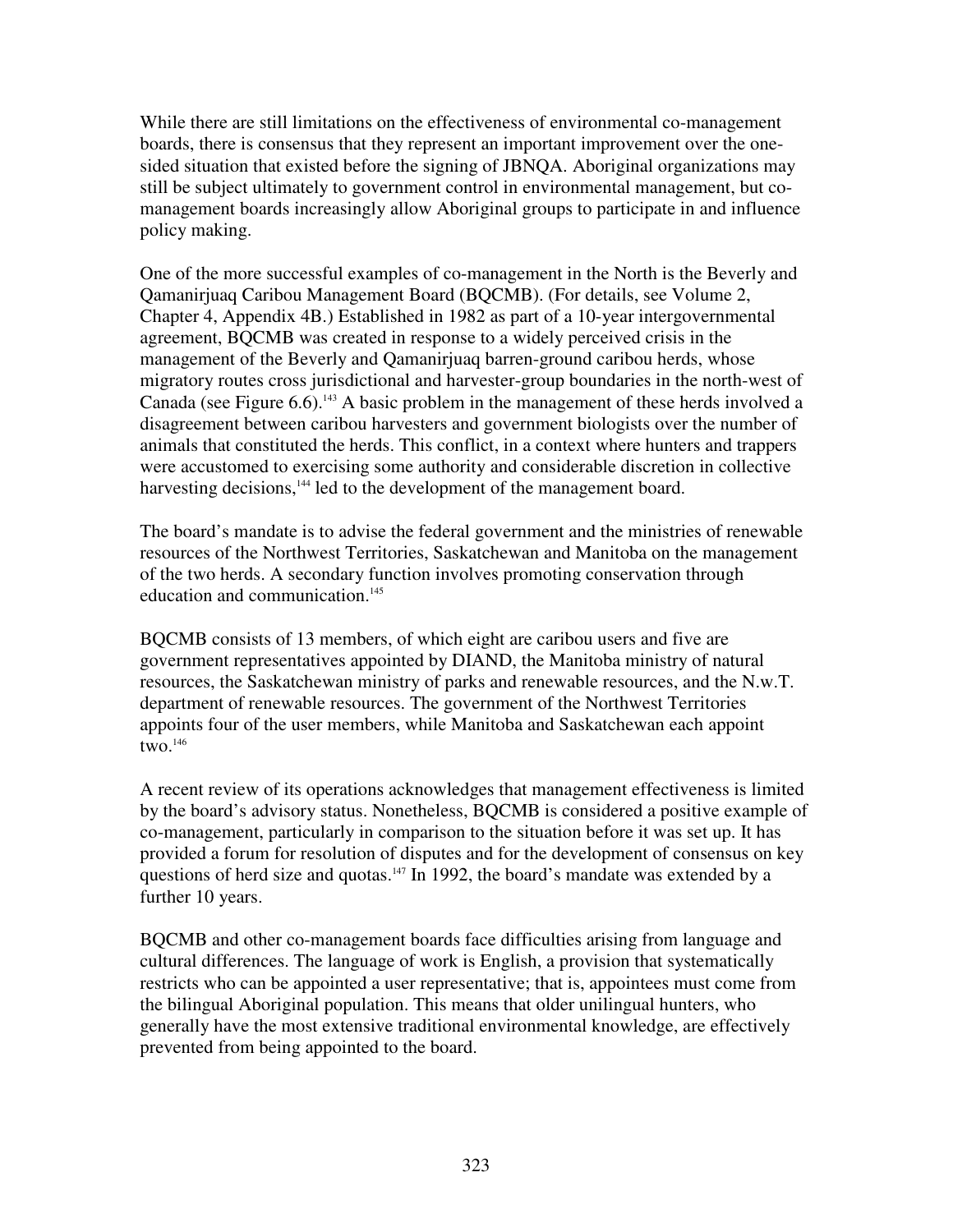Furthermore, terminology such as 'wildlife management', 'census' and 'population' are central concepts that guide decision making. It is questionable whether all comanagement board members share the same understanding of these basic concepts. For example, the term 'wildlife' reflects a perspective on the relationship between people and animals that is rooted in agrarian and urban ways of life. The term cannot be translated directly into Aboriginal languages.<sup>148</sup> Hence, there is a need to negotiate the meanings of these concepts so that harvesters and the scientific community can communicate and manage more effectively.<sup>149</sup> The integration of scientific knowledge and traditional environmental knowledge should be at the core of co-management. Negotiation and integration are beginning to occur only now, however.



## **6.4 Traditional Knowledge**

By traditional knowledge we mean a cumulative body of knowledge and beliefs, handed down through generations by cultural transmission, about the relationship of living beings (including humans) with one another and with their environment….[It] is an attribute of societies with historical continuity in resource use practices; by and large, these are nonindustrial or less technologically advanced societies, many of them indigenous or tribal.<sup>150</sup>

The traditional knowledge of Indigenous peoples encompasses vast and diverse elements in the common human heritage of understanding. Traditional knowledge was threatened by colonization and has been made less accessible because — in North America at least — it is preserved almost entirely by oral means. While a great deal has no doubt been lost, traditional knowledge is now being recovered and recorded. Researchers are documenting bodies of knowledge in virtually every aspect of human life, including knowledge about physical, mental and spiritual health, science and technology, navigation, and all forms of production from the land and waters. A particularly rich vein of knowledge is available on matters of environmental stewardship.

The traditional knowledge of Aboriginal people in northern Canada about environmental matters comprises observations about all the interacting aspects of the local environment.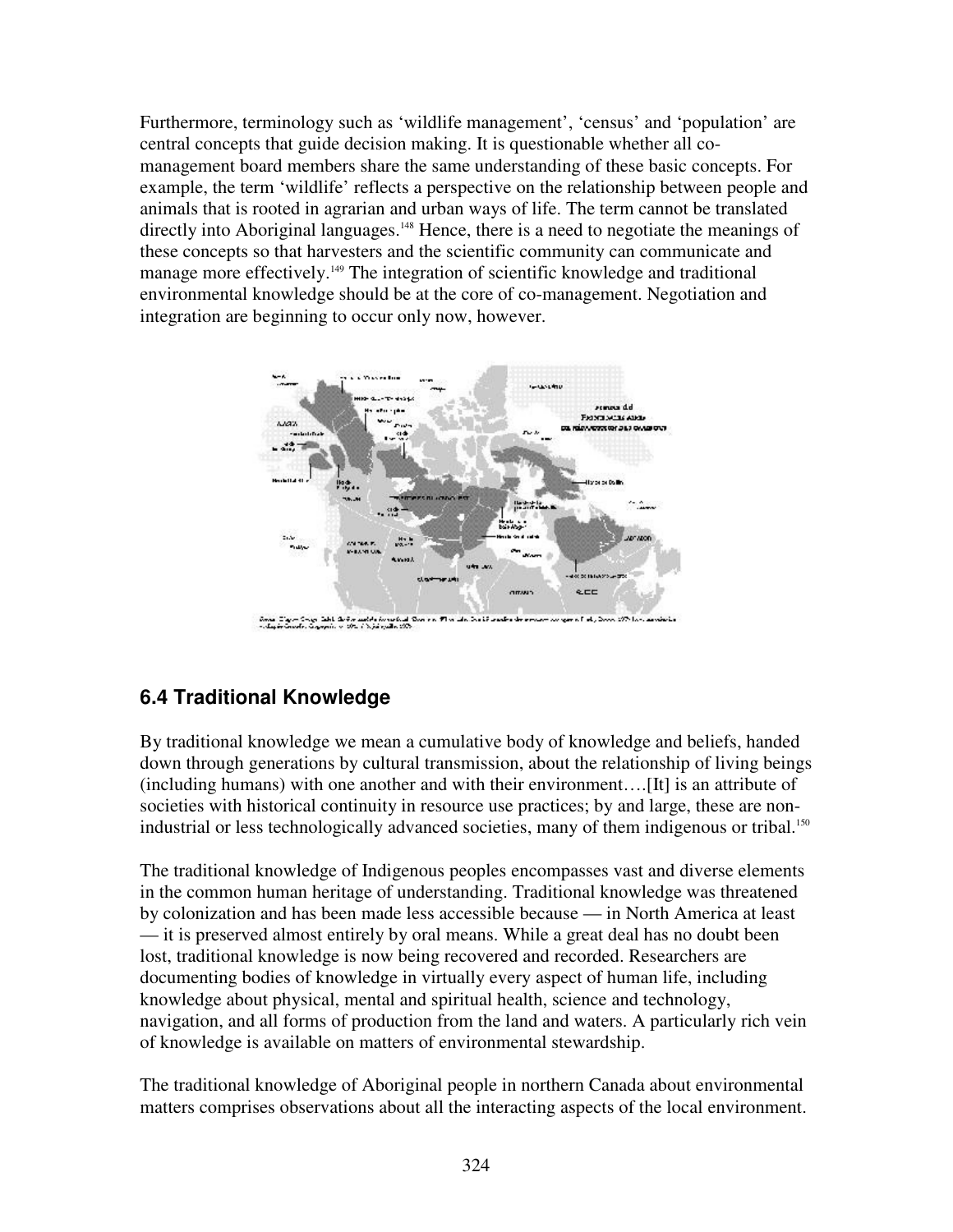These observations are based on experience and experimentation. They guide a set of protocols and a system of self-management that governs resource use. <sup>151</sup> The observations are classified, interpreted and understood through spiritual (that is, non-empirical) belief systems.<sup>152</sup> The spiritual aspect of traditional knowledge acts as a moral code that governs human-animal-environmental relations and is expressed through customary rules and laws rooted in the values and norms of the community to which it belongs.

Traditional knowledge can be seen to have two aspects. The spiritual aspect is integral to the cosmological and ethical beliefs of indigenous societies. While the validity or truth value of the spiritual aspects of traditional knowledge cannot be assessed scientifically, its social existence and transmission can be measured, as can effects on the environment (in, for example, the conservation of resources). The second feature of traditional knowledge is its practical base: traditional explanations of environmental phenomena are based on cumulative, collective experience, tested over centuries by people who required a sophisticated and practical knowledge of the land on which they depended for every aspect of life.

As with other components of culture, traditional knowledge is reproduced, validated and revised daily and seasonally through the annual cycle of social activities. It is elaborated and transmitted in Aboriginal languages and passed from elders to youth in each generation. 153

Traditional knowledge is generally recorded and transmitted through an oral tradition, often in the form of stories, and it is learned through observation and experience on the land in the company of those who are knowledgeable. A general characteristic of traditional knowledge is the understanding that all parts of the environment — animal, vegetable and mineral — have a life force. Human life is not superior to other parts of creation. For example, Inuit traditionally believe that animals have souls and that certain places are considered sacred by virtue of having spirits. A fundamental consequence of traditional knowledge is the belief that human beings can use — but do not have the right to control or exploit — other animate or inanimate elements of the environment.

There is increasing interest in integrating traditional knowledge with the knowledge of biologists, botanists, climatologists and others in deliberations about environmental regulation. There is growing legitimacy for these ideas. 154 Just what is involved in integrating the two forms of knowledge is still a matter of some uncertainty, although various attempts have been made. Milton Freeman, for example, notes that the Berger inquiry (1977) was the first environmental and social impact assessment that took into consideration the views and knowledge of the Inuvialuit, Dene and Métis peoples of the northwest corner of Canada. Freeman emphasizes that, over the last two decades, "the credibility of native hunters as accurate interpreters of nature has become more widely accepted". 155

Traditional ecological knowledge, along with scientific data, is used in the Hudson Bay Research Program. This program examines the various approaches to assessing cumulative effects in the Hudson Bay bio-region. The program is a three-year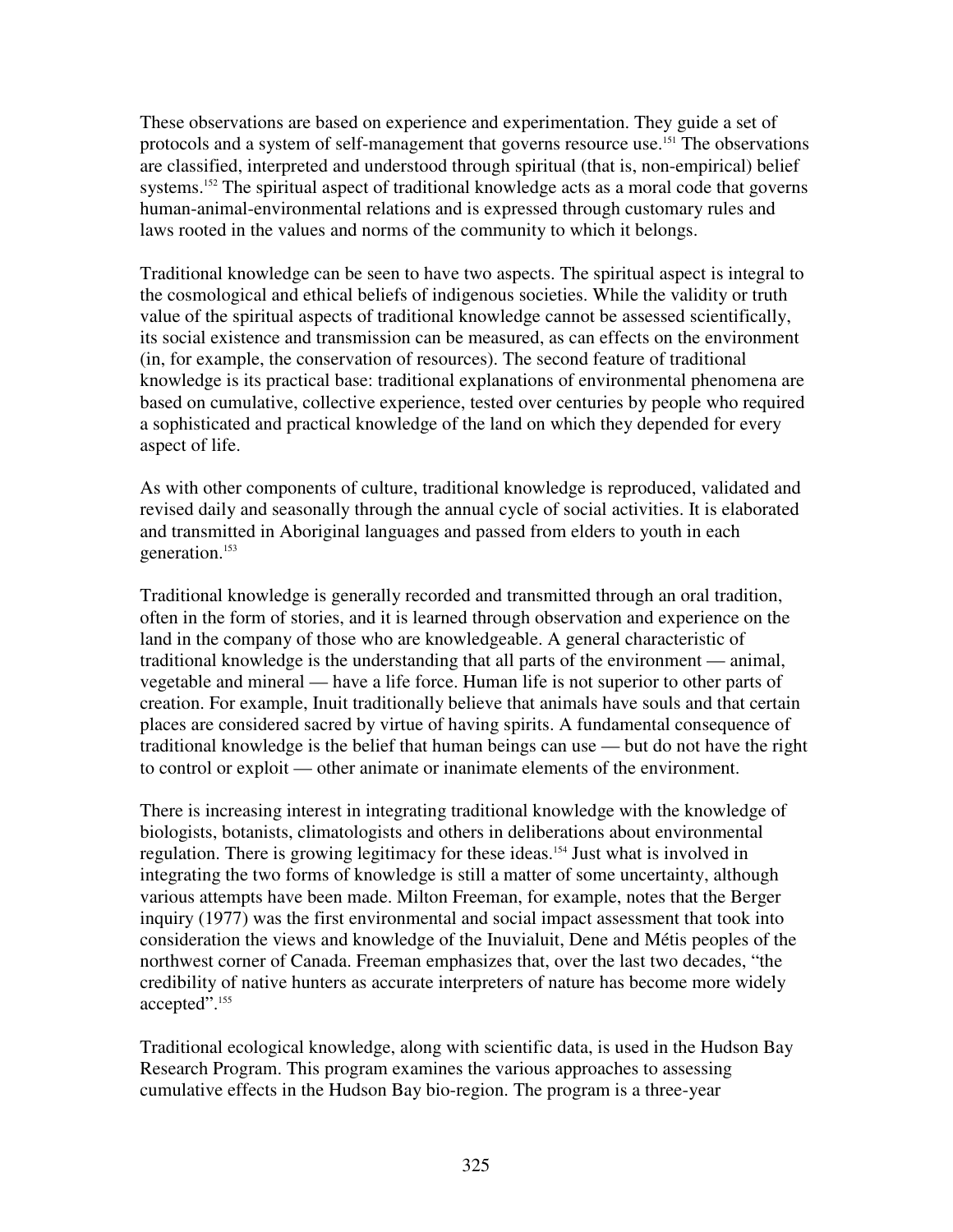collaborative research initiative involving the Canadian Arctic Resources Committee, the Environmental Committee of Sanikiluaq, and the Rawson Academy of Aquatic Science.

John Sallenave has identified three barriers to the integration of traditional ecological knowledge:

• Different perspectives: Sallenave observes that there is frequently a distinct difference between what Aboriginal people think are significant impacts and what policy makers and those in favour of development projects think are significant impacts. These differences are probably rooted in both the habits of mind and the practical priorities of each group.

• Scientific scepticism: Scientists are sceptical about the credibility or reliability of Aboriginal information gathered through interviews, preferring 'hard' data such as biophysical data. Some may dismiss Aboriginal knowledge as subjective, anecdotal and unscientific.

• Politics: Policy makers may resist altering established decision-making processes to accommodate the use of traditional ecological knowledge, for reasons having to do with an interest in controlling the process. 156

While these barriers are real, there is growing interest in overcoming them among scientists and policy makers, as well as Aboriginal people engaged in economic development planning, environmental protection and wildlife management. Work to integrate traditional environmental knowledge is probably most advanced in the Northwest Territories, where the government has adopted a traditional knowledge policy with far-reaching implications for the entire public service and regulatory process. The policy recognizes that Aboriginal traditional knowledge is a valid and essential source of information about the natural environment and its resources, the use of natural resources, and the relationship of people to the land and to each other….[The Government of the Northwest Territories] will incorporate traditional knowledge into Government decisions and actions where appropriate. 157

Among other measures, the policy obliges public servants to administer all programs and services "in a manner consistent with the beliefs, customs, knowledge, values and languages of the people being served".

# **6.5 The International Agenda on the Environment**

Northern Aboriginal peoples and their non-Aboriginal neighbours have recognized the dangers inherent in the current jurisdictional division of the circumpolar Arctic basin, which is a single ecological and cultural area. For this reason and others, they have undertaken policy and organizational initiatives in the international arena. 158

One of the earliest initiatives was launched in 1984 by the Inuit Circumpolar Conference (ICC), an organization representing Inuit from Greenland, Canada, the United States and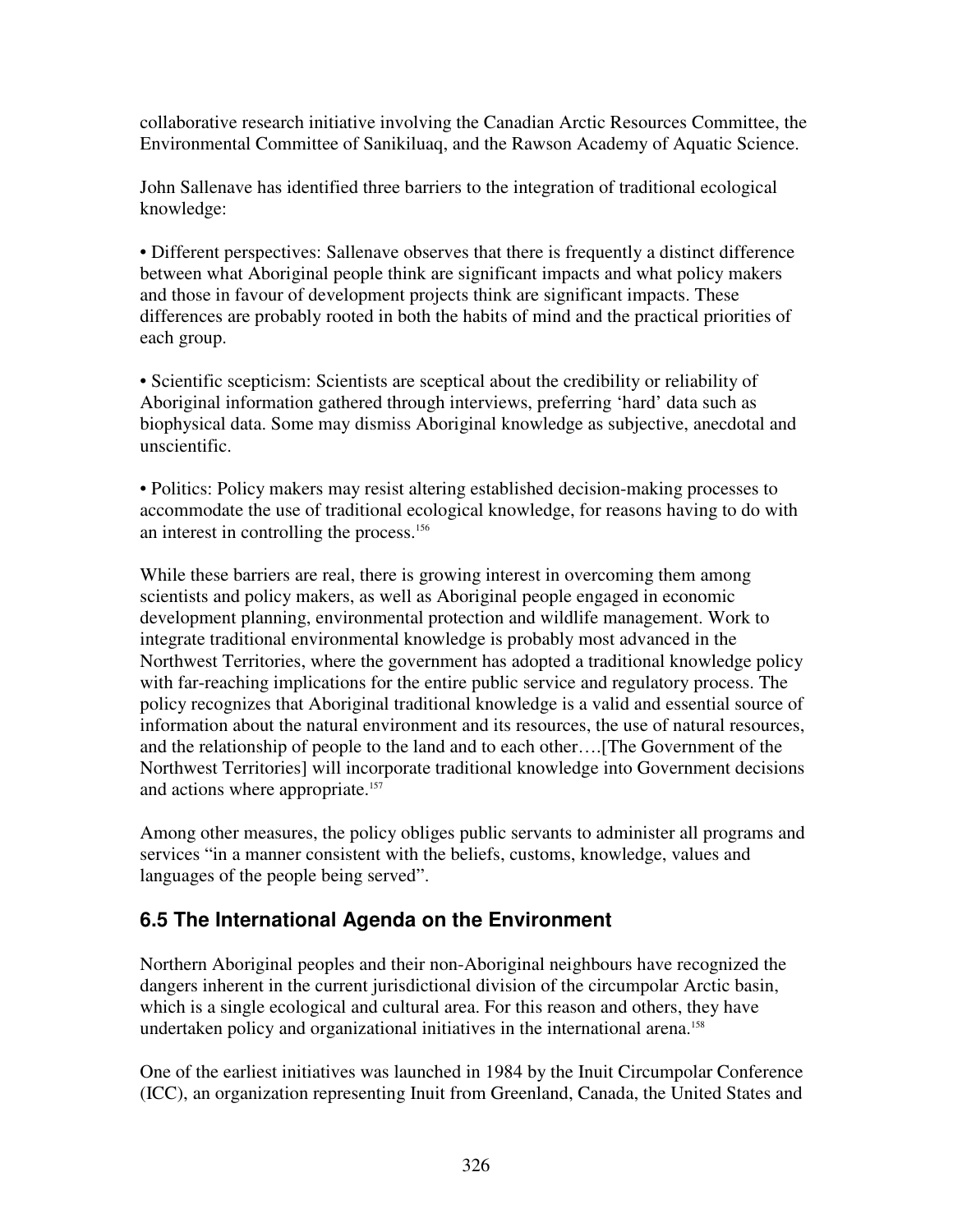Russia. ICC has developed an Arctic policy that covers virtually all aspects of circumpolar life and applies to all nation-states in the circumpolar basin. ICC invites these nation-states to adopt and implement the Arctic policy, whose main provisions are as follows:

• affirmation and protection of Inuit rights at the national and international level. This includes the right to self-government, as well as issues of global security, peace and development in the Arctic and circumpolar co-operation;

• protection of the circumpolar environment. Included here are provisions for the protection and management of Arctic resources, as well as Arctic marine transportation and transboundary nuclear pollution;

• social development, including health and social well-being, equality between women and men, and the role of Inuit youth and elders;

• cultural development, such as Inuit culture and language, communications, archaeological and cultural property and religious freedom;

• economic development, including employment and training, air transportation and international trade; and

• educational issues and northern scientific research.<sup>159</sup>

These principles are designed to influence and guide the decisions of policy makers in each of the eight nation-states with a presence in the Arctic. Political self-determination of each Arctic Aboriginal people is vulnerable to the economic, environmental and social change brought about by developments in the south. <sup>160</sup> By working together across international boundaries, Inuit hope to exercise more influence. Thus, the ICC Arctic policy states:

Public policies and programs of government, and international agreements, must reflect the ICC principles. Formal mechanisms should be devised to ensure timely and effective Inuit input into policy and decision-making. Governments must devolve responsibilities and authorities, with the necessary financial assistance, upon Inuit regional and community groups to develop and implement programs that affect Inuit. 161

There have been other circumpolar environmental initiatives; Aboriginal peoples from Canada have been involved in the development of each of them. The Finnish government proposed an international co-operative body to monitor the quality of Arctic waters, in response to concern about contaminants in the Arctic food chain, suspected to come from pollutants in Arctic waters but originating outside the Arctic.

The Arctic Environmental Protection Strategy (AEPS) is another important model. In June 1991, representatives of the governments of Canada, Denmark, Finland, Iceland, Norway, Sweden, the former USSR and the United States signed an accord in Rovaniemi,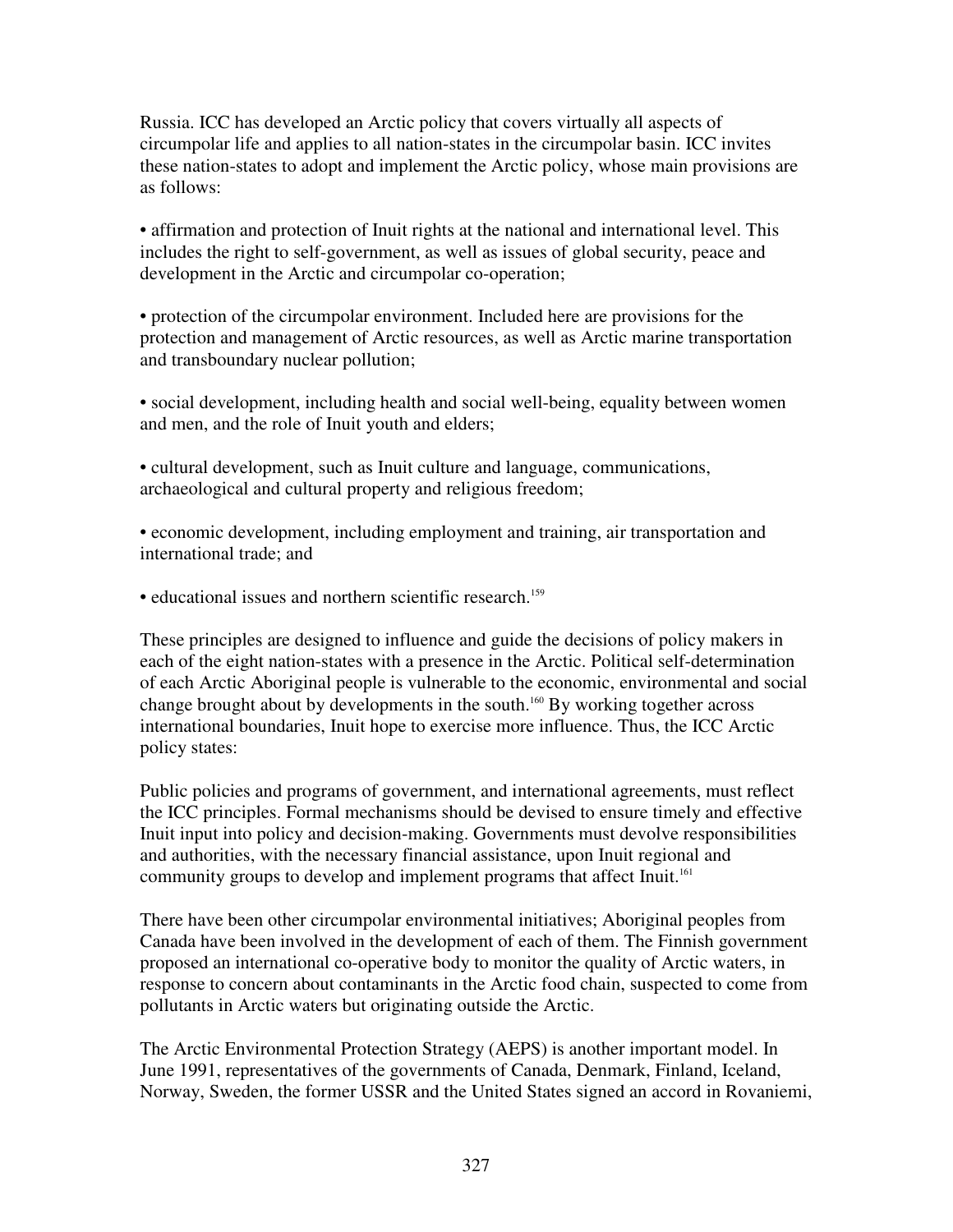Finland, committing themselves to a multi-phase strategy to protect the circumpolar environment. The AEPS commits these nations to taking specific steps to protect the Arctic environment and establishes an Arctic monitoring and assessment program. The strategy is important because "it represents a collective, circumpolar approach toward environmental issues, many of which do not respect political boundaries". 162

Another case is the Porcupine Caribou Management Board. The caribou migrate from calving grounds on the north slope of Alaska, through the northern Yukon, into the delta of the Mackenzie River, providing a vital source of food for Inuvialuit, Gwich'in and Inupiat people of 13 communities (see Figure 6.6). They are also hunted by non-Aboriginal people. The Inuvialuit Final Agreement created an opportunity for international agreements involving the governments of Canada and the United States, as well as Alaska, the Yukon and the Northwest Territories, to protect the herd's habitat and ensure the continuation of subsistence hunting on both sides of the international border.

A second step was the establishment of the Alaska and Inuvialuit Beluga Whale Committee in 1988 "to facilitate and promote the wise conservation [and] management of beluga whales in Alaska and the western Canadian Arctic". <sup>163</sup> The committee, which operates on a consensus basis, is working to establish an international agreement.

# **6.6 Conclusion**

For Aboriginal people, environmental stewardship is more than a question of politics, it is a matter of cultural and economic survival. The long-term effects of global pollution on the residents of the entire circumpolar region present a challenge for the affected nationstates, as well as the communities and people who live within their borders. Concerted multilateral efforts will be required. Environmental management regimes offer a different kind of challenge, and the promise — just beginning to be realized — of effective systems that make the best use of the knowledge and skills of Aboriginal and non-Aboriginal science.

## **Recommendations**

The Commission recommends that

## **4.6.8**

The government of Canada recognize the contribution of Aboriginal traditional knowledge to environmental stewardship and support its development.

## **4.6.9**

The government of Canada make provisions for the participation of Aboriginal governments and organizations in future international agreements concerning environmental stewardship.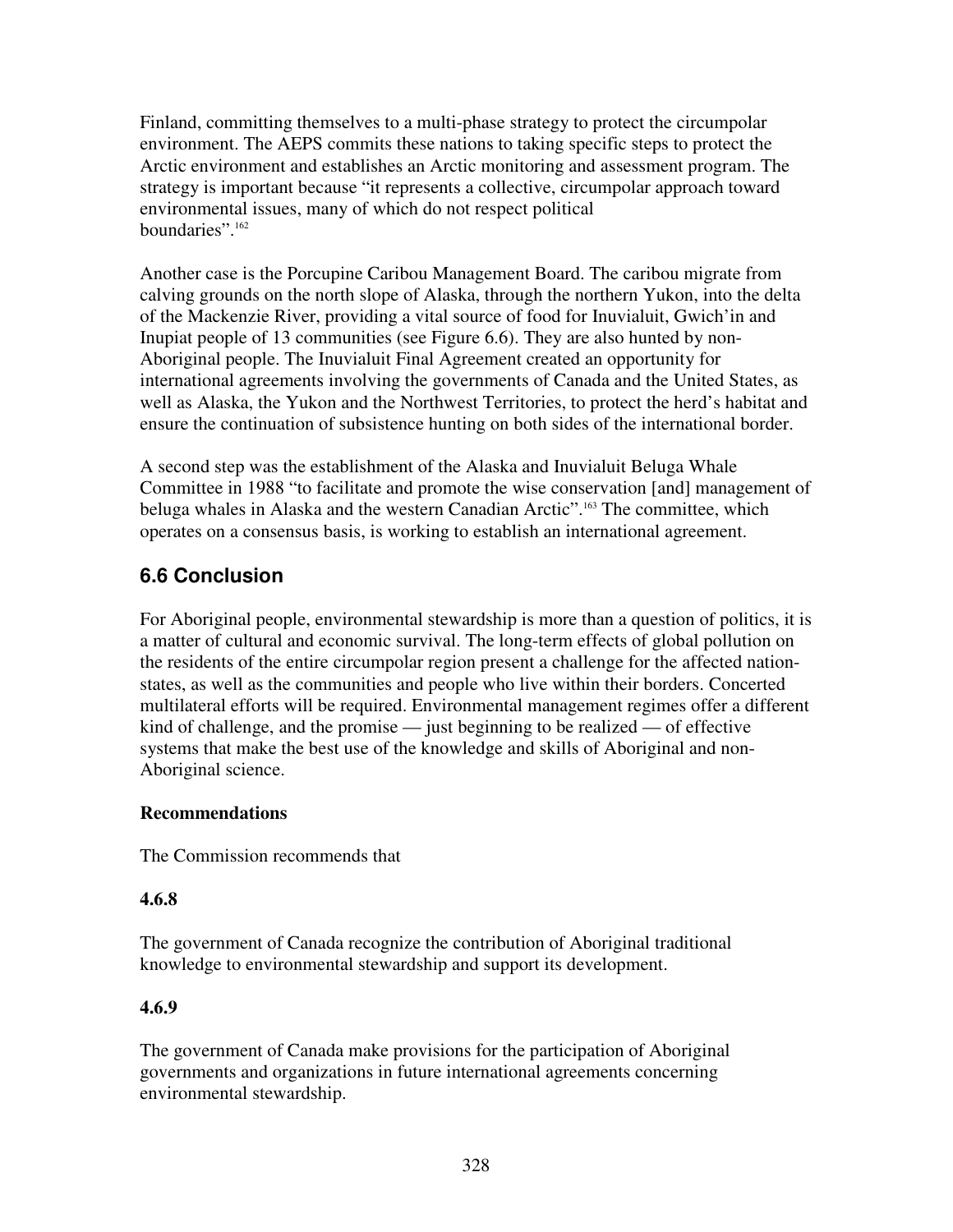## **4.6.10**

The federal department of health continue the close monitoring of contamination of northern country food by atmospheric and other pollution and, given the importance of these foods to northern people, communicate the results of this work quickly and effectively to users of these renewable northern resources.

## **4.6.11**

All governments in Canada support the development of co-management regimes along the lines of those already established in the North.

## **7. Support for the Northern Economy**

If Toronto had 80 per cent unemployment, as is the case in most of our reserves, would you address the social or economic problems first? I think if you had 80 per cent unemployment in Toronto, you would have rioting in the streets.

Chief Frank Beardy Muskrat Dam First Nation Big Trout Lake, Ontario, 3 December 1992

The economic circumstances in which LIA [Labrador Inuit Association] operates are best characterized as extreme poverty and heavy dependence on government support programs. The short, ten-week, commercial fishery is seen as the economic mainstay of the Labrador Inuit economy. This fishery has declined steadily and more rapidly over the years. Catches of all the traditional and principal commercial species, cod, salmon and char, keep getting smaller and smaller. The only "fish" which are plentiful are seals but there is no market for pelts as a result of the successes of the animal rights movement. The resulting decline in income is devastating the Labrador Inuit economy. They no longer have the income necessary to qualify for unemployment insurance benefits or to finance subsistence activities on the land. 164

We turn now to a question we heard everywhere during our hearings in the North: How are the Aboriginal people who choose to remain in the North going to make a living in the future?

Over the next decade or so, the adult population of Aboriginal people in the North will continue to grow significantly (Table 6.6). <sup>165</sup> Nothing close to a sufficient number of jobs is likely to be created, especially in the smaller communities and more remote areas. Compared to southern Canada, per capita public expenditures in the North (particularly the territorial North) have been high, primarily a result of the climate, the sparse population distribution, and the need to subsidize virtually

every form of economic activity.<sup>166</sup> As the population grows, the absolute amount of public expenditures is expected to grow. Yet public funds are expected to remain tight and probably to get much tighter, at least in the short term. The effects of federal and provincial fiscal restraint are not likely to be sufficiently offset by northern-generated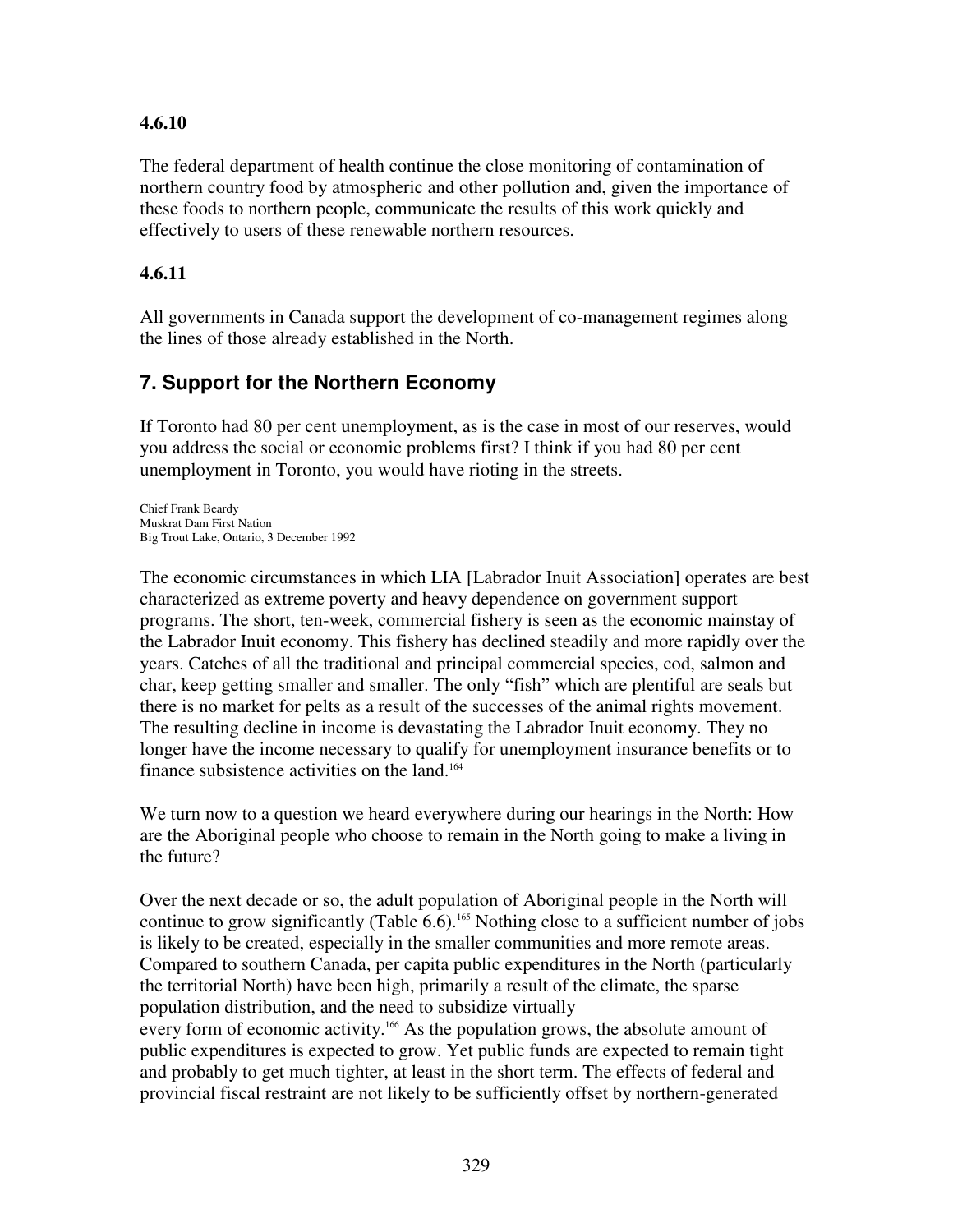revenues. <sup>167</sup> Taken together, these factors point to the need for careful rethinking in the area of economic and social spending. In a time of restraint, how are positive programs to be put in place to give young people reasonable choices for earning a living in the future?

## TABLE 6.6 **Projections of Aboriginal Identity Population by Age Groups, 1991, 2001 and 2016**

|                           |                         | <b>Both Sexes</b>  | <b>Males</b>      |          |              |                         | <b>Females</b> |                  |                                         |                                                                 |          |       |
|---------------------------|-------------------------|--------------------|-------------------|----------|--------------|-------------------------|----------------|------------------|-----------------------------------------|-----------------------------------------------------------------|----------|-------|
|                           |                         | $0 - 14$   15 - 54 | 55+               |          |              |                         |                |                  |                                         | Total   0- 14  15- 54   55+  Total   0- 14  15- 54   55+  Total |          |       |
|                           | (thousands)             |                    |                   |          |              |                         |                |                  |                                         |                                                                 |          |       |
| Total Aboriginal          |                         |                    |                   |          |              |                         |                |                  |                                         |                                                                 |          |       |
| Far North 1991            | 26.3                    | 38.1               | 5.6               | 70.1     | 13.5         | 19.5                    | 2.9            | 35.9             | 12.8                                    | 18.6                                                            | 2.8      | 34.2  |
| 2001                      | 27.5                    | 49.8               | 8.8               | 86.1     | 14.1         | 25.8                    | 4.2            | 44.1             | 13.4                                    | 23.9                                                            | 4.6      | 41.9  |
| 2016                      | 26.7                    | 60.6               | 18.7              | 106      | 13.8         | 31.7                    | 8.8            | 54.4             | 12.9                                    | 28.9                                                            | 9.9      | 51.6  |
| Mid- North 1991           | 71.4                    | 103.6              | 15.3              | 190.3    | 35.9         | 51.5                    | 7.5            | 95               | 35.5                                    | 52.1                                                            | 7.7      | 95.3  |
| 2001                      | 74.7                    | 136.1              | 23.7              | 234.5    | 37.6         | 68.5                    | 10.9           | 117              | 37.1                                    | 67.6                                                            | 12.8     | 117.5 |
| 2016                      | 72.5                    | 166.6              | 50.2              | 289.2    | 36.8         | 84.6                    | 22.7           | 144.2            | 35.7                                    | 81.9                                                            | 27.5     | 145.1 |
| South 1991                | 165.1                   | 263.5              | 31.7              | 460.2    | 84           | 123.6                   | 14.7           | 222.4            | 81.1                                    | 139.8                                                           | 17       | 237.9 |
| 2001                      | 173.1                   | 347                | 49.8              | 569.9    | 88.2         | 164.6                   | 21.6           | 274.5            | 84.9                                    | 182.4                                                           | 28.2     | 295.4 |
| 2016                      | 167.7                   | 424.2              | 106.3             | 698.2    | 86.2         | 203.8                   | 45.7           | 335.6            | 81.5                                    | 220.4                                                           | 60.6     | 362.5 |
| Total 1991                | 262.8                   | 405.2              | 52.6              | 720.6    | 133.4        | 194.6                   | 25.2           | 353.2            | 129.4                                   | 210.6                                                           | 27.5     | 367.4 |
| 2001                      | 275.3                   | 532.8              | 82.4              | 890.5    | 140          | 258.9 36.8              |                | 435.6            | 135.4                                   | 273.9 45.6                                                      |          | 454.9 |
| 2016                      | 266.8                   | 651.4              | 175.1             | 1,093.40 | 136.8        | 320.2                   | 77.2           | 534.2            | 130.1                                   | 331.3 97.9                                                      |          | 559.3 |
|                           |                         |                    | <b>Both Sexes</b> |          |              | <b>Males</b>            |                |                  | <b>Females</b>                          |                                                                 |          |       |
|                           |                         | $0 - 14$ 15 - 54   | 55+               |          |              |                         |                |                  |                                         | Total   0- 14  15- 54   55+  Total   0- 14  15- 54   55+  Total |          |       |
|                           | (thousands)             |                    |                   |          |              |                         |                |                  |                                         |                                                                 |          |       |
| Status Indians            |                         |                    |                   |          |              |                         |                |                  |                                         |                                                                 |          |       |
| Far North 1991            | 8.8                     | 14.7               | 2.5               | 26       | 4.5          | 7.6                     | 1.3            | 13.3             | 4.4                                     | 7.1                                                             | 1.2      | 12.7  |
| 2001                      | 9.6                     | 20                 | 3.9               | 33.4     | 4.9          | 10.4                    | 1.8            | 17.1             | 4.7                                     | 9.6                                                             | 2.1      | 16.4  |
| 2016                      | 8.3                     | 24                 | 8                 | 40.2     | 4.2          | 12.6                    | 3.8            | 20.6             | 4                                       | 11.4                                                            | 4.2      | 19.7  |
| Mid- North 1991           | 51.4                    | 77.8               | 11.9              | 141.1    | 26           | 38.8                    | 5.8            | 70.7             | 25.3                                    | 39                                                              | 6.1      | 70.4  |
| 2001                      | 55.8                    | 105.8              | 18.4              | 180.1    | 28.4         | 53.2                    | 8.3            | 89.9             | 27.4                                    | 52.6                                                            | 10.2     | 90.2  |
| 2016                      | 48.2                    | 127                | 38.1              | 213.2    | 24.7         | 64.4                    | 17.2           | 106.3            | 23.5                                    | 62.5                                                            | 20.9     | 106.9 |
| South 1991                | 90.9                    | 159.1              | 21                | 271      | 46.1         | 75.1                    | 9.5            | 130.8            | 44.8                                    | 84                                                              | 11.4     | 140.2 |
| 2001                      | 98.8                    | 216.4              | 32.6              | 347.8    | 50.3         | 103                     | 13.6           | 166.9            | 48.5                                    | 113.3                                                           | 19.1     | 180.9 |
| 2016                      | 85.3                    | 259.4              | 67.4              | 412.1    | 43.7         | 124.7                   | 28.2           | 196.7            | 41.6                                    | 134.6                                                           | 39.2     | 215.4 |
| Total 1991                | 151.1                   | 251.6              | 35.4              | 438      | 76.6         |                         |                | 121.5 16.6 214.8 | 74.4                                    | 130.1                                                           | 18.7     | 223.2 |
| 2001                      | 164.2                   | 342.2              | 54.9              | 561.4    | 83.6         |                         |                | 166.7 23.7 273.9 | 80.7                                    | 175.5                                                           | 31.3     | 287.4 |
| 2016                      | 141.8                   | 410.3              | 113.5             | 665.6    | 72.6         | 201.8                   | 49.2           | 323.5            | 69.2                                    | 208.5                                                           | 64.3     | 342   |
|                           | <b>Both Sexes</b>       |                    |                   |          | <b>Males</b> |                         |                |                  | <b>Females</b>                          |                                                                 |          |       |
|                           | $0 - 14$ 15 - 54<br>55+ |                    |                   | Total    |              | 0-14 15 - 54 55 + Total |                |                  | $15 - 54$<br>$0 - 14$<br>$55+$<br>Total |                                                                 |          |       |
|                           | (thousands)             |                    |                   |          |              |                         |                |                  |                                         |                                                                 |          |       |
| <b>Non-status Indians</b> |                         |                    |                   |          |              |                         |                |                  |                                         |                                                                 |          |       |
| Far North 1991            | 1.1                     | 0.9                |                   | 2.1      | 0.6          | 0.4                     | $\overline{0}$ | $1\vert$         | 0.5                                     | 0.5                                                             |          | 1.1   |
| 2001                      | 1.1                     | 1.1                | 0.1               | 2.3      | 0.6          | 0.5                     | $\overline{0}$ | 1.1              | 0.5                                     | 0.6                                                             | $_{0.1}$ | 1.2   |
| 2016                      | 1.5                     | 1.4                | 0.2               | 3.1      | 0.8          | 0.7                     | $\overline{0}$ | 1.5              | 0.7                                     | 0.7                                                             | 0.2      | 1.6   |
| Mid-North 1991            | 8.8                     | 9.8                | 1.2               | 19.7     | 4.4          | 4.8                     | 0.7            | 9.9              | 43                                      | 51                                                              | 0.5      | 9.8   |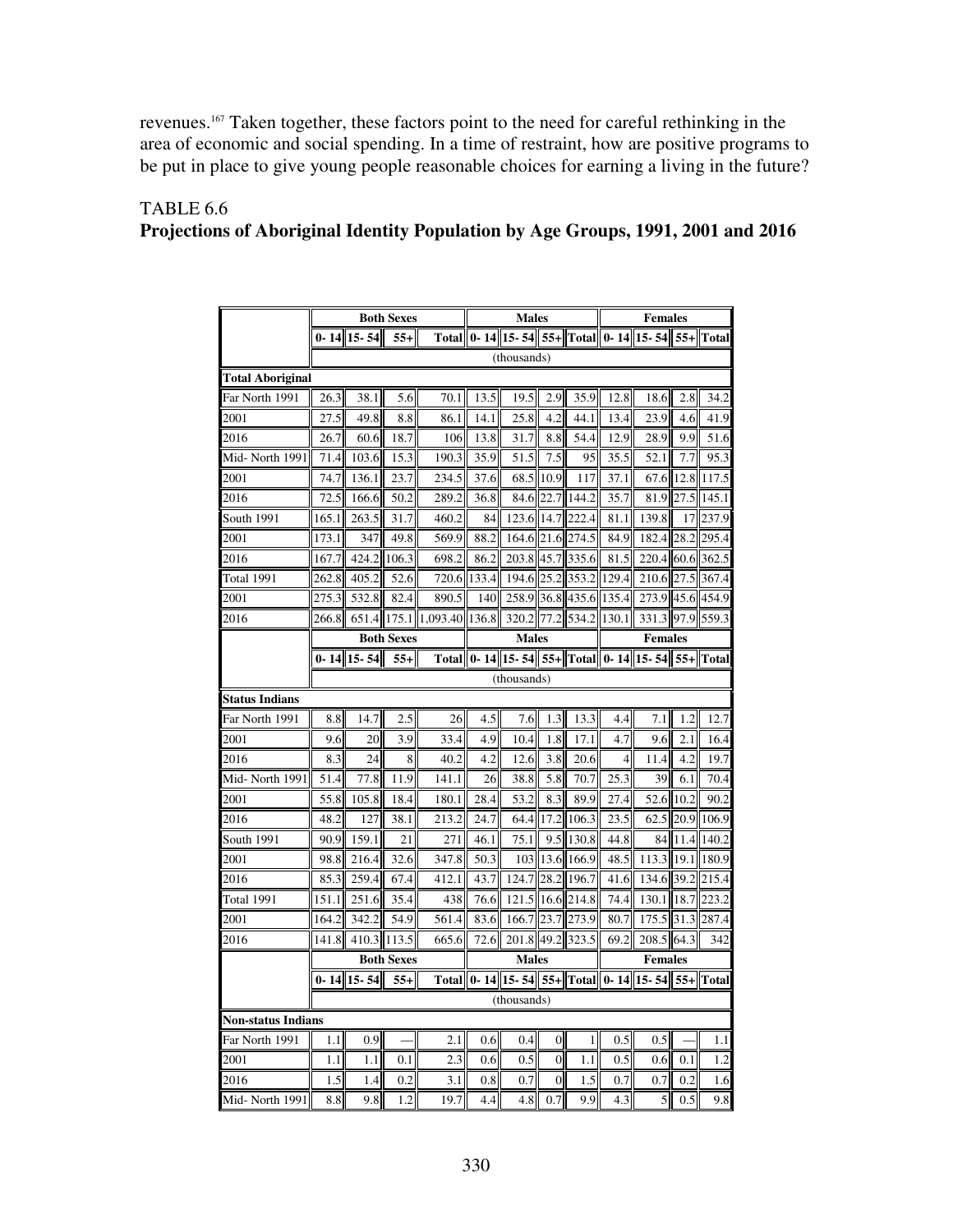| 2001       | 8.6    | 11.6 | 1.9              | 22    | 4.4II      | 5.8        |      |               | 4.2       | 5.7II      | 0.91           | 10.8       |
|------------|--------|------|------------------|-------|------------|------------|------|---------------|-----------|------------|----------------|------------|
| 2016       | 11.8II | 15.1 | 4.5 <sub>1</sub> | 31.5  | 6.1        | 7.8        | 2.3  | 16.2          | 5.7       | 7.3        | 2.21           | 15.2       |
| South 1991 | 36.9   | 49.2 | 4.7              | 90.8  | 18.5       | 22.7       | 2.2I | 43.5          | 18.4      | $26.5$ 2.5 |                | 47.3       |
| 2001       | 36.1   | 58.2 | 7.5              | 101.8 | 18.3       | $27.7$ 3.3 |      |               | 49.3 17.8 | 30.6       |                | $4.2$ 52.5 |
| 2016       | 49.7   | 75.9 | 18.2             |       | 143.8 25.5 | 37.2       | 7.7  |               | 70.4 24.2 | 38.7 10.5  |                | 73.4       |
| 1991       | 46.8   | 59.9 | 61               |       | 112.6 23.5 | 28         |      | 2.9 54.4 23.3 |           | 31.9       | 3 <sup>1</sup> | 58.2       |
| 2001       | 45.7   | 70.9 | 9.4              | 126.1 | 23.2       | 34         | 4.3  | 61.5          | 22.5      |            | $36.9$ 5.1     | 64.5       |
| 2016       | 63     | 92.5 | 22.9             |       | 178.4 32.4 | 45.8       | 10   | 88.1          | 30.7      | 46.7 12.9  |                | 90.2       |

## TABLE 6.6 (Continued)

|                | <b>Both Sexes</b> |                          |                  |             |                  | <b>Males</b>                                 |                  |                | <b>Females</b> |                                           |                |                |  |
|----------------|-------------------|--------------------------|------------------|-------------|------------------|----------------------------------------------|------------------|----------------|----------------|-------------------------------------------|----------------|----------------|--|
|                |                   | $0 - 14$   15 - 54   55+ |                  |             |                  | Total 0- 14 15 - 54 55 + Total 0- 14 15 - 54 |                  |                |                |                                           |                | $55+$ Total    |  |
|                | (thousands)       |                          |                  |             |                  |                                              |                  |                |                |                                           |                |                |  |
| <b>Métis</b>   |                   |                          |                  |             |                  |                                              |                  |                |                |                                           |                |                |  |
| Far North 1991 | 2.1               | 3.7                      | 0.3              | 6.2         | 1.1              | 1.9                                          | 0.2              | 3.2            | $\frac{1}{2}$  | 1.9                                       | 0.1            | 3              |  |
| 2001           | 2.1               | 4.7                      | 0.5              | 7.3         | 1.1              | 2.4                                          | 0.3              | 3.7            | $\mathbf{1}$   | 2.4                                       | 0.2            | 3.6            |  |
| 2016           | 1.9               | 5.7                      | 1.1              | 8.7         | $\mathbf{1}$     | 2.9                                          | 0.6              | 4.5            | 0.9            | 2.8                                       | 0.5            | 4.2            |  |
| Mid-North 1991 | 13.2              | 18.7                     | 2.5              | 34.3        | 6.2              | 9.6                                          | 1.3              | 17.1           | 6.9            | 9.1                                       | 1.2            | 17.2           |  |
| 2001           | 12.8              | 23.7                     | 4.1              | 40.6        | 6.1              | 12.2                                         | 2.2              | 20.4           | 6.7            | 11.6                                      | $\overline{2}$ | 20.2           |  |
| 2016           | 11.6              | 28.5                     | 9.1              | 49.3        | 5.6              | 14.8                                         | 4.6              | 25             | 6              | 13.7                                      | 4.5            | 24.3           |  |
| South          | 1991              | 36.7                     | 55.6             | 6.6         | 98.9             |                                              | 18.8 26.1        | 3.1            | 48             | 17.9                                      | 29.5           | 3.5            |  |
| 2001           | 35.6              | 70.6                     | 10.9             | 117         | 18.4             | 33.1                                         | 5.3              | 56.7           | 17.2           | 37.5                                      | 5.6            | 60.3           |  |
| 2016           | 32.5              | 84.8                     | 24.1             | 141.4       | 17               | 40.2                                         | 11.1             | 68.3           | 15.5           | 44.6                                      | 13.1           | 73.2           |  |
| Total 1991     | 52                | 78                       | 9.4              | 139.4       | 26.2             | 37.5                                         | 4.6              | 68.3           | 25.8           | 40.5                                      | 4.9            | 71.1           |  |
| 2001           | 50.4              | 99                       |                  | 15.5 165.00 | 25.6             | 47.6                                         | 7.7              | 80.9           | 24.8           | 51.4                                      | 7.8            | 84             |  |
| 2016           | 46.1              | 119                      | 34.3             | 199.4       | 23.6             |                                              | 57.9 16.2        | 97.8           | 22.4           | 61.1 18.1                                 |                | 101.7          |  |
|                | <b>Both Sexes</b> |                          |                  |             |                  | <b>Males</b>                                 |                  |                | <b>Females</b> |                                           |                |                |  |
|                |                   | $0 - 14$ 15 - 54         | $55+$            |             |                  |                                              |                  |                |                | Total 0- 14 15- 54 55+ Total 0- 14 15- 54 |                | $55+$ Total    |  |
|                | (thousands)       |                          |                  |             |                  |                                              |                  |                |                |                                           |                |                |  |
| Inuit          |                   |                          |                  |             |                  |                                              |                  |                |                |                                           |                |                |  |
| Far North 1991 | 13.8              | 17.8                     | 2.3              | 34          | 7.5              | 8.9                                          | 1.3              | 17.6           | 6.4            | 8.9                                       | 1.1            | 16.4           |  |
| 2001           | 15.3              | 23.5                     | 3.2              | 42          | 7.8              | 12.2                                         | 1.5              | 21.5           | 7.5            | 11.3                                      | 1.7            | 20.5           |  |
| 2016           | 16                | 32.6                     | 6.1              | 54.7        | 8.2              | 16.7                                         | 2.6              | 27.5           | 7.8            | 15.9                                      | 3.5            | 27.2           |  |
| Mid-North 1991 | 0.1               | 0.1                      | $\overline{0}$   | 0.2         | $\boldsymbol{0}$ | $\boldsymbol{0}$                             | $\boldsymbol{0}$ | $\overline{0}$ | 0.1            | 0.1                                       | $\overline{0}$ | 0.2            |  |
| 2001           | 0.1               | 0.1                      | $\boldsymbol{0}$ | 0.2         | $\boldsymbol{0}$ | $\boldsymbol{0}$                             | $\overline{0}$   | $\mathbf{0}$   | 0.1            | 0.1                                       | $\overline{0}$ | 0.2            |  |
| 2016           | 0.1               | 0.1                      | $\overline{0}$   | 0.2         | $\overline{0}$   | $\overline{0}$                               | $\overline{0}$   | $\overline{0}$ | 0.1            | 0.1                                       | $\theta$       | 0.2            |  |
| South 1991     | 1.9               | 1.7                      | $\overline{0}$   | 3.7         | 1.1              | 0.6                                          | $\overline{0}$   | 1.7            | 0.9            | $1.1\,$                                   | $\overline{0}$ | $\mathfrak{2}$ |  |
| 2001           | 2.1               | 2.2                      | $\overline{0}$   | 4.4         | 1.1              | 0.8                                          | $\overline{0}$   | 1.9            | $\frac{1}{2}$  | 1.4                                       | $\overline{0}$ | $2.5\,$        |  |
| 2016           | 2.2               | 3.1                      | $\overline{0}$   | 5.4         | 1.2              | 1.1                                          | 0                | 2.3            | 1.1            | $\overline{c}$                            | $\overline{0}$ | 3.1            |  |
| Total 1991     | 15.9              | 19.6                     | 2.3              | 37.8        | 8.5              | 9.5                                          | 1.3              | 19.3           | 7.3            | 10.1                                      | 1.1            | 18.5           |  |
| 2001           | 17.5              | 25.8                     | 3.2              | 46.6        | 8.9              | 13                                           | 1.5              | 23.4           | 8.6            | 12.8                                      | 1.7            | 23.2           |  |
| 2016           |                   |                          |                  |             |                  |                                              |                  |                |                |                                           |                |                |  |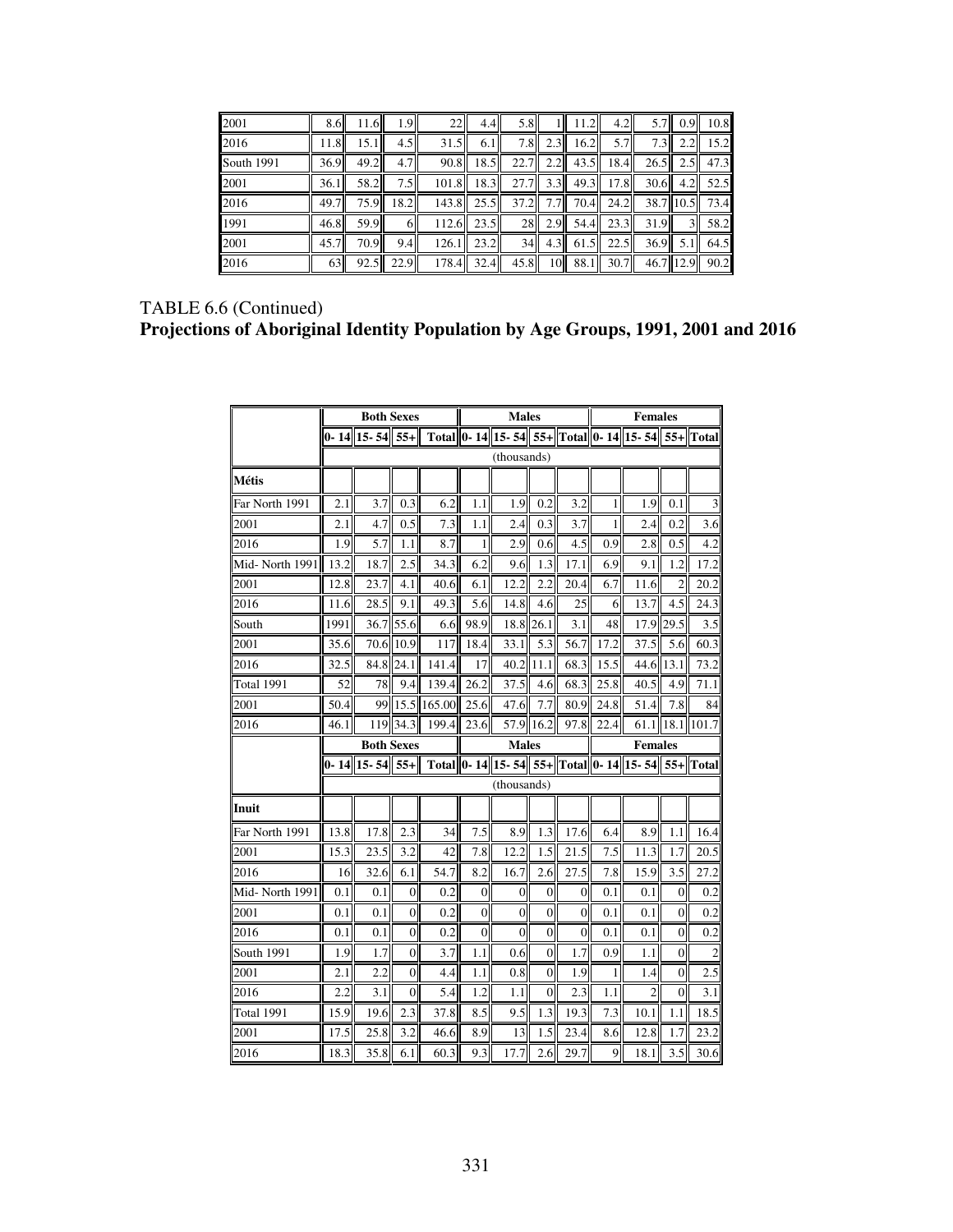Note: — non-zero values of less than 50. Because of multiple identities reported in the individual Aboriginal groups, the sum of the four groups is greater than the count for the total Aboriginal population.

Source: Statistics Canada, Demography Division, Population Projections Section.

We believe that the policies for northern economic development that are most likely to succeed are those that complement and build on the strengths of the traditional-mixed economy. The Berger inquiry into the construction of the Mackenzie Valley pipeline concluded nearly 20 years ago:

In the North today, the lives of many native families are based on an intricate economic mix. At certain times of the year, they hunt and fish; at other times they work for wages….There are, in reality, four sectors in the northern economy: subsistence, trading of renewable resource produce, local wage employment, and industrial wage employment. We can trace the history of the native economy along a spectrum that has subsistence activities at one end and industrial wage labour at the other. But we must bear in mind that overlapping or mixed economic forms are now integral to the native economy. 168

The four sectors identified by Berger are still important in the North: subsistence hunting, fishing and gathering, the sale of renewable resources products, local (or small business) wage employment, and industrial wage employment. However, we would add to the "intricate economic mix" some other sources of income — public service employment, subsidies to the harvesting sector, and social welfare transfers.<sup>169</sup> It is by combining income from these sources that most northern Aboriginal people have made a living for several decades and that they still make a living today.

The traditional-mixed economy has been given many names. At one time, analysts referred to 'traditional pursuits'; later they identified the traditional, mixed, domestic, informal or renewable resources economies. We have chosen the term 'traditional-mixed' because it captures two of the most important features of this economic sphere. The reference to tradition recognizes that hunting, gathering and fishing are how northern Aboriginal peoples have traditionally made their living; the term also honours the fact that traditional knowledge and skills are important to success on the land and the reality that traditional spiritual values — a way of seeing the world — influence the activities of the land. This point was explained to us repeatedly at our public hearings. One of the plainest statements was made by Mark Wedge:

What drove the economy prior to the contact with the European culture, the European people? Some of the stories that some of the elders had brought out was that prior to the contact it was spiritual values that drove this economy.

Mark Wedge Whitehorse, Yukon 18 November 1992

The economy is mixed because it blends what were once considered incompatible practices: wage employment, transfer payments, and traditional participation in fishing,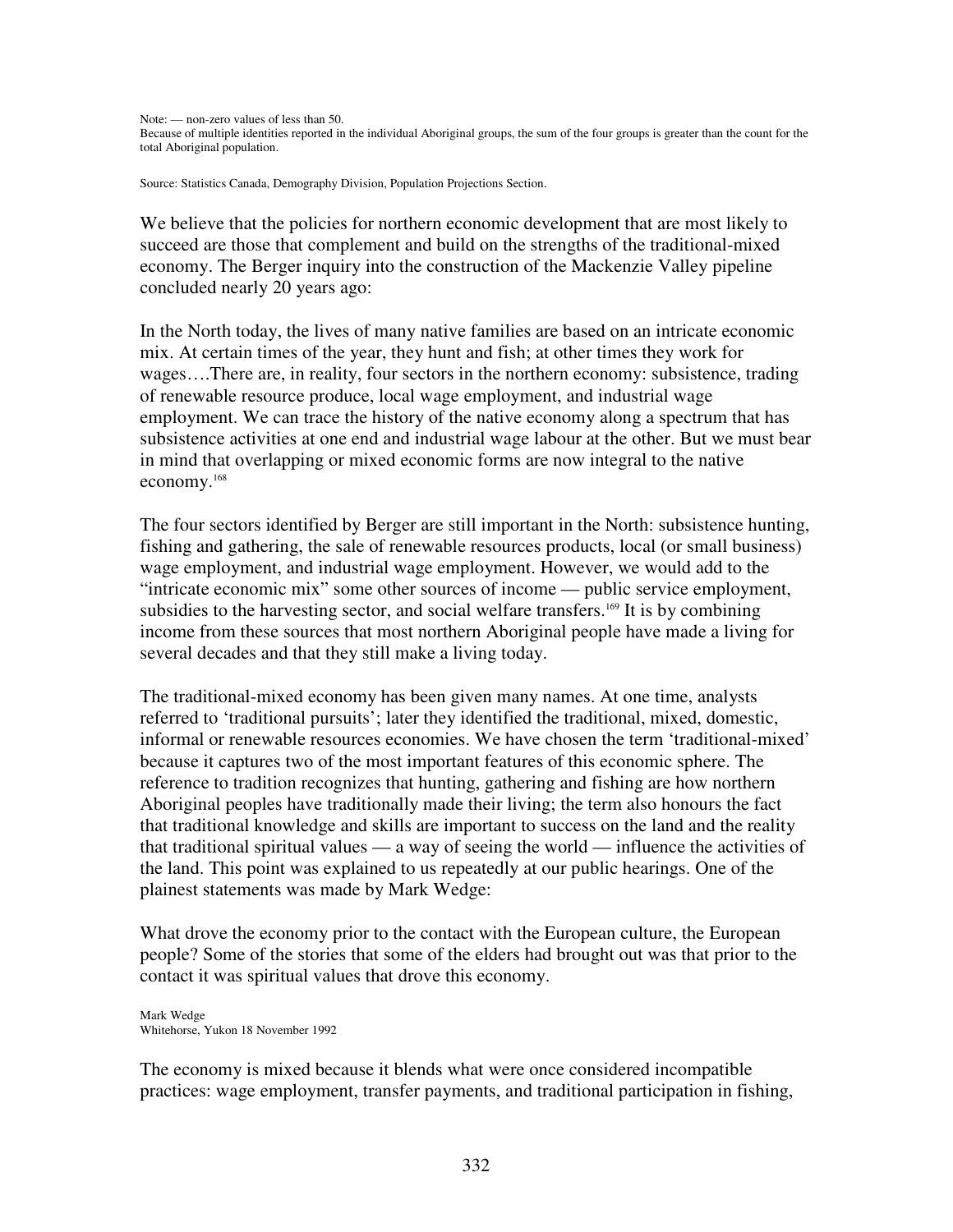### hunting and gathering. 170

Extended families share income in kind (from hunting, fishing and gathering) and cash income (from wage employment, the sale of arts and crafts, and social welfare transfers). Sharing occurs within households and between them. Frequently, cash income from various sources is used to support land-based production. For example, wages from shortterm employment or social assistance payments may be used to purchase the supplies necessary for a hunting trip; the food harvested on such trips will be shared and used to sustain families and other community members. In addition, by-products of the hunting trip — fur and hides — are often used along with imported materials such as cloth and wool in fine-craft items such as hats, mittens, slippers and coats. Bone, antlers or soapstone (depending on the region of the North) are used for art carvings and other items made for sale.

Far from being incompatible with wage employment, the traditional-mixed economy is healthier when there are opportunities for people to earn cash wages. Wages can be used to buy the necessary items for going out on the land; in turn, the land provides food and other necessities of a much higher quality than could ever be purchased in the North by cash alone. In this sense, land-based production in the typical northern economy 'subsidizes' both the wage economy and the social welfare system.

What is essential is that the enterprises that generate wage employment be conducted in a manner that does not damage the environment (and thus the basis of the traditional-mixed economy) and that the jobs provided by enterprises be structured in a way that permits hunting, fishing and trapping to continue.

Part of the reason for our support of the traditional-mixed economy lies in our assessment of previous approaches to northern economic development. Development approaches based on very high levels of infrastructure construction and other forms of subsidy for major non-renewable and capital-intensive resource projects have not drawn many northern Aboriginal people into full-time wage employment; few such programs will likely be affordable in any case.

Yet we do not dismiss the wage economy. The traditional-mixed economy is not an isolated sphere of activity. Rather, it is the vital core of regional economies that include wage employment, small business development and various forms of investment and public expenditure. For many northern Aboriginal people, therefore, seasonal, part-time or permanent wage employment is an important aspect of their participation in the mixed economy. In light of this, we recognize the continuing importance of public and private sector wage employment. We also endorse a variety of measures, identified by many northern Aboriginal organizations and governments, to enhance opportunities for employment and business development. (See Volume 2, Chapter 5 for a discussion of most of these measures.) There is a high degree of consensus about the merits of such measures and an increasing amount of independent research that demonstrates their relevance. <sup>171</sup> They include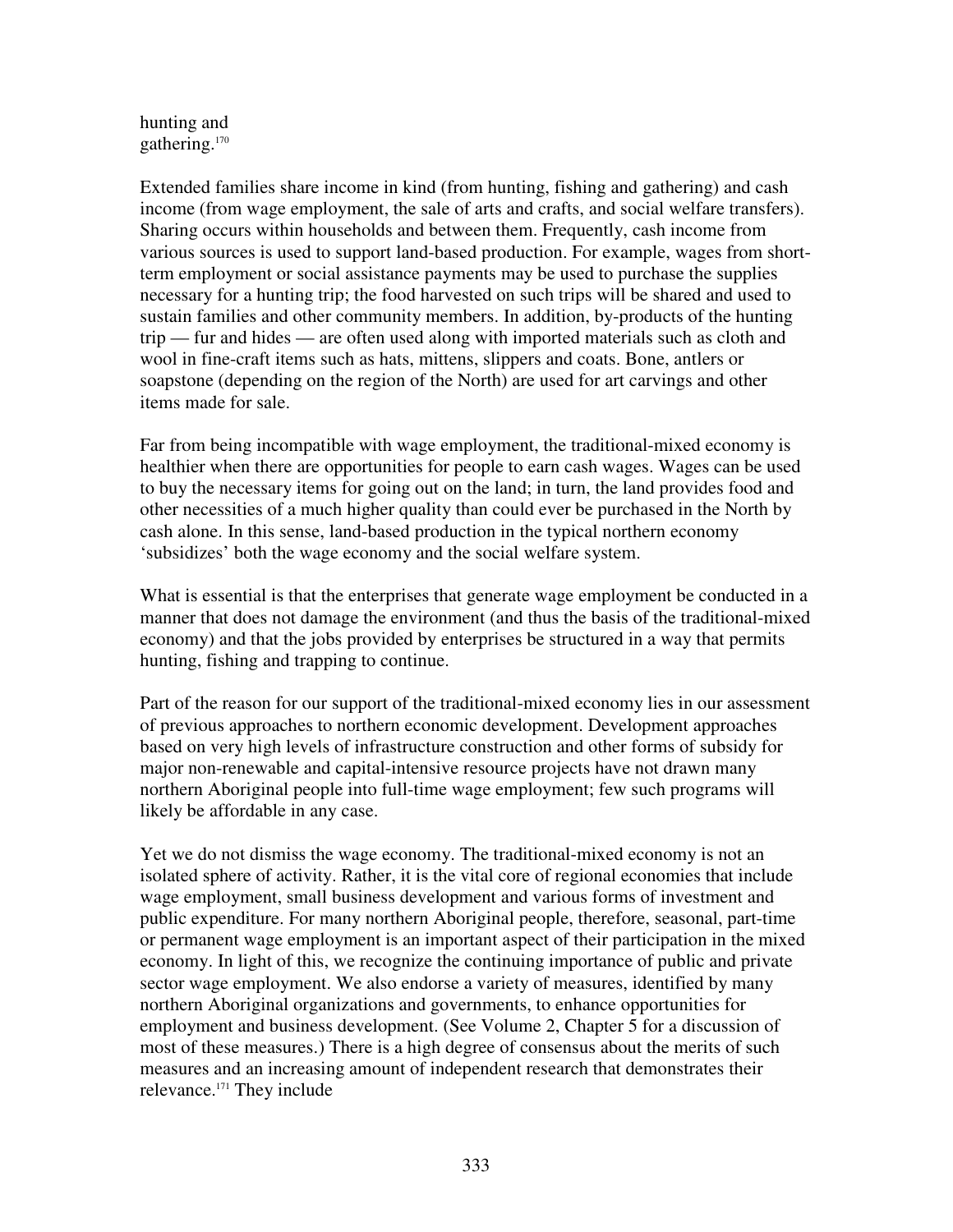- import substitution;
- long-term strategically planned labour force training;
- promotion of internal trade;
- development of the small business sector;
- selective commercialization of the wildlife harvest;
- specialized export development;
- eco-tourism:

• creation of job opportunities in the public service for local Aboriginal people to reduce the expense of importing and training public servants;

- job sharing; and
- flexibility in work schedules.

These solutions are based on the experience of the last several decades with other approaches to economic development. Since that experience is important to understanding the applicability of the measures just listed, we now consider some approaches used in the past.

# **7.1 Past Approaches to Northern Economic Development**

During this century, two broad approaches to public spending for northern development have been tried: laissez-faire (where government abstains from involvement) and infrastructure development.

From Confederation to the Second World War, the federal purse was mainly closed to northern Aboriginal peoples. Some small amounts were paid to northern residents as a result of treaty obligations, policing was provided, and very occasionally, charitable expenditures were made. This laissez-faire period is captured in the phrase 'best left as Indians' — Ottawa's earlier belief that northern Aboriginal peoples should make their own living, as they had always done. To some extent the federal government's attitude applied to all citizens across Canada, Aboriginal or non-Aboriginal, until the changes that came with and followed the Second World War. However, a minority viewpoint, even during the Depression, was that the state had a responsibility to mitigate the effects of the major changes Aboriginal societies were experiencing.<sup>172</sup>

Laissez-faire disappeared as a new spirit of interventionism began to inform federal economic development policy and practice during the 1950s and early 1960s. In the immediate post-war period, the general view in Ottawa was that publicly funded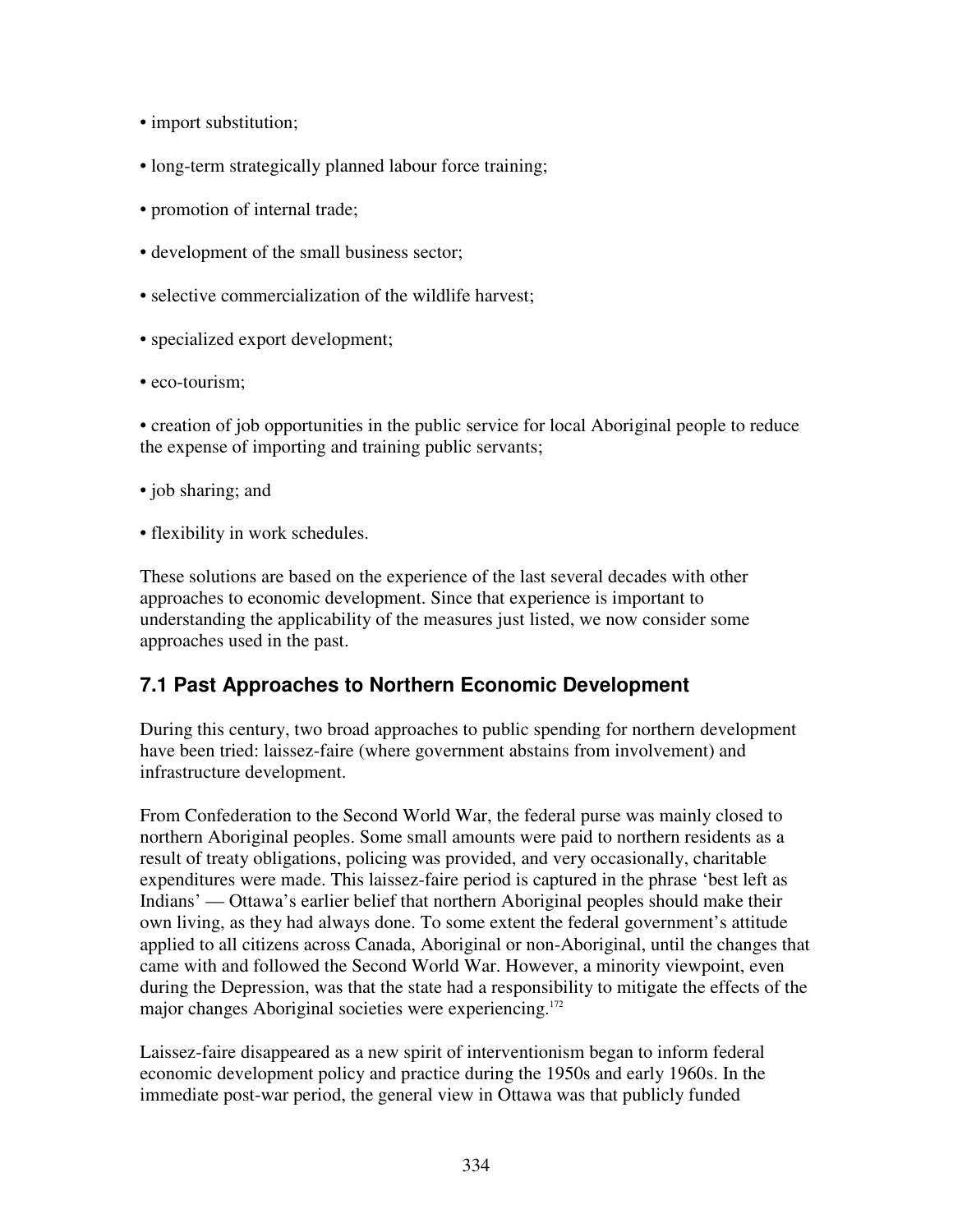infrastructure development would stimulate the development of regional economies by providing mainly construction jobs in the short run and by creating an attractive environment for private developers in the longer term. This view underlay regional development policy generally and the northern development approaches of prime ministers Louis St. Laurent and John Diefenbaker in particular and embraced this vision of economic development: build a railway or a road to a mine, subsidize the establishment of the mine, and in the natural course of things, Aboriginal people will be drawn into the new jobs created. However, despite federally sponsored training programs for northern Aboriginal people, relatively few of them have found permanent employment in these industries. 173

The culmination of the northern development policy was a wave of major non-renewable resource development projects in the 1970s. These included, for example, the Syncrude oil sands development, hydroelectric development in northern Quebec, the lead-zinc mine at Nanisivik, Northwest Territories, and the Nelson River hydroelectric projects in Manitoba. Governments were typically involved not only in the provision of infrastructure support but also in various types of direct subsidies. These included tax incentives, informal regulatory sponsorship by certain government agencies, research and development assistance, direct subsidies to encourage local employment and training, and some regulatory measures designed to ensure that socio-economic benefits such as training and small business development would accrue to the region.

Neither the 1950s nor the 1970s version of development contributed greatly to Aboriginal community development. Creation of wage employment opportunities benefitted only a few Aboriginal individuals. Furthermore, despite some small business stimulation, large projects have had almost exclusively negative short-term effects in neighbouring communities. There are various reasons for this, including the necessarily rapid pace of such large projects; the finite duration of the projects; and the extent to which it is feasible for corporations to operate 'contained' operations in the North, using centralized purchasing and a fly-in labour force. Regulation can mitigate the last factor but would consume some of the leverage local people and their governments have. It is difficult to get much of lasting local value out of megaprojects. <sup>174</sup> The cost in public funds of each job created (whether the person who finds employment is Aboriginal or non-Aboriginal) is very high. Many of the new positions tend to be filled by workers from elsewhere, as even under regulatory constraints companies have found it cheaper to fly in trained workers than to recruit, train and retain local employees. Furthermore, and most decisively, considering the current emphasis on deficit reduction and public spending restraint, it is difficult to imagine support in the 1990s for massive public subsidies of private industry on the scale of the 1970s and 1980s, when drilling for dollars under the old National Energy Program was routine. The range of options has narrowed dramatically.

# **7.2 The Contemporary Northern Economy**

We believe that the 1990s are the beginning of a more realistic and more creative phase in planning economic development in the North. Both territorial governments, for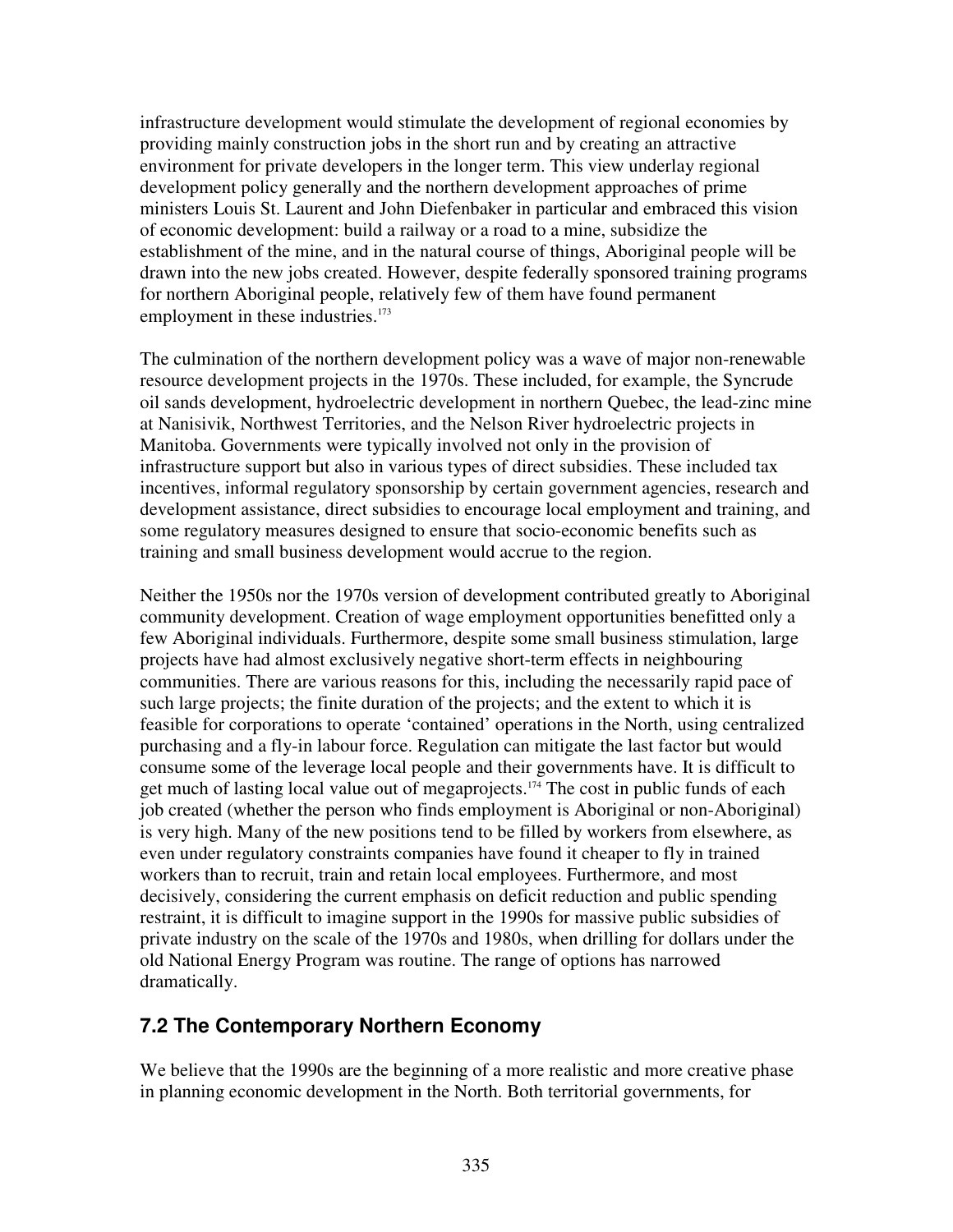example, have recently studied the problems of their economies and have reached broadly similar conclusions. 175

The l990s witnessed the convergence of a number of factors in the North that pose tremendous challenges to Aboriginal people and to Canada as a whole. These challenges include

• unemployment and underemployment in certain key areas of the North, particularly in small, predominantly Aboriginal communities;

• continued limited prospects for non-renewable resource-based economic development and employment;

• government fiscal restraint, resulting in declines in direct expenditures and investment as well as reduced employment opportunities by the largest employer — the government;

• per capita costs for delivering public programs in housing, health, education and social services that are the highest in Canada;

• a young and rapidly growing population and its need to be engaged in productive activity;

• recognition of environmental issues in the North and the need for sustainable development based on both scientific and indigenous knowledge;

• recognition of the under-utilized renewable resources potential in some parts of the traditional economy;

• a gradual shift of political power to northern regions and the development of new public institutions based in the North; and

• with political development and Aboriginal self-government, stabilization of the regime for resource regulation.

We favour a policy response rooted in sustaining viable communities and promoting a diversified economy that encompasses both wage employment and harvesting renewable resources. Through comprehensive land claims settlements and emerging systems of selfgovernment, Aboriginal peoples in the North have an opportunity to re-establish the traditional-mixed economy in a land where direct use of natural resources is a vital dimension of making a living.

Northerners may well break new ground in coping with common problems of industrialized countries today: increased pressure on public expenditures, global competition creating downward pressures on incomes, and the reduced capacity of states to regulate or borrow to create full employment.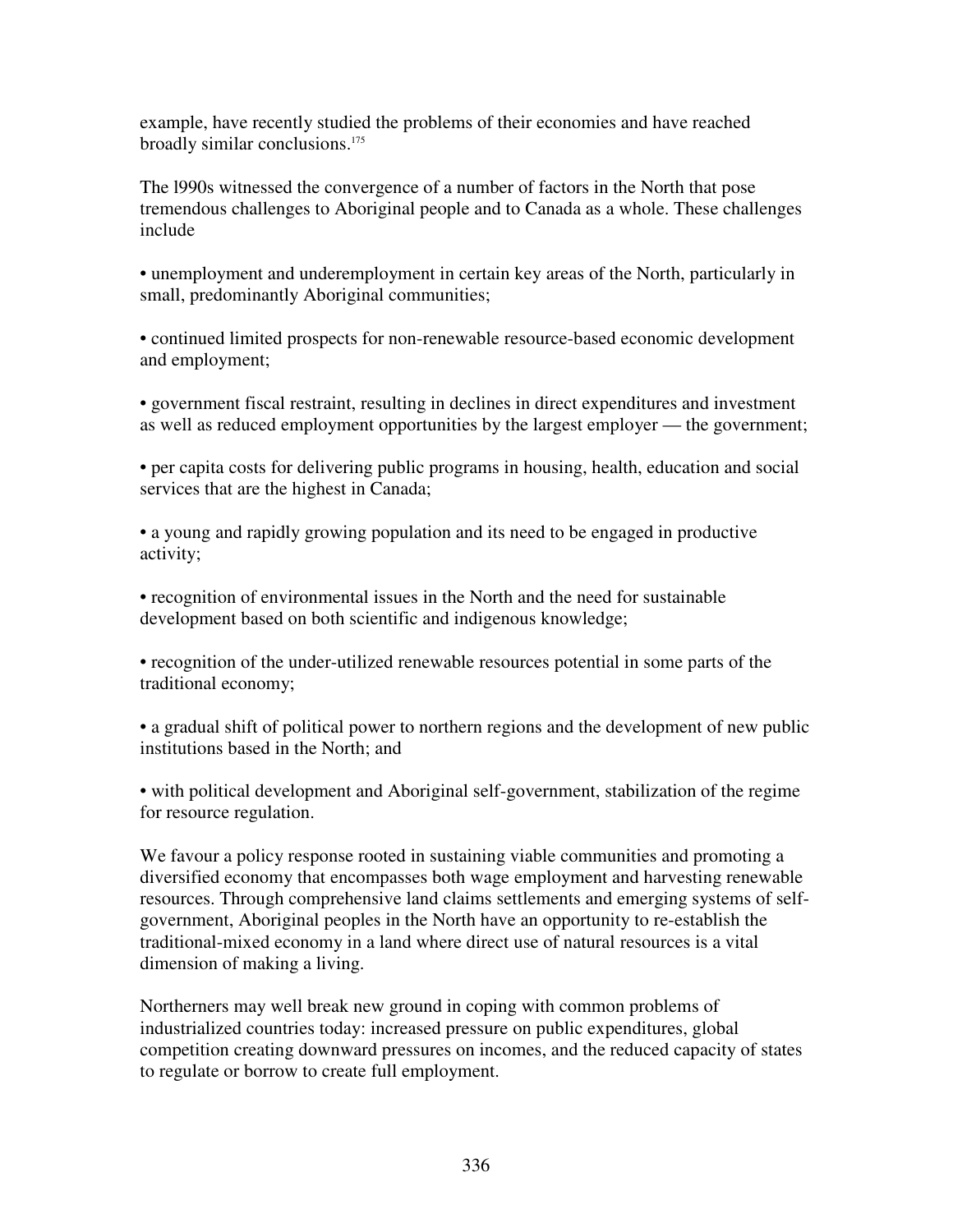# **7.3 The Value of Country Food**

To interpret the value of hunting solely as a means of subsistence and to give it a cash value would be objectionable to most Cree, as hunting is a way of life. It involves a religious sense of being in harmony with the forest and the animals….Hunting also provided employment and a sense of dignity and independence to the hunter. Nonetheless a cash income can be imputed…. 176

There are several fundamental reasons for the deep commitment of Aboriginal people in the North to country food and to the domestic system that underlies its production and consumption, and these extend beyond traditional eating habits and preferences. The first has to do with the nutritional value of country food (see Volume 3, Chapter 3).

In general, country food is much richer in protein than the meats imported from southern Canada and has a lower fat content. For example, seal meat consists of 32 per cent protein and two per cent fat, and caribou is 27 per cent protein and one per cent fat. In contrast, beef is 17 per cent protein and as much as 23 per cent fat. Also, country foods tend to contain less saturated fat than beef and other southern meats. This applies not only to sea mammals and fish but also to beaver, muskrat, polar bear and caribou. Country foods are also much higher in iron and calcium, as well

as other essential nutrients such as vitamin A, vitamin C, thiamine and riboflavin. Changes in the diets of Inuit, Métis and First Nations people to include more southern foods have significantly increased the incidence of tooth decay, obesity, iron deficiency, vitamin A deficiency and diabetes.<sup>177</sup>

Harvested country food is usually the more economical alternative to store-bought imported foods, especially if nutritional value is taken into account. <sup>178</sup> Country food and its harvesting also have a very high cultural value. The social relations underlying the production of food in the traditional economy are critical to the functioning of that economy, and the sharing of food within the household and through the extended family and community are the primary means of reinforcing those social relations.

Finally, there is a growing body of evidence to show the importance of food gathered by hunting, gathering and fishing to household income. In the Northwest Territories, for example, more than half the Aboriginal population reported that all or most of its food came from this source (see Figure 6.7).

As noted earlier, Aboriginal harvesters require a relatively small but steady source of cash income to continue to harvest. This has been true for decades, although the situation has become more acute as fur prices decline (or vacillate wildly) and as the equipment and supplies necessary for harvesting increase in cost. In this area, some positive policy steps need to be taken, with additional public expenditures (or reallocation) and careful attention to program development.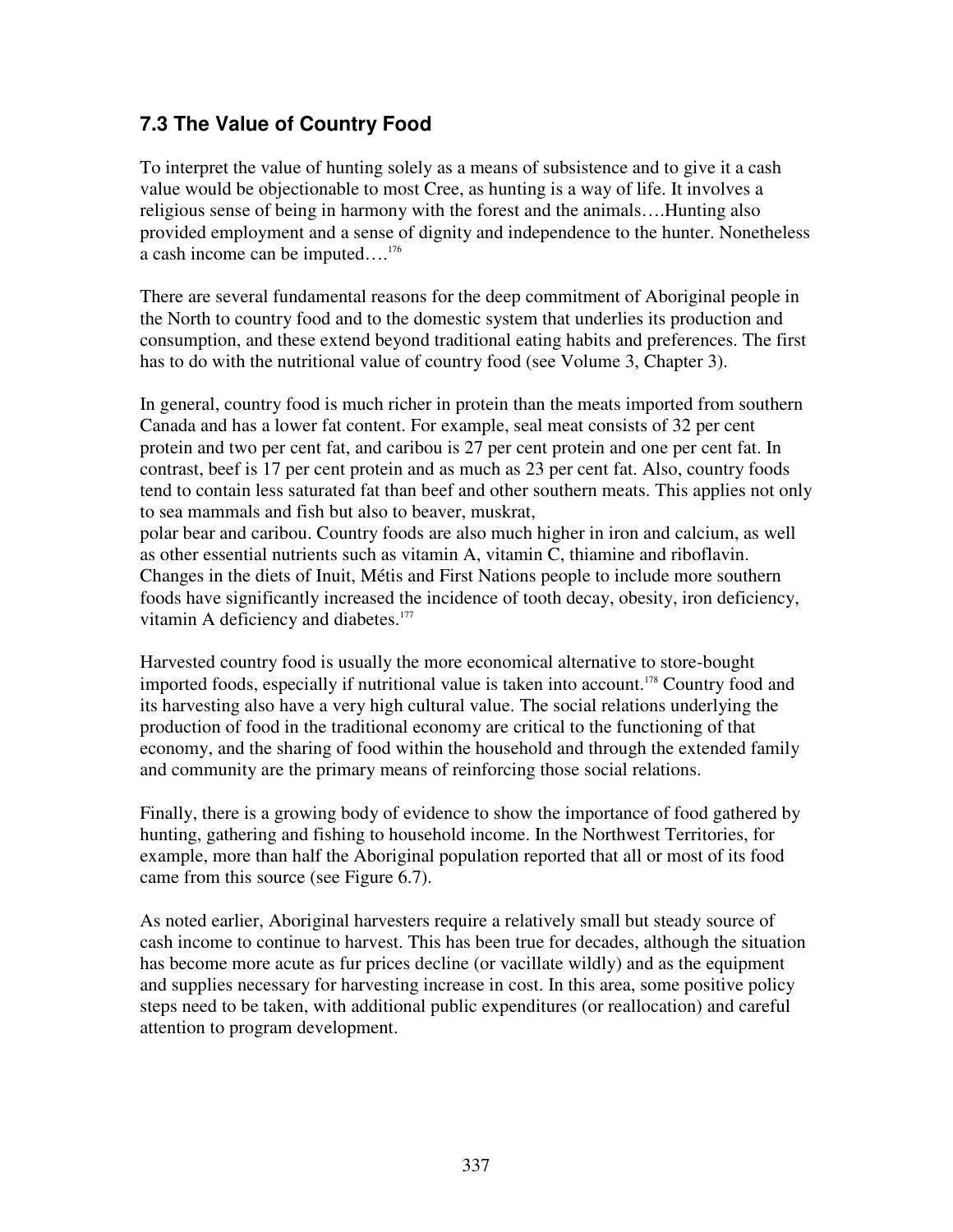FIFTHE 6.7 **Amount of Food Obwined The** otach Hunting and Fishian 1991



At Saving premergent to Andy ad identity population age 5 of the ag in the ambasive that obains food mat. Esh gan chiefe to such husting and desisg. Server Statistics Concide, 1994. Also digital liber for Survey, adalogue no. 89-39-1953).

## **7.4 Supporting the Traditional-Mixed Economy**

Some portion of the cash needed in a mixed economy is available from wages and small business income, but there is also a need for subsidy from governments. In our discussion of Aboriginal economies (Volume 2, Chapter 5), we argue that income support funds such as social assistance and unemployment insurance can be used more actively and constructively in contributing to the economic development of Aboriginal communities. We recommend a new holistic approach to the development of innovative uses of social assistance, which must be controlled by Aboriginal communities.

One approach we suggest is to incorporate social assistance with income support programs for harvesting activities. An essential focus of social security reform in the North is to enable Aboriginal people to hunt for food, process it, transform it and export it to create jobs for Aboriginal people. This point is especially relevant to communities where, in the Northwest Territories for example, harvesters continue to make up a large portion of the social assistance caseload.<sup>179</sup>

Some northern regions are more advanced in this area than others — in northern Quebec, hunter and trapper income support programs are well-established — but in all parts of the North there are many ways to improve support for the traditional-mixed economy. Northerners explained to us that this issue has several dimensions.

#### *High costs exacerbated by regressive taxation*

The price of goods and services in the North ranges from 25 to 100 per cent higher than the Canadian average. The figure varies with geographical location and transportation costs, with the lower number referring to centres accessible by roads, such as Whitehorse and Yellowknife, and the higher applying to fly-in communities farther north. Northerners in some communities do not receive the basic dietary requirements of life. In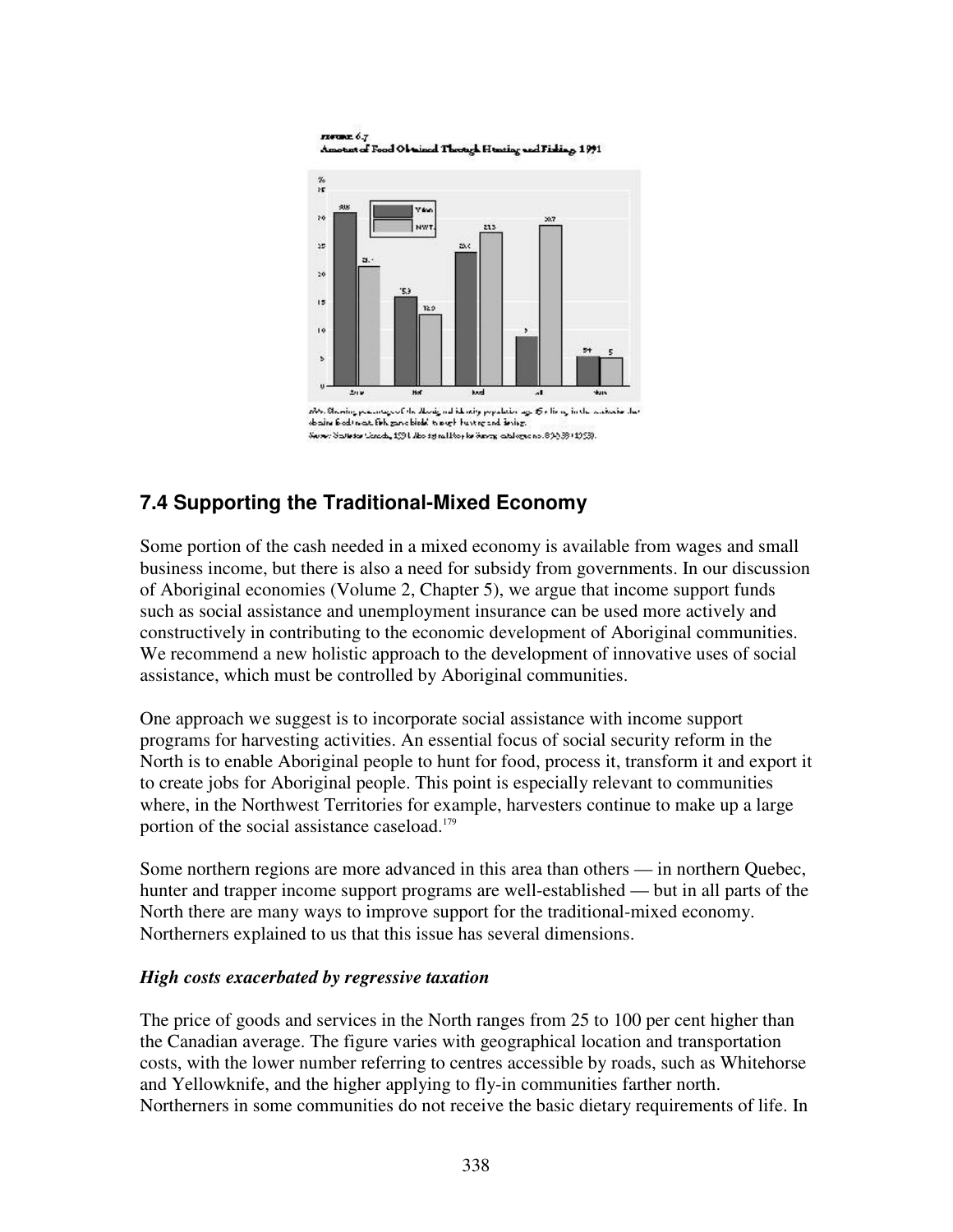such cases, it is strong ties to the land and access to country food that supply low-income families with essential dietary staples.

However, flat taxes, such as the federal goods and services tax, do not take the variation in consumer prices into account at the point of purchase. This situation applies not only to immediate supplies such as fuel and ammunition but also to the price of capital equipment used for harvesting, such as snowmobiles and outboard motors.

Low-income taxpayers may eventually apply for and receive a rebate on taxes paid, but this is generally only a fraction of the actual tax paid and is not adjusted for the tax difference based on the real cost of goods. Provincial sales taxes are not subject to such a rebate. Northerners' higher cost of living is thus increased again by point-of-purchase taxes. As a result of this situation, Makivik Corporation identifies taxation as one of the most serious development problems Inuit in Quebec face…[Makivik argues that, taking] into account high costs and real purchasing power, the real tax rate can exceed 30 per cent.

Makivik Corporation Montreal, Quebec 29 November 1993

#### *Innovative uses of social assistance*

In many northern communities, social assistance payments and unemployment insurance are an important source of cash in the traditional-mixed economy, particularly in the rural North. Social assistance supplements the value of country food and also in many cases subsidizes the gathering of food from the land. In fact, people who can harvest traditional foods tend to require less social assistance.<sup>180</sup> Because of the positive effects associated with harvesting, there is a need for programming that encourages a greater measure of self-reliance rather than continuing dependency.

Social assistance programs are poorly suited to the needs of wildlife harvesting because they are designed as a support for consumption rather than for investment in production. <sup>181</sup> For example, in Fort Resolution, N.w.T., social assistance does not provide sufficient income to support extended periods out on the land, and hunters state that increasingly they must limit their expeditions to day trips and weekend trips. <sup>182</sup> Hence, a lack of cash-paying jobs combined with subsistence levels of social assistance have limited the ability of many northern Aboriginal families to participate fully in traditional harvesting pursuits.

The James Bay Crees of northern Quebec noted during the development of their income support program, that an incentive is needed to promote the maintenance of subsistence production. Fur production and sales, which are a by-product of subsistence activity, provided a strong incentive in the past when the fur market was viable.<sup>183</sup>

Since the European ban on seal furs and the sharp decline in fur sales generally, this income source has shrunk to the point of insignificance. Disincentives to harvesting, inherent in the current welfare system, include regulation against earning income from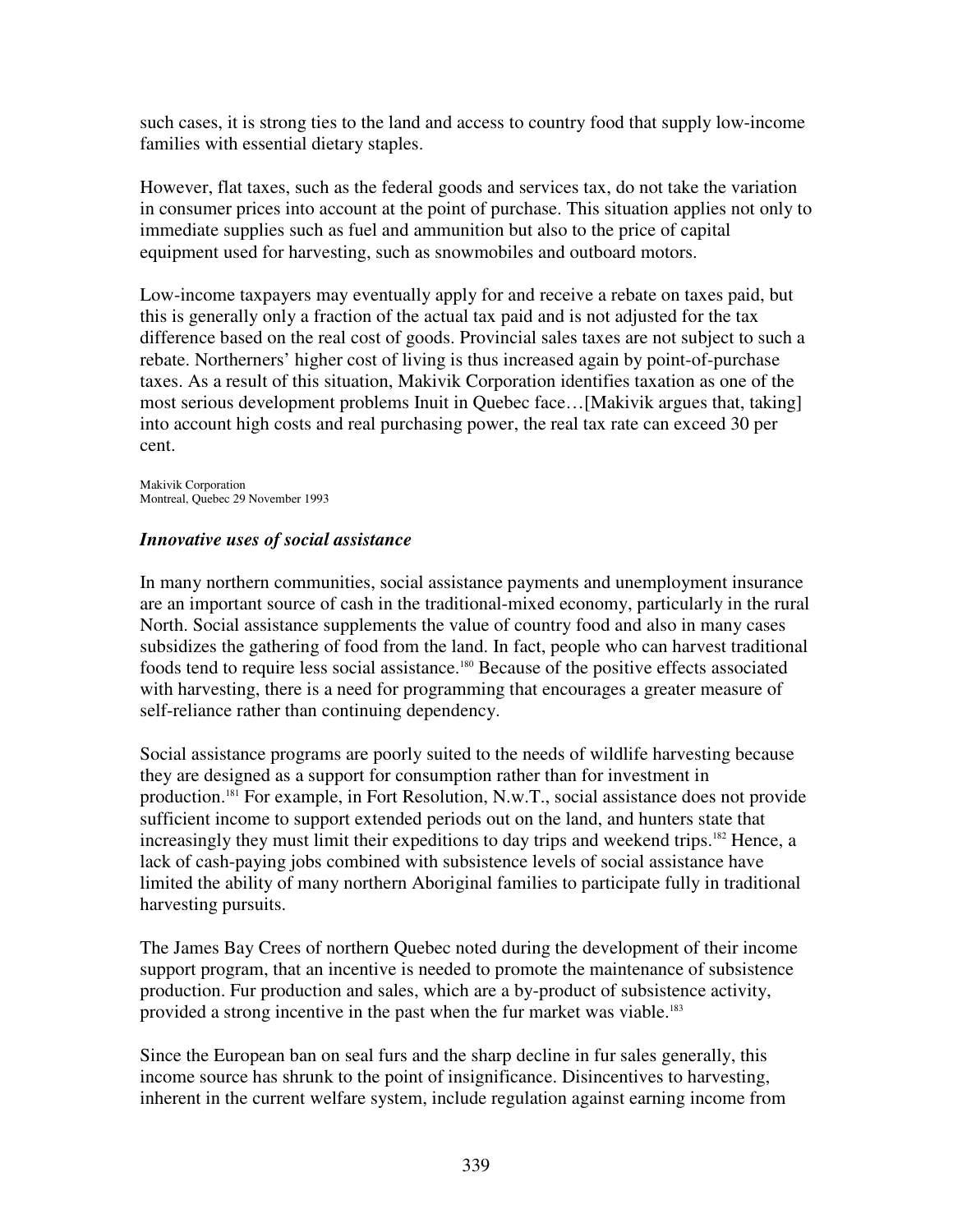the products of the harvest, and the monthly payment system that works against spending prolonged periods in the bush.

Members of the Omushkegowuk First Nation, located on the Ontario side of James Bay, have responded to the serious threats to their harvesting economy by proposing a detailed modification of the social assistance system. <sup>184</sup> Unlike the Crees in Quebec, the northern Ontario Cree do not have a land claims agreement through which a self-supported hunter and trapper income support program could be funded. Hence, the Omushkegowuk Harvesters' Association aims to achieve similar goals by reversing the current negative relationship between welfare and harvesting. Their harvesters income security program proposes using social assistance funds to provide supplementary income to families and individuals engaged in full-time harvesting (a minimum of 120 days a year). These funds would be disbursed in the form of grants to enable the capitalization of the harvesting process and seasonal payments in recognition of extended periods spent in the bush. The Omushkegowuk Harvesters' Association suggests that this program be integrated with other programs involving product marketing, resource management, transportation support, and bush schooling for the children of the harvesters. (The Hunter and Trapper Income Support Program of James Bay and Northern Quebec and the Nunavut Wildlife Harvesters Income Support Program are discussed in greater detail later in this chapter.)

In the Arctic, the Baffin Region Inuit Association (BRIA) has developed a different, more comprehensive approach.<sup>185</sup> BRIA has devised an economic development plan and strategy leading up to 1999, when Nunavut will come into being. Working closely with governments and other Inuit organizations to redirect and restructure available programming, including social assistance, BRIA proposes an arrangement whereby these funds are used as seed money to leverage self-help projects that will in turn lead to increased self-sufficiency. This plan addresses the many social ills that arise from the decline of the self-sufficient hunting society. It is based on goals of self-sufficiency in the basic needs of life and relies on hunting and the production of country food to generate at least 20 per cent of the region's economic activity.

BRIA's objective is to achieve 80 per cent participation in the labour force, including both the wage economy and traditional activities. The five-year plan proposes to replace the current 60 per cent social assistance dependency rate with a 60 per cent participation rate, through creation of a private sector consisting mainly of Inuit family-owned microand small businesses, together with activities derived from the traditional harvesting sector (hunting, country food processing, a seal fur garment industry, sewing and handicraft production, carving and various art forms). Combined with the use of the compensation fund under the Nunavut Final Agreement, these public funds should be accessible in ways that give Inuit a chance to build a strong, modern, but culturally vibrant society.

We support the suggestion made by several Aboriginal organizations that such innovative uses of social assistance funds be explored vigorously. <sup>186</sup> We offer a number of recommendations in this area in the chapter on economic development (Volume 2, Chapter 5). The potential of such programs would be to increase the number of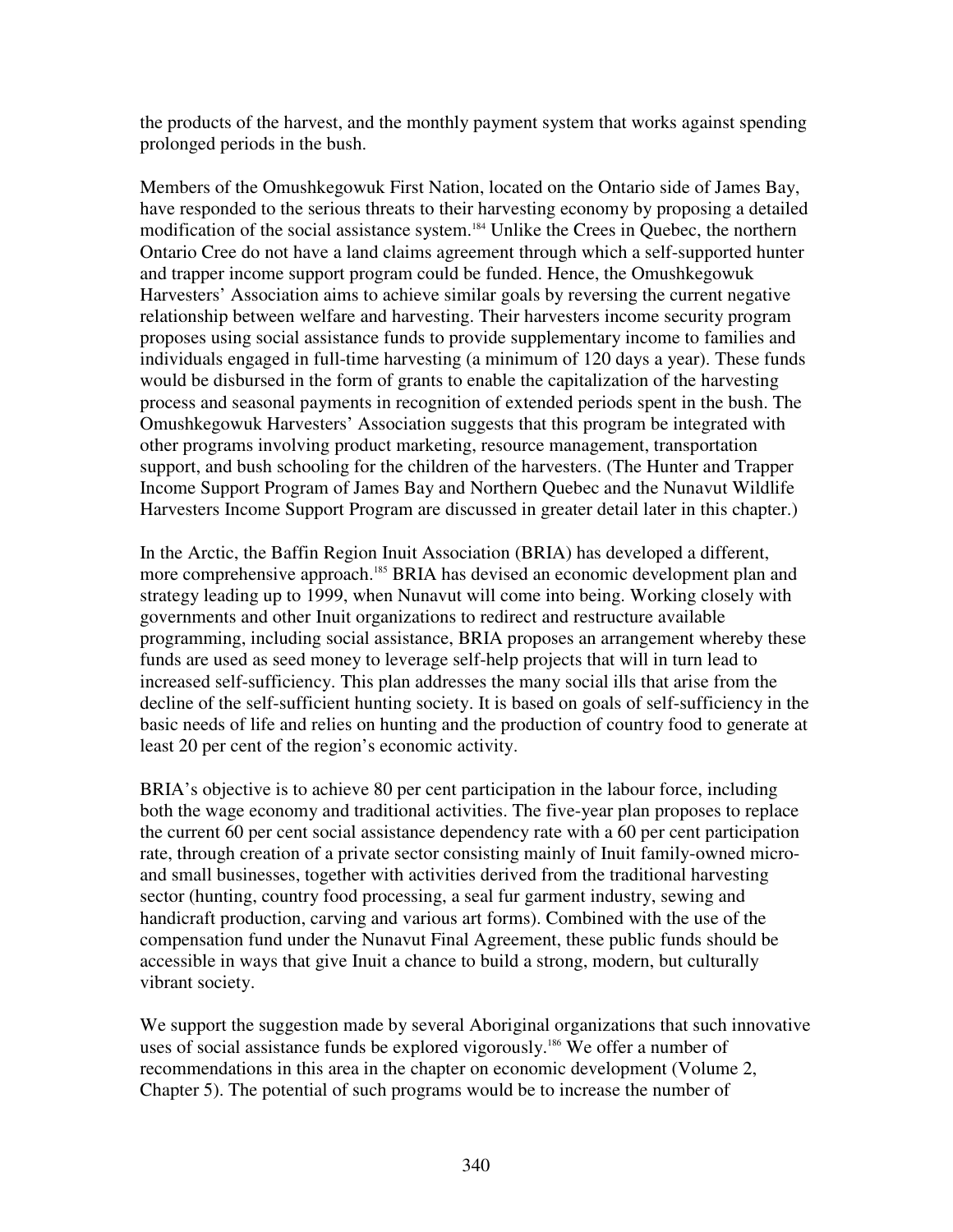Aboriginal northerners able to hunt, fish and trap while they actively contribute to the economic (and nutritional) well-being of the community.

#### *Alternative approaches to unemployment insurance*

Unemployment insurance is also an important element in the traditional-mixed economy. For instance, to a limited extent, unemployment insurance has been used to sustain the ocean fisheries. In the fishery, people who have been able to work for the required time can receive unemployment insurance.<sup>187</sup> However, for a significant number of northern Aboriginal people engaged in the fishery, this has not been possible. Toby Andersen, chief land claims negotiator for the Labrador Inuit Association, explained the situation in this way:

You look out through the window and why are our fishermen not fishing? It's ice, right? They can't put out nets. All our fishermen here in Makkovik, their unemployment insurance benefits expired the 15th day of May. Every year that happens. Why? Because you're supposed to be fishing. We're tied to an unemployment insurance policy that's standard or mandatory right across Canada. And there's no exception for a unique area known as northern Labrador where there is an Aboriginal society.

Past experience is when the ice travels up the coast and hits the extreme southern Labrador and the northern part of the island in Newfoundland and fishermen can't put their gear in the water because the ice is into the bays and the boats, Ottawa extends the unemployment insurance benefits to those fishermen because they can't fish because of ice conditions. Our fishermen can't get it. Now, isn't that discrimination?

Toby Andersen Chief Negotiator, Labrador Inuit Association Makkovik, Newfoundland and Labrador, 15 June 1992

With unemployment rates as high as 70 per cent in some communities, many northerners never had the opportunity to work enough weeks to become eligible. There is widespread support among Aboriginal representatives for proposals to extend unemployment insurance to non-standard employment, including self-employed Aboriginal trappers and resource harvesters. For example, Inuit Tapirisat of Canada, the Labrador Inuit Association, the Métis National Council, the Native Women's Association of Canada, and the Congress of Aboriginal Peoples have come out in public support of proposals to include Aboriginally defined non-standard employment in the UI scheme.

Parliament recently enacted legislation amending the unemployment insurance system.<sup>188</sup> The new Employment Insurance (EI) program benefits Aboriginal northeners in some ways but falls short in others. Recipients will be allowed to earn up to \$50 weekly without reducing their benefits otherwise payable. The eligibility period will be measured in hours rather than weeks. Northern seasonal workers, multiple-job holders and parttime workers will therefore become eligible more quickly than before.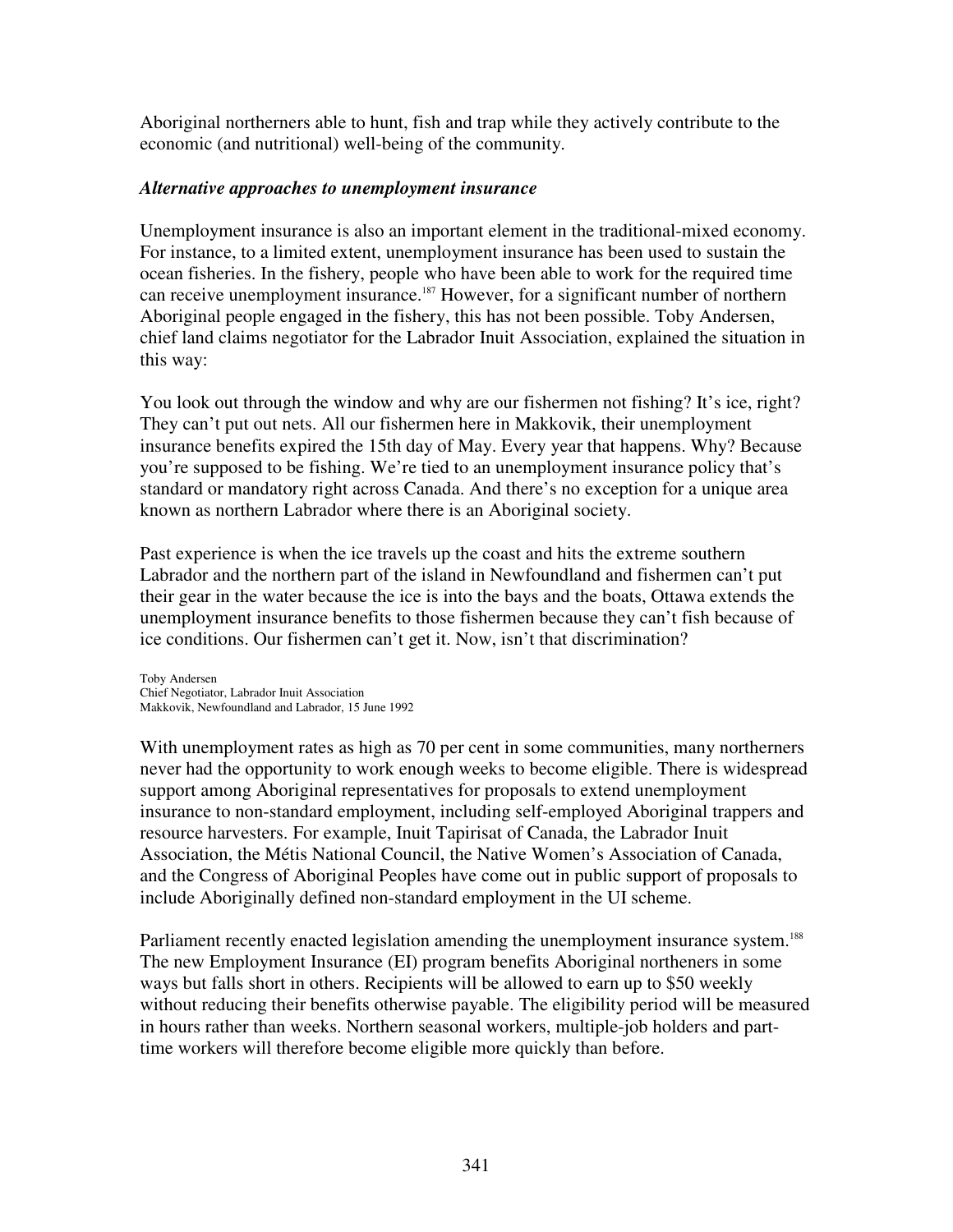Flexible measures such as these are relevant to Aboriginal communities in the North that depend to a large extent on cottage industries, short intermittent work periods, and resource-based seasonal work that, for geographic and climatic reasons, often has not extended to the previously required 12-week eligibility period. Indeed, seasonal work is seen by many Aboriginal northerners as an invaluable contribution to their local and regional economies, providing the potential for expanded economic activity in the future (tourism, for example).

However, benefits have been reduced under the new legislation. Consideration has not been given to higher northern living costs. The requirement that new entrants to the labour force work longer hours to qualify will hinder young northerners. We believe the uniquely high cost of living in the North needs to be factored into EI benefits. The North is an area of high unemployment, and people should not be doubly penalized by the region's high living costs. The Commission believes that the Employment Insurance Commission should consider recommending appropriate cost-of-living allowances in its report to Parliament (due by December 1998) on the phased implementation of the reforms.

We believe there is also scope to integrate the federal government's planned job creation partnerships — enabling groups of EI claimants to work in concert with community organizations — and its three-year, \$300-million transitional jobs fund for high unemployment regions with our recommendations on innovative community uses of social assistance funds. Both approaches favour strong local input, including private organizations. We note as well that the jobs fund could be used to support the federal economic development initiative in northern Ontario and strategic sectors such as tourism. (See Volume 2, Chapter 5, particularly the discussion of income support alternatives.)

Many people spoke to us of the apparent unfairness of federal and provincial practices with respect to various industries. While agriculture, for example, is heavily subsidized with a sensitive array of measures, little has been done to support the traditional-mixed economy when it has been threatened.

Inuit noted that when the sealing industry collapsed as a result of international reaction to the Newfoundland seal pup harvest, seal hunters received no compensation for their losses. Inuit had used the money made from selling pelts to purchase equipment to go out onto to the land for all kinds of hunting. When they could no longer earn cash from the sale of pelts, they could no longer afford to buy equipment to go out onto the land as often as they wished. 189

Another problem arose in the implementation of the cod moratorium package, a program instituted in 1993 to compensate fishers affected by the ban on cod fishing. The Commission was told that Inuit of Nain, Newfoundland and Labrador, felt the impact of the depletion of cod stocks before anyone else in the province but that they were excluded from the compensation package.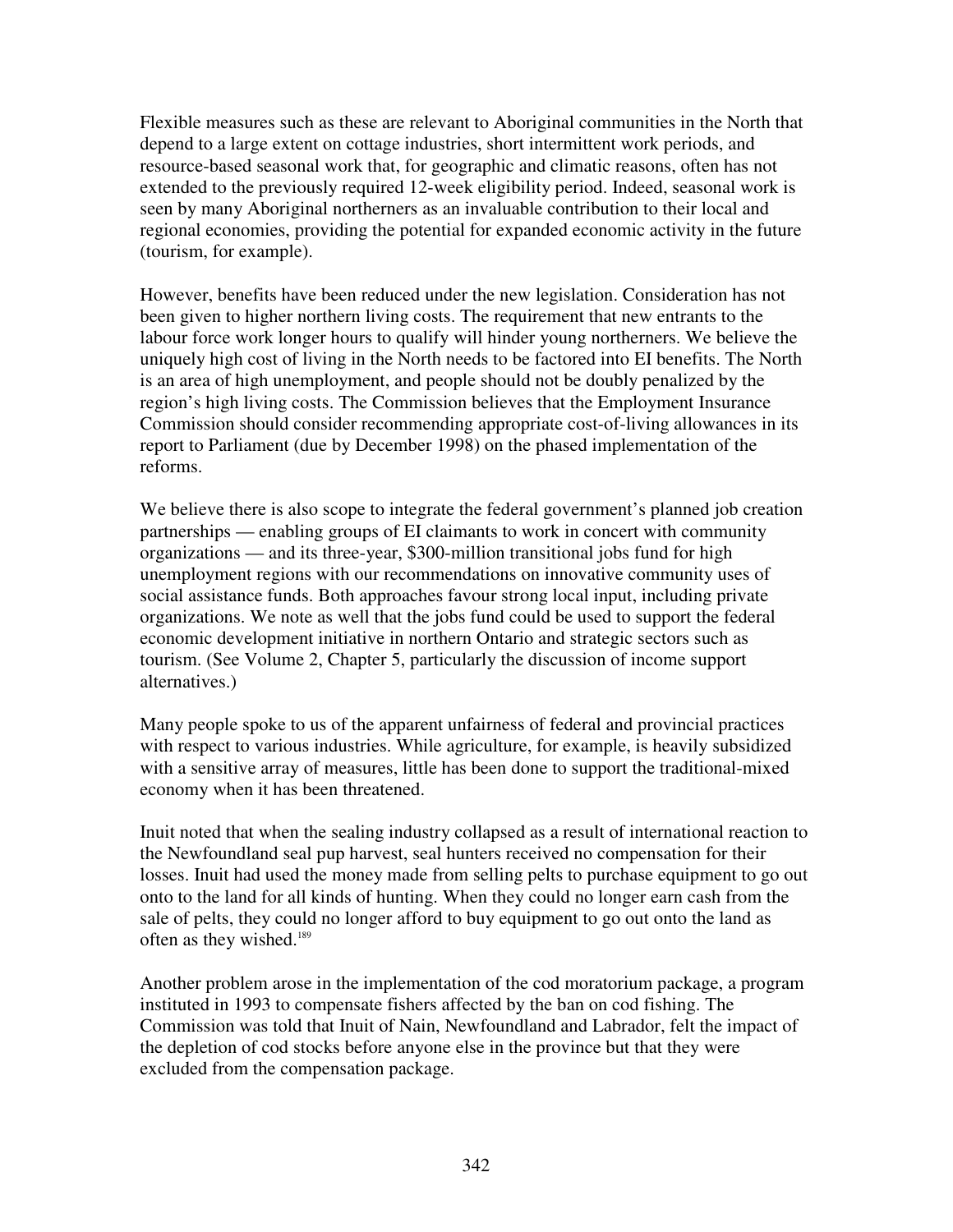Aboriginal peoples in northern Quebec, where claims agreements have established hunter income support programs, are in the most stable position. Those in the Northwest Territories have had access for many years to various measures in support of the traditional-mixed economy, including fur-purchasing programs and public subsidies for hunting and trapping distributed through community-level associations of hunters and trappers. But there are no programs comparable to those in Quebec anywhere in Canada.

The moment has arrived to deal constructively with the disparate problems facing northern Aboriginal peoples trying to earn a living in the traditional sector. Unemployment insurance has been used for many years throughout Canada as a flexible subsidy for workers in industries with seasonal variations in labour force demand. This role for the unemployment insurance system has come into question. However, unemployment insurance must be examined along with social assistance to design ways to support increased self-reliance in areas of the country where income supplements of some kind will be a permanent fixture of the economy for a significant portion of the workforce. Such a restructuring will have a far better economic and social impact than continuation of social assistance.

#### *Hunter and trapper income support programs*

At present, there are two hunter and trapper income support programs operating in northern Canada and another in the planning phase.

The James Bay and Northern Quebec Agreement, negotiated by the Crees and Inuit, created the first programs designed to support harvesting in a direct and systematic fashion. The Crees and Inuit have developed somewhat different programs; both appear to be operating to the benefit of the claims agreements beneficiaries. 190

Such programs provide a better solution to the shortage of cash than social assistance, which can erode individual self-esteem. Hunter and trapper income support programs provide a strong income multiplier through the production of food, are a spur to economic development of communities by placing money directly in the hands of those in the community who are in need and are in turn most likely to spend it in the community, and are likely to be cheaper than alternative programs when all are taken into account. 191

[The traditional economy] has the capacity to absorb relatively large amounts of labour at relatively high wage levels, provided that the long-term carrying capacity of the environment is not exceeded. Moreover, no other sector of the economy appears to hold the potential to expand employment over the next decade at the rate necessary to provide jobs for the rapidly increasing population….

Source: N.C. Quigley and N.J. McBride, "The Structure of an Arctic Microeconomy: The Traditional Sector in Community Economic Development", Arctic 40/3 (September 1987), p. 209.

The Cree Income Security Program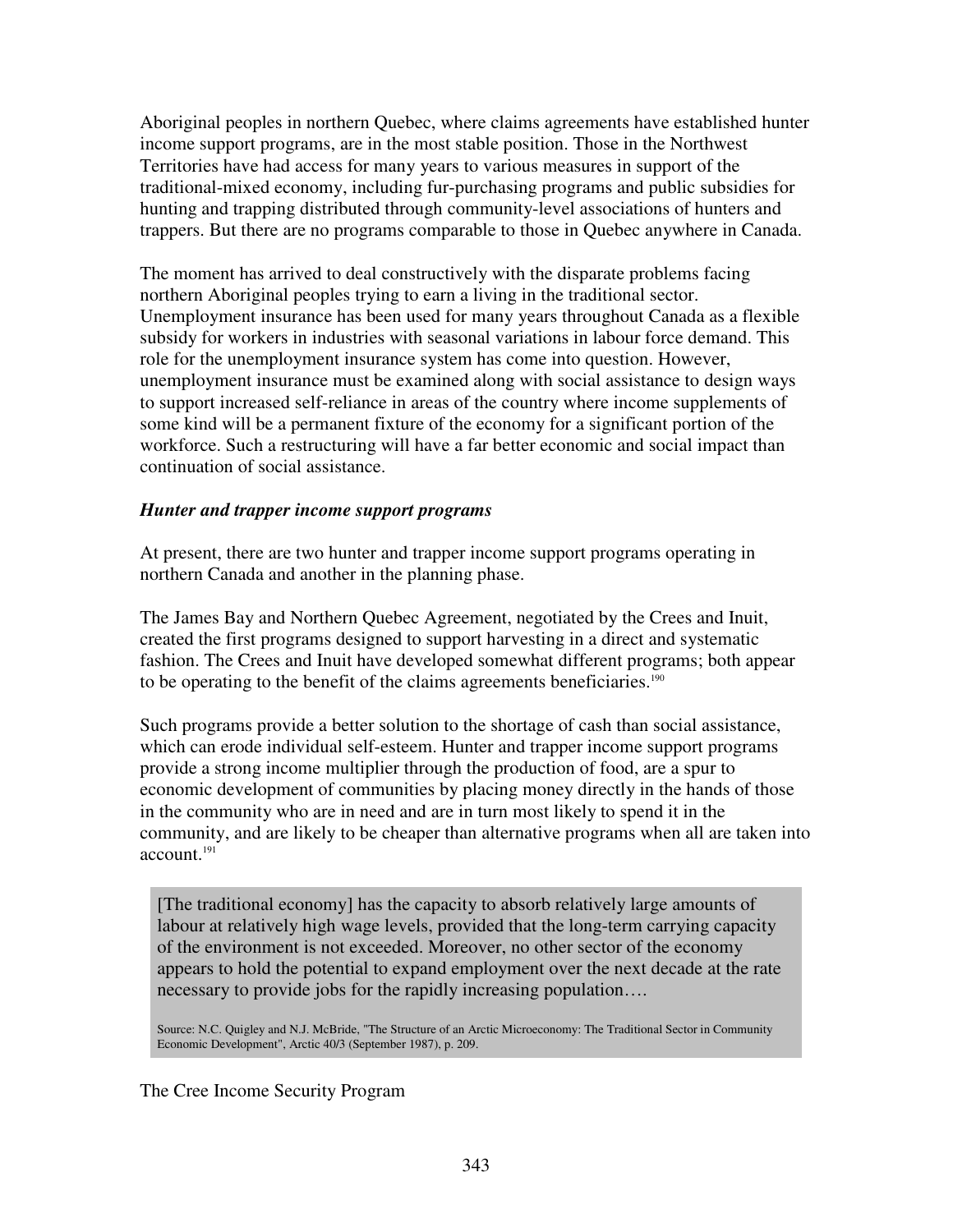The income support program of the Crees of northern Quebec is a production support program for hunters and trappers that funds individuals according to the time they spend out on the land. <sup>192</sup> This program forms part of the James Bay and Northern Quebec Agreement. It recognizes the importance of the mixed economy and attempts to offer financial support through a structure similar to a negative income tax, guaranteeing a minimum level of income based on family needs. In addition, cash income is provided to harvesters depending on the number of days spent harvesting, in the form of a per diem rate. To be eligible for the program the harvester must work no fewer than 120 days harvesting, spend more time harvesting than working for a wage income, and earn less from harvesting than from wage labour.<sup>193</sup>

In 1992-1993, the guaranteed income was \$3,240 for the head of the 'beneficiary unit' (family, defined in broad terms) and an additional \$3,240 for the 'consort' (partner). There is also a per diem portion that can be collected to a maximum of 240 days, at \$38.27 per day. Any wage earnings over the guaranteed annual income reduce the guaranteed income by 40 per cent of the wages earned. For example, a harvester earning \$5,000 in the wage economy would receive a reduction in guaranteed annual income of \$2,000 (40 per cent of \$5,000). Payments are made in advance to allow harvesters to prepare and purchase the equipment needed to harvest. Program costs in 1992 were \$14.8 million, according to the Cree Hunters and Trappers Income Security Board. There were 1,214 beneficiary units, representing 3,018 individuals, in 1992. The benefit per unit in 1991-1992 was \$11,719. 194

The basic income levels, per diem rates and offset percentages can all be adjusted for different situations. Important attributes of the Cree Income Security Program are that the program involves the Crees directly in program design, recognizes and supports economic activity that provides meaningful work, and contributes to a diversified economy that is in harmony with the land, the seasons and the people who live and work in these communities.

The Northern Quebec Hunter Income Support Program

This program was developed by Inuit and is administered by the Kativik regional government and participating Inuit communities and funded by the Quebec environment and wildlife ministry. It provides for the purchase of harvested food that is then distributed, free of charge, to Inuit living in the North who cannot hunt and to those living in the south. The Inuit-designed program also invests in capital equipment for harvesting, such as boats for communal use. The 1992 annual report showed a budget of \$3 million. Clearly more limited than the program established by the Crees, the program for Inuit "affects relatively few people in the eligible communities", but it does benefit "those who are most in need and those who have surplus produce to sell". 195

The contrast between the programs designed by the Crees and Inuit is interesting. Essentially, the Cree program compensates people for going out on the land, regardless of what they do with the products of their efforts, while the Inuit program encourages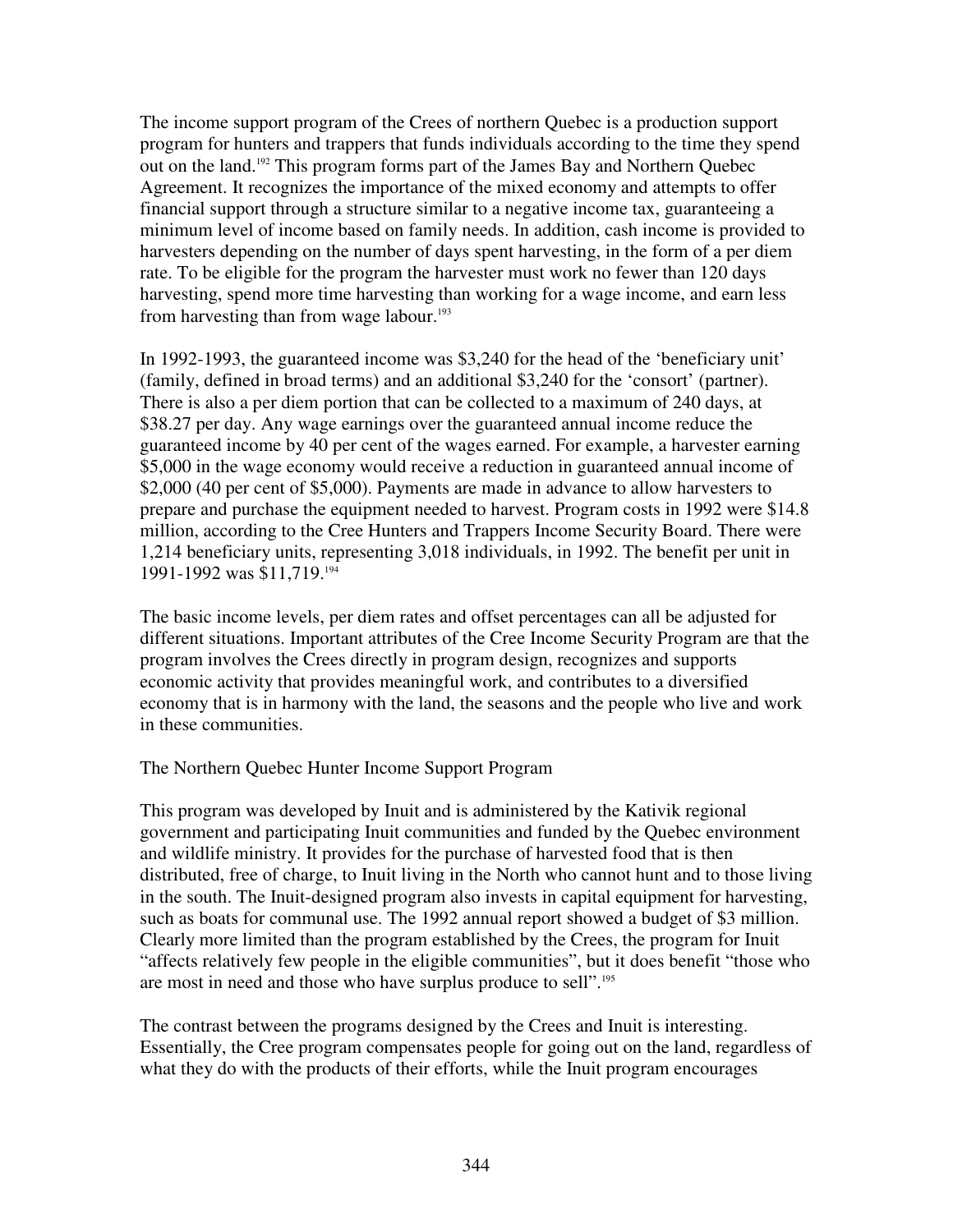hunters to bring food into the communities and ensures that it is shared with those who want it. One commentator noted:

The two…models described above are very different from one another, reflecting differences in culture and heritage of the two Aboriginal peoples. One programme is no better than the other, for they each serve a purpose particularly suited to the group for which they were developed. 196

The Nunavut Hunter Support Program

Compared with the northern Quebec programs, the Nunavut Hunter Support Program is recent. It is just beginning operations and hence is in an experimental phase. The Nunavut program was not included in the comprehensive claims agreement and so has a much less secure future than the Cree and northern Quebec Inuit programs. Paul Okalik, director of implementation of Nunavut Tungavik Incorporated (NTI), told us at our public hearings that in [NTI's] initial negotiations on the land claim, we were trying to get a program similar to the Cree of James Bay, but we weren't able to convince the government on that. However, we decided to spend our own money and set up our own program….The federal government committed absolutely nothing.

Paul Okalik Director, Nunavut Tungavik Incorporated Montreal, Quebec, 29 November 1993

The Nunavut program is cost-shared by Nunavut Tungavik Incorporated and the government of the Northwest Territories in the first five years of operation. It provides annual lump-sum payments (up to \$15,000) to a limited number of full-time hunters to help cover costs of equipment, fuel and supplies. To distribute the funds as broadly as possible, a hunter is eligible for support only once during this initial five-year period. At present, the program has little leeway to develop into more than a capital and operating fund for full-time hunters and as such does not have the long-term features of income support programs for Cree and Inuit in Northern Quebec.<sup>197</sup> The Nunavut Harvesting Program will replace the various programs now administered by the territorial government.

We should emphasize that while Canada appears to lead the world in developing effective hunter and trapper support programs,<sup>198</sup> there is still much to be learned about the best approaches for particular situations. Particular peoples, nations and residents of specific regions must have a say in the design of programs to ensure that they are suited to local economic conditions; although all programs may involve some combination of income support, incentive and regulation, many variations are possible.

Given the realities of living and working in the North, we conclude that it is time to review the structure, fit and fundamental goals of social assistance and income supplement programs in the North. Our discussion of economic development (Volume 2, Chapter 5) includes an examination of the linkages between social assistance and community and individual entitlements.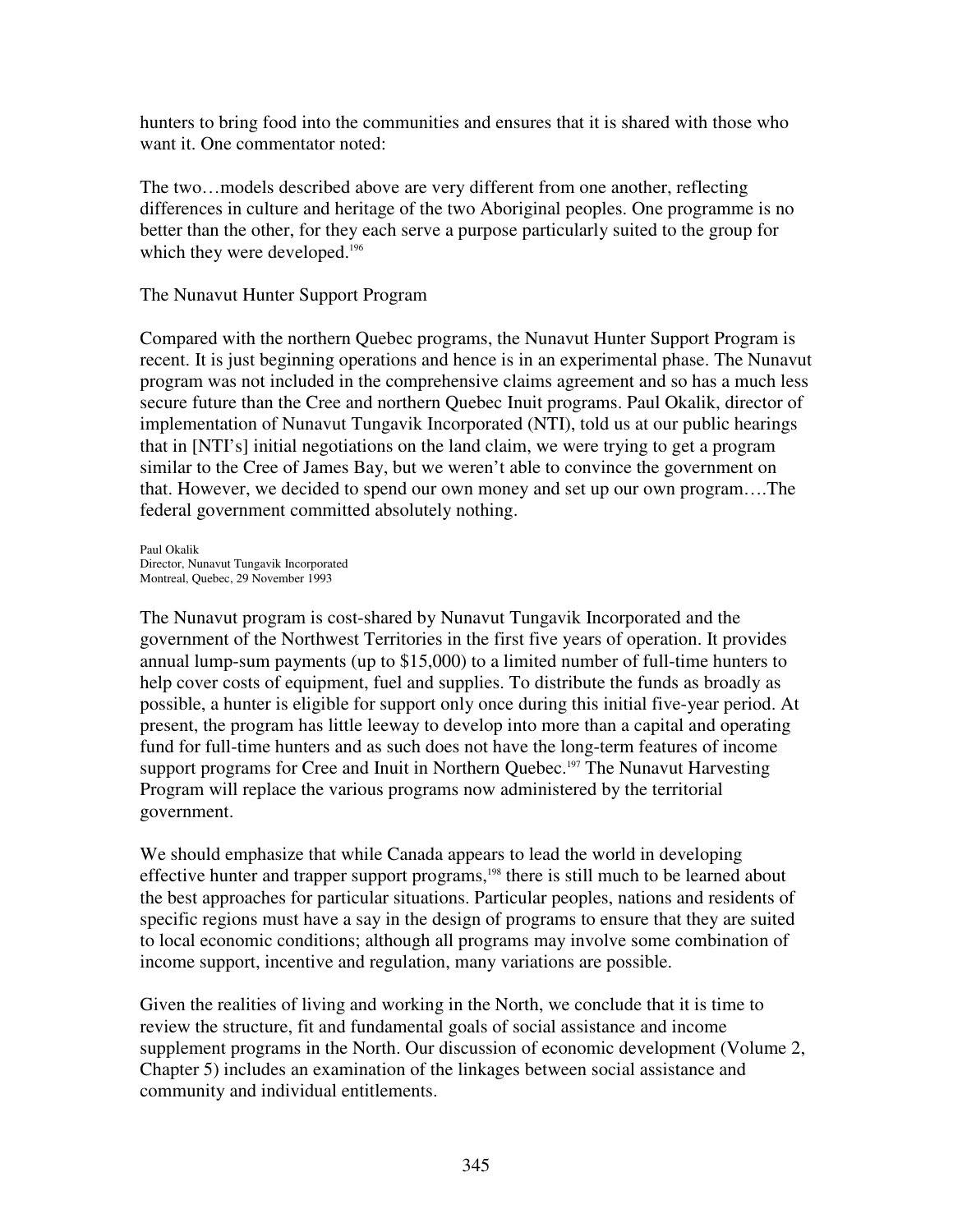### **Recommendations**

The Commission recommends that

### **4.6.12**

Federal and territorial governments establish a task force with strong Aboriginal representation to review all social assistance and income supplement programs across the territorial North with the goal of restructuring these programs to make them effective instruments in promoting a mixed economy and sustain viable, largely self-reliant communities.

### **4.6.13**

Based on the work of the task force recommended in 4.6.12 and recognizing the fundamental changes under way in the structure and administration of social assistance programs across Canada, territorial governments take the initiative, in consultation with federal and provincial governments, to create a northern social policy framework with sufficient flexibility to allow existing levels of social assistance spending to be used to fund community work creation and provide income supplements related to community employment or traditional production and harvesting.

#### **4.6.14**

Employment insurance and social assistance legislation be amended to take into account the specific differences in employment patterns, the high cost of living, the administrative delays that result from great distances between communities, and other factors unique to the northern economy.

### *The importance of the wage sector*

There is a tendency to overestimate the importance of the wage sector in a traditionalmixed economy, because economic activity in the wage sector is more directly and routinely quantifiable than traditional activity is.<sup>199</sup> But there is no doubt that the provision of adequate wage employment opportunities must proceed with as much vigour as the development of programs to support Aboriginal people who go out on the land. The traditional-mixed economy flourishes when participants have opportunities for wage employment that are compatible with going out on the land.

In most parts of the North today, the major sources of employment are the public service sector, small (generally service) businesses, mining, and jobs arising from the development of renewable resources. Following is a discussion of opportunities and challenges in the mining and renewable resource-based sectors. Later in the chapter, we discuss public service employment. We discussed small business in Volume 2, Chapter 5.

### Mining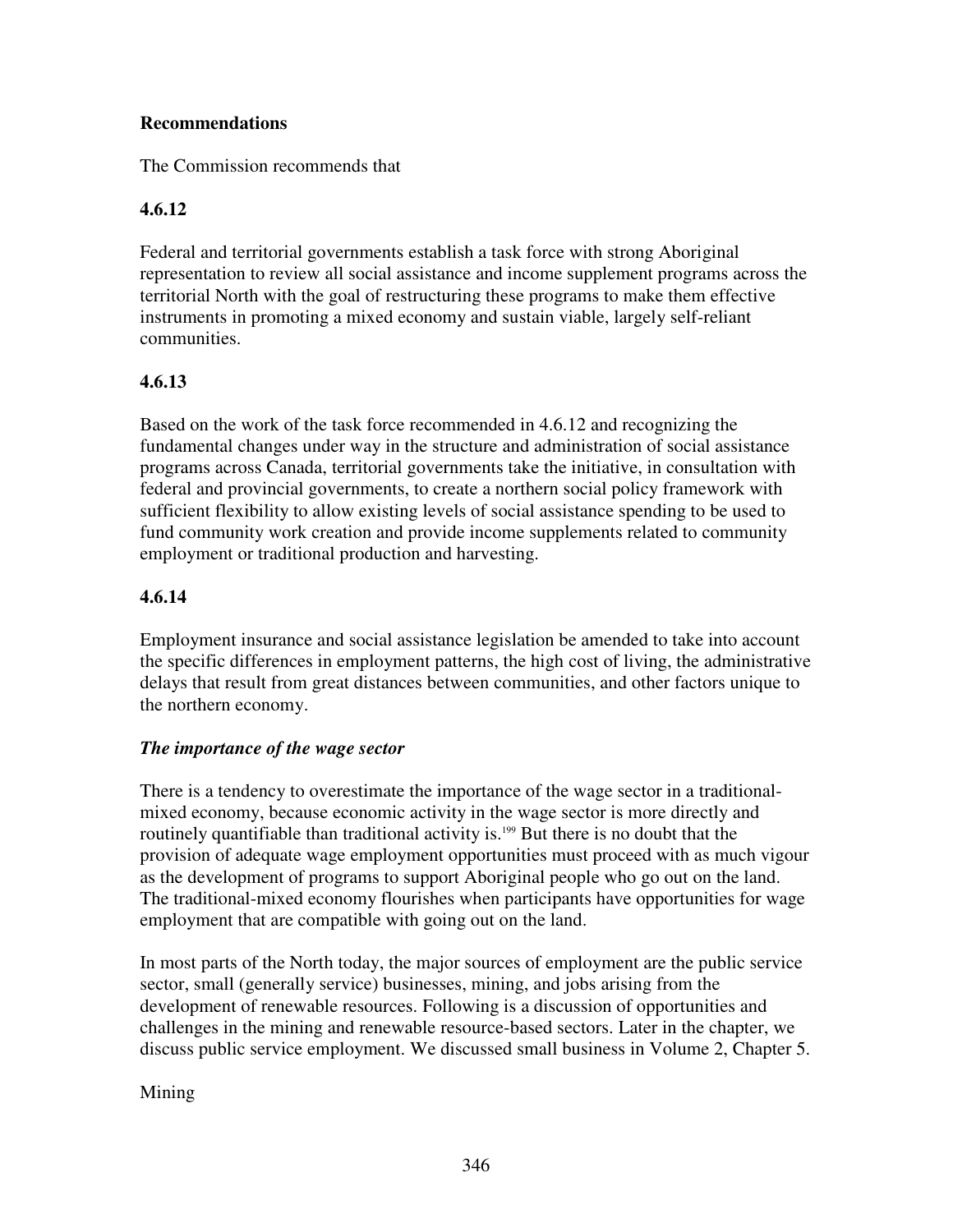After public service employment, the most important source of wage employment for northerners is mining. (We discussed ways to improve Aboriginal participation in this sector in Volume 2, Chapter 5.) Mining is also the single largest private sector, goodsproducing, export dollar activity in the North. <sup>200</sup> Mining has not been, however, a major source of employment for northern Aboriginal people. For example, in the Northwest Territories, the Royal Oak Giant mine, near Yellowknife and the Dene village of Dettah (which has a steady rate of 90 per cent unemployment), has just three per cent Aboriginal labour force participation; Ptarmigan gold mine, operated by Treminco Resources, has a four per cent Aboriginal participation rate; and Nerco Con, near Yellowknife, has never exceeded six per cent Aboriginal participation. 201

Aboriginal people in the North have been extracting minerals for centuries. Inuit, for example, collected, traded and used soapstone, which was made into cooking pots, lamps and beads; and copper, which was hammered into knives, ornaments and other implements. <sup>202</sup> Europeans became interested in northern mineral wealth as they moved through the region over the centuries.

Often their 'discoveries' were already well known and used by Aboriginal people. In this century, interest in northern mineral wealth has increased, but production in the North has remained vulnerable to international market forces, high operating costs and competition from more accessible sources.

Despite its vulnerability, mining is a vital source of revenue in the territories and is also important to the northern provincial economies. The territories produce nearly six per cent of the country's metallic minerals. The Yukon, where mining has been the main industry since the discovery of gold in 1896, accounts for a little over three per cent of national production.

Aboriginal workers have participated in all sectors of the mining industry — from working on exploration crews to working underground — yet they are not represented in the workforce in proportion to the overall Aboriginal population. While a number of efforts have been made to increase Aboriginal involvement in the industry (through joint ventures, for example), there remain a number of impediments.

A survey conducted by the sub-committee of the Intergovernmental Working Group on the Mineral Industry found — and mining companies and Aboriginal people agree — that the barriers to increased Aboriginal participation are "lack of experience, education and training, and the lack of desire to work in a mine".<sup>203</sup> While the latter factor is a personal choice, public policy could address the first three factors.

The low levels of formal education of Aboriginal people in the North and the increased mechanization of mining operations combine to form a major obstacle. The development of partnerships between the companies and Aboriginal communities is seen by many community members as a means to learn more about the industry, develop dialogue on managing the environment, and gain income and equity positions in operations.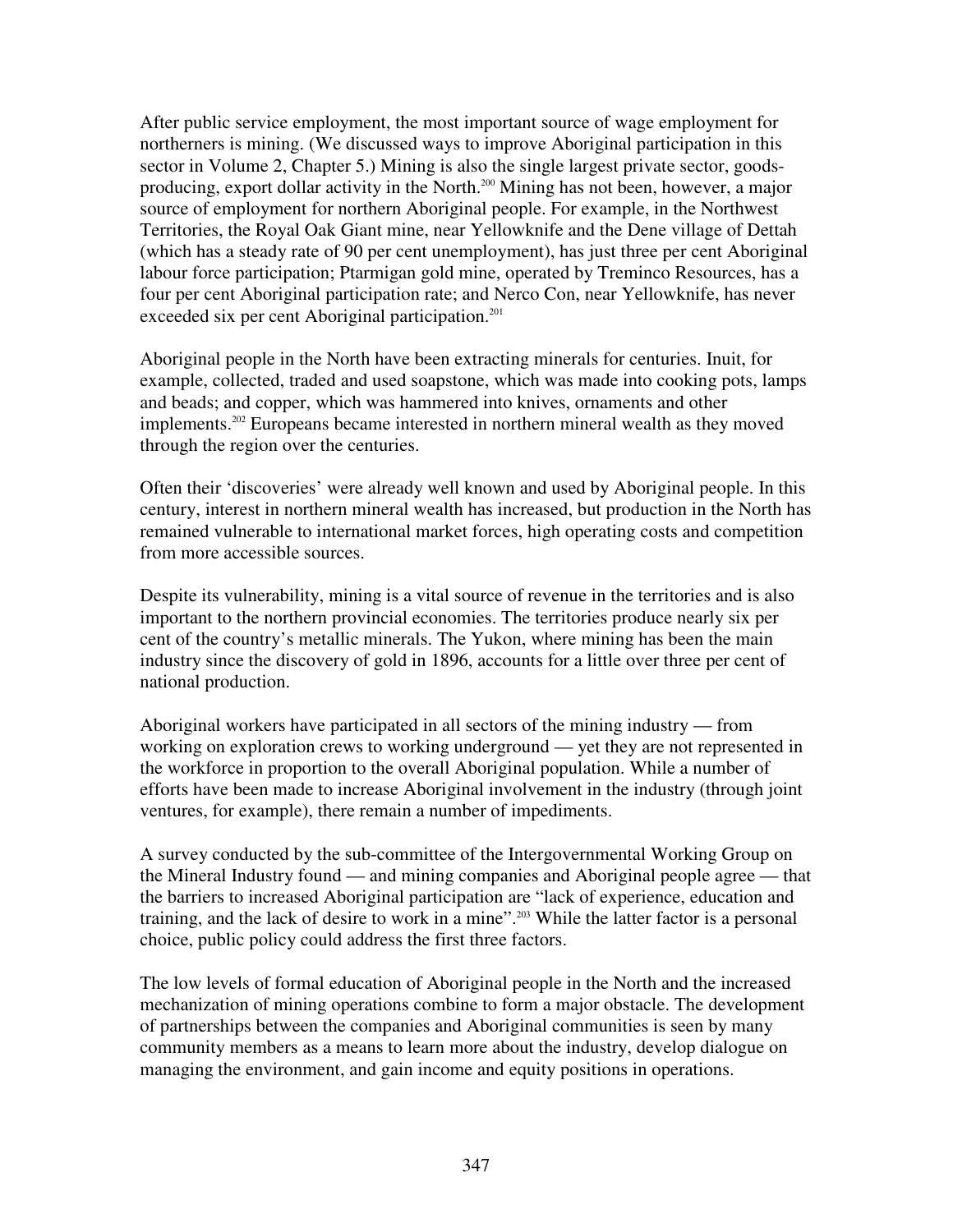Aboriginal peoples' attempts in the last several decades to develop employment opportunities in the mining industry are reflected in the arrangements negotiated by Makivik Corporation on behalf of Inuit in northern Quebec and the Raglan Mining Company, a wholly owned subsidiary of Falconbridge. <sup>204</sup> Under the terms of the agreement, a nickel mine to be located near Katinniq, 100 kilometres southeast of the community of Salluit, in northern Quebec, will produce nickel concentrate, which will be processed in Sudbury, Ontario, and Nikkelverk, Norway. Inuit will have preference for employment at the mine, and their participation will be aided by special training programs to be delivered locally. An Inuit employment and training officer will be hired. In addition, measures will be instituted to promote the development of local businesses in the sectors supporting the new mine.

Evidence that the mining sector will continue to offer some opportunities in specific areas of the North comes with the recent discovery of important quantities of base metal mineralization containing nickel, copper and cobalt at Voisey's Bay, 35 kilometres southwest of Nain, Labrador. This area is claimed by both the Labrador Inuit Association (LIA) and the Innu Nation. The Voisey's Bay deposit may become one of the largest nickel mines in Canada.

There are a number of ways Aboriginal people could benefit from mining developments, provided appropriate arrangements are made and environmental protection standards are maintained. In no situation has mining been a panacea, but it may be that enough has been learned so that regulated mineral development can be undertaken in a manner that does not damage and perhaps even enhances the traditional-mixed economy. <sup>205</sup> Some possible benefits are:

1. Aboriginal people can participate and benefit as direct employees of mining operations. In this case, short-term rotational schemes seem to be the most attractive and successful. Both the volatility of the mineral sector, and the reality that not all available Aboriginal workers will choose to work underground or on oil well derricks, temper optimism about the potential benefits of this sector.

2. Aboriginal people can participate through the service industry. An enhanced local service industry has the additional benefit of improving services to local communities. Opportunities exist in the service sector for both employment and ownership. For example, there are a growing number of expediting, catering and accommodation companies servicing exploration and development activity.

3. Entering into joint ventures with mining companies to explore and/or develop mineral properties. The investment arms of Aboriginal organizations are now being funded through federal economic development assistance and, where possible, by funds coming from the settlement of land claims.

4. Aboriginal people can benefit through the implementation of socio-economic agreements with mining companies. For example, the Nunavut land claim agreement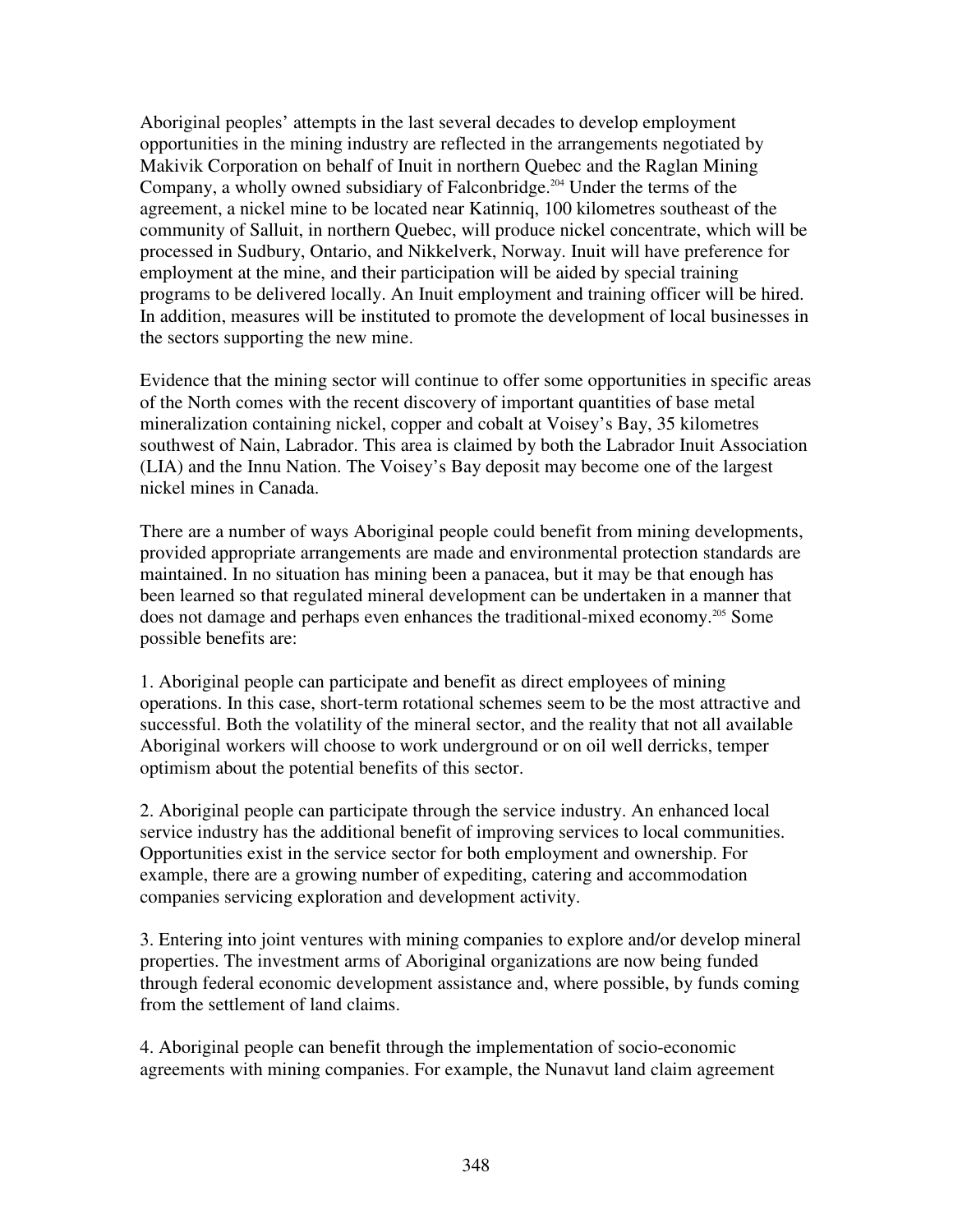includes provisions requiring the negotiation of Inuit impact and benefit agreements for most mining developments on Inuit-owned land.

5. In some areas, Aboriginal people can participate as owners of the resource, receiving royalties and other benefits from development of their land. For example, some of the land received by Inuit of Nunavut in their settlement agreement includes title to subsurface mineral rights. The land with subsurface rights was selected by the Inuit with the object of maximizing mineral potential. Nunavut Tungavik is now developing policies in consultation with the mining industry as to how these lands should be explored and developed. 206

The World Bank and the natural resources committee of the United Nations Economic and Social Council have begun to examine the international potential of small-scale mining. In 1993, the UN established international guidelines for the development of small- and medium-scale mining, attesting to the growing level of interest from the international community in the sector. 207

These guidelines are the product of hard lessons learned internationally and may also provide an option for Aboriginal northerners:

Failure to realize real social and economic welfare gains, coupled with the depressed state of many mineral markets, the lack of investment in exploration and new development, as well as structural adjustment programmes, have resulted in a radical re-think of both macro-investment policies and the role of the mineral sector in national development….This re-evaluation of options has included formal recognition of the positive potential of local autonomous mineral development at a smaller scale, and a number of countries have begun to take concrete steps towards establishing a more viable commercial basis for small-scale entrepreneurship in mining and mineral processing. In Canada, Aboriginal communities are increasingly being put in the position of having to consider the prospect of major mineral developments within their traditional territories. 208

From a policy and management perspective, a rational framework for both small- and large-scale mining opportunities has the potential to offer Aboriginal communities substantial advantages, including creating jobs; stabilizing revenue streams; developing managerial, technical and trade skills at the community level; improving integration with the existing economy; and increasing participation in decision making and in managing and controlling potentially adverse environmental and social repercussions. 209

Employment in renewable resource-based industries

Many see a significant opportunity for growth in the number of jobs created by expansion of industries based on renewable resources in many parts of the North.<sup>210</sup>

Business opportunities include specialized uses of renewable resources, such as northerngrown wood to build distinctive northern-designed furniture; leather and fur from seals and other species that are hunted for food; and certain northern foods for a southern or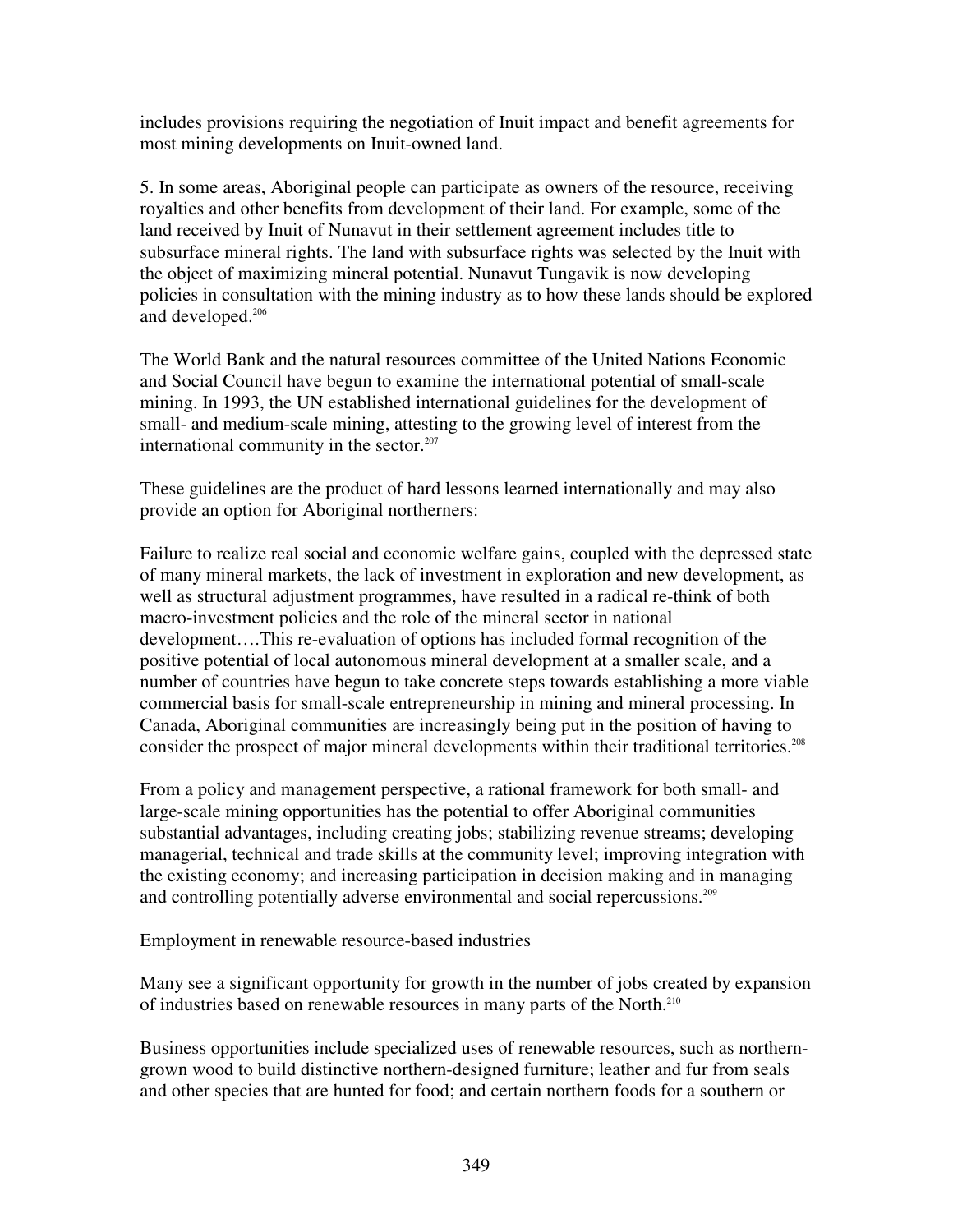international market. Except where such items are by-products of current subsistence activities (seal leather, for example), there are clear limits on how much development the northern environment will sustain. 211

Eco-tourism represents a relatively low-impact use of what is perhaps the North's greatest resource, its natural beauty. Guiding for big-game hunting has long been established in most parts of the North as a source of income to some northern residents. Eco-tourist businesses are joining these traditional establishments. The newer businesses cater to photographers, sightseers, wilderness adventure travellers (those who enjoy activities such as whitewater rafting and mountaineering) and people seeking the natural beauty and tranquility of the North.

Aboriginal art from the North is recognized and valued internationally. Sculptures, paintings and wall-hangings, distinctive clothing and jewellery, using a mix of renewable and non-renewable resources, provide many families and some communities with an important cash income. Many of these activities involve single artists. Those in the eastern Arctic market their output through the Arctic co-operatives and obtain immediate cash payment for their products as well as ready access to supplies and tools. Others, such as the weaving centre in Pangnirtung, have organized on a community basis. The centre helps local artists with design and technical assistance, training, supplies and marketing expertise. Many, particularly in Denendeh, operate as individual artists who sell their products on the open market or through private dealers.

Commercial harvesting of fish and wildlife has also assumed significant importance in some areas of the North. A fishery based on harvesting through the ice near Pangnirtung has provided fresh turbot in the winter months for Montreal and New York markets at premium prices for Inuit fishers. The Inuit in Nunavik have operated a highly successful shrimp fishery in Ungava Bay and along the northern Labrador coast for a number of years. They are now sharing their expertise with developing countries through the Canadian International Development Agency. The Inuit in Labrador operate a commercial caribou hunt using a modern packing plant in Nain. They marketed meat in Europe when the reindeer herds there were affected by the Chernobyl nuclear accident. Inuvialuit in the western Arctic operate a commercial muskox harvest in the winter months and sell their products in Japanese markets.

A common challenge facing many of these activities is access to management and business skills to turn a subsistence activity that supports a few families into a larger undertaking that could provide cash incomes and create a mixed economy that can support many families. Often, an operation such as a local fishery or a handicraft operation would benefit greatly from professional management but cannot, at its current level of activity, support the salary and related costs of a manager. The operation is then caught in a no-growth situation, unable to take advantage of the skills or resources at hand and often unaware of its own growth potential.

Aboriginal, provincial and territorial governments must find innovative ways of bringing skilled management to small operations, perhaps employing individuals with excellent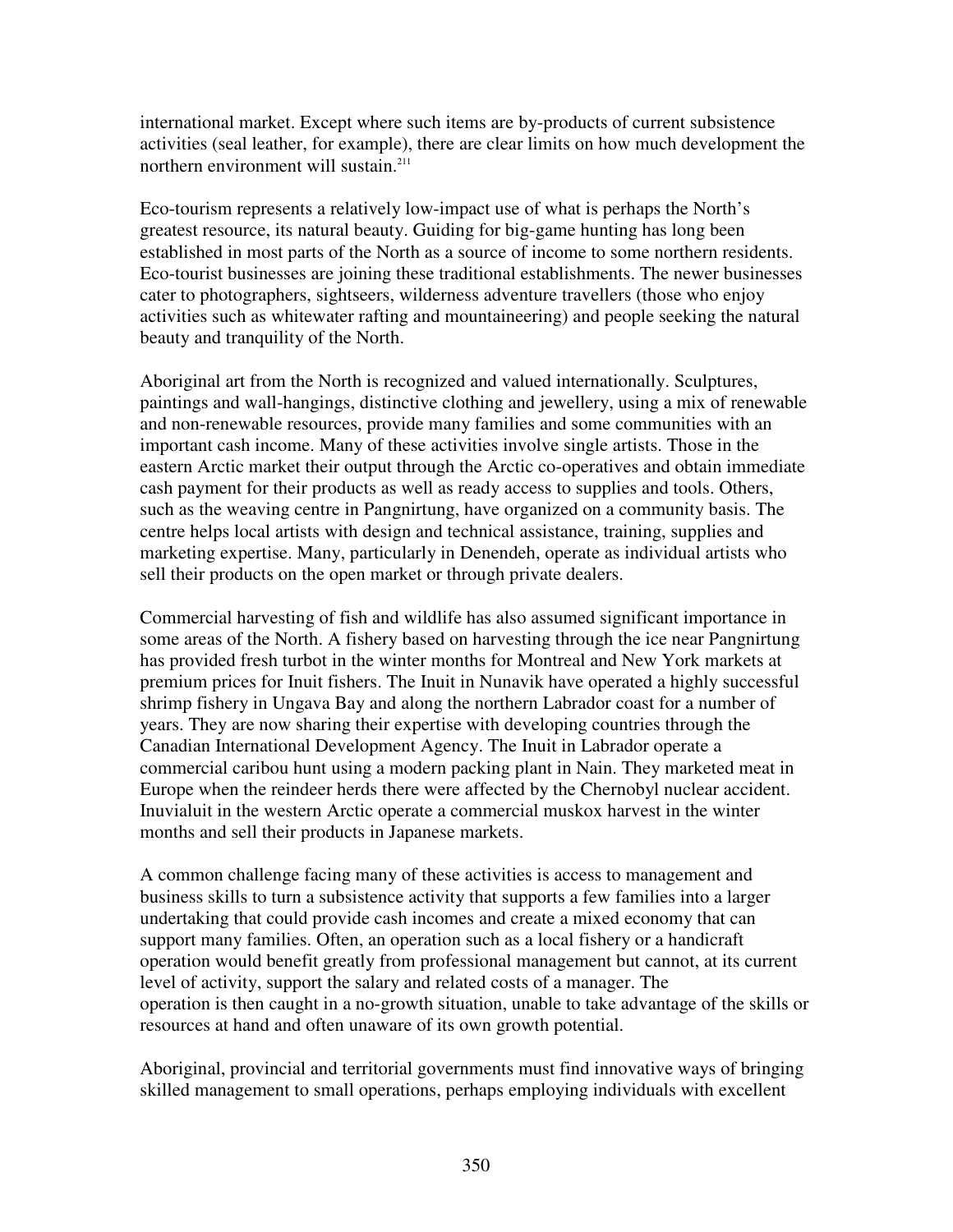professional skills who can provide timely management assistance to several enterprises in a specific area at the same time. Such professionals could use communications and computer technology to supplement their presence.

Economic activity is highly rationed in the North, and those opportunities that are available need innovative and skilled support measures to maximize their potential. It is no longer justified to fill development roles with generalists whose main activities have been to advise clients on government programs or hand out program funding. Resources would be better spent attracting highly skilled manager-consultants who combine management experience with the ability to relate to local entrepreneurs. These people can develop a pool of trained local managers within the communities. All the economic development challenges that face Aboriginal people elsewhere in Canada are accentuated in the North, and the analysis and recommendations in our chapter on economic development (Volume 2, Chapter 5) are directly relevant, but the question of access to management expertise has particular importance.

### **Recommendation**

The Commission recommends that

## **4.6.15**

Aboriginal, federal, provincial and territorial governments encourage innovative means of delivering skilled management support — including operations, financial and marketing expertise — to small enterprises through Aboriginal economic development corporations.

All these forms of economic activity based on renewable resources appear to be compatible with support for the mixed economy and are likely to appeal to Aboriginal people who have chosen to make part of their living on the land. What is not yet clear is the extent to which these newer vehicles of economic development are mutually compatible and sustainable over the longer term. One study noted examples of potential conflict:

There is potential for a conflict between the development of wildlife as a tourism resource and its development as a marketable food or fur product….[T]here may also be potential for conflict between [Aboriginal] non-renewable resource harvesters and renewable resource harvesters. [I]t is time…to recognize that the economy cannot develop without impacting the environment. The challenge for the future is the creation of sustainable development — development that meets the needs of the present without compromising the ability of future generations to meet their own needs. 212

# **7.5 Conclusion**

Demographic and economic realities highlight the need for concerted efforts to expand the number and kind of opportunities available to Aboriginal young people and adults to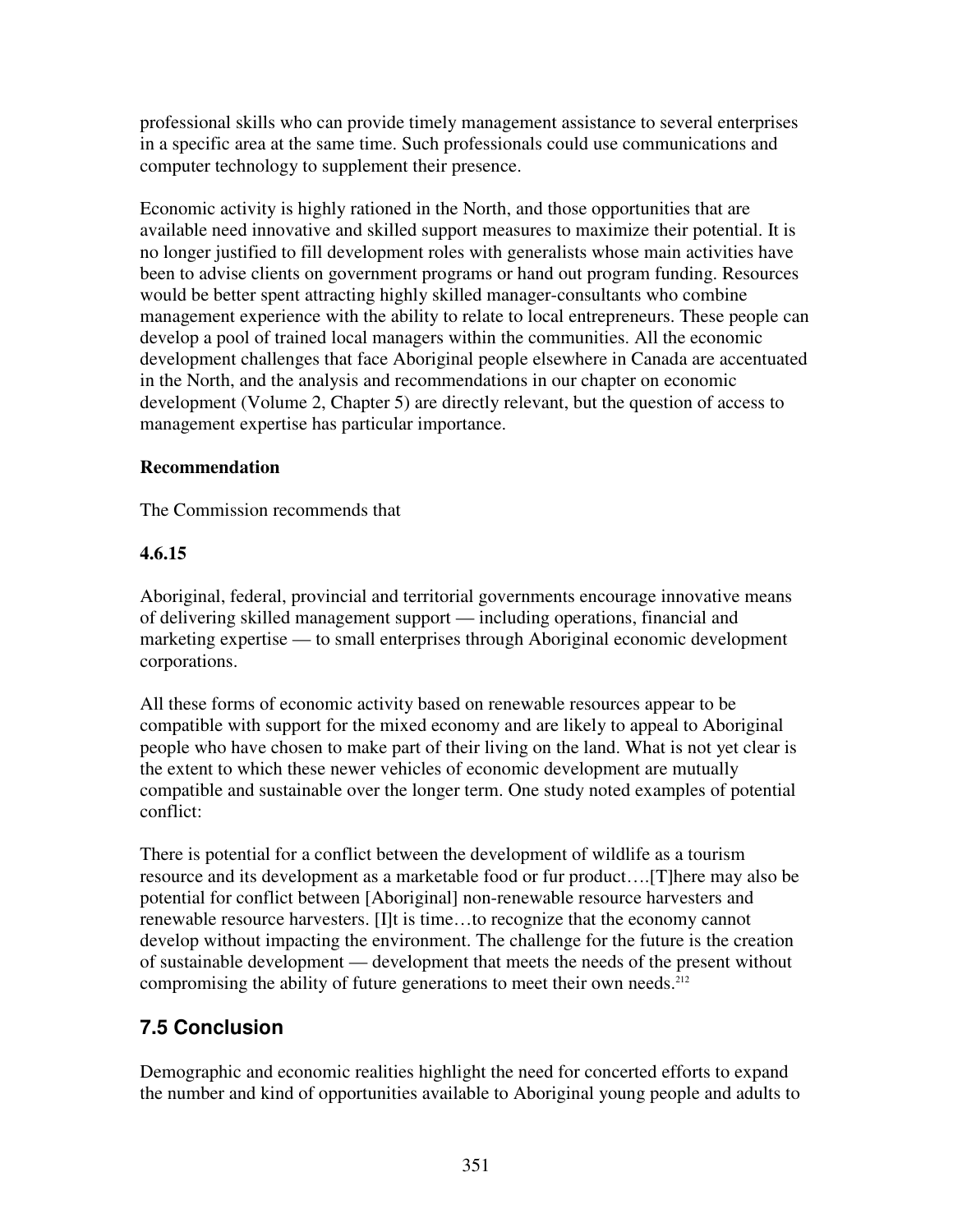earn a living. It is clear that an important tool of northern economic development will continue to be public expenditures, whether through direct employment or promoting the development of other sectors. We believe that the safest and most promising direction for such expenditures, as well as for regulation of land use, is one that strengthens the traditional-mixed economy of areas of the North where Aboriginal people predominate. There is scope to support both the older, more traditional sources of cash and employment and new ventures in areas as yet not fully exploited. In all cases, development must be undertaken in the context of environmental stewardship.

### **Recommendation**

The Commission recommends that

## **4.6.16**

Faculties of agriculture, forestry and business administration in Canadian universities, in collaboration with the proposed Aboriginal Peoples International University, develop a northern research program focused on the creation of employment and business opportunities through the use of the renewable resources sector, the exportation of traditional foods and food products, and the development of expertise to manage these resources at sustainable levels.

# **8. Investing in People**

Promoting the well-being of people and their communities should be at the heart of any program of economic or political development. Having explored political change, environmental stewardship and economic development, we turn now to consider some opportunities for investing in people — making it possible for the Aboriginal people of the North to benefit from the economic and political changes occurring around them.

We begin with the principle that the goal of political and economic development is to create the maximum security and potential for individual human development. In the North, this will require continued efforts to ensure the full participation of Aboriginal people — as well as their non-Aboriginal neighbours — in the institutions of economic and political development. A great deal of political progress has occurred in the last decade or two, and there are many vibrant communities and healthy people in the North, but there are also significant problems. It is important to recognize these in developing plans for the future.

# **8.1 The Need to Heal**

Many of the people who spoke to us in northern communities emphasized the deep social problems facing their communities. <sup>213</sup> They saw little point in hurrying economic or political development in the absence of complementary measures to deal with personal trauma, addictions, the scars of abuse, family breakdown, and the very common experiences of violence and death. We agree.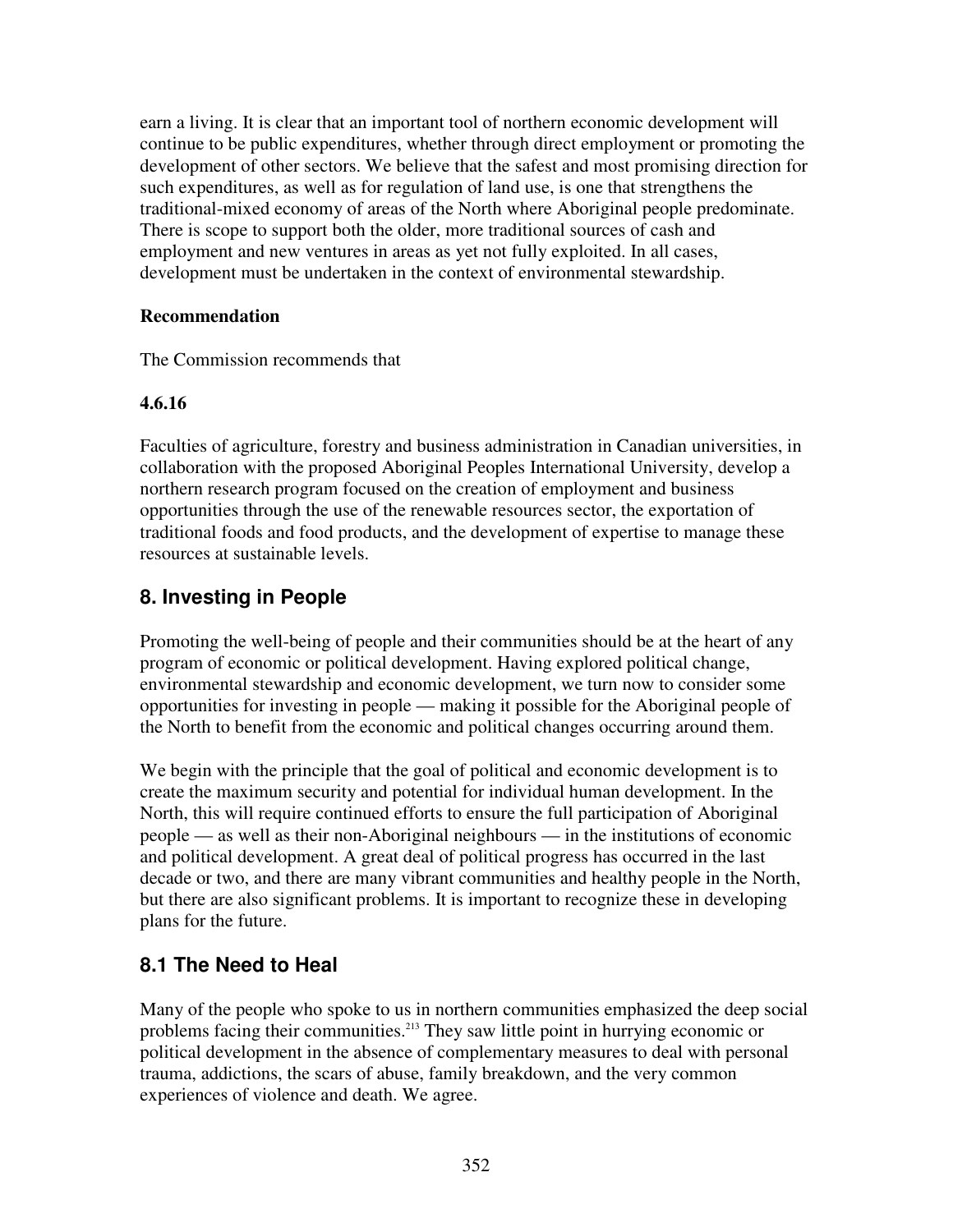#### **Commissioner Starts Healing Circle in his Community**

Juusipi Kakutuk, community worker and Commissioner\* from Akulivik, urged the people in his community to start talking about their problems, to begin healing the pain that was causing trouble within peoples'homes and was spreading to the community at large. When Juusipi first tried to begin these healing circles, he was met with resistance. Nobody wanted to talk about their personal pain. Juusipi proceeded slowly, talking first with women's groups, and then with drug and alcohol abuse committees and health committees. Now he meets regularly with parents, teenagers and younger children.

Juusipi used the video on healing sessions that was produced in Inukjuak to sensitize people on the concept and the positive power of these sessions. He has found parents to be the most receptive group. They get together once a week to talk about their problems and in the process, they help one another. Teenagers have also begun meeting weekly, and sometimes they meet together with the parents group. Juusipi has also started talking regularly with younger students, discussing such issues as substance abuse, sexual abuse and suicide prevention. Juusipi says, "now everybody's talking…Elders, teens, children…everybody!"

Juusipi knows that it's very difficult to start the process of talking about one's deeprooted pain. But it's only when the talking starts that the healing can begin. Juusipi feels that these healing sessions should be encouraged in all the communities. He stresses that the people must take the initiative locally to deal with their problems, and not wait for outside agencies to step in to try to solve their problems.

\* Commissioner in this context refers to members of the Council of Commissioners of the Kativik School Board.

Source: Anngutivik [Kativik School Board periodical] 8/2 (Spring 1993), p. 91.

We recognize that the massive changes and major disruptions of the recent past have caused real and deep problems in the present. These problems will not disappear automatically when Aboriginal people achieve political self-determination and economic vitality — although in the long run, these two conditions will contribute a great deal to promoting well-being for future generations.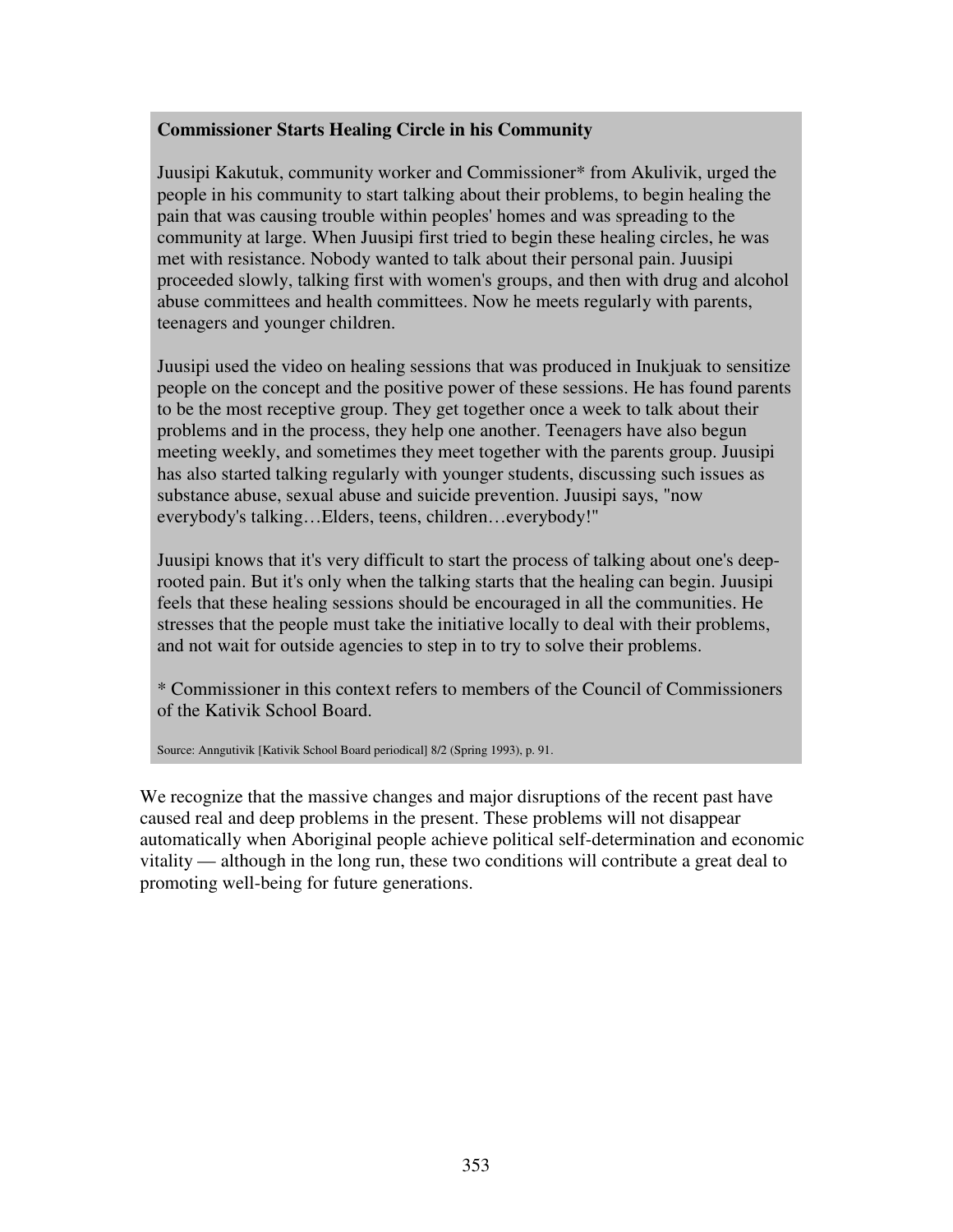

In Volume 3 of this report, we outlined specific measures to address social problems in Aboriginal communities. Our proposals in the present chapter are meant to supplement those measures and to link the process of healing and individual development with political and economic development.

# **8.2 Opportunities Presented by Political Development**

As the regional review presented earlier in this chapter suggests, the North has been home to an unusual number and variety of constitutional and political innovations. In the last decade and a half, northerners have reformed legislative and administrative practices in the Northwest Territories and launched a process that will lead to its division into two territories. In the Yukon, the comprehensive claims process is gradually but inexorably changing the face of local and territorial government, and in Nunavik and the traditional territory of the James Bay Crees, unique public and quasi-public institutions are under constant development.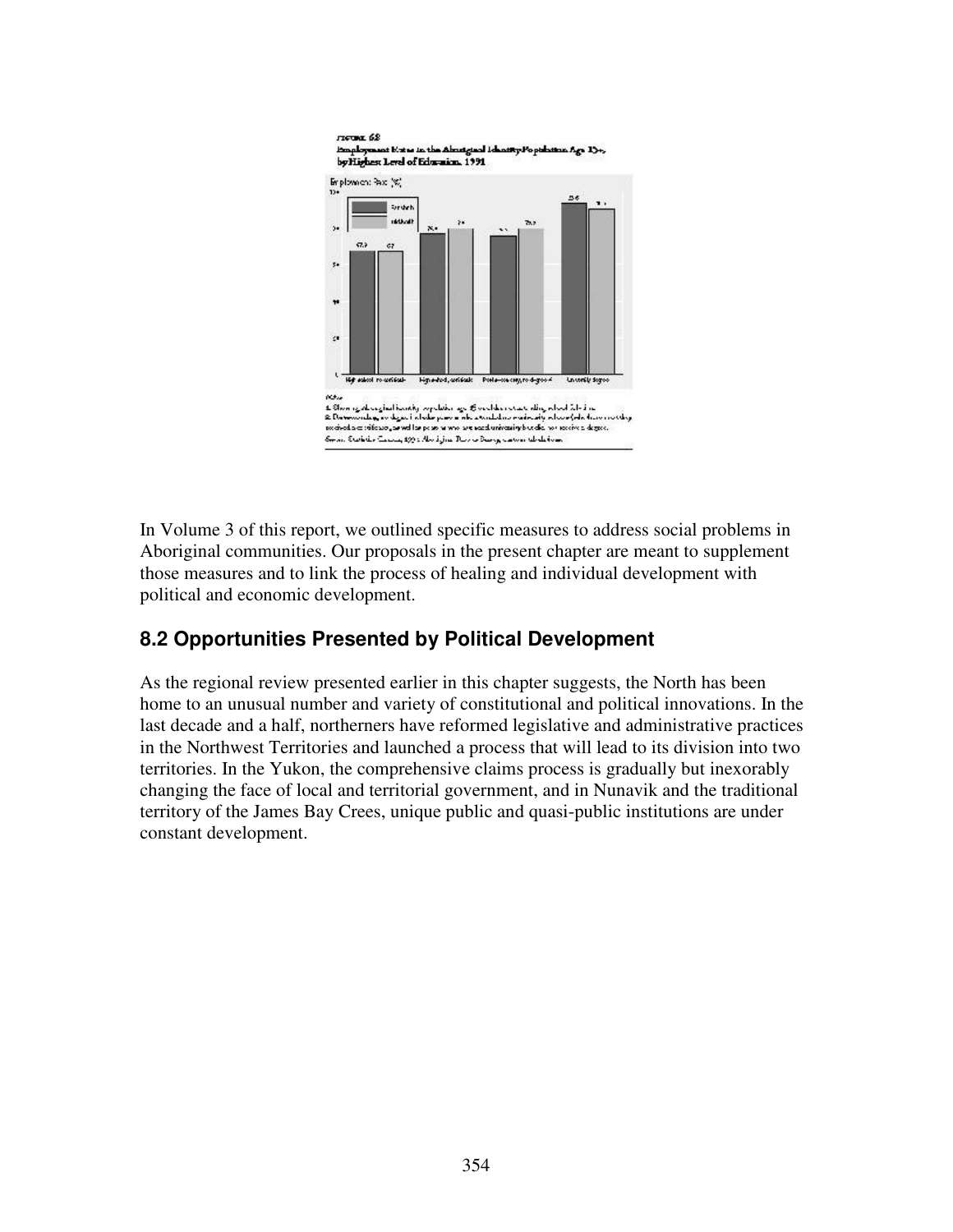

There is no indication that the rate of innovation will decline. The resolution of the issues underlying existing treaties and comprehensive claims agreements, as well as settlement of the remaining outstanding claims, will lead to the creation of other new governing institutions and special-purpose organizations. These might include community-based organizations for social services and economic development, nation governments, new community-level structures, co-ordinating bodies for regulating land and wildlife use, and innovations in the public government forms being pioneered in Nunavut, Nunavik, the Yukon and the northern parts of provinces. The opportunities are manifold.

### *Wage employment*

One immediate by-product of Aboriginal institutional development has been and will continue to be a sharp increase in the overall number of jobs. For example, one estimate suggests that approximately 2,300 new jobs will be created directly by the establishment of Nunavut and the government of Nunavut; the estimate does not include new employment as a result of federal government restructuring, or any indirect job creation resulting from business development. <sup>214</sup> Most of the new employees in the new Aboriginal institutions will have to be well educated: for example, about 85 per cent of the new jobs in Nunavut will require between two and four years of post-secondary education.

Our chapters on economic development (Volume 2, Chapter 5) and education (Volume 3, Chapter 5) offer comprehensive recommendations to address the educational needs of Aboriginal peoples. The Commission also recognizes the value of education gained through direct experience. Learning by doing is fundamental to education in many Aboriginal cultures, and Aboriginal institutions grounded in Aboriginal values can reflect this concept.

### **Recommendation**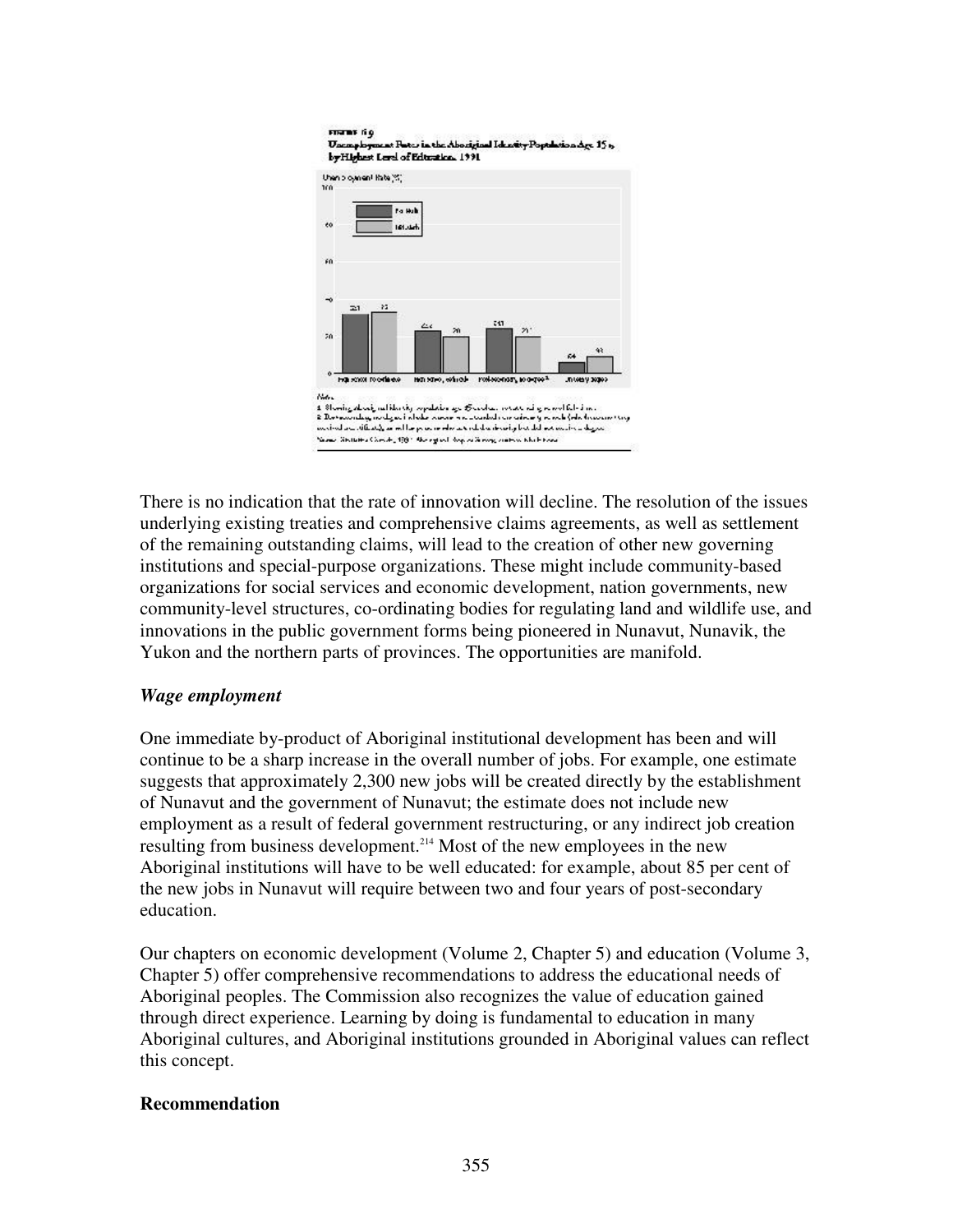#### The Commission recommends that

### **4.6.17**

All governments hiring personnel for northern and remote communities take into account skills acquired through life experience and the demonstrated capacity to develop new skills along with, and at times in place of, formal educational credentials.

We also offer some supplementary suggestions, keeping in mind the needs of the new Aboriginal institutions and the adult labour force.

### *Culturally appropriate administration*

The institutional face of political self-determination for Aboriginal peoples has the potential to yield a new type of Aboriginal-influenced public service. The new northern public service would certainly have some similarities with the traditional public services of federal, territorial and provincial administrations, as well as with existing Aboriginal political and service delivery organizations. The new public services will likely require division of labour, accountability, probity, transparent reporting relationships, and measures to ensure responsiveness to elected officials. Within these parameters, however, the shape and processes of the new bureaucracies could vary considerably from current practices.

The new public services will be Aboriginally controlled, in ways that have not been possible to date. Beyond setting the policy direction, Aboriginal peoples developing their own governing institutions in the North may experiment with different bureaucratic styles. There may be a new approach to the standard bureaucratic division of labour, featuring widely institutionalized job sharing or team approaches to accomplishing tasks. Job sharing in its simplest form involves two individuals sharing equal responsibility for a single job. Time on the job may be divided by day (morning and afternoon), week, or two-week rotations. Labour pools train several more workers than are actually needed for a given number of positions, so that at any one time, some workers from the pool will be employed while others are free to hunt, trap, fish or gather wood.

#### **Recommendation**

The Commission recommends that

### **4.6.18**

Government employment policies accommodate the demands of traditional economic activities by increasing opportunities for job sharing, periodic leave and shift work. Different aspects of accountability to the public may be more important in Aboriginal bureaucracies. In the governments of most democratic countries today, political accountability flows through elected representatives; for example, federal and provincial public servants are accountable to Canadians through the minister responsible for the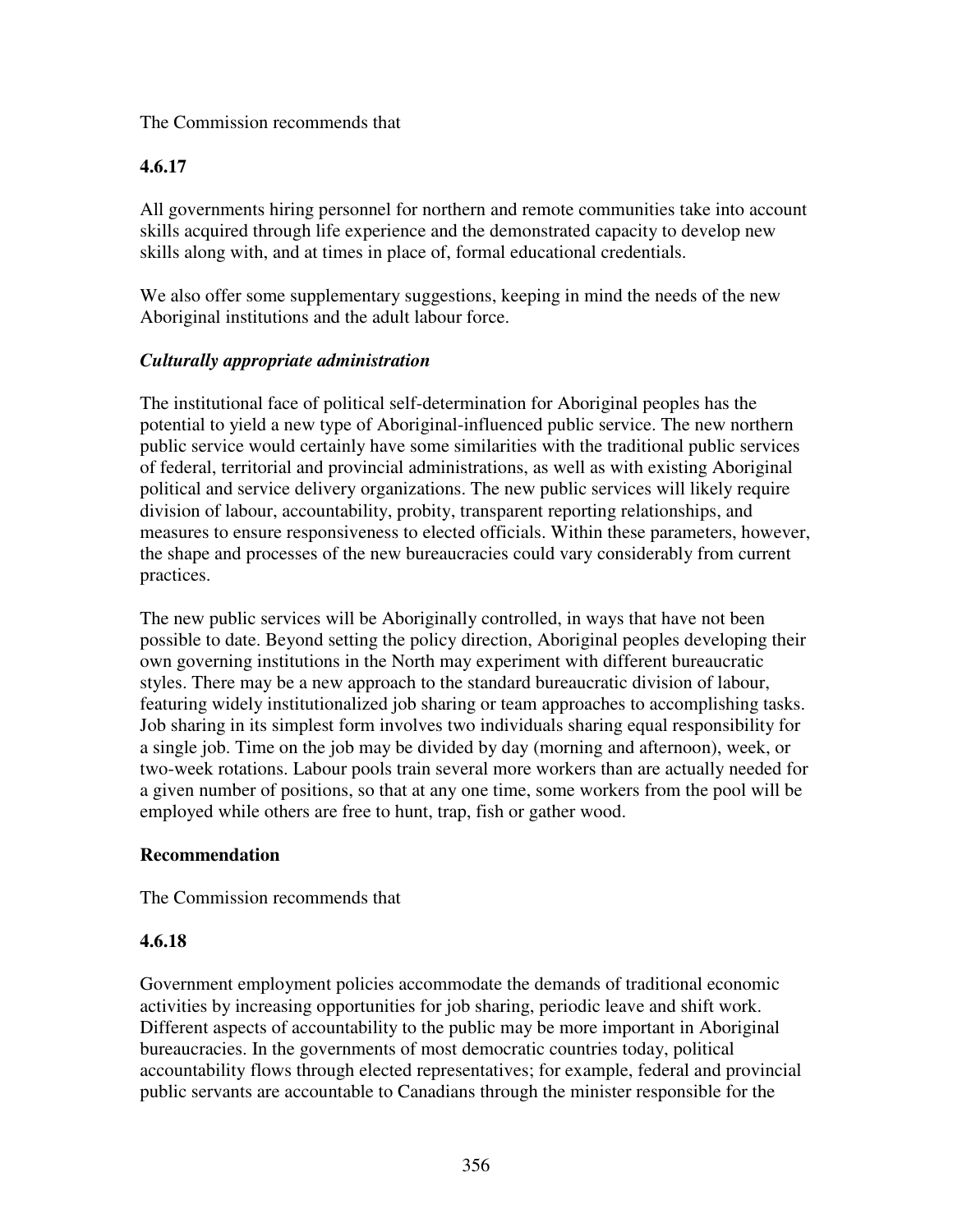department in which they work and by way of the department's internal chain of command. Aboriginal governments may choose to alter this system somewhat, for example, by extensive use of elders to guide committees for particular service units. Aboriginal governments may choose 'flattened' or 'de-layered' hierarchies, various forms of decentralized decision-making committees, and variations on the decentralized administrations already tried by the Inuit Broadcasting Corporation and many existing political organizations. 215

We do not intend to prescribe any particular measures here but only to note that standard bureaucratic operating procedures are far from immutable. They embody practices developed in a particular cultural context and in response to certain economic and sociological needs. While certain basic functions are necessary in any public institution existing today, those functions can be performed in various ways.

The public bureaucracies now established in the North reflect their origins in industrial, fairly densely populated, complex societies in which impersonal relations between public servants and the public have long been seen as desirable. None of these conditions necessarily prevails in the North, and some of the distinctive features of existing northern public institutions reflect attempts to adapt the institutions to northern conditions.

Northern Aboriginal peoples may well choose to reshape the practices they have inherited so that these enhance rather than obstruct the evolution of modern Aboriginal cultures.<sup>216</sup> They may also conclude that the inherited bureaucratic forms are suitable to their needs. Either way, northern Aboriginal peoples are not likely to be able to choose the form of their new institutions if they lack the educational attainment and entry-level skills for public service employment. It is necessary, then, to create opportunities for individuals who have already left school to gain the necessary skills and to ensure that young people have a reasonable chance of acquiring the type of education they will require to find employment in the new institutions of self-government.

### *Sustained human resource development planning*

Before contemplating any adventurous innovation, it is necessary to ensure that the new organizations are staffed, as much as possible, by the Aboriginal peoples by whom and for whom they are being created. Yet in the new institutions established as a result of public government innovations and the implementation of comprehensive claims, a large proportion of the skilled workforce is still coming from the south.<sup>217</sup>

One feature of the new public institutions being established as a result of political selfdetermination is helpful in addressing this problem. By and large, the new institutions should have relatively stable funding levels and the capacity for long-range planning. This circumstance will make it possible to develop sophisticated human resource development plans in which institutions make a long-term commitment to individual development.

### **Recommendation**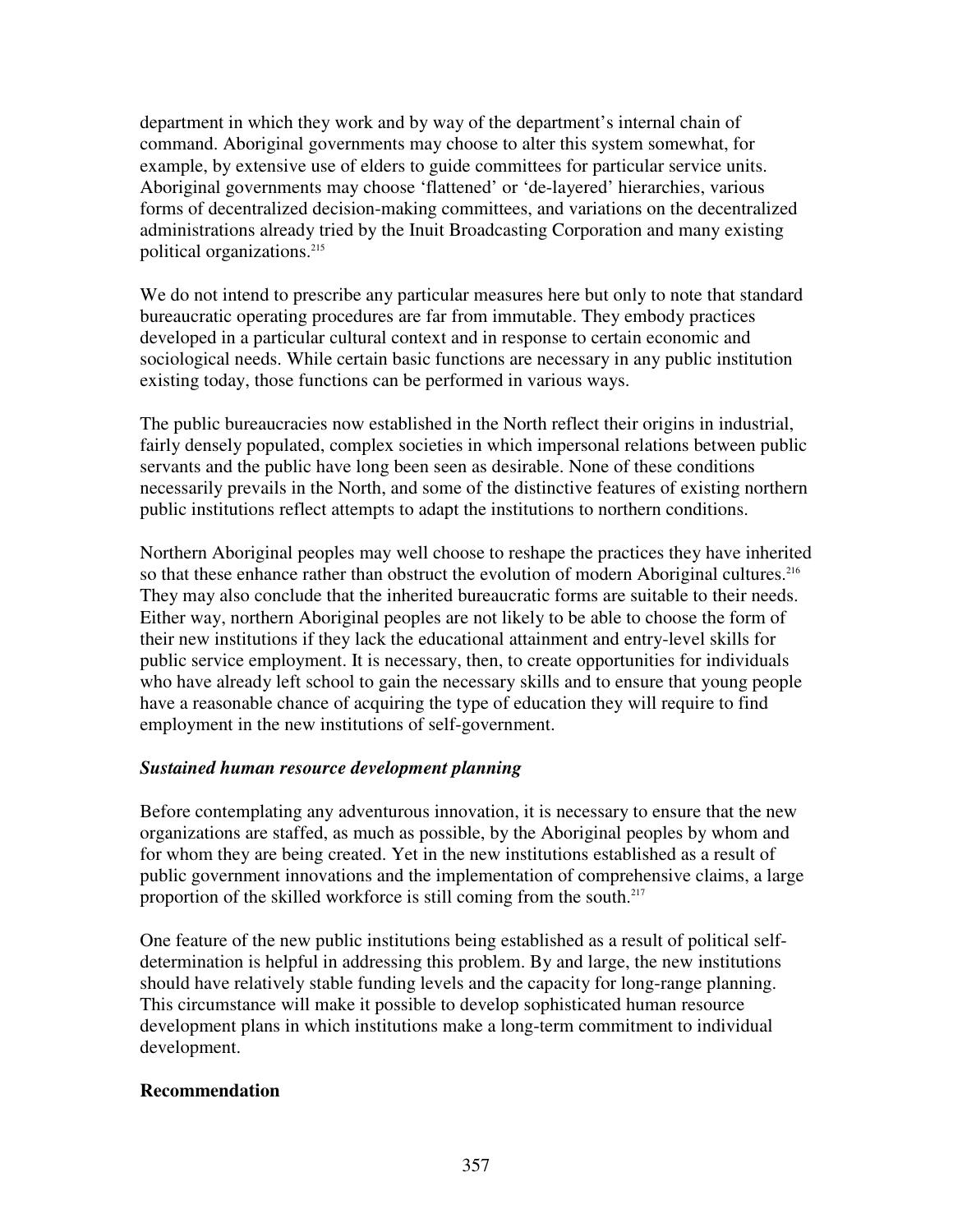The Commission recommends that

### **4.6.19**

Governments provide stable multi-year funding to northern educational institutions that have the capacity to deliver the education and training needed for self-government and a diversified economy.

The difficulties with most existing training programs for Aboriginal people are well known, as are the measures most likely to train people successfully for employment opportunities. <sup>218</sup> These measures include

• individual assessment of candidates, leading to individually tailored training plans;

• a long-standing commitment from the employing organization to provide periodic work experience;

- assignment of a counsellor or mentor to each person in training;
- periodic reassessment of the training plan and adjustment, if necessary; and

• arrangement for training in the candidates' home communities, with adequate provision for child care.

Arctic Co-operatives Limited and the Inuit Broadcasting Corporation, which have developed particularly effective on-the-job training for adults in the 1970s and '80s, followed these guidelines and should be considered program models in this area.

### **Recommendation**

The Commission recommends that

## **4.6.20**

The education and training of Aboriginal adults and young people form an integral part of all plans for institutional development in the North. Considering that the population of people who could be candidates for the new positions is relatively small and concentrated in communities where a great deal is known about each individual, and since the number and types of available jobs are reasonably predictable, there is a good chance of education and training plans succeeding over the long term.

## *The role of traditional knowledge*

The first principle guiding the activities of the Nunavut Planning Commission states that "people are a functional part of a dynamic biophysical environment, and land use cannot be planned and managed without reference to the human community; accordingly, social,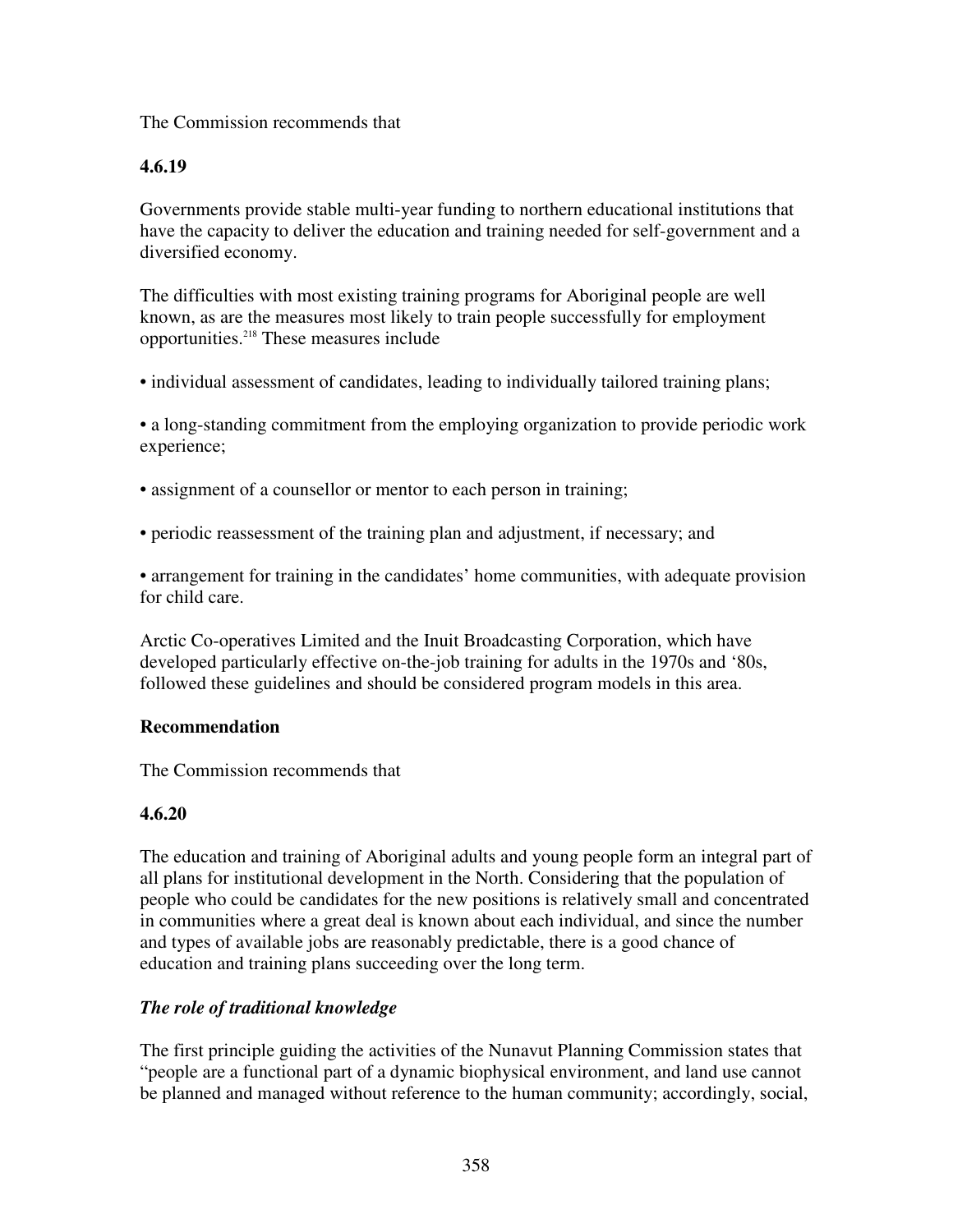cultural and economic endeavours of the human community must be central to land use planning and implementation". <sup>219</sup> Everything we have heard suggests that this principle is widely shared by the Aboriginal nations and peoples of the North. Traditional knowledge is strikingly appropriate to the fulfilment of this purpose, in a way that the fragmented forms of knowledge and understanding typical of modern non-Aboriginal societies are not.

Yet it is not evident how traditional knowledge can be applied to modern problems of individual psychological well-being and of bureaucratic process and decision making.<sup>220</sup> As discussed earlier in the chapter, research on the activities of the new co-management boards suggests that even where experts in Aboriginal traditional knowledge and experts in the traditions of western science meet with a common interest in regulating, for example, the harvest of a single species, communication and co-operation can be difficult.

How might traditional knowledge be brought to bear on other, less concrete problems? There is no single, simple answer to this question. But all over the North, interesting experiments are under way.<sup>221</sup> The Dene Cultural Institute is an independent research institute and archive with a growing track record in participatory community-based research on topics of social significance. For example, studies have been completed on the Gwich'in language, traditional justice systems of the Dogrib, and concepts of traditional governance. Working with community elders and language experts, researchers from within and outside the community seek a modern, English-language representation of concepts from each Aboriginal nation's store of traditional knowledge. There are other cultural institutes elsewhere in the North. In Arviat, Northwest Territories, the Inuit Cultural Institute has been operating for 15 years, primarily as a research base, archive and museum, while the Okalakatiget Society, based in Nain, Labrador, maintains a prominent position in local communications, translation and public education.

At all of these institutions, traditional knowledge is gathered, valued, preserved, transmitted and, in subtle ways, developed as the knowledge held by elders is applied to modern problems. The Commission supports this approach.<sup>222</sup>

### **Recommendations**

The Commission recommends that

### **4.6.21**

Governments provide continuing support for the development of institutes that gather and research traditional knowledge and apply it to contemporary issues.

### **4.6.22**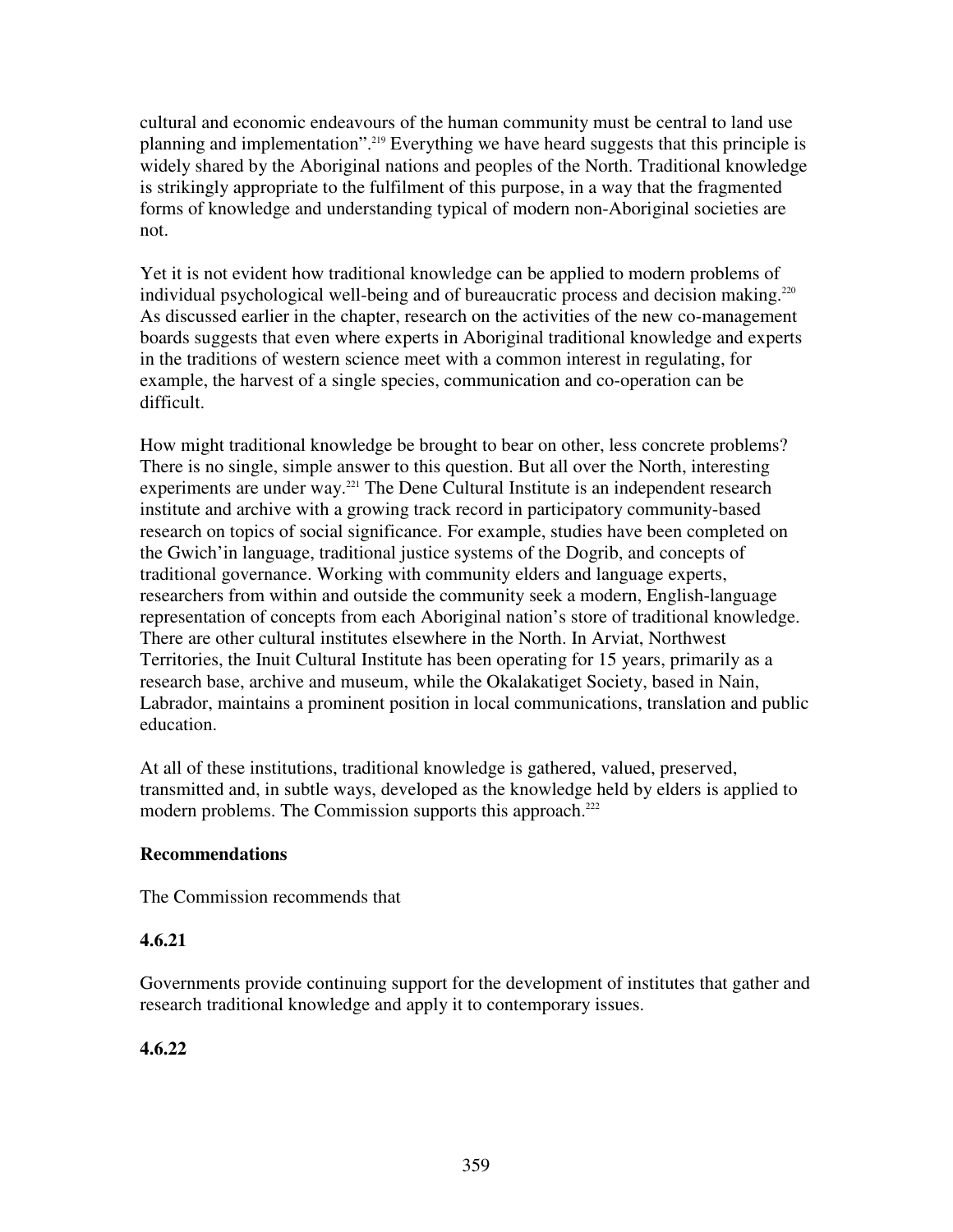Traditional knowledge be incorporated in all appropriate institutions, including cultural and research institutes, regulatory boards and the education and training system. A related area concerns the development of Aboriginal languages as modern languages. Aboriginal language development is necessarily a community-based process and one that will rely on elders, as they are currently the most fluent speakers. It will also involve inventing new words to express concepts for which there may be no equivalent in some Aboriginal languages.

Work with traditional Aboriginal knowledge goes far beyond research and documentation; it improves the self-esteem and cultural understanding of the people engaged in the process.

# **8.3 Conclusion**

For Aboriginal people to participate fully in the development of their communities, they must have opportunities to contribute to the well-being of their society. For this reason, we have recommended specific measures in this chapter to maximize opportunities for individual human development and ensure the full participation of Aboriginal people in their own economic and political development. There is already considerable experience in the North with employment training and bicultural education. It remains to build on this experience and to make its lessons known throughout the North — and indeed wherever Aboriginal peoples are assuming responsibility for their political and economic institutions.

## **Notes:**

\* Transcripts of the Commission's hearings are cited with the speaker's name and affiliation, if any, and the location and date of the hearing. See A Note About Sources at the beginning of this volume for information about transcripts and other Commission publications.

**1** While there is no absolute geographical definition of what constitutes the North, a number of authors have developed boundary lines, usually based on such determinants as geography, climate, population density, economic structure and the proportion of the population made up of Aboriginal people. For purposes of the Commission's work, we established a set of boundaries for examining the demographic and socio-economic conditions of the Aboriginal peoples in three major zones across Canada: the far North, the mid-north and the south. These zones, which were not designed or defined with political boundaries in mind, are shown in Figure 6.1. To establish the boundaries, we relied on research by

L.-E. Hamelin, Canada: A Geographical Perspective (Toronto: Wiley Publishers of Canada Limited, 1973); R.M. Bone, The Geography of the Canadian North (Toronto: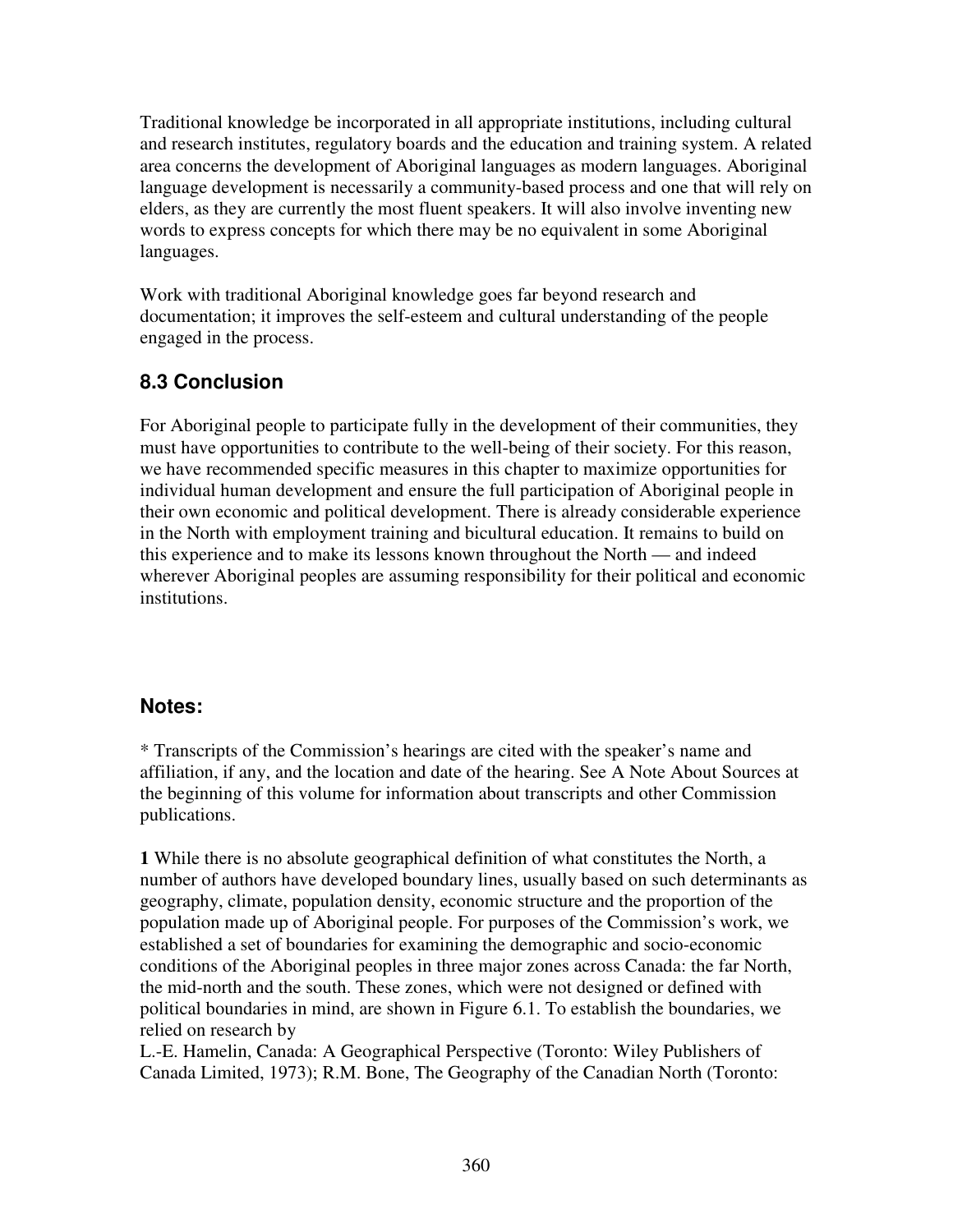Oxford University Press, 1992); and A.M. Maslove and D.C. Hawkes, Canada's North, A Profile (Ottawa: Industry, Science and Technology, 1990).

**2** The Nunavut Land Claims Agreement Act, S.C. 1993, c. 29; pursuant to the agreement Parliament passed legislation (Nunavut Act, S.C. 1993, c. 28) to establish the new territory of Nunavut in 1999.

**3** For example, there is a high degree of support for relatively decentralized territorial public administration and for various measures to promote strong popular influence in politics. See Mark O. Dickerson and Robert Shotton, "Northern Self-Government and Subsidiarity: Centralization versus Community Empowerment", research study prepared for the Royal Commission on Aboriginal Peoples [RCAP] (1993); and Gurston Dacks, "The Adaptation of Public Governing Institutions in the Territorial North", research study prepared for RCAP (1993). For information about research studies prepared for RCAP, see A Note About Sources at the beginning of this volume. See also Dene Nation and Métis Association of the Northwest Territories, Public Government for the People of the North, Discussion Paper (Yellowknife: November 9, 1981); Special Representative for Constitutional Development in the Northwest Territories, Constitutional Development in the Northwest Territories: Report of the Special Representative (Ottawa: Supply and Services, 1980); and Northwest Territories, Working Toward a Common Future (Yellowknife: Commission for Constitutional Development, 1992).

**4** See Jill Oakes and Rick Riewe, "Informal Economy: Baffin Regional Profile: Report to the Royal Commission on Aboriginal Peoples", brief submitted to RCAP (1994). For information about briefs submitted to RCAP, see A Note About Sources at the beginning of this volume. Lynda Lange, "Fractured Vision: Frustration and Hope in Fort Resolution, N.w.T.", research study prepared for RCAP (1993); and Peter Kulchyski, "Solutions from Fort Simpson", research study prepared for RCAP (1994).

**5** Information derived from Statistics Canada, 1991 Census, custom tabulations. While these are the most important sources of employment, Aboriginal people are not represented proportionately in these employment sectors; for example, few are employed in mining. See also Northwest Territories, Bureau of Statistics, Labour Force Survey, Preliminary Report (Yellowknife: 1985).

**6** We saw some evidence of a similar process in the northern parts of the provinces, although the lack of North-specific political institutions everywhere except Quebec makes the northern perspective difficult to recognize. The territories have an obvious institutional interest in presenting a united front and since the late 1970s have been generally able to do so. Federal northern policy (as in the June 1988 statement, A Northern Political and Economic Framework, by the Department of Indian Affairs and Northern Development [Ottawa: Supply and Services]) has begun to reflect northerners' identified priorities in economic and political development.

**7** Statistics Canada, 1991 Aboriginal Peoples Survey, custom tabulations. All of these statistics refer to people who reported Aboriginal identity.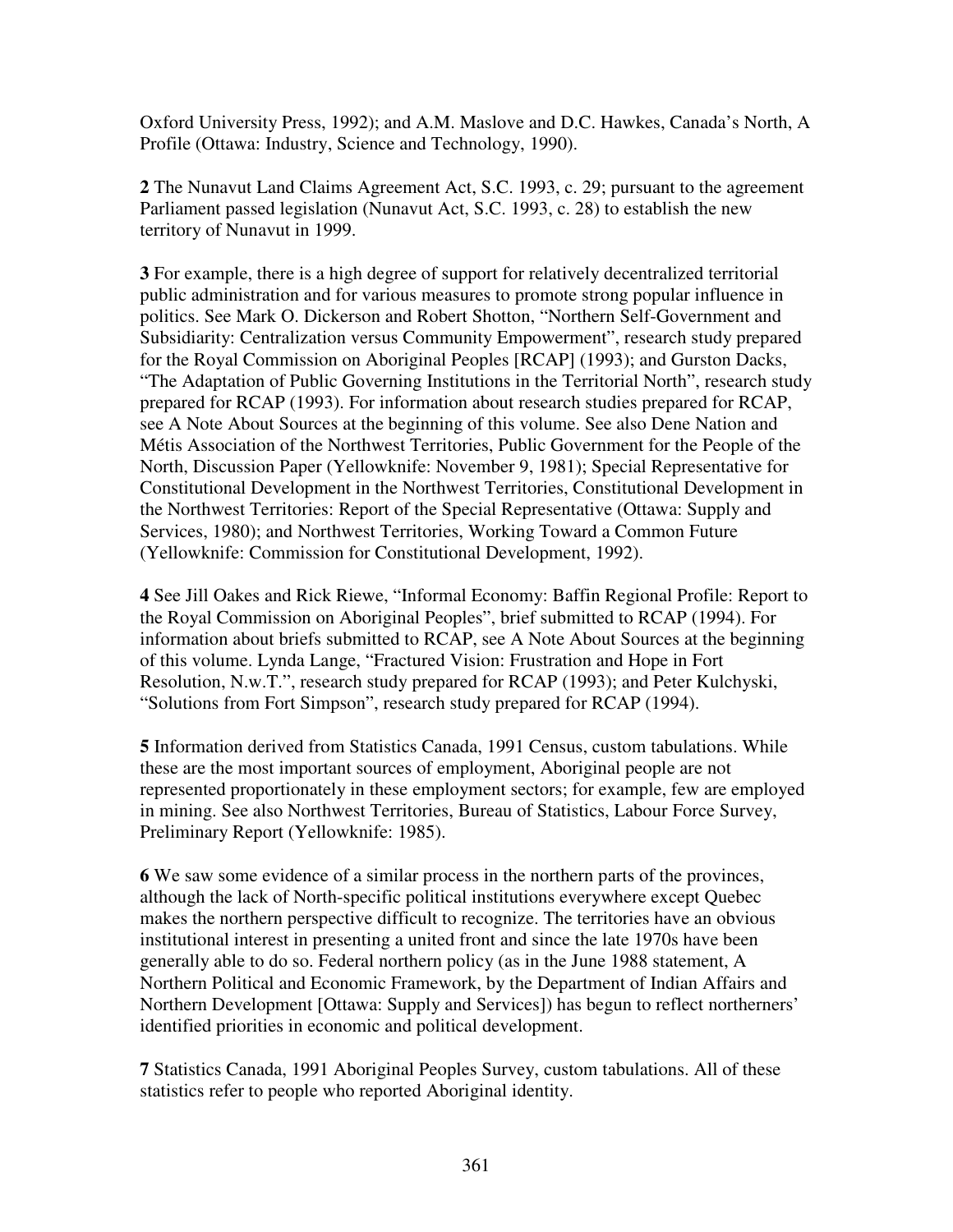**8** The federal government subsidizes the cost of transporting goods, mainly food, to isolated, northern communities that do not have year-round road access. In 1995-1996, federal support totalled \$17.1 million to operate the Northern Air Stage (food mail) program. Forty-five predominantly Inuit communities and nearly 60 isolated First Nations communities in Northern Quebec, Labrador, Ontario, Manitoba, Saskatchewan and N.w.T. benefit from the program.

**9** In Best Left as Indians: Native-White Relations in the Yukon Territory, 1840-1973, K.S. Coates analyzed the impact of massive changes on Aboriginal peoples living in what is now the Yukon (Montreal & Kingston: McGill-Queen's University Press, 1991). With reference to Alaska, Yupik Harold Napoleon has drawn a powerful analogy between these effects and post-traumatic stress syndrome, first identified in the aftermath of the war in Vietnam. See Harold Napoleon, Yuuyaraq: The Way of the Human Being, ed. Eric Madsen (Fairbanks: Center for Cross-Cultural Studies, University of Alaska, 1991).

**10** R.G. Williamson has documented the central importance of place in Inuit history and well-being. As he explains, the land is home: it includes the soil, rocks, water, ice and all the living creatures. R.G. Williamson, "Significant Aspects of Acculturation History in the Canadian Arctic: Analysis of the Forces of Inuit and Southern White Interaction until Mid-Century", research study prepared for RCAP (1994). Similar views are reflected in our report, *Treaty Making in the Spirit of Co-existence*: An Alternative to Extinguishment (Ottawa: Supply and Services, 1995); and Rene Lamothe, "Statement to the Mackenzie Valley Pipeline Inquiry, Fort Simpson, 9 September 1975", in Dene Nation: The Colony Within, ed. Mel Watkins (Toronto: University of Toronto Press, 1977).

**11** Thierry Rodon, "Pratiques de cogestion au Nunavut", paper presented at the 67th annual meeting of the Canadian Political Science Association, University of Quebec at Montreal, June 1995. Some of the outstanding issues are discussed later in this chapter, in the section on traditional knowledge, and in Volume 2, Chapters 4 and 5.

**12** The phrase is from Ignatius E. La Rusic, "Negotiating a Way of Life: Initial Cree Experience with the Administrative Structure Arising From the James Bay Agreement", paper prepared for Research Division, Policy, Research and Evaluation Group, Department of Indian Affairs and Northern Development (Ottawa: October 1979).

**13** RCAP,*The High Arctic Relocation*: A Report on the 1953-55 Relocation (Ottawa: Supply and Services, 1994).

**14** DIAND, "Speaking Notes for the Honourable Ronald A. Irwin, Minister of Indian Affairs and Northern Development, to the Makivik Annual General Meeting", Kangiqsujuaq, Quebec, 29 March 1995, p. 3. On 28 March 1996 the minister announced that a reconciliation agreement had been reached with Inuit relocated from northern Quebec and Baffin Island to the High Arctic in the early 1950s.

**15** Annie Okalik, "A Good Life", in "Gossip": A Spoken History of Women in the North, ed. Mary Crnkovich (Ottawa: Canadian Arctic Resources Committee, 1990), pp. 3-5.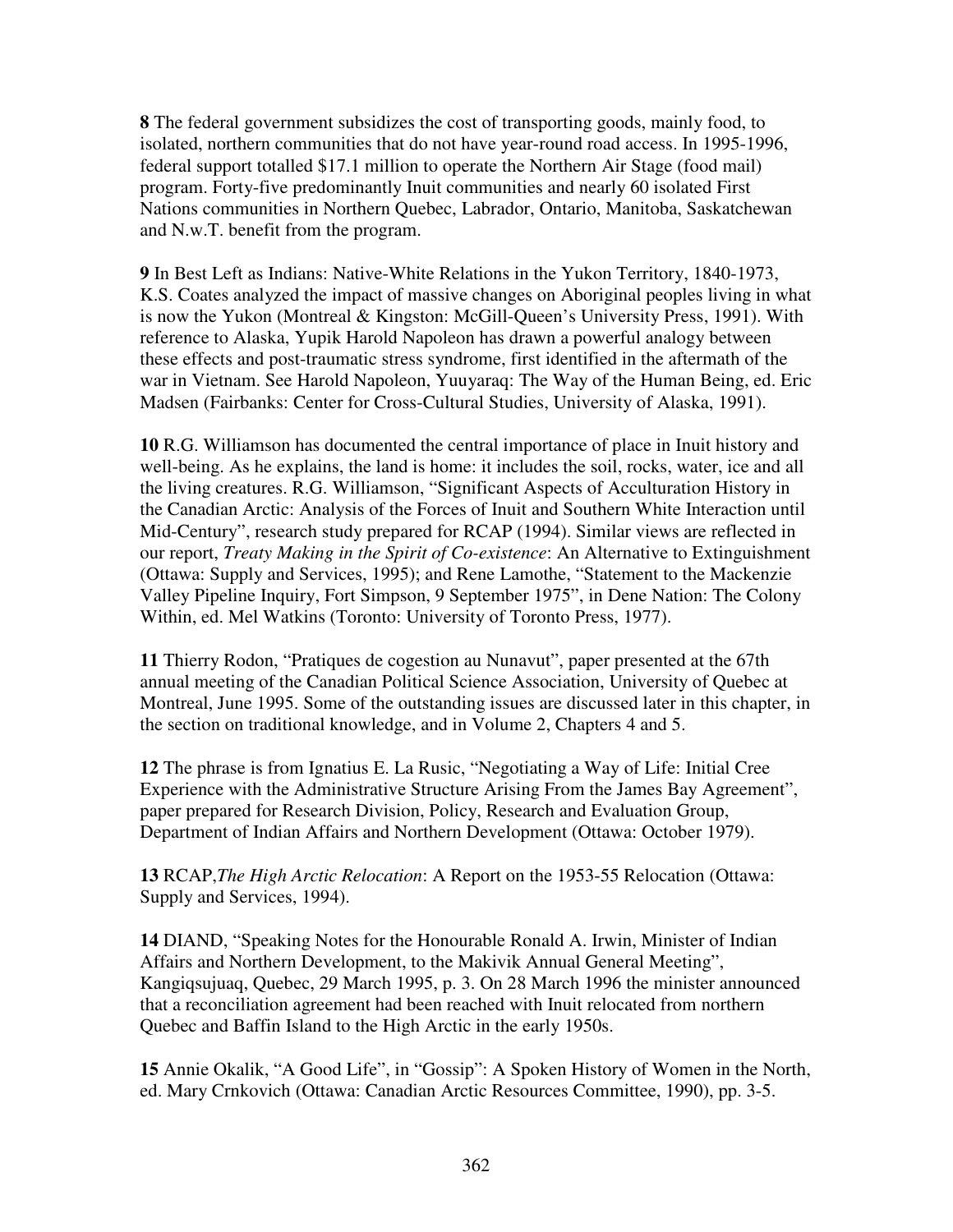**16** With respect to the Innu of Quebec, see the testimony given by An Antane Kapesh in Anne André, Je suis une maudite sauvagesse (Ottawa: Éditions Leméac, 1976).

**17** A similar explanation is provided by Charlie Snowshoe, "A Trapper's Life", in Dene Nation: The Colony Within, ed. Mel Watkins (Toronto: University of Toronto Press, 1977).

**18** Interviewed and quoted in Nancy Wachowich, Apphia Awa, Rhoda Katsak and Sandra Katsak, "Unikaavut: Our Lives: Stories from the Lives of Three Generations of North Baffin Inuit Women", research study prepared for RCAP (1994).

**19** Marc G. Stevenson, "Traditional Inuit Decision-Making Structures and the Administration of Nunavut", research study prepared for RCAP (1993).

**20** Kulchyski, "Solutions from Fort Simpson" (cited in note 4).

**21** Interviewed and quoted in Wachowich et al., "Unikaavut: Our Lives" (cited in note 18).

**22** More information on this case is available in John Goddard, Last Stand of the Lubicon Cree (Vancouver: Douglas & McIntyre, 1991). See also E. Davie Fulton, Lubicon Lake Indian Band Inquiry: Discussion Paper (Ottawa: Government of Canada, 1986).

**23** See K.J. Rea, The Political Economy of The Canadian North: An Interpretation of the Course of Development in the Northern Territories of Canada to the Early 1960s (Toronto: University of Toronto Press, 1968); and Peter Clancy, "Contours of the Modern State in the Territorial North: Policies, Institutions and Philosophies", research study prepared for RCAP (1994).

**24** See, for example, Philip Goldring, "Inuit Economic Responses to Euro-American Contacts: Southeast Baffin Island, 1824-1940", in Historical Papers, ed. Dana Johnson and Louise Ouellette (Ottawa: Canadian Historical Association, 1986), p. 146.

**25** David Judd, "Seventy-five Years of Resource Administration in Northern Canada", The Polar Record 14/93 (1969), pp. 791-806; and David Judd, "Canada's Northern Policy: Retrospect and Prospect", The Polar Record 14/92 (1969), pp. 593-602.

**26** Judd, "Canada's Northern Policy".

**27** The network included the Distant Early Warning (DEw) Line and other stations. See K.J. Rea, The Political Economy (cited in note 23).

**28** T. Armstrong, G. Rogers and G. Rowley, The Circumpolar North: A Political and Economic Geography of the Arctic and Sub-Arctic (London: Methuen & Co., 1978). Part of the federal response to the American presence was the 1944 dispatch of a research survey team to the North. The multidisciplinary Arctic Survey, funded only in part by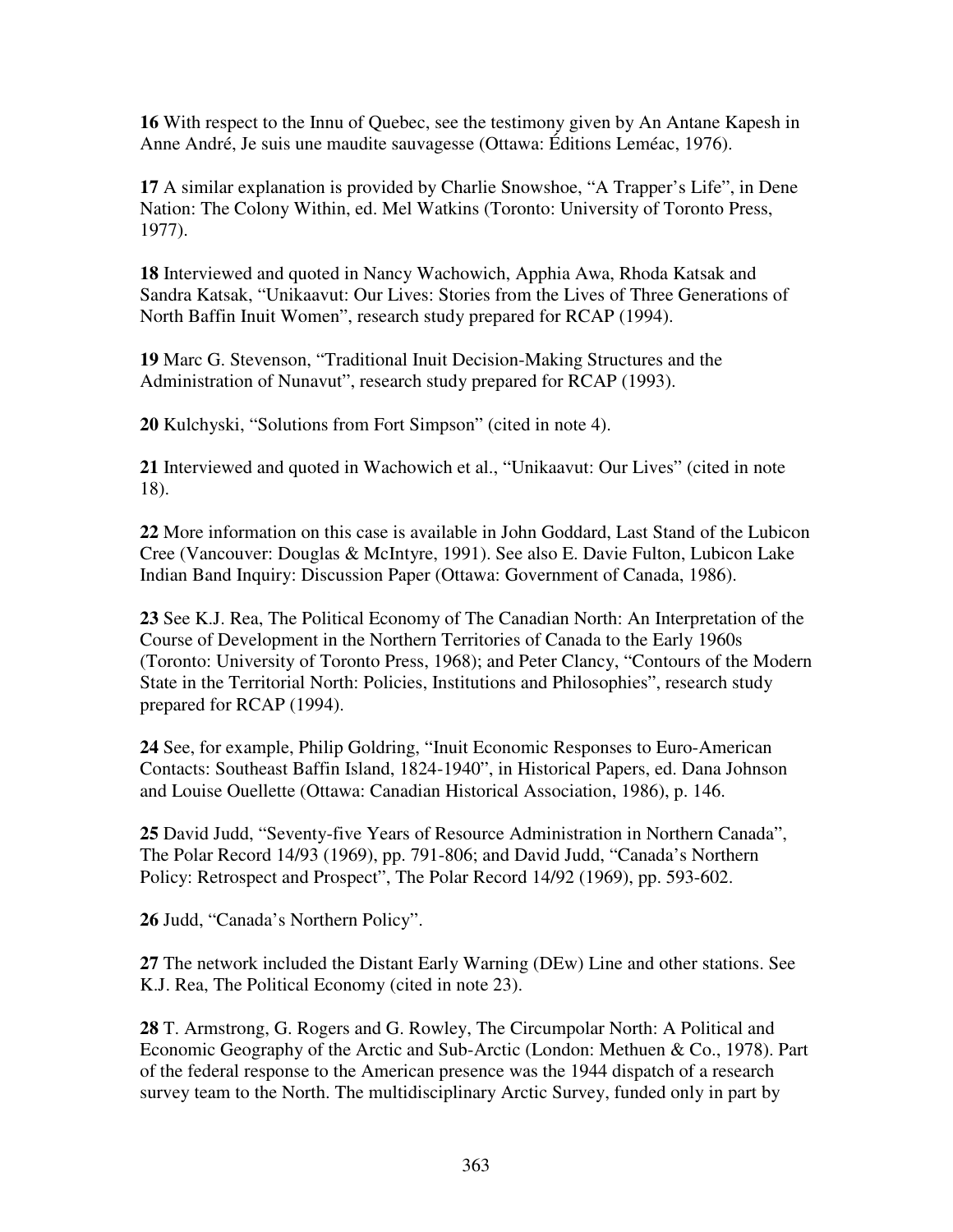Canadian sources, published the results of their research in the Canadian Journal of Economics and Political Science and in C. A. Dawson, ed., The New North-West (Toronto: University of Toronto Press, 1947). Prefiguring what was to become the centre of federal northern development policy in the 1950s and 1960s, many of the authors urge state intervention to develop the northern economy and to provide services to the people living there.

**29** The analysis of federal northern development policy here draws substantially on Frances Abele, "Canadian Contradictions: Forty Years of Northern Political Development", Arctic 40/4 (December 1987), pp. 310-320; reprinted in K.S. Coates and William R. Morrison, ed., Interpreting Canada's North: Selected Readings (Toronto: Copp Clark Pitman, 1989). See also Mark O. Dickerson, Whose North?: Political Change, Political Development and Self-Government in the Northwest Territories (Vancouver: University of British Columbia Press and Arctic Institute of North America, 1992); Gurston Dacks, A Choice of Futures: Politics in the Canadian North (Toronto: Methuen, 1981); and Michael S. Whittington, ed., The North (Toronto: University of Toronto Press in co-operation with the Royal Commission on the Economic Union and Development Prospects for Canada, 1985). Some of the consequences of the post-war changes are discussed in Volume 1, Chapter 11 on the relocation of Aboriginal communities. Others have studied certain aspects of provincial northern development initiatives: John Loxley, "The 'Great Northern' Plan", Studies in Political Economy: A Socialist Review 6 (Autumn 1981); Murray Dobbin, "Prairie Colonialism: The CCF in Northern Saskatchewan, 1944-1964", Studies in Political Economy 16 (Spring 1985); and Carol Brice-Bennett, "Renewable Resource Use and Wage Employment in the Economy of Northern Labrador", background report prepared for the Royal Commission on Employment and Unemployment, St. John's, Newfoundland, September 1986.

**30** Northwest Territories Act, R.S.C. 1985, c. N-27; and Yukon Act, R.S.C. 1985, c. Y-2.

**31** Responsibility for northern administration and Indian affairs was lodged originally in the department of the interior, passing through several administrative arrangements before the Department of Indian Affairs and Northern Development (DIAND) was established in 1966.

**32** See Rebecca Aird, ed., Running the North: The Getting and Spending of Public Finances by Canada's Territorial Governments (Ottawa: Canadian Arctic Resources Committee, 1989); and Michael J. Prince and Gary Juniper, "Public Power and the Public Purse: Governments, Budgets and Aboriginal Peoples in the Canadian North", research study prepared for RCAP (1995).

**33** The 1969 white paper (Statement of the Government of Canada on Indian Policy, 1969) proposed transferring responsibility for many services provided to Indian people to the provinces — an attempt to off-load the federal responsibility that was widely opposed by treaty nations. Today, responsibilities in such areas as education are being transferred from the department of Indian affairs to First Nations governments, along with funding, but such transfers are not available to bands in the territorial North.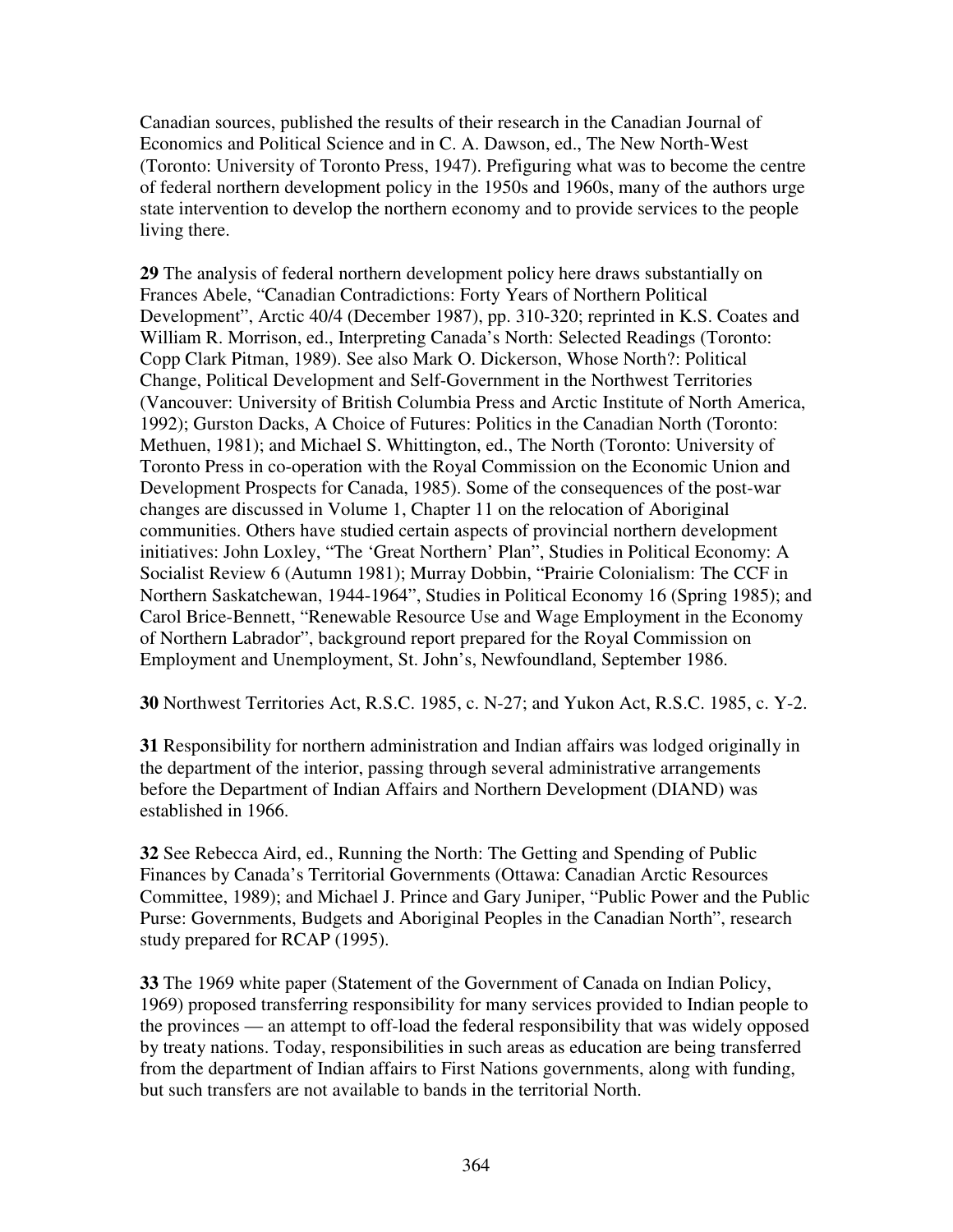**34** The CYI amalgamated the Yukon Native Brotherhood (YNB) and the Yukon Association of Non-Status Indians (YANSI), creating a single organization to represent Aboriginal people who had status under the Indian Act and those who did not. Thereafter, no distinction between the two groups was made in negotiations about the territory's political future.

**35** DIAND, Canada's North 1970-1980: Statement of the Government of Canada on Northern Development in the '70s (Ottawa: Information Canada, 1972).

**36** DIAND, A Northern Political and Economic Framework (Ottawa: Supply and Services, 1988), p. 5.

**37** One chapter cannot deal adequately with all the Aboriginal nations present in the vast area of northern Canada. We discuss a representative selection here and refer readers to other chapters of this report where the circumstances of many others are discussed.

**38** First contacts between Europeans and Aboriginal peoples took place over a very long period. As Olive Patricia Dickason notes: "In what is now Canada, first meetings for which there is a reasonably acceptable record began with the Norse about 1000 A.D. and continued as late as the second decade of the twentieth century, when members of the Canadian Arctic Expedition met isolated bands of Copper and Netsilik Inuit. Not only that, these people were completely unknown to the Canadian government; these Inuit knew of whites, however, as their ancestors had encounters with them. Three years later, in 1918, Royal North-West Mounted Police, while on a search for Inuit wanted for murder, were still meeting people who had never seen a white. In other words, first meetings with Inuit occurred, off and on, over a period of more than 900 years. The Amerindian time span for such encounters was about 400 years, with some Athapaskans of the far Northwest being among the last to meet the white man early in the twentieth century." O.P. Dickason, Canada's First Nations: A History of the Founding Peoples from Earliest Times (Toronto: McClelland and Stewart, 1992), p. 86. See also Dorothy Harley Eber, When the Whalers Were Up North: Inuit Memories from the Eastern Arctic (Montreal & Kingston: McGill-Queen's University Press, 1989); James R. Gibson, Otter Skins, Boston Ships, and China Goods: The Maritime Fur Trade of the Northwest Coast, 1785-1841 (Montreal & Kingston: McGill-Queen's University Press, 1992); and Pat Sandiford Grygier, A Long Way from Home: The Tuberculosis Epidemic Among the Inuit (Montreal & Kingston: McGill-Queen's University Press, 1994).

**39** The 14 nations that are party to the agreement are Carcross/Tagish First Nation, Champagne/Aishihik First Nations, Dawson First Nation, Kluane First Nation, Kwanlin Dunn First Nation, Liard First Nation, Little Salmon/Carmacks First Nation, First Nation of Na-cho Ny'a'k Dun, Ross River Dena Council, Selkirk First Nation, Ta'an Kwach'an Council, Teslin Tlingit Council, Vuntut Gwich'in First Nation, and White River First Nation.

**40** Mary Jane Norris, Don Kerr and François Nault, "Projections of the Population with Aboriginal Identity in Canada, 1991-2016", research study prepared for RCAP by the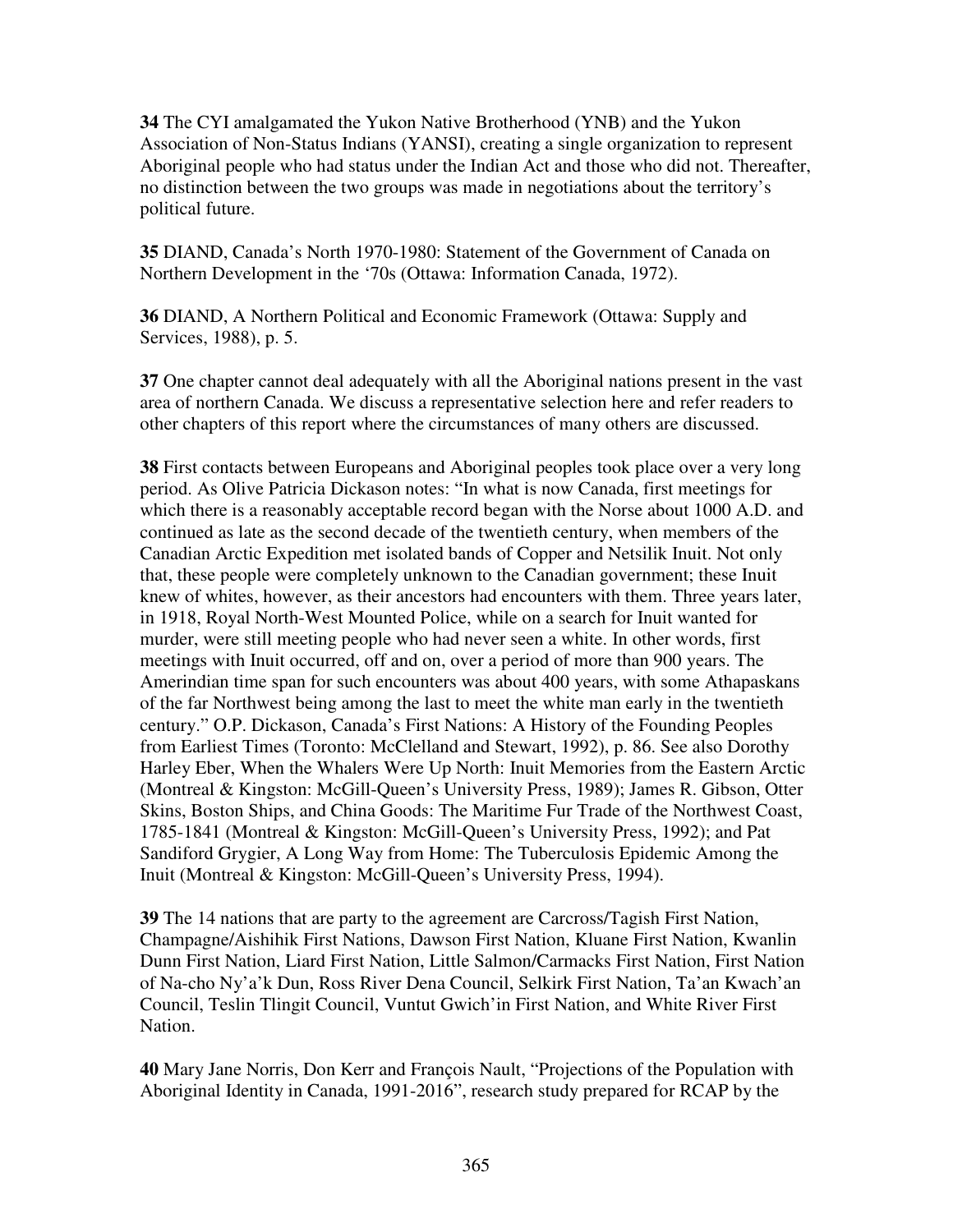Demography Division, Statistics Canada (1995). The Aboriginal population is adjusted for undercoverage in the 1991 Aboriginal Peoples Survey (APS).

**41** In 1901, the total population of the Yukon was 27,219, 3,322 of whom were Aboriginal people (12.2 per cent). A decade later, the declining non-Aboriginal population increased the Aboriginal proportion to 17.5 per cent. The highest recorded Aboriginal proportion was in 1931 (38.7 per cent), when the non-Aboriginal population reached its lowest post-gold-rush numbers. By 1971, the construction of the Alaska Highway and other industrial developments had reversed the trend once again, so that Aboriginal people accounted for 14 per cent of the overall population. Census data from Coates, Best Left as Indians (cited in note 7), p. 74. In 1991, the total population of the Yukon was 27,800, 5,100 of whom were Aboriginal (18.3 per cent). Statistics Canada, 1991 Census, Cat. No. 94-327, 1993.

**42** Quoted in Jonathan L. Pierce, "Indian Claims in the Yukon, 1968-1984: Aboriginal Rights as Human Rights", M.A. thesis, Carleton University, Ottawa, 1988, pp. 45-46.

**43** Pierce, "Indian Claims in the Yukon", pp. 56-57.

**44** Council for Yukon Indians, "Together Today for Our Children Tomorrow: A Statement of Grievances and an Approach to Settlement by the Yukon Indian People", report prepared for the Commissioner of Indian Claims and the Government of Canada (Whitehorse: 1973).

**45** See RCAP, Treaty Making (cited in note 10) and Volume 2, Chapter 4.

**46** "Umbrella Final Agreement between the Government of Canada, the Council for Yukon Indians and the Government of the Yukon. Agreement made this 29th day of May, 1993", in DIAND, Umbrella Final Agreement (Ottawa: Supply and Services, 1993).

**47** See Tony Penikett, "Land Claims and Self Government Agreements in Yukon", in Canadian Parliamentary Review (Autumn 1993), p. 14. The CYI Umbrella Final Agreement adopted the option of "partial extinguishment" under the 1986 Comprehensive Land Claims Policy. See RCAP, Treaty Making (cited in note 10), pp. 43-44. Four Yukon First Nations Final Agreements (1993) and corresponding selfgovernment agreements have been concluded. They are the Vuntut Gwich'in First Nation Final Agreement, First Nation of Na-cho Ny'a'k Dun Final Agreement, Teslin Tlingit Council Final Agreement, and Champagne and Aishihik First Nations Final Agreement, all approved and given effect by the Yukon First Nations Land Claims Settlement Act, S.C. 1994, c. 34 (proclaimed 14 February 1995). Negotiations for five other selfgovernment agreements are in progress.

**48** See Gurston Dacks, ed., Devolution and Constitutional Development in the Canadian North (Ottawa: Carleton University Press, 1990).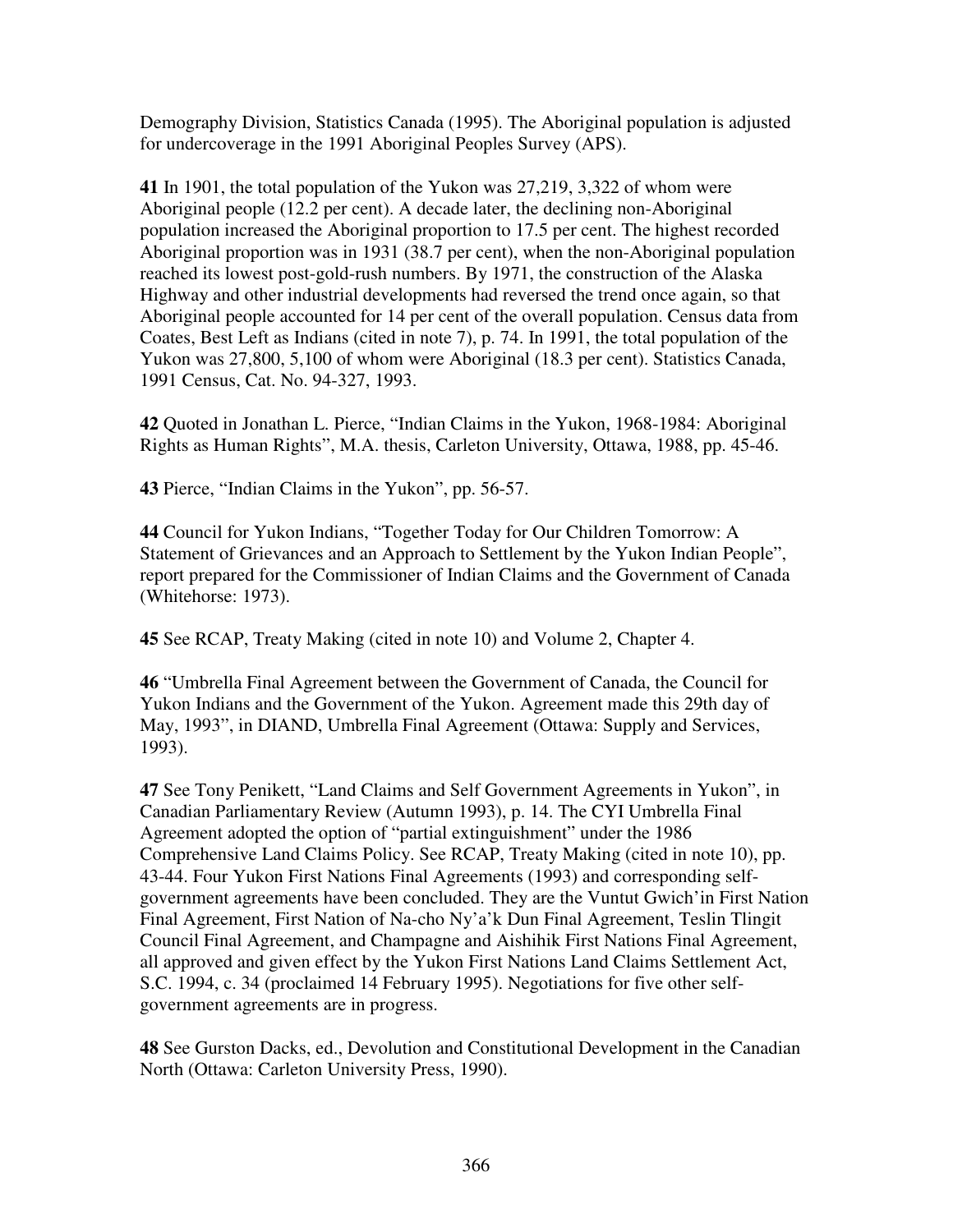Dacks, "Adaptation of Public Governing Institutions" (cited in note 3).

Dacks, "Adaptation of Public Governing Institutions".

Dacks, "Adaptation of Public Governing Institutions".

 K.S. Coates, "First Nations and the Yukon Territorial Government: Toward a New Relationship", research study prepared for RCAP (1994).

Dacks, "Adaptation of Public Governing Institutions".

 See, generally, Kerry Abel, Drum Songs: Glimpses of Dene History (Montreal and Kingston: McGill-Queen's University Press, 1993).

 Charles Mair, member of the Half-Breed Commission of 1899, quoted in René Fumoleau, As Long As This Land Shall Last: A History of Treaty 8 and Treaty 11, 1870- (Toronto: McClelland and Stewart, 1974), p. 48.

Quoted in Fumoleau, As Long As This Land Shall Last, pp. 49-50 [note omitted].

 Fumoleau, As Long As This Land Shall Last, p. 50. See also Dickerson, Whose North? (cited in note 29); and Rea, The Political Economy (cited in note 23).

 Fumoleau, As Long As This Land Shall Last, Chapter III: The Years Between The Treaties, 1900-1920.

 Northern Frontier, Northern Homeland: The Report of the Mackenzie Valley Pipeline Inquiry: Volume One (Ottawa: Supply and Services, 1977), p. 167.

 Prince and Juniper, "Public Power" (cited in note 32). See also Andrew Webster, "They are Impossible People, Really: Social Administration and Aboriginal Social Welfare in the Territorial North, 1927-1993", research study prepared for RCAP (1993).

 The story is told in detail in Edgar J. Dosman, The National Interest: The Politics of Northern Development, 1968-75 (Toronto: McClelland and Stewart, 1975).

 Eileen Sasakamoose, Sharon Venne and Rene Lamothe, "Northern Treaty Research for Royal Commission on Aboriginal Peoples", research study prepared for RCAP (1994).

Re Paulette's Application (1973) 6 W.W.R. 97 (N.W.T.S.C.).

The Dene Declaration is reprinted in Watkins, Dene Nation (cited in note 10).

 The Gwich'in Agreement (1992) approved and given effect by the Gwich'in Land Claim Settlement Act, S.C. 1992, c. 53; and the Sahtu Dene and Metis Agreement (1993)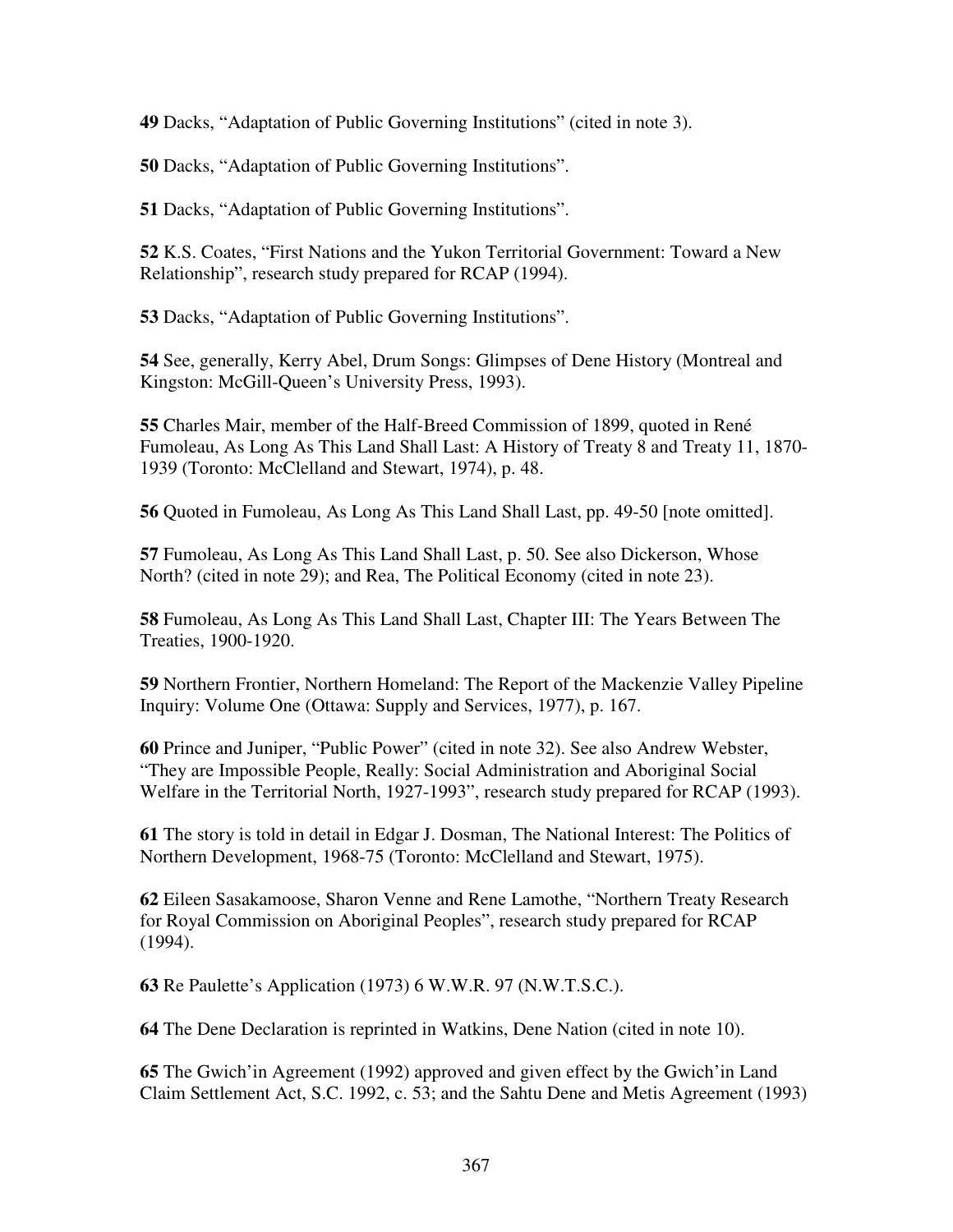approved and given effect by the Sahtu Dene and Metis Land Claim Settlement Act, S.C. 1994, c. 27.

**66** Susan Quirk and Antoine Mountain, "Dene Nation: An Analysis", research study prepared for RCAP (1993).

**67** Deh Cho First Nation, Declaration of Rights, p. 1 (1993).

**68** National Archives of Canada, Records of the Privy Council Office, Privy Council Minutes, Record Group (RG) 2, series 1, volume 796 (also available in records of the Department of the Interior, RG15), Order in Council 918, 6 May 1899 [emphasis added].

**69** In its 1993-94 Annual Report, Inuit Tapirisat of Canada puts the world Inuit population at 115,000, while the Inuit Circumpolar Conference estimates it at 120,000, divided as follows: Canada, 30,000; Alaska, 35,000; Greenland, 50,000; and Russia, 5,000. According to the 1991 Aboriginal Peoples Survey, there are about 38,000 Inuit in Canada (adjusted data).

**70** Inuit Tapirisat of Canada, "Submission of the Inuit Tapirisat of Canada to the Royal Commission on Aboriginal Peoples" (1994), p. 6. For information on briefs submitted to RCAP, see A Note About Sources at the beginning of this volume.

**71** Inuit Circumpolar Conference [hereafter ICC], Principles and Elements for a Comprehensive Arctic Policy (Montreal: McGill University, Centre for Northern Studies and Research, 1992).

**72** Wendy Moss, "Inuit Perspectives on Treaty Rights and Governance Issues", in *Aboriginal Self-Government: Legal and Constitutional Issues* (Ottawa: RCAP, 1995), p. 104.

**73** The agreement was enacted by James Bay and Northern Quebec Native Claims Settlement Act, S.C. 1976-77, c. 32; and An Act approving the Agreement concerning James Bay and Northern Quebec, S.Q. 1976, c. 46.

**74** Canadian Arctic Resource Committee, "Aboriginal Peoples, Comprehensive Land Claims, and Sustainable Development in the Territorial North", brief submitted to RCAP (1993), Appendix E, pp. 11-16.

**75** Norbert Rouland, Les Inuit du Nouveau-Québec et la Convention de la Baie James (Quebec City: Association Inuksiutiit Katimajiit and Centre d'études nordiques, Université Laval, 1978), pp. 134-142.

**76** Norbert Rouland, "Les Inuit du Nouveau-Québec et l'entrée en vigueur de la Convention de la baie James (avril 1977-octobre 1978)", Études Inuit Studies 3/1 (1979), p. 83.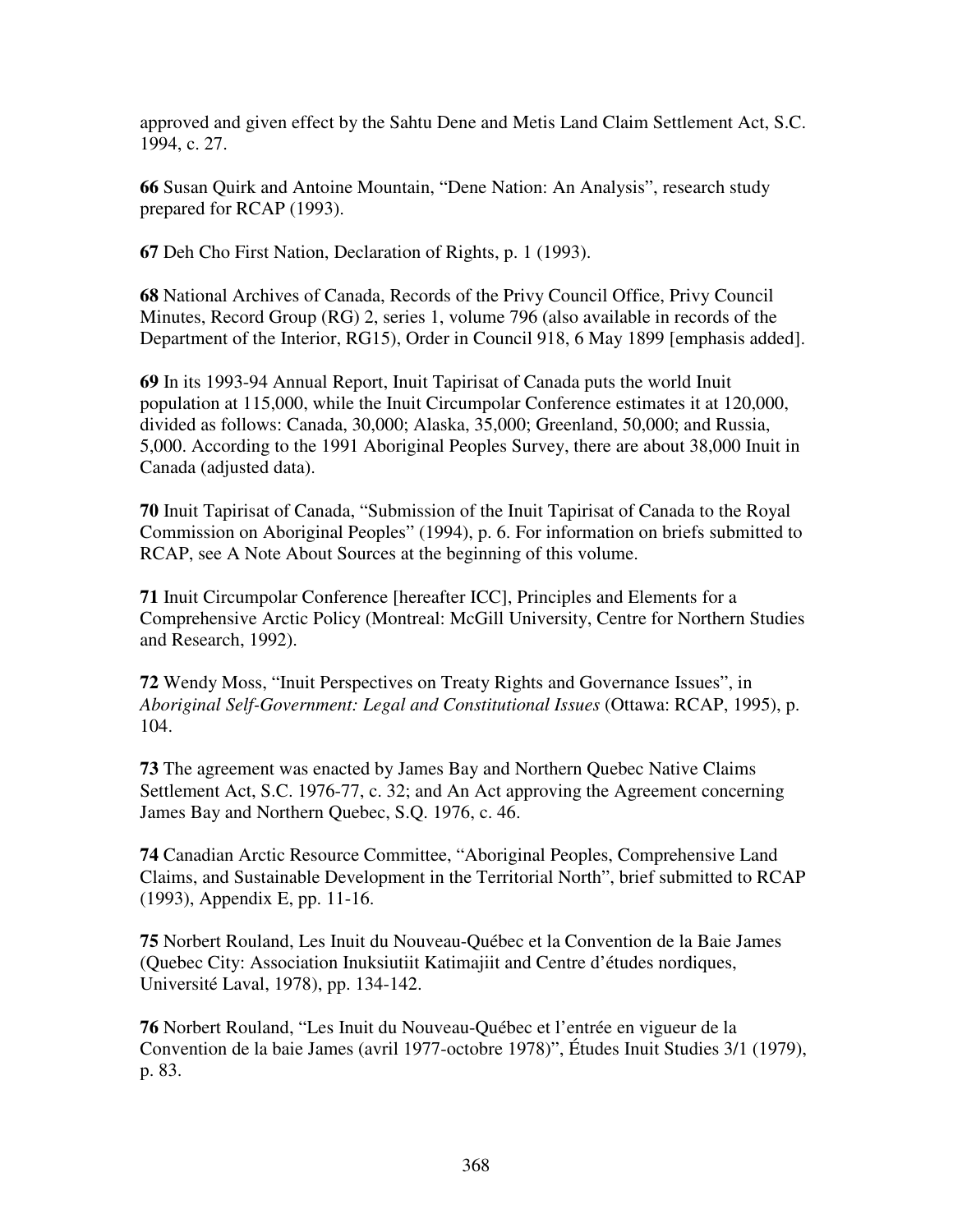**77** Gérard Duhaime, "Le chasseur et le minotaure: itinéraire de l'autonomie politique au Nunavik", Études Inuit Studies 16/1-2 (1992), pp. 149-178; Paul Bussières, "Droits collectifs et pouvoirs chez les Inuit du Nunavik", Études Inuit Studies 16/1-2 (1992), pp. 143-148. For an assessment of many facets of the agreement, see Sylvie Vincent and Gary Bowers, eds., James Bay and Northern Quebec: Ten Years After (Montreal: Recherches amérindiennes au Québec, 1988).

**78** M. Malone, "Study of Current Practice in Financing Aboriginal Governments: Kativik Regional Government Case Study", research study prepared for RCAP (1993).

**79** See "Document: Constitution du Nunavik", Recherches amérindiennes au Québec 19/4 (Winter 1989), pp. 74-77.

**80** Nunavik Assembly and Government: Negotiation Framework Agreement between the Special Negotiator for the Gouvernement du Québec and the Chief Negotiator for the Nunavik Constitutional Committee, signed 21 July 1994.

**81** Stephen Hendrie, "Makivik 1995 AGM: Referendum Year", in Makivik News (Spring 1995), pp. 5-13.

**82** Letha J. MacLachlan, "Northern Comprehensive Aboriginal Claims Agreements", research study prepared for RCAP (1993).

**83** Until 1976, Inuvialuit had been negotiating a comprehensive claims agreement in concert with other Inuit of the N.w.T., through the Inuit Tapirisat of Canada. When the Inuit Tapirisat of Canada withdrew its proposed comprehensive claim in 1976, the Committee for Original Peoples' Entitlement (COPE), representing Inuvialuit, sought and received a mandate from its membership to proceed with the North's first regional claim negotiations. The Inuvialuit Final Agreement (1984) (IFA) was approved and given effect by the Western Arctic (Inuvialuit) Claims Settlement Act, S.C. 1984, c. 24, as amended by S.C. 1988, c. 16.

**84** Inuvialuit Claims Settlement Act, chapter 24, section 3, subsection 3. The IFA Aboriginal claimant groups not only released their Aboriginal title, rights and interests to the land in their territory, they also agreed that legislation giving effect to the Agreement would "extinguish all native claims, rights, title and interests of all [Indians, Inuit and Inuvialuit] in and to the [Traditional Territory]---whatever that may be". MacLachlan, "Northern Comprehensive Claims Agreements" (cited in note 82).

**85** Cited in Janet M. Keeping, The Inuvialuit Final Agreement (Calgary: Faculty of Law, University of Calgary, 1989).

**86** RCAP transcripts, Montreal, Quebec, 29 November 1993. The proposed arrangements are discussed in Volume 2, Chapter 3.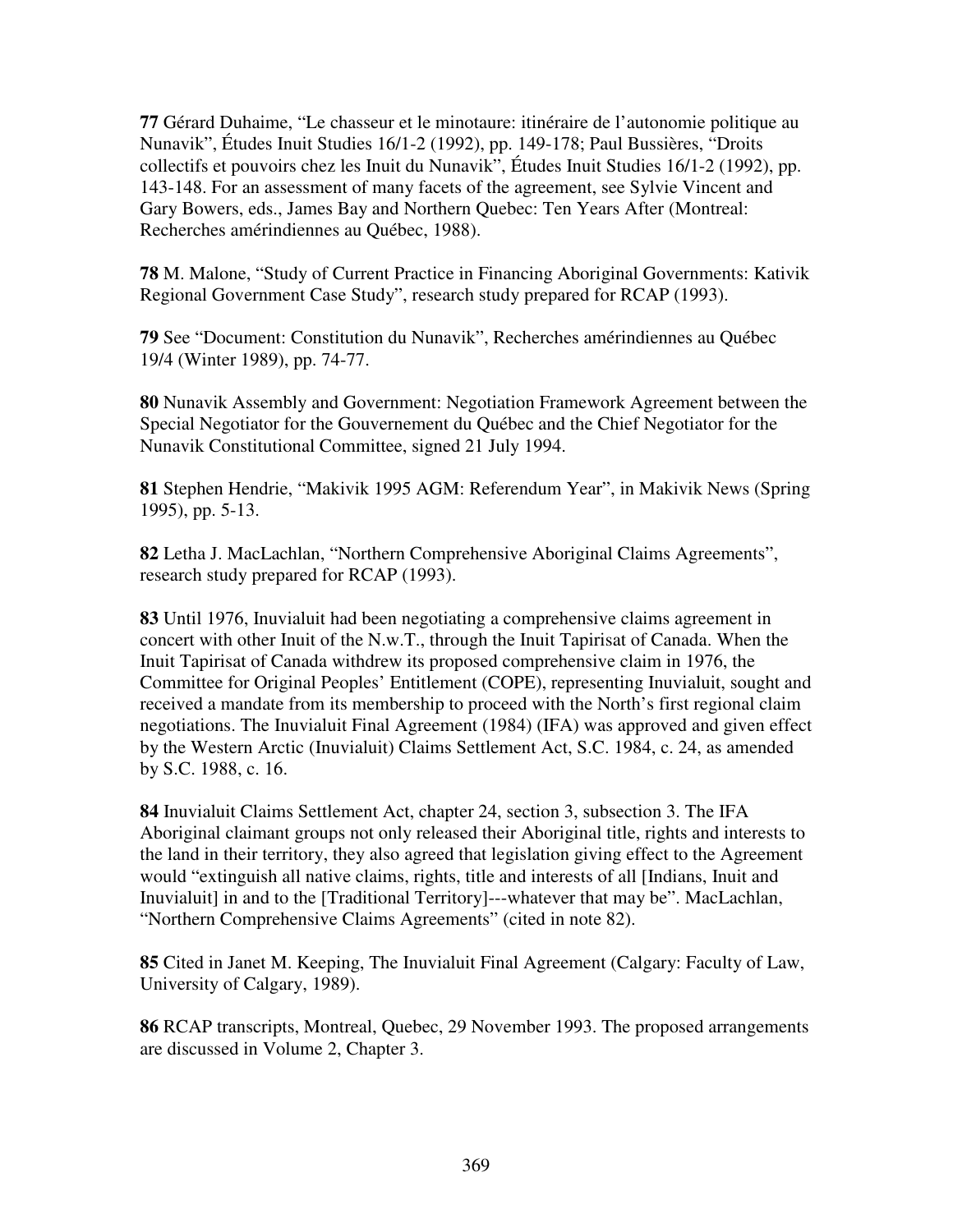**87** Lindsay Staples, "The Inuvialuit Final Agreement: Implementing its Land, Resource and Environmental Regimes", research study prepared for RCAP (1994).

**88** Staples, "Implementing Land, Resource and Environmental Regimes".

**89** Gurston Dacks, "Nunavut: Aboriginal Self-Determination Through Public Government", research study prepared for RCAP (1994).

**90** For a more detailed discussion, see R. Quinn Duffy, The Road to Nunavut: The Progress of the Eastern Arctic Inuit Since the Second World War (Montreal and Kingston: McGill-Queen's University Press, 1988); and Nunavut Constitutional Forum, Building Nunavut: Today and Tomorrow (Ottawa: Nunavut Constitutional Forum, 1983).

**91** Frances Abele and M.O. Dickerson, "The 1982 Plebiscite on Division of the Northwest Territories: Regional Government and Federal Policy", Canadian Public Policy 11/1 (March 1985), pp. 1-15; and Government of the Northwest Territories, Report of the Chief Plebiscite Officer on the Plebiscite on Division of the Northwest Territories (Yellowknife: 1982). Despite general support among Aboriginal people of the Northwest Territories, there was considerable concern about the location of the boundary, especially in communities near its possible location. The unilateral imposition of the boundary between the Yukon and N.w.T. and between the N.w.T. and neighbouring provinces had separated Dene and Métis people into several jurisdictions. Voters were wary of repeating this experience. It is probable that both turnout and support for division in the west would have been stronger had a boundary acceptable to Dene and Métis people been proposed in the plebiscite question.

**92** DIAND, Notes for an Address by the Honourable John Munro, P.C., M.P., Minister of Indian Affairs and Northern Development, Legislative Assembly, Yellowknife, N.w.T., 26 November 1982.

**93** The Nunavut Land Claims Agreement (1993) approved and given effect by the Nunavut Land Claims Agreement Act, S.C. 1993, c. 29; and Nunavut Act, S.C. 1993, c. 28.

**94** Under the terms of the land claims agreement (article 29), Inuit agreed to repay almost \$40 million in loans received from the federal government to cover their negotiating costs.

**95** ATII Training Inc., "Northern Education and Training Systems for Inuit: A Strategic Analysis", research study prepared for RCAP (1993).

**96** Estimates range from \$50 million, according to the department of Indian affairs, to \$174 million according to ATII Training Inc., "Northern Education and Training Systems". The variation is a result of differences in assumptions about the duration of training and types of attendant measures. Also see Dacks, "Nunavut" (cited in note 89). Issues associated with training are discussed later in this chapter.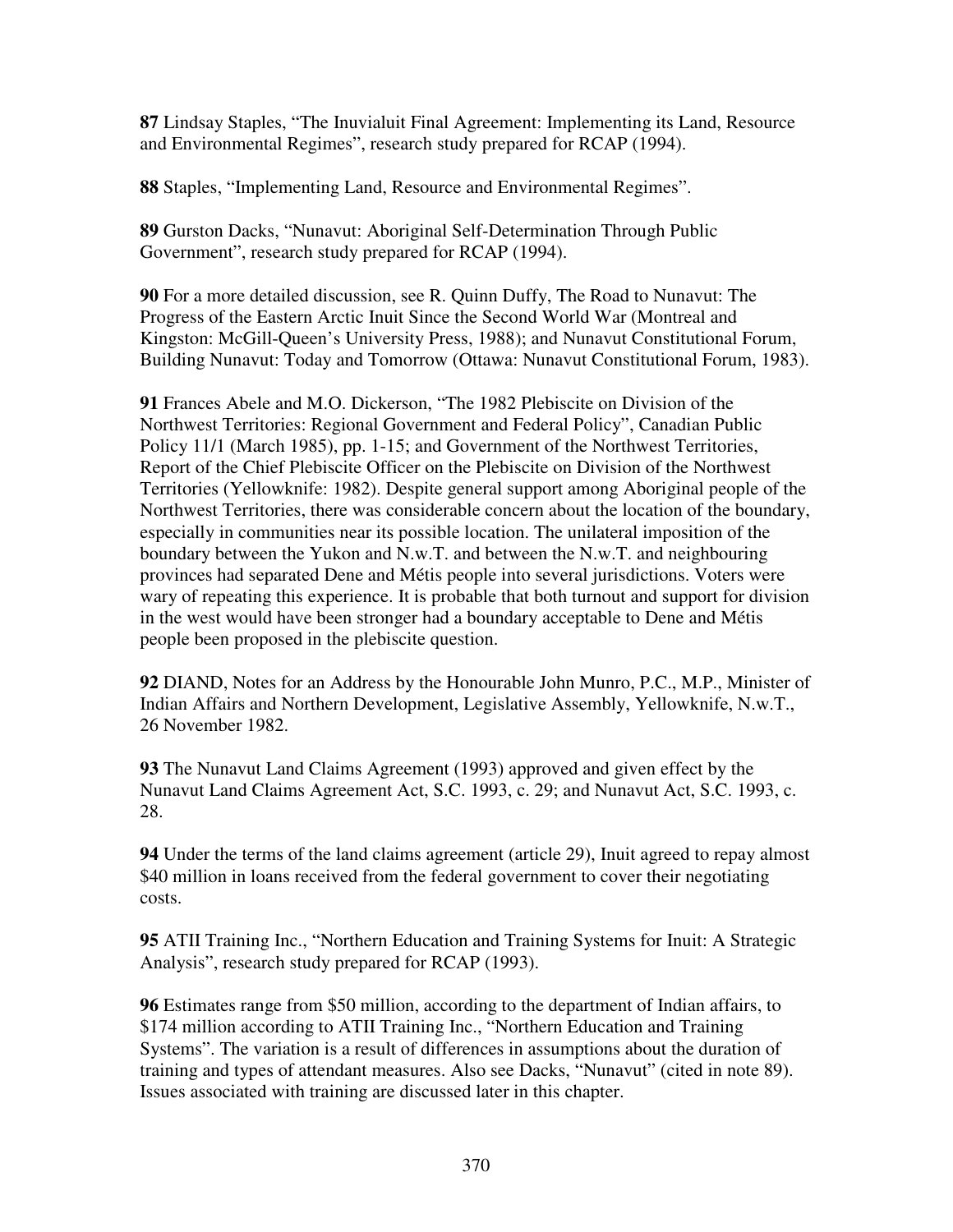**97** In Canada as a whole, 14 per cent of Aboriginal adults had post-secondary degrees or certificates, 32 per cent had completed high school and 25 per cent had Grade 8 or less. 'Adult' here means individuals between 15 and 64 years of age and no longer attending school in 1991. See Statistics Canada, 1991 Aboriginal Peoples Survey, custom tabulations.

**98** Frances Abele, Gathering Strength: A Study of Native Employment Training Programs in the Northwest Territories (Calgary: Arctic Institute of North America, 1989).

**99** Williamson, "Significant Aspects" (cited in note 10).

**100** Dacks, "Adaptation" (cited in note 3).

**101** For a detailed discussion of approaches to 'appropriate' decision making, see Stevenson, "Traditional Inuit Decision-Making" (cited in note 19).

**102** Dacks, "Nunavut" (cited in note 89).

**103** The non-Inuit members of the Labrador Inuit Association (LIA) are Kablunangajuit. They include individuals who have some Inuit ancestry as well as individuals who do not have Inuit ancestry but were born before 30 November 1990, permanently settled in the land claim area before 1940, or are descendants of persons who settled in the land claim area before 1940 (information from the 1995 LIA membership forms).

**104** To support the Labrador Inuit claim, a land use and occupancy study was initiated in 1975. In 1977, LIA documentation of their claim was submitted to the federal government. See Carol Brice-Bennett, ed., Our Footprints are Everywhere: Inuit Land Use and Occupancy in Labrador (Nain, Newfoundland and Labrador: Labrador Inuit Association, 1977).

**105** Adrian Tanner et al., "Aboriginal Peoples and Governance in Newfoundland and Labrador", research study prepared for RCAP (1994) [note omitted].

**106** Most of the information in this section is drawn from W.J. Eccles and Susan L. Laskin, "The Seven Years' War", in Historical Atlas of Canada, Volume 1, From the Beginning to 1800, R. Cole Harris, ed. (Toronto: University of Toronto Press, 1987), plate 42.

**107** Re Labrador Boundary (1927), 2 D.L.R. 401. See also Encyclopedia of Newfoundland and Labrador, Volume 3 (St. John's: Harry Cuff Publications, 1991), pp. 216-221.

**108** In 1924, while Newfoundland and Quebec were preparing their case for review by the judicial committee of the Privy Council, Newfoundland offered to sell Labrador to Quebec for \$30 million. It was put up for sale to Canada in 1931 for \$110 million, but Canada declined. David Lough, "Transition from Traditional to Wage Economy — The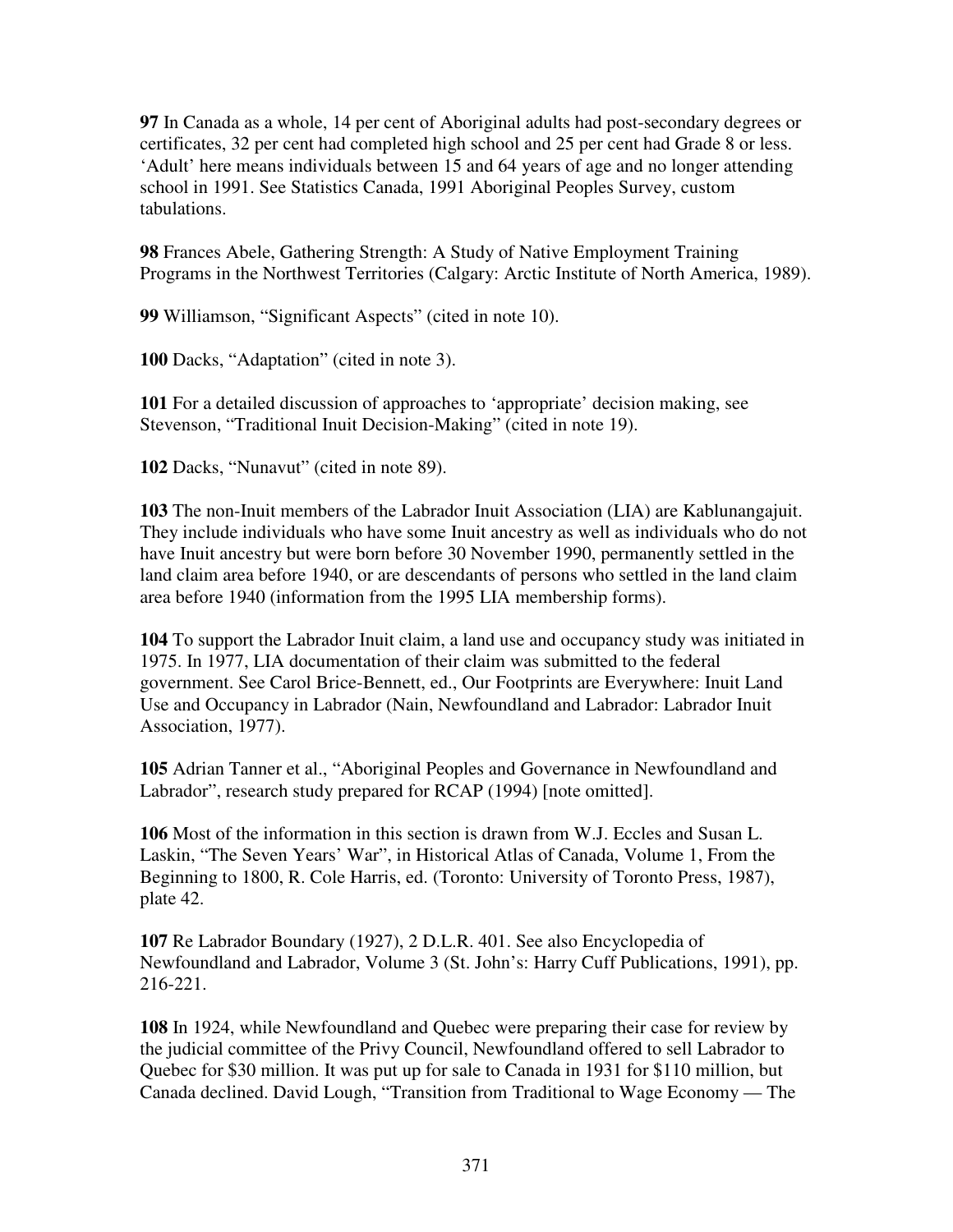Labrador Experience", draft paper prepared for the third annual Interprovincial Conference of Ministers with Responsibility for Northern Development, Thompson, Manitoba, 9 to 11 September 1980, p. 3.

**109** Occasionally, the Newfoundland government passed legislation in response to serious problems. For example, legislation was passed in 1882 prohibiting Aboriginal persons from possessing alcohol (An Act respecting the Sale of Intoxicating Liquors on the Coast of Labrador, S.N. 1882, c. 8). In 1911, legislation prohibited anyone from taking an Aboriginal person out of Labrador. This law came as a result of the transportation of a group of 57 Labrador Inuit to Chicago in 1893, where they were placed on display at the World's Columbian Exposition and then left stranded (An Act respecting the Esquimaux and Indians resident in Labrador, S.N. 1911, c. 9); see Tanner et al., "Aboriginal Peoples" (cited in note 105).

**110** "Il n'est donc pas possible---de souscrire à l'appréciation que d'aucuns ont faite de la décision et du tracé de 1927: une 'grossière erreur de droit et de fait.'" Rapport de la Commission d'étude sur l'intégrité du territoire du Québec: 3. La Frontière du Labrador, 3.1 Rapport des commissaires, Tome 1 (Quebec City: 1971), p. 417; and "L'argument le plus fort, en 1971, qui fait que la 'cause' du Québec dans l'affaire du Labrador est irrémédiablement compromise, c'est le fait, peu connu semble-t-il de ceux qui préconisent le 'retour du Labrador au Québec', que les gouvernements successifs du Québec ont, à divers titres et de plusieurs manières, reconnu le tracé de 1927 comme la frontière effective entre les deux provinces." Rapport de la Commission d'étude, 3.2 Synthèse, p. 14.

**111** Tanner et al., "Aboriginal Peoples" (cited in note 105).

**112** The reasons for this are not entirely clear. Future Newfoundland premier J.R. Smallwood and at least some public servants apparently were convinced that it would be a retrograde step in terms of political rights for Aboriginal peoples living in Newfoundland and Labrador to fall under the administration of the federal department of Indian affairs. On the federal side, there was some reluctance to assume the additional burden, particularly at a time when the policy was to reduce dependency on the department of Indian affairs. Another concern was that there were too few Aboriginal people to justify creating a separate administration. Also, the Newfoundland government may have feared the political consequences of being unable to provide for its non-Aboriginal citizens the level of services that would have been provided by the federal government in the Aboriginal communities. Tanner et al., "Aboriginal Peoples" (cited in note 105).

**113** Donald M. McRae, Report on the Complaints of the Innu of Labrador to the Canadian Human Rights Commission (Ottawa: Canadian Human Rights Commission, 1993), p. 7.

**114** Tanner et al., "Aboriginal Peoples" (cited in note 105).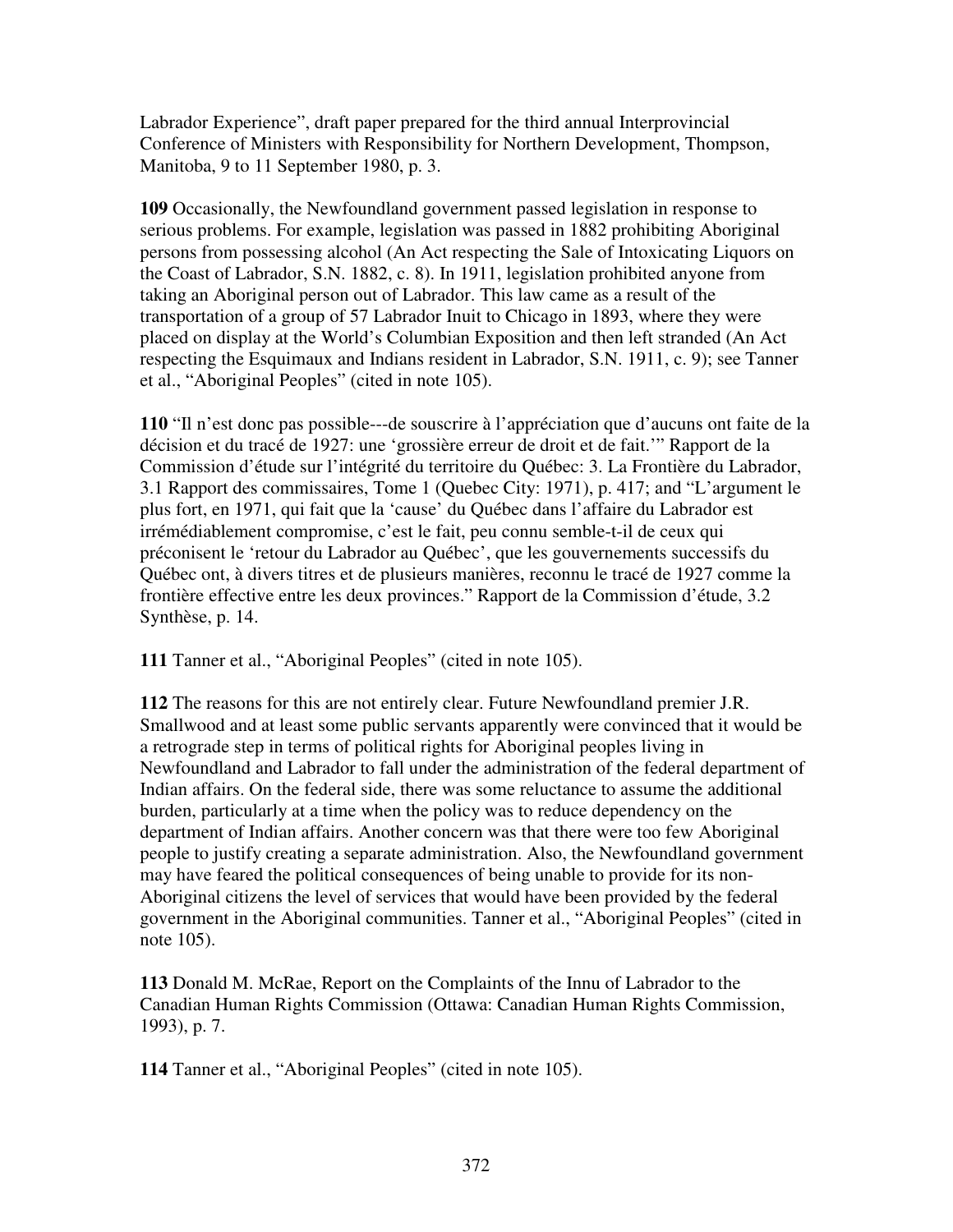**115** See Tanner et al., "Aboriginal Peoples"; McRae, Report on the Complaints of the Innu (cited in note 113); and Newfoundland, Report of the Royal Commission on Labrador (St. John's: Queen's Printer, 1974).

**116** Iris Allen, Labrador Inuit Health Commission, "Aboriginal People Living in Remote and Northern Areas", in RCAP, *The Path to Healing*, Report of the National Round Table on Aboriginal Health and Social Issues (Ottawa: Supply and Services, 1993), p. 132.

**117** Tanner et al., "Aboriginal Peoples" (cited in note 105).

**118** Inuit Tapirisat of Canada, "Submission of the Inuit Tapirisat" (cited in note 70), p. 92.

**119** Moss, "Inuit Perspectives" (cited in note 72), p. 111, quoting the Inuit Tapirisat of Canada.

**120** Tony Williamson, "Angojokok-AngojukKauKatiget-Labrador-imi Inuit katutjikategenninga: Labrador Inuit Politics from Household to Community to Nation", research study prepared for RCAP (1994).

**121** Some of the international and domestic dimensions of this problem are explored in Benoît Lévesque, André Joyal and Omer Chouinard, eds., L'autre économie: Une économie alternative? (Sillery, Quebec: Presses de l'Université du Québec, 1989). See also Volume 2, Chapter 5.

**122** Royal Roads Military College, The Environmental Impact of the DEw Line on the Canadian Arctic (Victoria: Department of National Defence, 1993).

**123** Ellen Bielawski, "The Desecration of Nánúlá Kúé: Impact of the Taltson Hydroelectric Development on Dene Sonline", research study prepared for RCAP (1994).

**124** Other examples in northern Canada included the Lancaster Sound Green Paper exercise and the Land Use Planning Program, run jointly by the Department of Indian Affairs and Northern Development, the territorial governments, and Aboriginal organizations. The Federal Environmental Assessment Review Process remains the most frequently used and elaborate mechanism for making decisions in advance of projects that are anticipated to have a significant environmental impact. The three-year Beaufort Sea Environmental Review assessed development of offshore oil production facilities on the western Arctic coast. In Labrador, an Environmental Assessment Panel took six years to decide that military training activities could continue under certain conditions.

**125** See A. Saunders, "Banking on the Big Fix: Circumpolar Nations Pool their Expertise to Tackle Pollution", Arctic Circle 1/2 (September/October 1990), pp. 52-53; S. Hazell, "Where the Caribou and the Cruise Missiles Play: When will DND Start Really Listening to the Concerns of Northerners?", Arctic Circle 1/6 (May/June 1991), pp. 34-35; and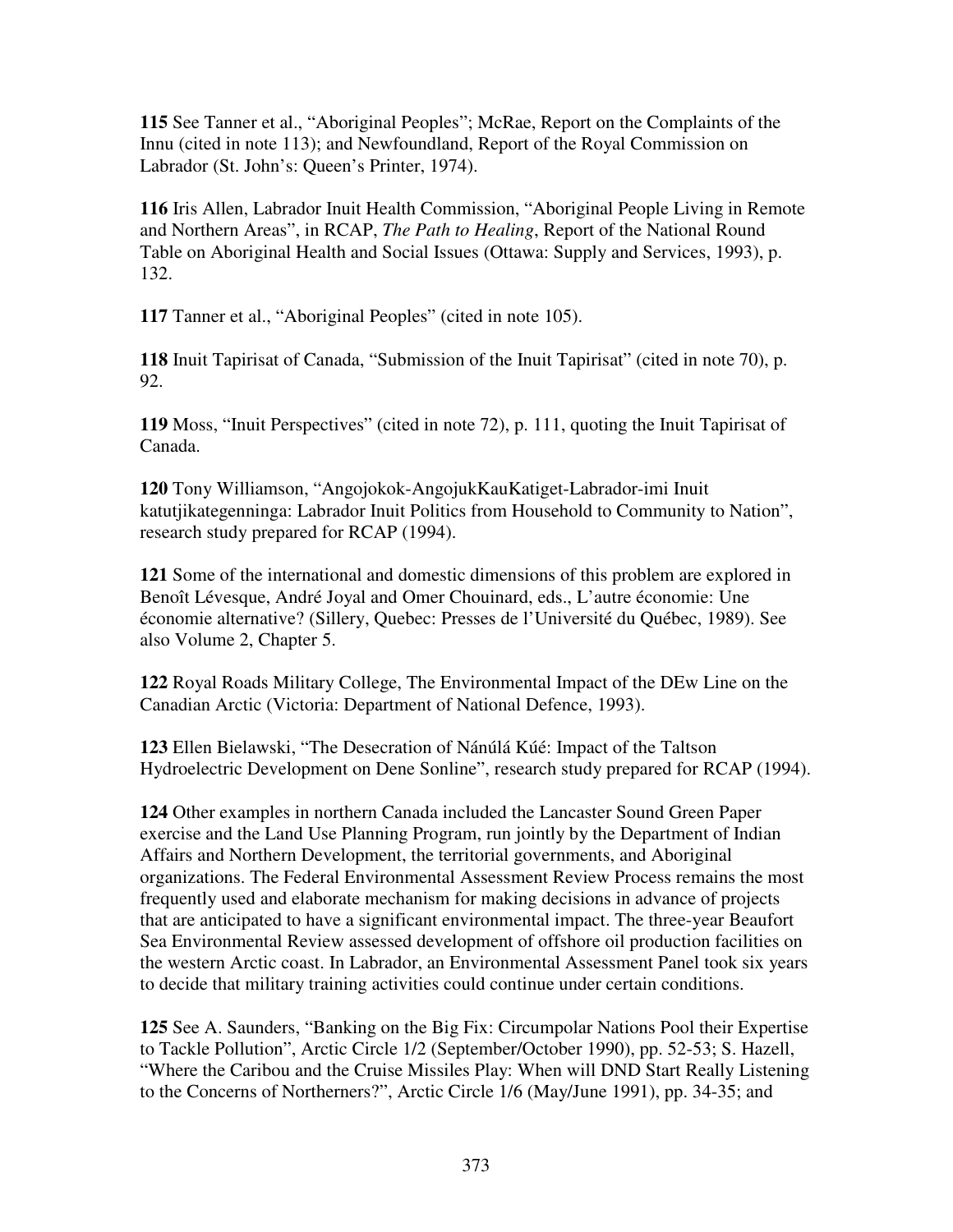Peter Tyson, "Tracking Acid Rain in the Arctic", Arctic Circle 2/2 (September/October 1991), pp. 32-34.

**126** Peter J. Usher, "The Beverly-Kaminuriak Management Board: An Evaluation of the First Ten Years and Recommendations for the Future", unpublished report prepared for the Beverly and Kaminuriak Caribou Management Board (1991).

**127** David DesBrisay, "The Impact of Major Resource Development Projects on Aboriginal Communities: A Review of the Literature", research study prepared for RCAP (1994).

**128** George Wenzel, Animal Rights, Human Rights: Ecology, Economy and Ideology in the Canadian Arctic (Toronto: University of Toronto Press, 1991).

**129** Terry Fenge, "Environmental Clean-up and Sustainable Development in the Circumpolar Region", Northern Perspectives 21/4 (Winter 1993-94), pp. 1-3.

**130** Several overviews and considerations of remedies appear in John M. Lamb, ed., Proceedings of a Conference on 'A Northern Foreign Policy for Canada' (Ottawa: Canadian Polar Commission and Canadian Centre for Global Security, 1994).

**131** Santé Québec, Report of the Santé Québec Health Survey Among the Inuit of Nunavik, 1992, Volume I: Health Determining Factors, ed. Mireille Jetté.

**132** Environment Canada, A State of the Environment Fact Sheet, No. 94-1 (Ottawa: Supply and Services, 1994).

**133** Marina Devine, "Panel will Probe BHP Diamond Mine Plans: Ottawa Foots \$250,000 for Review", Nunatsiaq News (16 December 1994), p. 10.

**134** Andrew Chapeskie, "Land, Landscape, Culturescape: Aboriginal Relationships to Land and the Co-Management of Natural Resources", research study prepared for RCAP (1995).

**135** Laurie K. Montour, "Natural Resource Management Agreements in First Nations' Territories", research study prepared for RCAP (1994).

**136** MacLachlan, "Northern Comprehensive Aboriginal Claims Agreements" (cited in note 82).

**137** Alan Penn, "The James Bay and Northern Quebec Agreement: Natural Resources, Public Lands, and the Implementation of a Native Land Claim Settlement", research study prepared for RCAP (1995).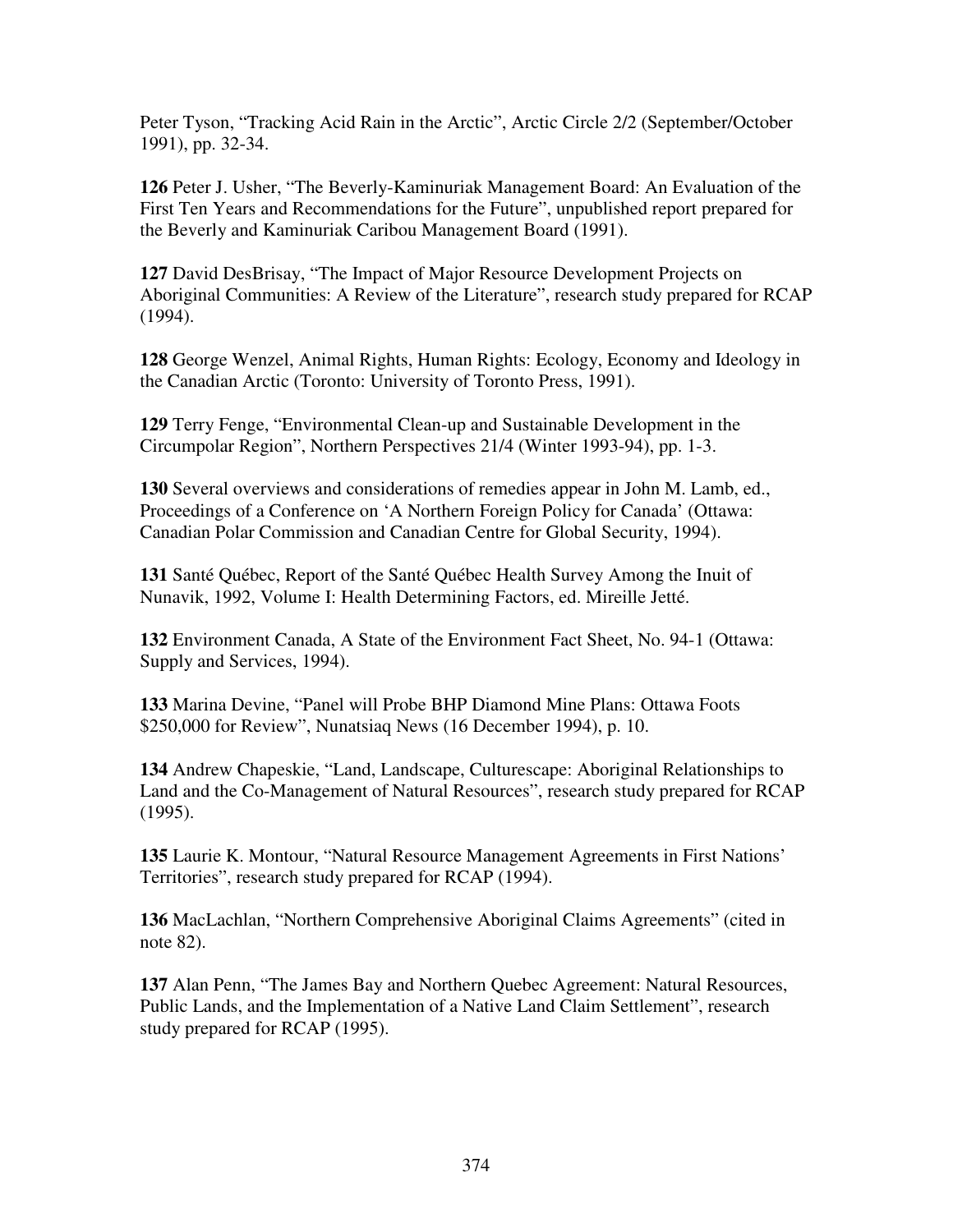**138** Paul F. Wilkinson and Maria Vincelli, "An Evaluation of the Implementation of the Environmental Regimes Established by Comprehensive Claims Settlements in Canada", research study prepared for RCAP (1995).

**139** Lorraine Brooke, "Experiences of the Inuit of Nunavik with Wildlife Management and the James Bay and Northern Quebec Agreement (1975-1995)", research study prepared for RCAP (1995).

**140** Wilkinson and Vincelli, "An Evaluation" (cited in note 138).

**141** Staples, "Inuvialuit Final Agreement" (cited in note 87).

**142** MacLachlan, "Northern" (cited in note 82). See also Nunavut Land Claims Agreement Act, S.C. 1993, c. 29, s. 10.

**143** Studies conducted by the Government of the Northwest Territories (GNwT) indicated a much lower caribou population than harvesters believed to exist. Based on the data collected by biologists, the GNwT Department of Renewable Resources imposed strict bag-limits on harvesters. Subsequently, it became clear that more caribou were indeed available than the initial government studies had suggested. Peter Usher, "The Beverly-Kaminuriak Management Board: An Experience in Co-Management", in Traditional Ecological Knowledge: Concepts and Cases, ed. Julian T. Inglis (Ottawa: International Program on Traditional Ecological Knowledge and International Development Research Centre, 1993), p. 111.

**144** See Peter Clancy, "Political Devolution and Wildlife Management", in Devolution and Constitutional Development in the Canadian North, ed. Gurston Dacks (Ottawa: Carleton University Press, 1990).

**145** Usher, "Beverly-Kaminuriak: An Experience" (cited in note 143); and P. Cizek, "The Beverly-Kaminuriak Caribou Management Board: A Case Study of Aboriginal Participation in Resource Management" (Ottawa: Canadian Arctic Resources Committee, 1990), p. 1.

**146** Usher, "Beverly-Kaminuriak: An Experience", p. 112; and Cizek, "A Case Study", pp. 4-5.

**147** See Usher, "Beverly-Kaminuriak: An Evaluation" (cited in note 126); Usher, "Beverly-Kaminuriak: An Experience"; Cizek, "Beverly-Kaminuriak: A Case Study"; and Gail Osherenko, "Sharing Power with Native Users: Co-Management Regimes for Native Wildlife" (Ottawa: Canadian Arctic Resources Committee, 1988).

**148** Peter J. Usher, "Lands, Resources and Environment Regimes Research Project: Summary of Case Study Findings and Recommendations", research study prepared for RCAP (1994); and Bielawski, "The Desecration of Nánúlá Kúé" (cited in note 123).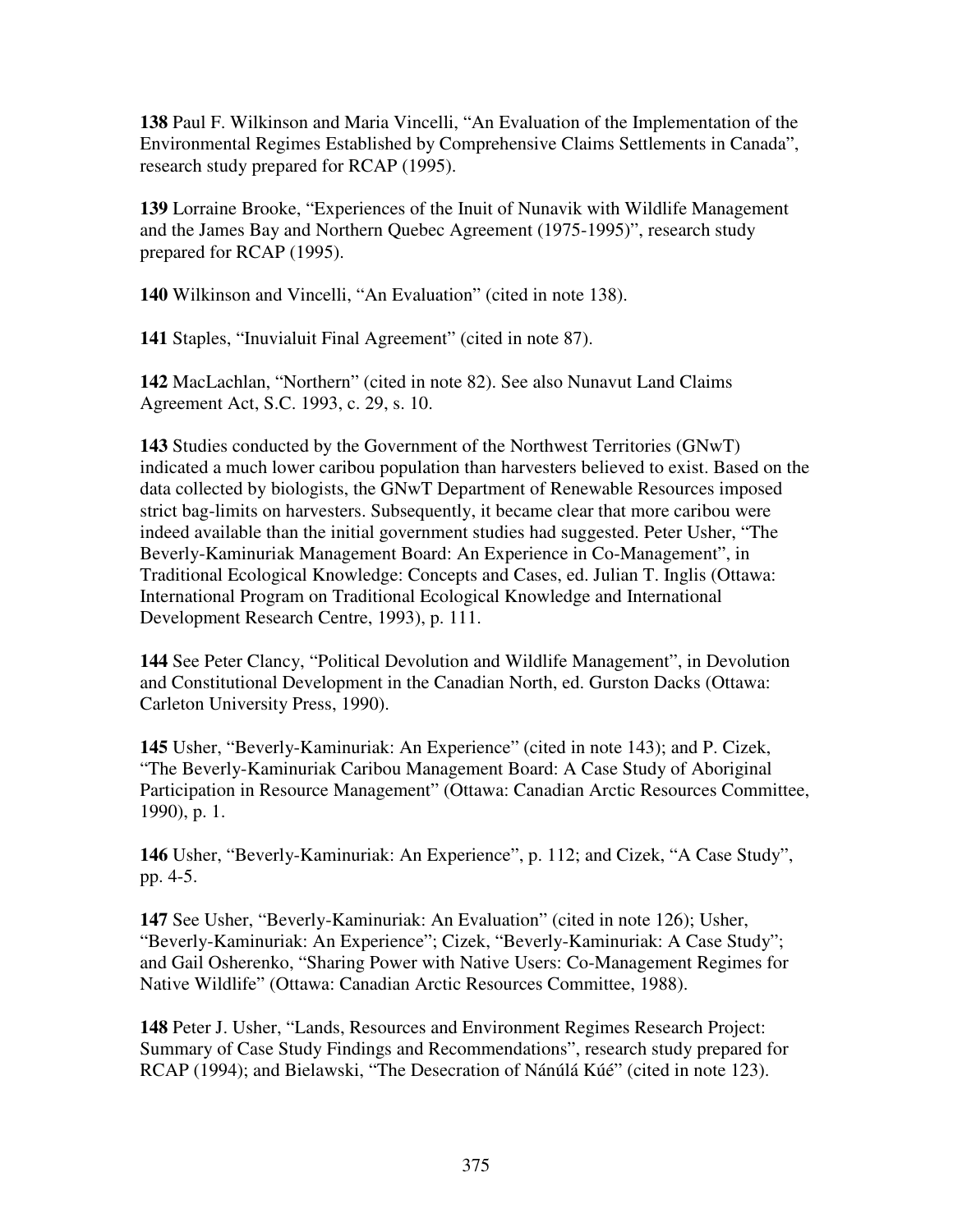**149** Phyllis Morrow and Chase Hensel, "Hidden Dissention: Minority-Majority Relationships and the Use of Contested Terminology", Arctic Anthropology 29/1 (1992), pp. 38-53; and Usher, "Beverly-Kaminuriak: An Experience" (cited in note 143).

**150** As defined by Fikret Berkes, "Traditional Ecological Knowledge in Perspective", in Traditional Ecological Knowledge: Concepts and Cases (cited in note 143), p. 3; and Milton M.R. Freeman, "Graphs and Gaffs: A Cautionary Tale in the Common-Property Resources Debate", in Common Property Resources: Ecology and Community-Based Sustainable Development, ed. Fikret Berkes (London: Belhaven Press, 1989), pp. 92-109. The ideas in this section are discussed more fully in Volume 3, Chapter 5.

**151** Martha Johnson, ed., Lore: Capturing Traditional Environmental Knowledge (Ottawa: Dene Cultural Institute and the International Development Research Centre, 1992), p. 4.

**152** Wenzel, Animal Rights, Human Rights (cited in note 128).

**153** Johnson, Lore (cited in note 151), p. 8.

**154** R.R. de Cotret, letter to the editor, Arctic Circle 1/41 (January/February 1991), p. 8, cited in Ellen Bielawski, "Inuit Indigenous Knowledge and Science in the Arctic", Northern Perspectives 20/1 (Summer 1992), pp. 5-8. This and other articles in this issue of Northern Perspectives illustrate the growing support for this viewpoint. In fact, the main objective of the Inuit Circumpolar Conference at the Earth Summit in Rio de Janeiro in 1992 was to "have the role and value of the traditional knowledge of indigenous peoples clearly recognized in the decisions of UNCED [United Nations Conference on Environment and Development]". Mary Simon, "Environment, Sustainable Development and Self-Government", Études Inuit Studies 16/1-2 (1992), p. 24.

**155** Quoted in Northern Perspectives 22/1 (Spring 1994), p. 18.

**156** John Sallenave, "Giving Traditional Ecological Knowledge Its Rightful Place in Environmental Impact Assessment", Northern Perspectives (cited in note 155), p. 19.

**157** Response by the Government of the Northwest Territories to the Report of the Traditional Knowledge Working Group (Yellowknife: N.w.T. Department of Renewable Resources, 1994), p. 13.

**158** Pierre-Gerlier Forest and Thierry Rodon, "Les activités internationales des autochtones du Canada", Études internationales 26/1 (March 1995), pp. 35-57; and Peter Jull, The Politics of Northern Frontiers in Australia, Canada and Other 'First World' Countries (Darwin: Australian National University, North Australia Research Unit, 1991).

**159** ICC, Principles and Elements (cited in note 71).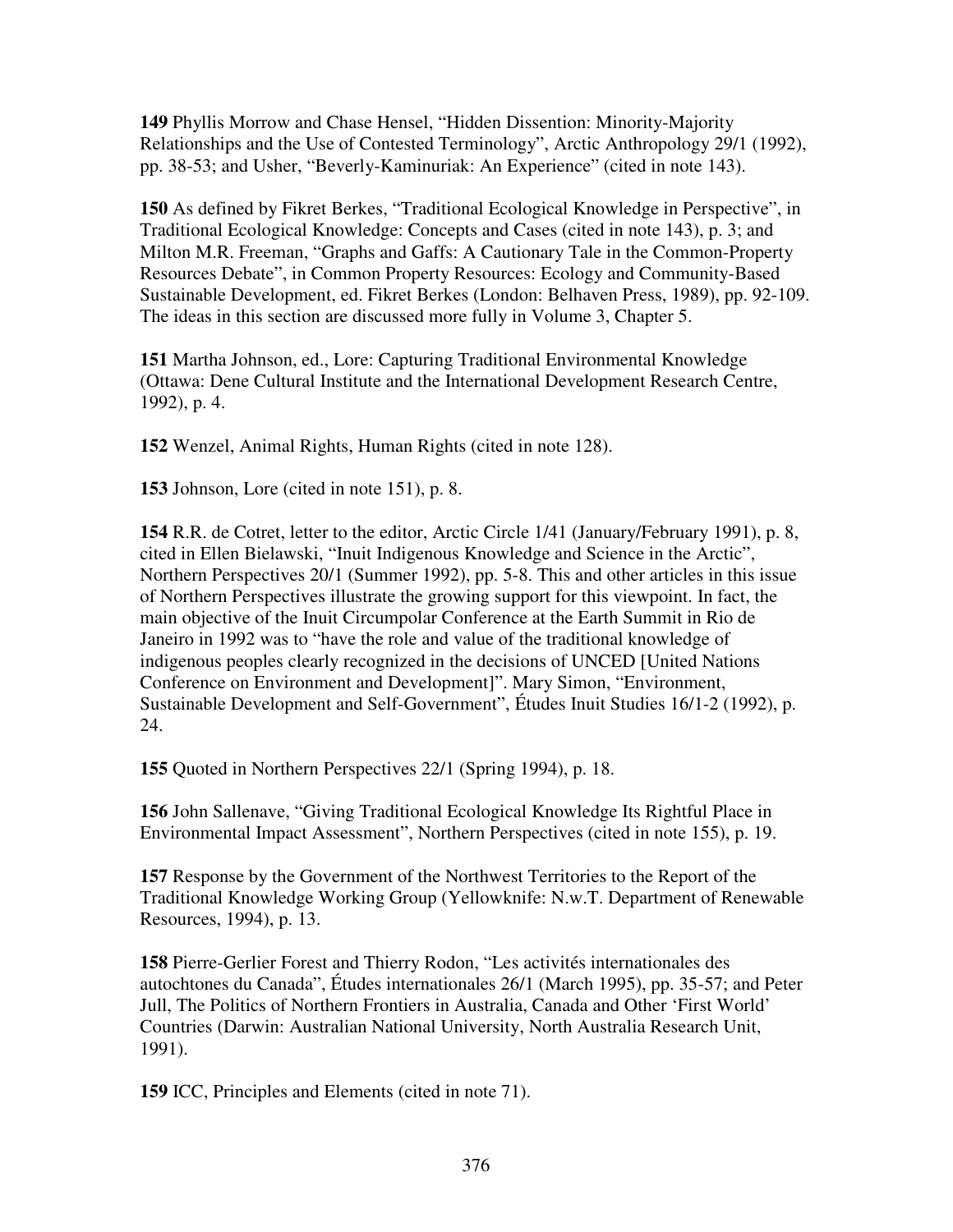**160** Franklyn Griffiths and Justin Peffer, "Turning Point in Canadian Policy Towards the Circumpolar North: Implications for Aboriginal Peoples", research study prepared for RCAP (1993), p. 4.

**161** ICC, Principles and Elements, (cited in note 71) p. 147.

**162** Canadian Arctic Resources Committee, "The Arctic Environmental Protection Strategy", Northern Perspectives 21/4 (Winter 1993-94), p. 4.

**163** Staples, "Inuvialuit Final Agreement" (cited in note 87) [note omitted].

**164** Veryan Haysom, "The Struggle for Recognition: Labrador Inuit Negotiations for Land Rights and Self-Government", Études Inuit Studies 16/1-2 (1992), p. 188.

**165** Norris, Kerr and Nault, "Projections of the Population" (cited in note 40).

**166** Gordon Robertson, Northern Provinces: A Mistaken Goal (Montreal: Institute for Research on Public Policy, 1985); Aird, Running the North (cited in note 32); Prince and Juniper, "Public Power" (cited in note 32); and L. Wade Locke and Peter G.C. Townley, "An Inventory of Provincial Expenditures for the Benefit of the Innu and Inuit of Labrador", research study prepared for RCAP (1994).

**167** Transfers from the federal government made up 83.5 per cent of the total revenues of the government of the Northwest Territories in 1980-81 and an estimated 77.8 per cent in 1990-91. For the Yukon territorial government, federal transfers made up 61.8 per cent of total revenues in 1980-81 and an estimated 77.6 per cent in 1990-91. See Table 5.7 ("Government of the Northwest Territories Revenue 1980/81 to 1990/91") and Table 6.5 ("Yukon Territorial Government Revenues by Source, 1980-1981 to 1990-1991") in Prince and Juniper, "Public Power" (cited in note 32). Separate data are not available for the northern parts of the provinces. Inuit have chosen to open some lands in Nunavut for mineral exploration, in anticipation of the looming shortage of public funds. Whether there will be significant long-term income in the form of royalties depends on what is found and on the economics of production. Overall, northern mineral taxation revenues have usually not exceeded the public subsidies necessary to launch mining ventures.

**168** Mackenzie Valley Pipeline Inquiry (cited in note 59), pp. 121 and 122.

**169** Some significant subsidies have been available to develop and support the art and crafts industries; in the Northwest Territories there have also been programs to support hunting, trapping and fishing for many years.

**170** For a quantitative analysis of one traditional-mixed economy, see N.C. Quigley and N.J. McBride, "The Structure of an Arctic Microeconomy: The Traditional Sector in Community Economic Development", Arctic 40/3 (September 1987), p. 204.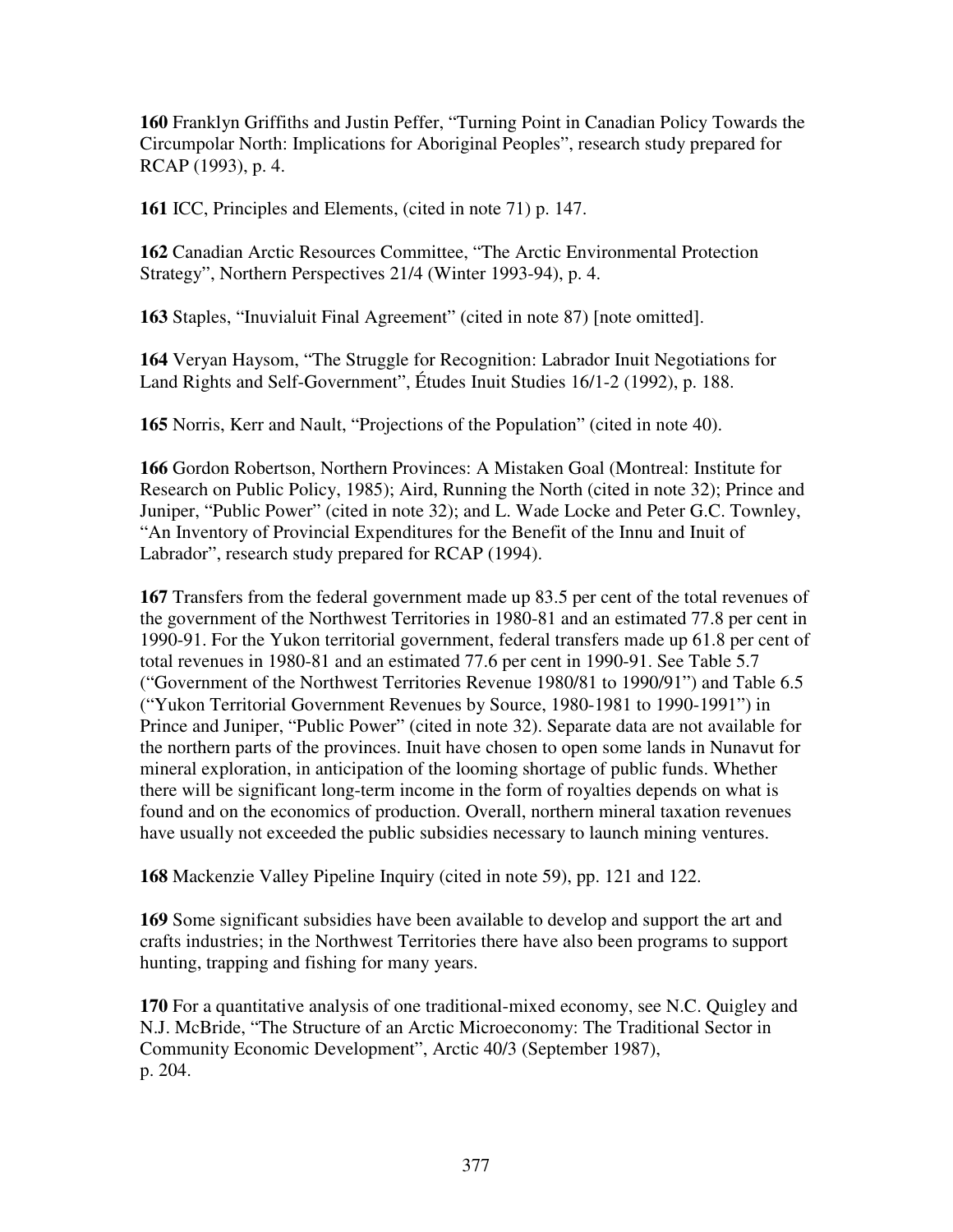**171** Heather M. Myers, "An Evaluation of Renewable Resource Development Experience in the Northwest Territories, Canada", PH.D. dissertation, Cambridge University, Scott Polar Research Institute, 1994; Peter Douglas Elias, Development of Aboriginal People's Communities (Toronto: Centre for Aboriginal Management (CAMET) and Captus Press, 1993); Katherine A. Graham et al., A Climate for Change: Alternatives for the Central and Eastern Arctic (Kingston: Queen's University, Centre for Resource Studies, 1984), p. 157 and Appendices; and Frederick H. Weihs Consulting and Sinaaq Enterprises, "A Review and Assessment of the Economic Utilization and Potential of Country Food in the Northern Economy", research study prepared for RCAP (1993).

**172** Public servants who were inspired by the more protective and social democratic approach in Greenland attempted to mitigate the laissez-faire philosophy, but they were not successful. See Clancy, "Contours of the Modern State" (cited in note 23).

**173** Jon Pierce and Robert Hornal, "Aboriginal People and Mining in Nunavut, Nunavik and Northern Labrador", research study prepared for RCAP (1994); Price Waterhouse, "Aboriginal Participation in the Minerals Industry", research study prepared for RCAP (1993); and K.J. Rea, The Political Economy of Northern Development, Background Paper No. 36 (Ottawa: Science Council of Canada, 1976).

**174** Abele, Gathering Strength (cited in note 98); Wanda Wuttunee, "On Our Own Terms, Aboriginal Peoples and the Minerals Industry: Yukon and Denendeh", research study prepared for RCAP (1993); DesBrisay, "The Impact" (cited in note 127).

**175** Yukon 2000 was a broadly participatory process of consultation and analysis that informed the Yukon government's decision to invest strategically in territorially based industries, such as furniture manufacturing and fish farming, as a form of import substitution, and to support the development of service and tourism industries. With the long-term goal of reducing the territory's reliance on the unpredictable and highly subsidized private mining sector, the strategy requires sustained political commitment and continuing expenditure of public funds. It is not a quick fix. The government of the Northwest Territories also endorsed a strategy of import substitution and proposed means to increase local participation in and control over the direction of economic development. Removing the barriers to internal trade received special attention. See The SCONE Report: Building Our Economic Future (Yellowknife: Legislative Assembly of the Northwest Territories, 1989); C.E.S. Franks, "The Public Service in the North", Canadian Public Administration 27/2 (Summer 1984), pp. 210-241; and Myers, "An Evaluation" (cited in note 171).

**176** Ignatius E. La Rusic, "Subsidies for Subsistence: The Place of Income Security Programs in Supporting Hunting, Fishing, and Trapping as a Way of Life in Canada's Aboriginal Communities", research study prepared for RCAP (1993) [note omitted]. See also Peter Usher and Frederick H. Weihs, Towards a Strategy for Supporting the Domestic Economy of the Northwest Territories, prepared for the Legislative Assembly of the Northwest Territories Special Committee on the Northern Economy (Ottawa: P.J. Usher Consulting Services, 1989).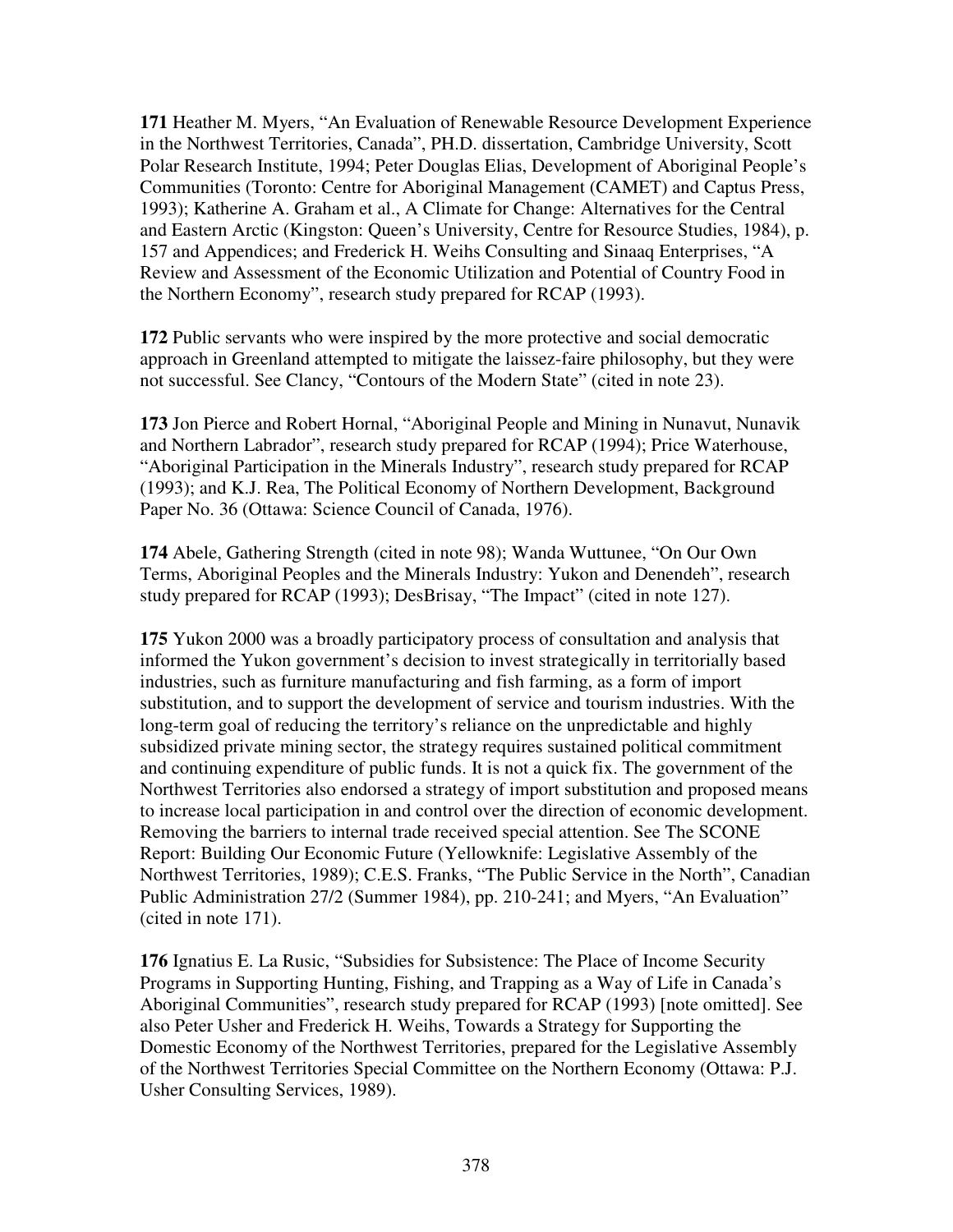**177** Weihs Consulting and Sinaaq Enterprises, "Review and Assessment" (cited in note 171).

**178** Wenzel, Animal Rights, Human Rights (cited in note 128); La Rusic, "Subsidies for Subsistence" (cited in note 176); and Hugh Brody, Living Arctic: Hunters of the Canadian North (Toronto: Douglas & McIntyre, 1987).

**179** P. Reichert and M. Spigelman (SP Research Associates), "Time on Assistance: A Study of the Patterns of Welfare Use in the Northwest Territories", report prepared for the Deputies Steering Committee on Income Support Reform, Government of the Northwest Territories (1991).

**180** Research in the Northwest Territories shows that where the primary food economy is strong, social assistance payments are lower. Prince and Juniper, "Public Power" (cited in note 32).

**181** Weihs Consulting and Sinaaq Enterprises, "Review and Assessment" (cited in note 171).

**182** Lange, "Fractured Vision" (cited in note 4).

**183** La Rusic, "Subsidies for Subsistence" (cited in note 176).

**184** Ontario, Community and Social Services, First Nations' Project Team Report: Social Assistance Legislation Review (Toronto: Queen's Printer for Ontario, 1992).

**185** Baffin Region Inuit Association, "Case Study #3 - Inuit Hunters in Nunavut", in "Inuit and Social Security Review" (cited in note 186).

**186** For example, as suggested by the Labrador Inuit Association and the Baffin Region Inuit Association, in "Inuit and Social Security Review: Four Case Studies", prepared by Inuit Tapirisat of Canada for Human Resources Development Canada (3 February 1995).

**187** For example, in Pangnirtung (on Baffin Island) most women working in the fish processing plant felt the seasonal nature of the fishery was positive since it allowed them to qualify for unemployment insurance benefits. Several noted this cycle allowed them to engage in traditional pursuits, with strong social or cultural returns during the rest of the year, despite these activities having small or negative economic returns. Bruce D. Ashley, "Community Economic Impact of Commercial Fisheries Development in Canada's Eastern Arctic: The Pangnirtung Winter Turbot Fishery", M.A. thesis, School of Resource and Environmental Management, Simon Fraser University (1993).

**188** An Act respecting employment insurance in Canada, S.C. 1996, chapter 23; and Budget Implementation Act 1996, S.C. 1996, chapter 18.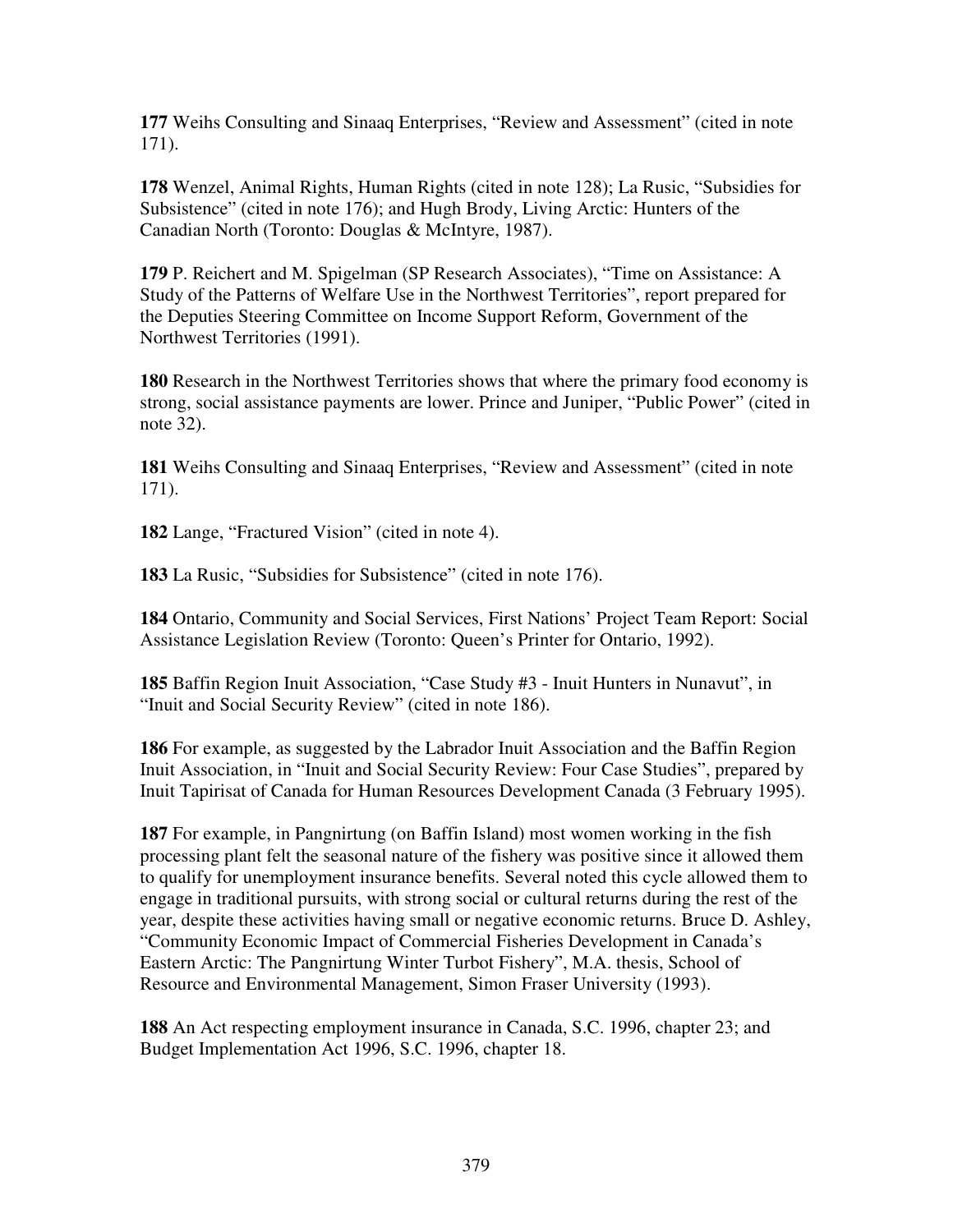**189** Gwen Reimer, "A Case Study of an Inuit Economy: Pangnirtung, Northwest Territories", research study prepared for RCAP (1993).

**190** See An Act respecting income security for Cree hunters and trappers who are beneficiaries under the agreement concerning James Bay and Northern Quebec, R.S.Q. c. S-3.2.; and An Act respecting the support program for Inuit beneficiaries of the James Bay and Northern Quebec Agreement for their hunting, fishing and trapping activities, R.S.Q. c. P-30.2.

**191** Weihs and Sinaaq, "Review and Assessment" (cited in note 171). Also see Jo Ann Gagnon, Le régime de chasse, de pêche et de trappage et les conventions du Québec nordique, Nordicana Series, No. 45 (Quebec City: Centre d'études nordiques, Université Laval, 1982).

**192** Weihs and Sinaaq "Review and Assessment"; see also Gagnon, Le régime de chasse.

**193** La Rusic, "Subsidies for Subsistence" (cited in note 176). Also see Lorraine F. Brooke, "The James Bay and Northern Quebec Agreement: Experiences of the Nunavik Inuit with Wildlife Management", research study prepared for RCAP (1995).

**194** Canadian Arctic Resources Committee, "Aboriginal Peoples, Comprehensive Land Claims" (cited in note 74).

**195** Canadian Arctic Resources Committee, "Aboriginal Peoples, Comprehensive Land Claims", Appendix E, p. 12.

**196** Canadian Arctic Resources Committee, "Aboriginal Peoples, Comprehensive Land Claims", Appendix E, p. 13.

**197** RT and Associates, "Nunavut Harvest Support Program Background Document", December 1993.

**198** La Rusic, "Subsidies for Subsistence" (cited in note 176).

**199** For a discussion, see Eugene Swimmer and David Hennis, "Inuit Statistics: An Analysis of the Categories Used in Government Data Collections", research study prepared for RCAP (1993); and Jack C. Stabler, "Development Planning North of 60: Requirements and Prospects", William G. Watson, "A Southern Perspective on Northern Economic Development", and Michael S. Whittington, "Introduction: Northern Studies", all in Whittington, ed., The North (cited in note 29).

**200** Wuttunee, "On Our Own Terms" (cited in note 174).

**201** GNwT, Department of Energy, Mines and Petroleum Resources, 1992, quoted in Wuttunee, "On Our Own Terms".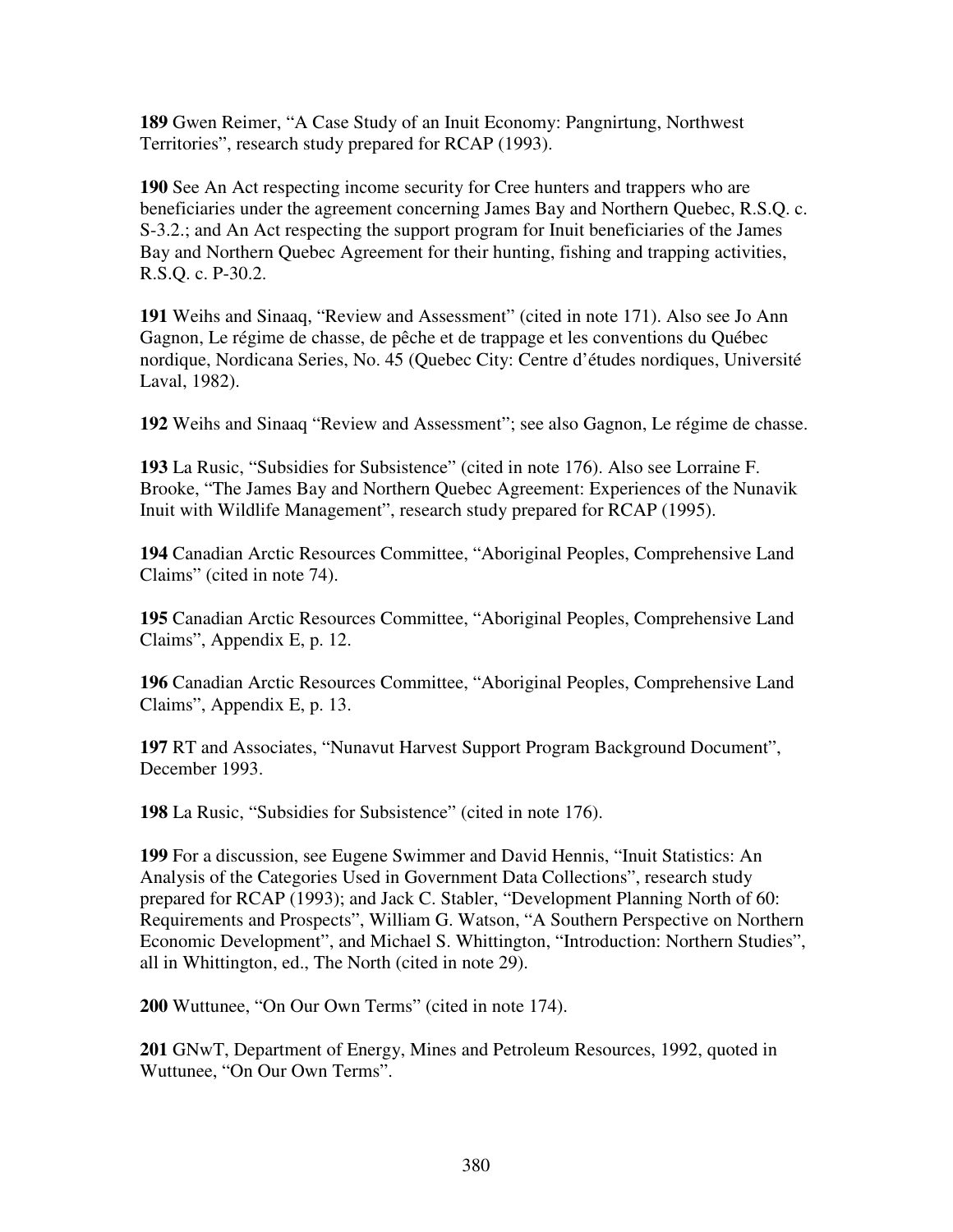**202** Pierce and Hornal, "Aboriginal People and Mining" (cited in note 173).

**203** Pierce and Hornal, "Aboriginal People and Mining"; and DesBrisay, "The Impact" (cited in note 127).

**204** An agreement was signed on 25 February 1995 between Makivik Corporation and Qarqalik Landholding Corporation of Salluit, Northern Village Corporation of Salluit, Nunaturlik Landholding Corporation of Kangiqsujuaq, Northern Village Corporation of Kangiqsujuaq and Société minière Raglan du Québec.

**205** Claudia Notzke, Aboriginal Peoples and Natural Resources in Canada (North York: Captus Press, 1994); Pierce and Hornal, "Aboriginal People and Mining" (cited in note 173).

**206** Pierce and Hornal, "Aboriginal People and Mining".

**207** United Nations, Seminar Report (United Nations Interregional Seminar on Guidelines for the Development of Small/Medium Scale Mining, 15-19 February 1993 Harare, Zimbabwe (New York: 1993). See also Australia, Report of the Committee of Review of Aboriginal Employment and Training Programs (Canberra: 1985).

**208** Jeffrey Davidson, "Rethinking Aboriginal Participation in the Minerals Industry: An Exploration of Alternative Modes", research study prepared for RCAP (1994).

**209** Davidson, "Rethinking Aboriginal Participation".

**210** See for example, Mike Robinson et al., "Coping with the Cash: A Financial Review of Four Northern Land Claims Settlements with a view to Maximizing Economic Opportunities from the Next Generation of Claims Settlements in the Northwest Territories", study prepared for the N.w.T. Legislative Assembly Special Committee on the Northern Economy (Yellowknife: 1989); The SCONE Report (cited in note 175); and Myers, "An Evaluation" (cited in note 171).

**211** Weihs and Sinaaq, "A Review" (cited in note 171).

**212** Robinson et al., "Coping with the Cash" (cited in note 210), p. 131 [note omitted].

**213** See RCAP, *Choosing Life*: Special Report on Suicide Among Aboriginal People (Ottawa: Supply and Services, 1995); Focusing the Dialogue, Discussion Paper 2 (Ottawa: Supply and Services, 1993), pp. 51-62; and Volume 3 of this report.

**214** ATII Training Inc., "Northern Education and Training" (cited in note 95).

**215** See Dacks, ed., Devolution and Constitutional Development (cited in note 48); and D.A. Rondinelli, Development Projects as Policy Experiments: An Adaptive Approach to Development Administration (London: Methuen, 1983) and "Government